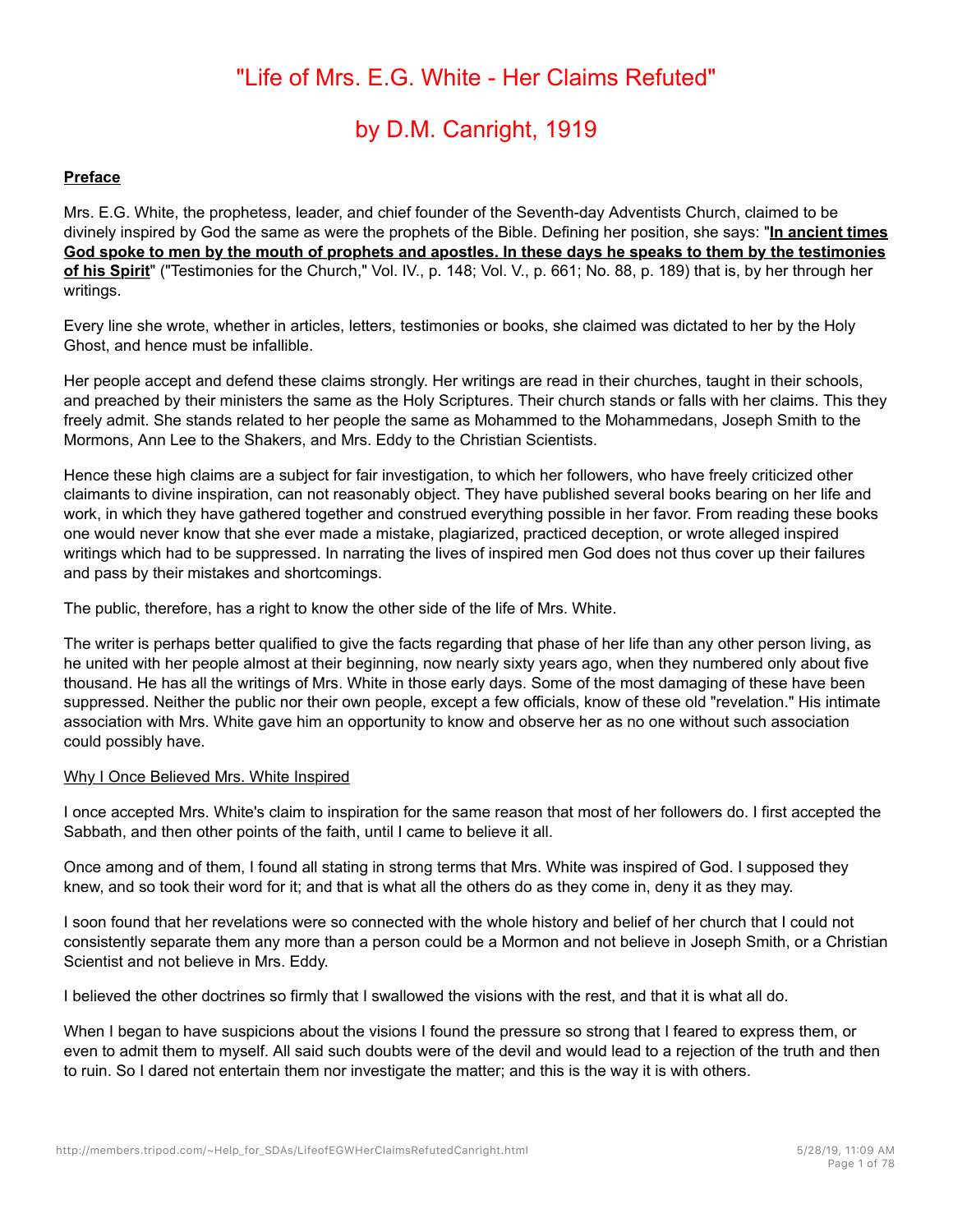I saw that all who expressed any doubts about the visions were immediately branded as "rebels," as "in the dark," "led by Satan," "infidels," etc.

Having no faith in any other doctrine or people, I did not know what to do nor where to go. So I tried to believe the visions and go along just as thousands of them do when really they are in doubt about them all the time. This leads them to practice deception, and pretend publicly to believe what inwardly they do not believe, or at best what they doubt. See Uriah Smith's case in the chapter dealing with his view.

Over forty years ago, in my early ministry and while yet a firm believer in all the Seventh-day Adventist doctrines, I wrote a strong defense of Mrs. White. During all the years since, nothing so forcible has been produced by any of her defenders. This is proved by the fact that it has been copied by them in her defense, but omitting my name. Also in their writings against me they quote this as contradicting what I now say. I do not blame them; but my answer is this: "A wise man changes his mind seldom, a fool never."

At the time I wrote that defense of Mrs. White, forty years ago, I had never seen a copy of her early visions contained in "A Word to the Little Flock," 1847, and in *Present Truth*, 1849 and 1850; nor Elder Bates' pamphlets at the same date. They had been so effectively suppressed that I did not know they ever existed. These contain the most damaging evidence against her inspiration. All these came into my hands later. As the years went by, other evidences kept gradually accumulating, until I was compelled to change my mind.

During his early years in Parliament, Mr. Gladstone, the great statesman of England, made speeches strongly defending the side to which he belonged. Later he changed his views and joined the opposing side. Then a member of his old party arose and read one of Mr. Gladstone's speeches strongly condemning the views he now advocated. At the close all eyes were on Mr. Gladstone. What could he say? He arose slowly and said: "That was a long while ago, and many things have happened since." That was all. The House cheered him lustily. He had effectually answered his opponent. My answer to the Adventists is the same: "That was a long while ago, and many things have happened since."

The facts presented in this book give some of the reasons why I gave up faith in Mrs. White's claim to inspiration. The facts are indisputable; the conclusions based on them must, therefore, in the very nature of the case, be inevitable.

In performing this task, the writer, knowing the frailties of human nature, has used as mild language and shown as much charity as the facts in the case would permit. But, knowing the errors and deceptions which have been connected with Mrs. White and her work, he has felt it a duty which he owed to the Christian world to state the facts.

The Author.

## **My Present Standing**

From "Life of Mrs. E.G. White - Her Claims Refuted" by D.M. Canright, 1919

Since I withdrew from the Adventists, over thirty years ago, they have continued to report that I have regretted leaving them, have tried to get back again, have repudiated my book which I wrote and have confessed that I am now a lost man. There has never been a word of truth in any of these reports. I expect them to report that I recanted on my deathbed. All this is done to hinder the influence of my books. I now reaffirm all that I have written in my books and tracts against that doctrine.

Several Adventist ministers have rendered valuable aid in preparing these pages. Once they were believers in Mrs. White's divine inspiration, but plain facts finally compelled them to renounce faith in her dreams.

D.M. Canright,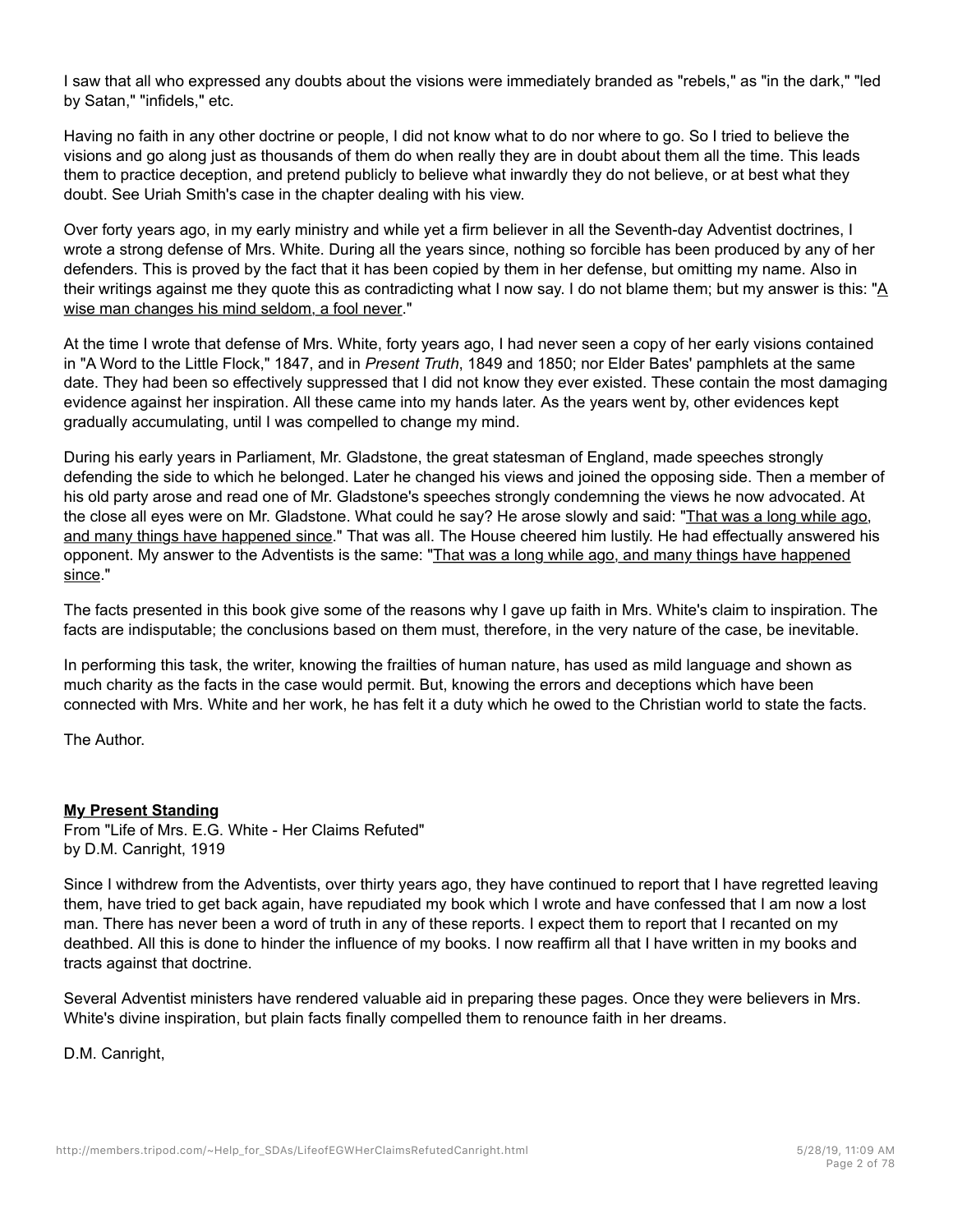Pastor Emeritus of the Berean Baptist Church, Grand Rapids, Mich.

Imposture shrinks from light,

And dreads the curious eye;

But sacred truths the test invite,

They bid us search and try.

O may we still maintain

A meek, inquiring mind,

Assured we shall not search in vain,

But hidden treasures find.

With understanding blessed,

Created to be free,

Our faith on man we dare not rest,

We trust alone in Thee.

*-Anon.*

#### **Chapter I - Introduction**

From "Life of Mrs. E.G. White - Her Claims Refuted" by D.M. Canright, 1919

Seventh-day Adventists regard Mrs. White as a prophet, and her writings as inspired. They make long arguments from the Bible to prove that there should be "gifts" in the church, the same as do Mormons, Shakers and others for their churches. They do this to substantiate their claim for the one "gift of prophecy," which they say was possessed by Mrs. **White** 

The Bible says: "Beware of false prophets" (Matt. 7:15). "There shall arise false Christs and false prophets" (Matt. 24:24). "Believe not every spirit, but try the spirits: . . .because many false prophets are gone out into the world" (1 John 4:1).

In every generation many have arisen claiming to be prophets. All have found followers, more or less. All they had to do was to firmly believe in themselves, and make extravagant claims, and they soon had followers. Mohammed, who arose in the sixth century A.D., with his two hundred millions of followers today, is a notable example. Let us notice a few prominent ones near our own times.

#### **Swedenborg**

Emanuel Swedenborg was born in Stockholm, Sweden, 1688, and died in 1772. He was a favorite with the king and royal family. He was of the purest character, and devoutly religious. Not a stain rests on his moral character.

At the age of fifty-five, according to Schaff-Herzog's Encyclopedia, from which we condense this sketch, he began to have visions of heaven, hell, angels, and the spiritual world. He says: "I have been called to a holy office by the Lord himself, who most mercifully appeared to me, his servant, in the year 1743, when he opened my sight into the spiritual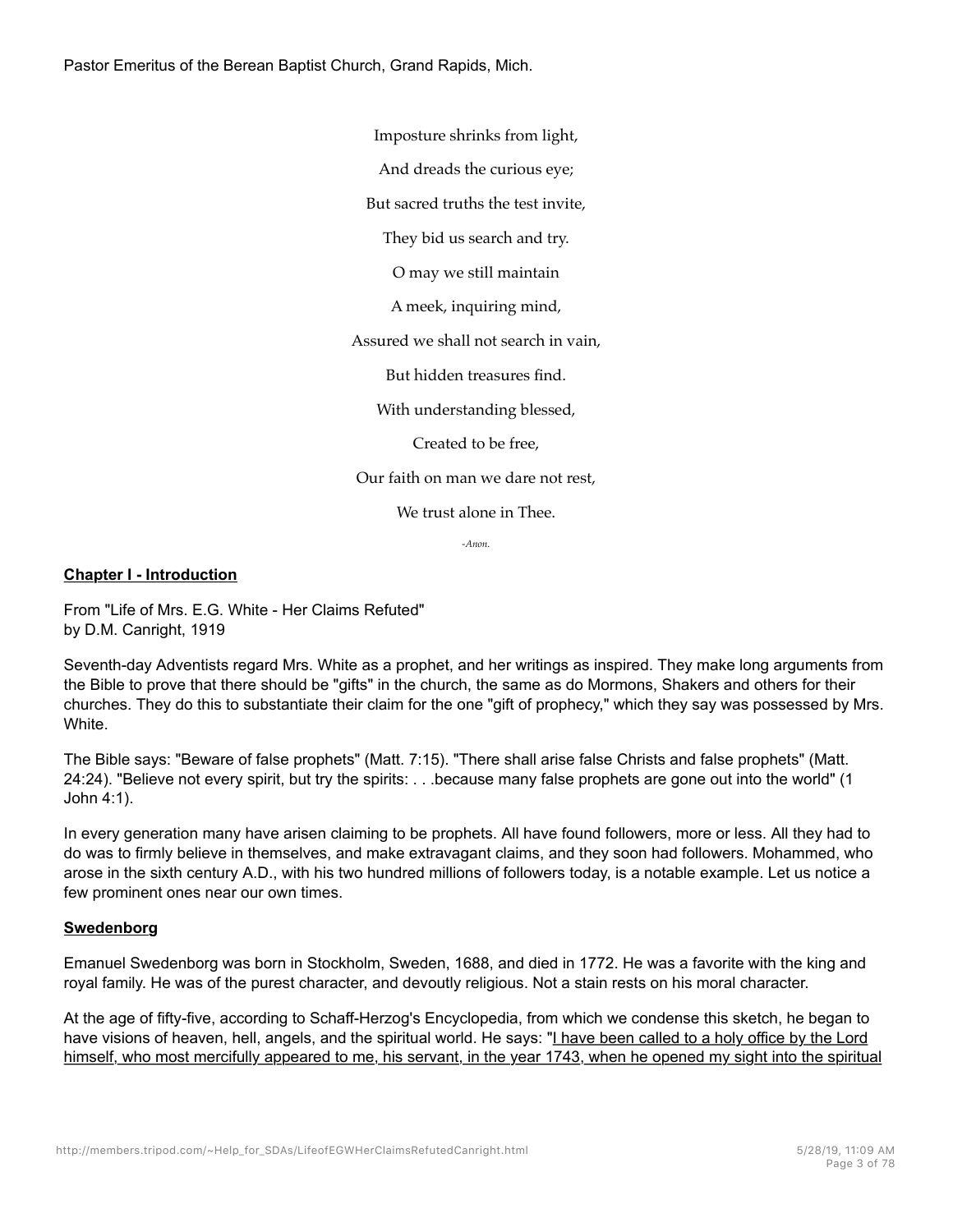world and enabled me to converse with spirits and angels." Exactly like what Mrs. White claimed. This work he continued for thirty years, during which time her wrote about thirty inspired volumes. He made some remarkable predictions, which his followers claim were exactly fulfilled.

He founded a new church based upon his revelations. The Bible is sacredly taught, and holy living enjoined. The church has steadily increased, till it has societies in all parts of the world. They publish several periodicals, besides many books. His followers believe in him just as implicitly as do Mrs. White's followers in her, and are very zealous in propagating their faith.

#### **Ann Lee and the Shakers**

The Shakers are so well known in America that little need be said about them. Ann Lee, their leader, was born in England in 1736; died, 1784. Like Mrs. White, "She received no education." She joined a society the members of which were having remarkable religious exercises, and soon began "to have visions and make revelations," which, like Mrs. White, she called "testimonies." "Henceforth she claimed to be directed by revelations and visions" (Schaff-Herzog Encyclopedia, article "Ann Lee"). She was accepted as leader and as "the second appearing of Christ." Like Mrs. White, she required "a peculiar kind of dress," and "opposed war and the use of pork" (Johnson's Cyclopedia, article "Shakers"). Her followers have no intercourse with other churches, and are renowned for their purity and devotion. In proof of Mrs. White's inspiration, Adventists cite the high moral and religious tone of her writings. They say her revelations must either be of God or Satan. If of Satan, they would not teach such purity or holiness. The same reasoning will prove Mrs. Lee also a true prophetess, for she exceeds Mrs. White in this line, so that "Shaker" has become a synonym for honesty.

#### **Mrs. Joanna Southcott**

This noted woman was born in England in 1750, of poor parents, and was wholly uneducated. She worked as a domestic servant till over forty years of age. She joined the Methodists in 1790. In 1792 she announced herself as a prophetess, and "published numerous [over sixty] pamphlets setting forth her revelations" (Johnson's Cyclopedia, article "Southcott"). She had trances the same as Mrs. White, and announced the speedy advent of Christ. (See Encyclopedia Americana, article "Southcott.") She carried on a lucrative trade in the sale of her books, as did Mrs. White. Strange as it may appear, many leading ministers in England believed in her, and thousands became her followers, until in a few years they numbered over one hundred thousand. "The faith of her followers," says the Encyclopedia Americana, "rose to enthusiasm."

She "regarded herself as the bride of the Lamb, and declared herself, when sixty-four years of age, pregnant with the true Messiah, the 'second Shiloh,' whom she would bear Oct. 19, 1814. . . Joanna died in her self-delusion Dec. 27, 1814; but her followers, who at one time numbered a hundred thousand, continued till 1831 to observe the Jewish Sabbath" (Schaff-Herzog Encyclopedia). "A post-mortem examination showed that she had been suffering from dropsy" (Johnson's Cyclopedia). "Death put an end to both her hopes and fears. With her followers, however, it was otherwise; and, although for a time confounded by her decease, which they could scarcely believe to be real, her speedy resurrection was confidently anticipated. In this persuasion they lived and died, nor is her sect yet extinct" (Encyclopedia Americana, article "Southcott").

Mrs. White claimed her gift to be the "testimony of Jesus" spoken of in Rev. 12:17, while Mrs. Southcott claimed to be the "woman" spoken of in verses 1 and 2 of the same chapter. Mrs. Southcott wrote "A Book of Wonders," while Mrs. White wrote a book called "The Great Controversy." Mrs. White's followers claim the latter to be the most wonderful book of the age. They have sold it by the carload, Mrs. White receiving a large royalty. A recent biographer of Mrs. Southcott says of her books: "She found the business very profitable, . . . and proceeded to rake in the money by selling her prophecies." This is exactly what Mrs. White did. Mrs. Southcott claimed to be called to "seal" the hundred and forty and four thousand of Rev. 7:1-4. Mrs. White claimed to have a message to seal the same hundred and forty and four thousand with the Sabbath. She seems to have patterned very much after Mrs. Southcott in various ways.

The following from Chambers' Encyclopedia (article "Southcott") is also applicable to Mrs. White and her followers: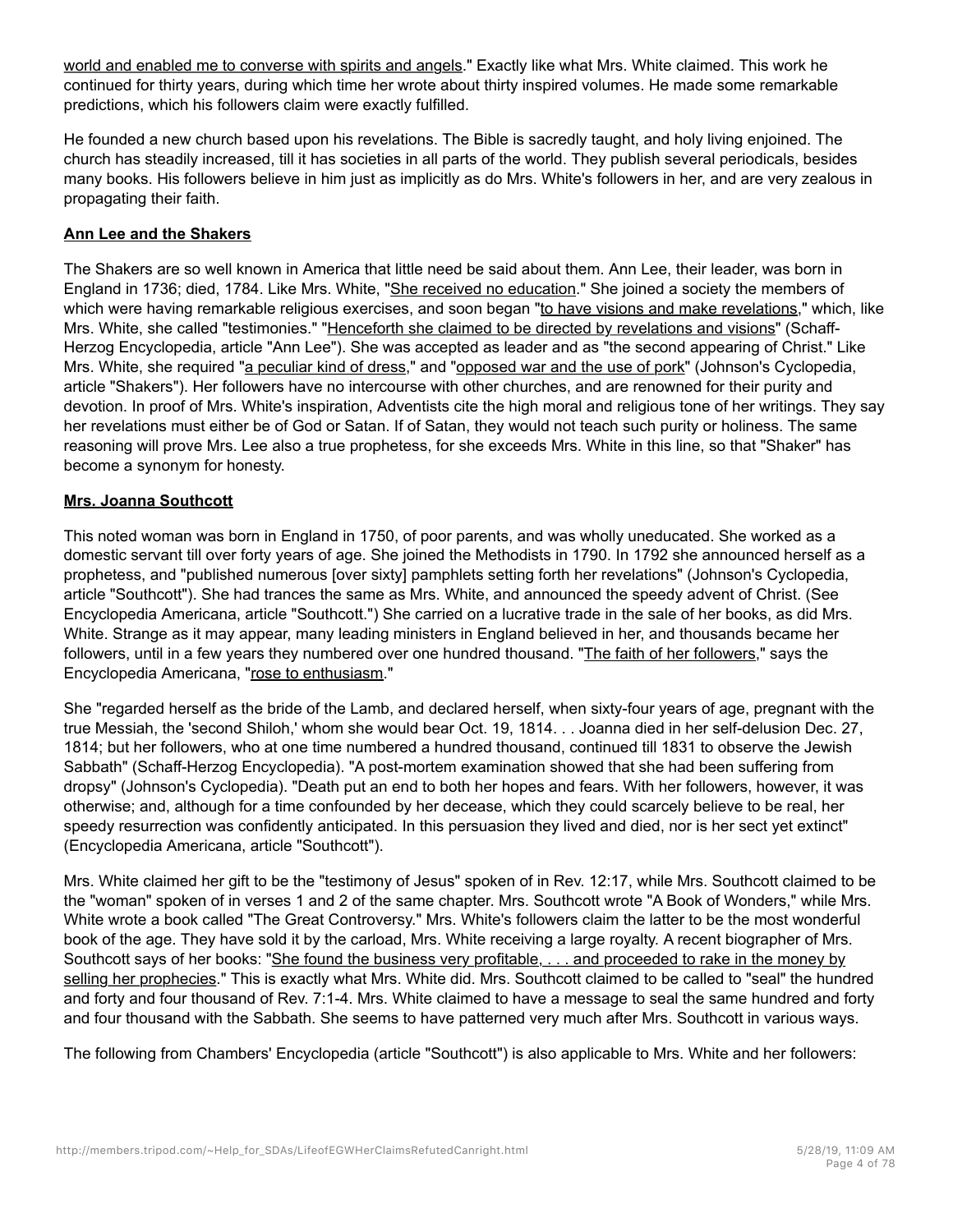"The history of Joanna Southcott herself has not much in it that is marvelous; but the influence which she exercised over others may well be deemed so, and the infatuation of her followers is hard to be understood, particularly when it is considered that some of them were men of some intelligence and of cultivated mind. Probably the secret of her influence lay in the fact that the poor creature was in earnest about her own delusions. So few people in the world are really so that they are always liable to be enslaved by others who have convictions of any kind, however grotesque. On her death-bed Joanna said: "If I have been misled, it has been by some spirit, good or evil." Poor Joanna never suspected that the spirit which played such vagaries was her own."

Just so of Mrs. White. It is marvelous that, with all the proof of her failures, intelligent men are still led by her. But the cases of Joanna, of Ann Lee and others, help us to solve this one. All have earnestly believed in their own inspiration, and this fact has convinced others.

Here notice the terrible tenacity of fanaticism when once started. When Joanna died we would have supposed that all sane persons would have given it up, but they adjusted it in some way, and went right on. So with the followers of Mrs. White. No matter what blunders and failures she made, they fix them up, and go right on.

## **Joseph Smith and the Mormons**

This prophet and his visions and revelations are so well known that we mention them but briefly. Smith was born in 1805, and died in 1844, the year Mrs. White began to have her revelations. He came out in a great religious awakening, as did Mrs. White in the Advent movement of 1843-4. Like Mrs. White, he was uneducated, poverty poor, and unknown. In 1823 he began to have "visions" and "revelations," and to see and talk with angels. The second advent of Christ was at hand, he said, hence the name, "Latter-day Saints." His mission was to introduce "the new dispensation." His followers are the "saints," and all other churches are "heathen," or Gentiles. Mrs. White's followers, likewise, are the saints; all other churches are "Babylon" and apostate.

As for having the "gifts" in the church, the Mormons far excel the Adventists. Besides having a prophet, they have apostles' work many miracles, as they strongly assert; have the gift of tongues, and can show, they claim, many predictions strikingly fulfilled. They also have a new Bible, a new revelation, have started a new sect, and will have nothing to do with others, but proselyte from all.

The Mormons began in 1831, only about fifteen years before Seventh-day Adventists did; but they now number over five hundred thousand, four times what Adventists do. They are increasing more rapidly than Adventists, who "point with pride" to their growth as proof that God is with them.

Seventh-day Adventists claim that they must be the true church because they have a prophet and are persecuted; but Mormons have a prophet and have been persecuted a thousand-fold more. Smith and others were killed; many have been whipped, tarred and feathered, rotten-egged, stoned, mobbed, run out of town and outlawed. So they must be the true church! In comparison, Seventh-day Adventists have suffered little. They have little idea what persecution is, though all along they have seemed anxious to pose as martyrs.

# **Mrs. Eddy and Christian Science**

It is not our purpose in these few lines to discuss the character of either Mrs. Eddy or Christian Science, but simply to show how easily people are led and ruled by professed inspired prophets of God, no matter what they teach.

Mrs. Eddy was born July 16, 1821, in New Hampshire, and died Dec. 3, 1910, near Boston, being nearly ninety years old. Mrs. White was born in 1827, and died in 1915, at the age of nearly eighty-eight. Both lived during practically the same period of time. The religious systems of the two, however, are exactly the opposite. In Mrs. White's revelations the devil is a large, portly man with flesh and bones; the redeemed saints have wings, and fly like birds, live in silver houses, and in a world where gold trees with silver branches bear fruit. Everything very literal and very material. In the final destruction God tortures the wicked to the limit. Speaking of the destruction of the wicked, she says: "I saw that... some were many days consuming, and just as long as there was a portion of them unconsumed, all the sense of suffering remained" ("Early Writings," p. 154, ed. 1882).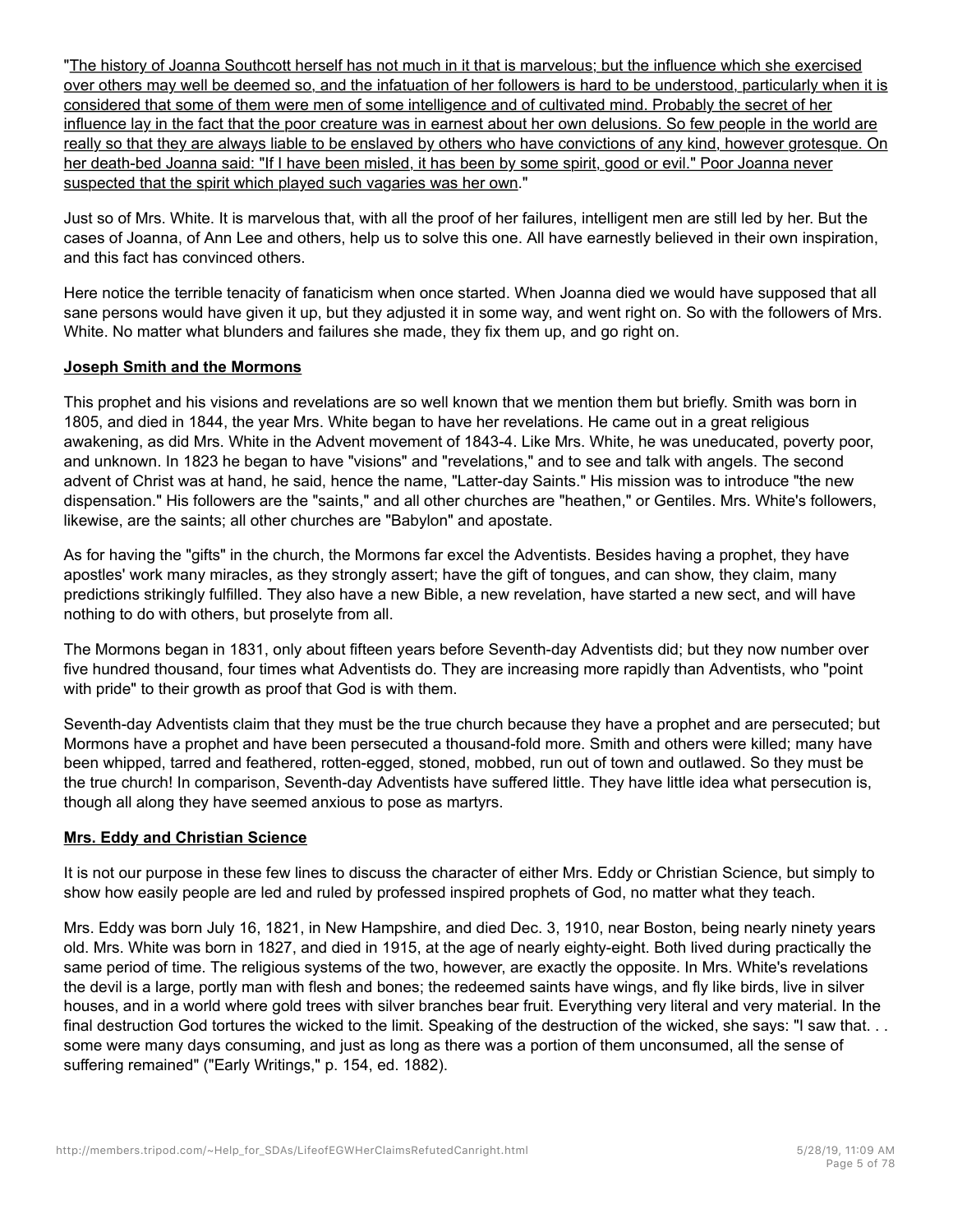With Mrs. Eddy there is no such thing as matter; all is only mind, spirit, principle. There is no personal God, no devil, no angels, no sin, no evil, no disease, no hell, no eternal punishment, no lost souls, Jesus only human, no resurrection, no second advent, no day of judgment, parts of the Bible only myths and misleading, God never answers prayer.

Yet these two prophets; with such opposite theories, find ready followers. The disciples of each believe their own prophet with equal devotion, and the writings of each as inspired and infallible. These writings are their Bibles, telling what God's Bible means.

Christian Scientists, as a class, stand high morally and socially. In these respects they excel Adventists. If teaching purity of life proved Mrs. White to be an inspired prophet of God, it proves the same thing for Mrs. Eddy.

The fact is that neither of these women leaders was inspired either by God or by Satan, but by their own inherited highly wrought religious reveries molded by the dominant influences which came into their lives. It is not necessary to believe that Mrs. Eddy was dishonest. She was simply a religious enthusiast, carried away with her own mental delusions, the same as Mrs. White. Adventists point to their success as proof that Mrs. White was a true prophet. But the believers in Mrs. Eddy outnumber them ten to one, though beginning their work over twenty years later.

## **"Pastor" Russell**

Speaking of Mr. Russell shortly after his death, the New York Watchman-Examiner of Nov. 9, 1916, says:

"When Charles T. Russell, who styled himself 'Pastor' Russell, died, a remarkable man passed out of the world. We should unhesitatingly place him in a class with Alexander Dowie, and Joseph Smith, the founder of Mormonism. Keen-witted, eloquent and a master dialectician, he played the mountebank so successfully that he gathered multitudes of followers, in many instances deceiving even God's elect. He built around him a great organization of men and women, who responded to his leadership as the Mormons obey the commands of the prophet. A stream of gold poured into his coffers, and was used in a world-wide advertising propaganda. He was without training, and was never ordained to the ministry, and yet he spoke to unnumbered multitudes by voice and pen, and won to his erratic views many from all denominations. This success came despite the fact that his own life was a reproach to Christianity. It still seems to be true that men like to be fooled, and 'Pastor' Russell fooled multitudes.

"It is announced that his death will in nowise interfere with the propagation of his views, and the promotion of 'Millennial Dawnism.' Indeed, it is highly probable that the fanaticism that possessed many of his followers will manifest itself in a new propaganda. Already thousands of women tread the streets of our great cities distributing the literature of Russellism. People are hungry for the knowledge of the unknown and mysterious future. Mr. Russell capitalized this deep longing of the human heart, and with unparalleled dogmatism gave the most minute and exact information concerning the unborn future."

Mr. Russell set various times for the world to come to an end, the latest being in 1914. In October of that year he said the "times of the Gentiles" would be fulfilled. His followers claim that he was the greatest man that has lived since the apostles, and that his sect is the only true church. All others are Babylon. Mr. Russell lived right along at the same time with Mrs. White and Mrs. Eddy. The followers of each one accept their leader as the only infallible oracle of God. Can they all be right?

#### **Alexander Dowie**

Here in our day was another claimant to divine inspiration - the second Elijah. For years he attracted wide notoriety. It was claimed that he performed hundreds of miraculous cures. The devotion and enthusiasm of his followers were unbounded. Money flowed in freely. Like Mrs. White and Mrs. Eddy, he was dogmatic and arbitrary. His word was law. He required an austere religious life, exceeding even Mrs. White. The sect still lives on at Zion City, Chicago.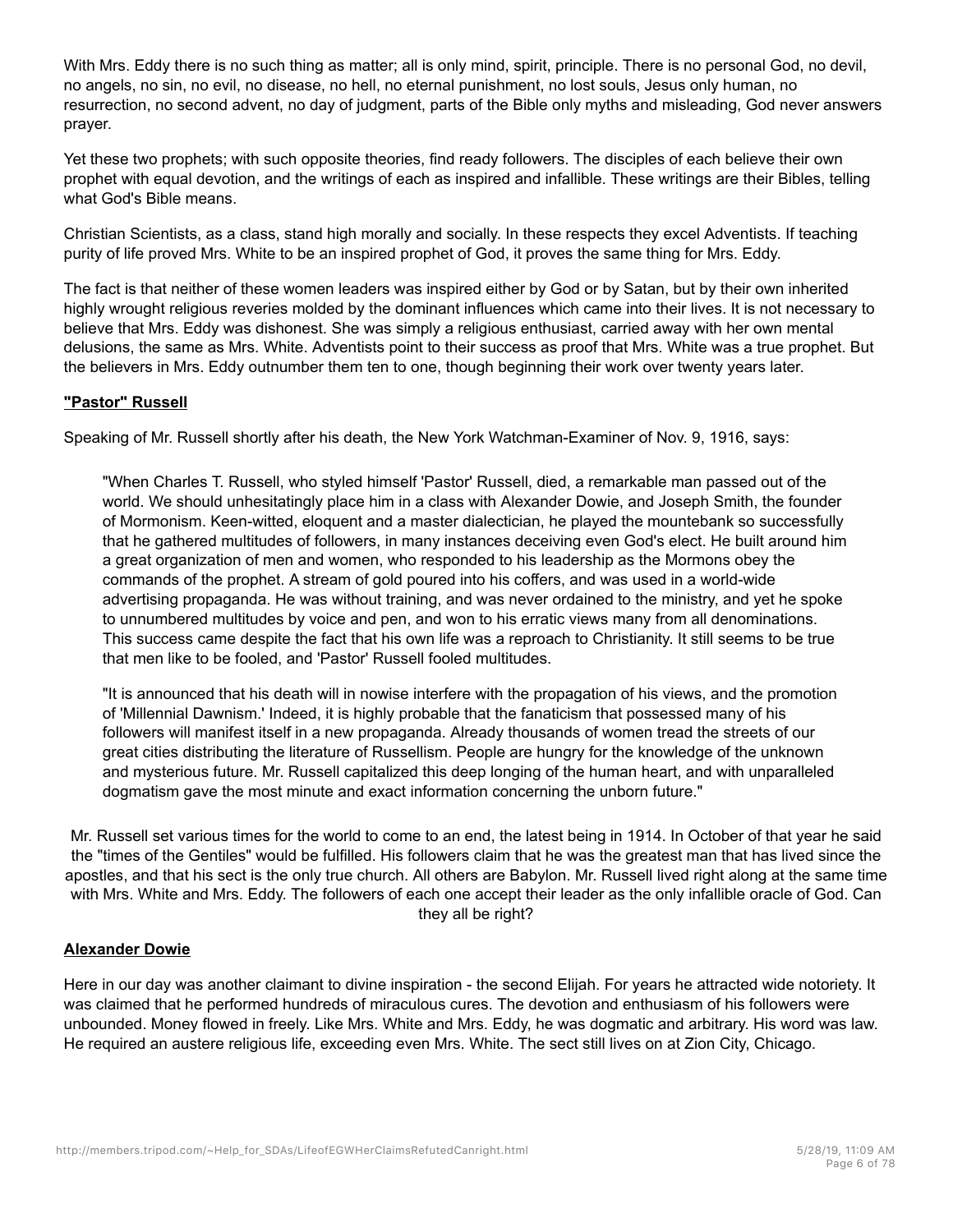Notice what a crop of false prophets the last century has produced. It seems to be in the air of the age.

Not one of those here mentioned, except Mrs. White, is regarded by Seventh-day Adventists as a true prophet. They call Swedenborg a Spiritualist. Joseph Smith they regard as an impostor, and his writings as a fabrication. Against Mrs. Eddy and Christian Science they have written extensively. Against "Pastor" Russell and his teachings they publish a work entitled "The Darkness of Millennial Dawn." None passes muster with them. All are false. The only true prophet of modern times is their own.

The object of this book is to investigate the claims of Mrs. White, the prophetess of Seventh-day Adventists, and, from documentary evidence, plain facts and incontrovertible proofs, allow the reader to judge for himself whether or not she should be classed with the other false prophets of the age here noted.

## **Chapter II - The Great Denominational Test**

From "Life of Mrs. E.G. White - Her Claims Refuted" by D.M. Canright, 1919

"Seventh-day Adventists have no creed but the Bible." This statement is made over and over again in their publications intended for public distribution.

Likewise they say: "The Bible is its own expositor." "One text explains another."

This all sounds well, but upon examination both statements are shown to be false.

In the first place, Seventh-day Adventists have a creed, the same as do other denominations, and have published this ever since 1872. They call it the "**Fundamental Principles of Seventh-day Adventists**." It's opening words are: "Seventh-day Adventists have no creed but the Bible; but they hold to certain well-defined points of faith." And then they are once proceed to define these "points of faith." What is this but a **creed**? Webster defines creed as "*an authoritative summary or formula of those articles of Christian faith which are considered essential*."

Opening the disciplines of the various orthodox churches, such as Methodists, Baptists and Presbyterians, we find each beginning its articles of faith thus: "We believe." Then follows what they believe. Adventists say that all these churches have a creed, but they themselves have no creed. But their "Fundamental Principles" begin in the same way, thus: "They believe;" and then follow their twenty-nine articles of faith, telling what they believe. Hence, for them to say they have no creed, but other churches have, is a deception.

But the worst feature about this creed is that it does not contain their chief article of faith - that which they regard as the greatest essential of all. Strange as it may seem, this is omitted. Their greatest deception in this matter is not in having a formulated creed when they say they have no creed, but in failing to insert in their formulated creed the one paramount article of their faith.

The third article of their published creed says they hold:

## "**That the Holy Scriptures of the Old and New Testament were**

# **given by inspiration of God, contain a full revelation of His will**

## **to man, and are the only infallible rule of faith and practice**."

This again sounds well; but it is false, absolutely false. Seventh-day Adventists do not believe that the Scriptures of the Old and New Testaments contain the full revelation of God's will to man, neither do they take these Scriptures as their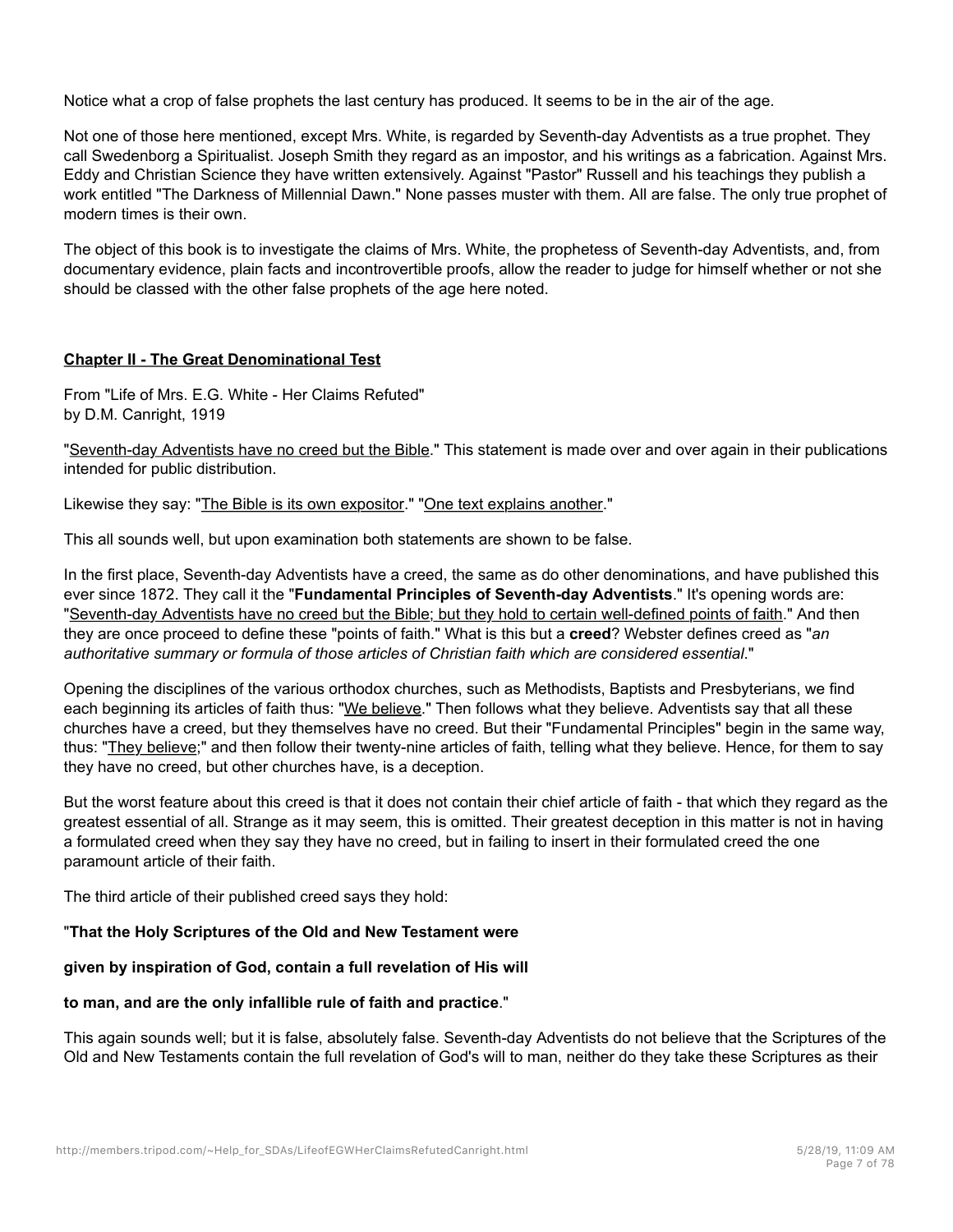"only infallible rule of faith and practice," for they hold that the writings of their prophetess, Mrs. E.G. White, are also given by inspiration of God; that these writings contain a fuller revelation of God's will to man, and that they are infallible. And, what is more, they make faith in these writings a test of faith and fellowship in their church. All this is susceptible of the clearest proof.

Over and over Mrs. White claimed her writings to be inspired of God, and placed them on a level with the Bible. She says:

## **"I took the precious Bible, and surrounded it with the several Testimonies**

## **for the Church, given for the people of God. Here, said I, the cases of**

**nearly all are met" ("Testimonies," Vol. II., p. 605; Vol. V., p. 664).**

According to 2 Tim. 3:16,17, the Bible alone is a sufficient guide to heaven, thoroughly furnishing the man of God unto all good works. But Mrs. White adds her writings to the Bible; surrounds it with them, in fact. With the two thus placed together, she says "**the cases of** *nearly all* **are met**." The Bible alone, therefore, must be better; for that meets the cases of **all**.

The claim of infallibility was set up for Mrs. White's writings in 1911. In that year they declared her writings to be "**the only infallible interpreter of Bible principles**" ("The Mark of the Beast," by G.A. Irwin, p. 1).

With them, therefore, the Bible is not their only creed, it is not its own expositor, neither is it their only infallible rule of faith and practice. On the contrary, faith in Mrs. White and her writings is the great thing - the chief, but unpublished, article of faith. It is not an uncommon thing to hear their older members say, "If I gave up faith in Mrs. White, I would give up everything." This shows that everything in this church is built on her. To disbelieve in her is the greatest of heresies, and at once brands one as an apostate. Before uniting with the church one hears little or nothing about Mrs. White; but, after uniting, one hears her quoted constantly as authority upon everything - doctrine, diet, dress and discipline.

Those who at first do not accept her visions, Mrs. White says,

**"must not be set aside, but long patience and brotherly love should**

**be exercised toward then until they find their position and become**

**established for or against."** But, **"if they fight against the visions,"**

then, she says, **"the church may know that they are not right"**

**("Testimonies," Vol. I., p. 328).**

This shows that in the end, according to Mrs. White's own writings, faith in her writings is made a test of faith and fellowship in this church.

Consequently, all along, not only church members, but whole churches, have been disfellowshipped for disbelief in Mrs. White's visions. To get rid of members who did not believe in her inspiration, whole churches have been summarily disbanded by church officials without their consent, and reorganized, faith in Mrs. White and her writings being made a test for entering the new organization. In October, 1913, their church in St. Louis, Mo., was disbanded in this way. The last three questions asked those who desired to unite with the reorganized church were these:

# **"11. Do you believe that the remnant church must have the spirit of prophecy?**

## **"12. Do you believe in the spirit of prophecy as vested in Mrs. E.G. White?**

# **"13. Do you believe in health reform as taught in the Bible, and the spirit of prophecy?"**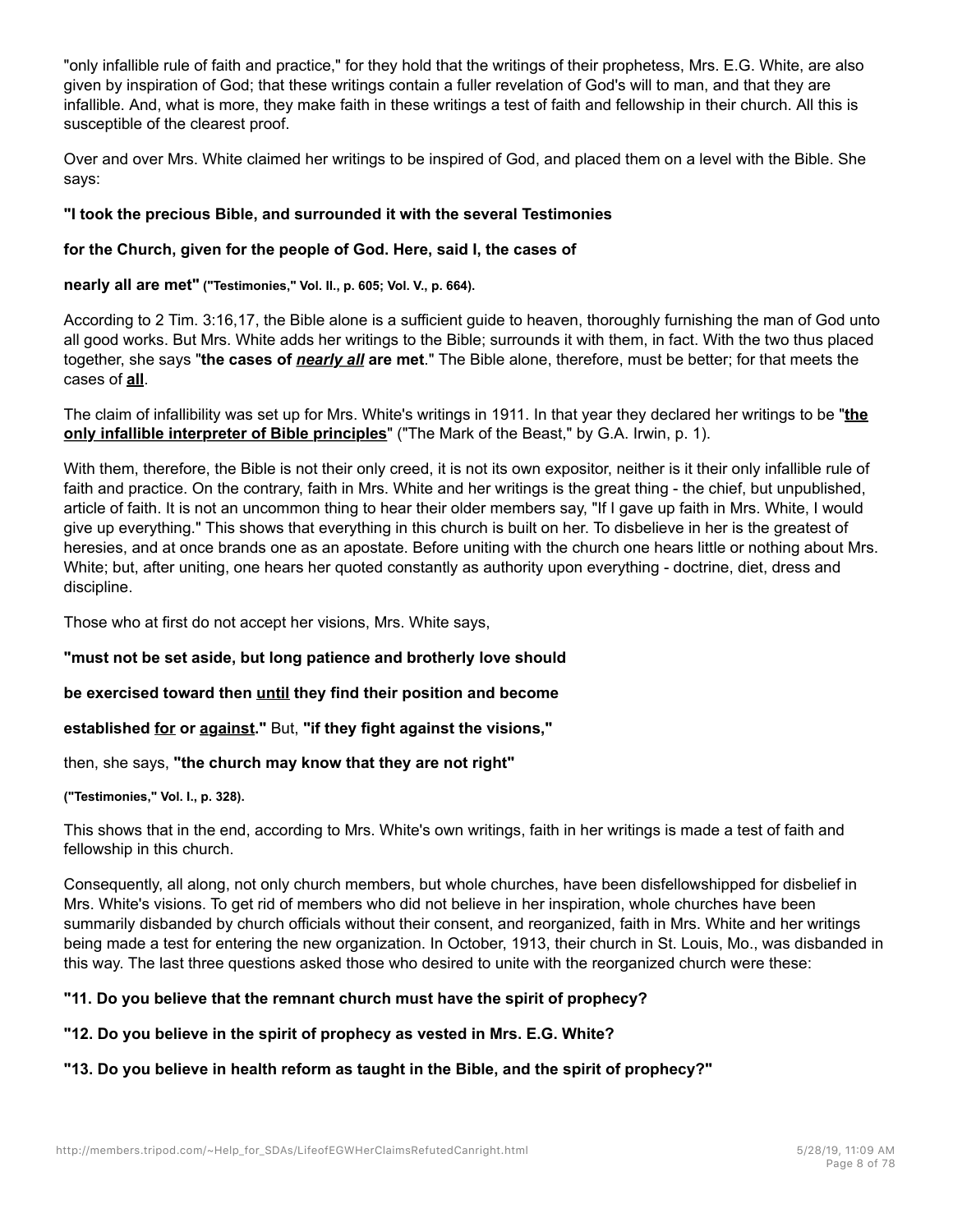This is sufficient to show that "the Bible, and the Bible *only*," is not the creed of Seventh-day Adventists. It is the Bible **and something else**; it is the Bible **and the writings of Mrs. White**.

It is not honest, therefore, for them to publish to the world that they have "no creed but the Bible." Neither is it honest, in publishing their creed, to omit that which is their chief article of faith and great denominational test. It is only fair that the public should know of their deception in this matter.

They are not as frank and honest in this respect as are the Mormons. The Mormons have a creed, formulated by Joseph Smith in 1841, and adopted later by their general conference, which they publish as their "Articles of Faith." They do not hesitate to call this their creed. Neither do they in this creed suppress the fact that they believe in the Book of Mormon. Article VIII. Of this creed says:

"We believe the Bible to be the word of God, as far as it is translated correctly, we

also believe the Book of Mormon to be the word of God."

Why should not Seventh-day Adventists be as honest, and state in their creed that they believe the writings of Mrs. White to be the word of God? There must be something radically wrong with a denomination that will thus, with fair but false words and suppressed facts, attempt to deceive the innocent and unsuspecting public, and with a spiritual "gift" which requires so much deception to protect it.

## **Chapter III - Claims Made for Her Writings**

From "Life of Mrs. E.G. White - Her Claims Refuted" by D.M. Canright, 1919

## **As Inspired As The Bible**

Over and over, Seventh-day Adventists have given Mrs. White the highest possible endorsement. On Feb. 7, 1871, their General Conference passed the following resolution:

## **"That we reaffirm our abiding confidence in the Testimonies of**

**Sister White to the church, as the teaching of the Spirit of God"**

**(SDA Year Book for 1914, p. 253).**

Again they say:

**"Our position on the Testimonies is like the keystone to the arch.**

**Take that out, and there is no logical stopping place till all the**

**special truths of the message are gone. . . Nothing is surer than**

**this, that the message and the visions** [of Mrs. White] **belong**

**together, and stand or fall together"**

**(Review and Herald Supplement, Aug. 14, 1883).**

**"The Spirit of Prophecy** [Mrs. White's writings] **is a fundamental part**

**of this message. . . Since the rise of this message, this denomination**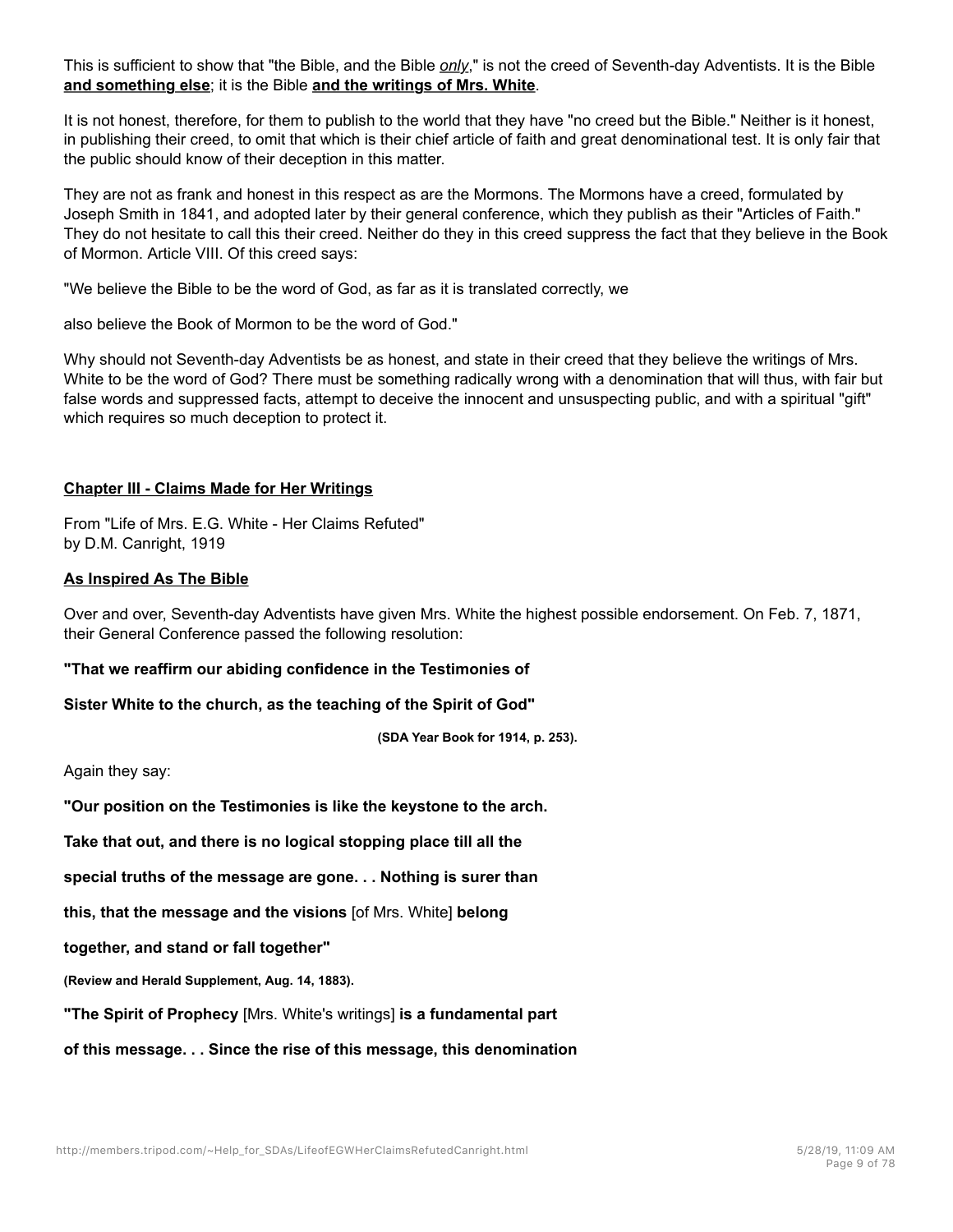**has believed in the Spirit of Prophecy. We have preached it as widely**

**as we have the Sabbath and other kindred truths, and believe it as**

**thoroughly. . . To us it makes a vast difference whether one whom**

#### **we have regarded from the rise of this message as being endowed**

#### **with the prophetic gift is a prophet of God, or whether she is not"**

**(A Statement** [by the General Conference Committee]**, May, 1906, pp. 10, 86).**

Notice that this church is built upon Mrs. White and her writings. They liken these writings to the keystone in the arch. The whole structure tumbles if that keystone is left out. Just so, the Seventh-day Adventist Church would fall if Mrs. White's writings were left out, they say, and truly too. By their own confession, that church is not built upon Jesus Christ and the Bible, but upon Mrs. White and her writings. The Protestant rule is, "*The Bible, and the Bible only, as the rule of faith and practice*." Seventh-day Adventists do not abide by this rule, but add to the Bible the writings of Mrs. White, and make them superior to the Bible; the keystone to their whole system, without which it would fall. Hence, according to their own statement, if left with the Bible only, without her writings, their church would fall. On what, then, is their church founded? On Mrs. White's writings, visions and dreams.

Now read this from G.A. Irwin, many years president of their General Conference. On page 1 of a tract entitled "The Mark of the Beast", he says:

#### **"It is from the standpoint of the light that has come through the**

**Spirit of Prophecy** [Mrs. White's writings] **that the question will be**

**considered, believing as we do that the Spirit of Prophecy is**

#### **the only infallible interpreter of Bible principles, since it is Christ**

#### **through this agency giving the real meaning of his words."**

Here we have an infallible female pope endorsed as such by that church. They claim for her exactly the same prerogative which the Catholic Church claims for the Pope; namely, that she is the **only** infallible interpreter of the Bible. No pope of Rome ever claimed more. The Mormons claim no more for Joseph Smith, nor Christian Scientists for Mrs. Eddy.

Now listen to the claim of inspiration and infallibility for Mrs. Eddy, as voiced in the *Christian Science Sentinel*, Nov. 4, 1916:

"To grasp the real import of Christian Science, to gain some sense of its infinite scope,

to realize its infallibility and render unquestioning obedience thereto, one must perceive

it to be a revelation from God, hence unalterable truth. To believe in the inspiration of

the Bible, and of 'Science and Health with Key to the Scriptures' by Mrs. Eddy, is a step

in the right direction. . . Furthermore, he recognizes the Discoverer and Founder of

Christian Science as the true and only possible Leader of Christian Scientists."

Here are two women, both living at the same time, teaching exactly opposite religious theories, both claiming to be divinely inspired, and both declared infallible and the only true guide. Which shall we believe?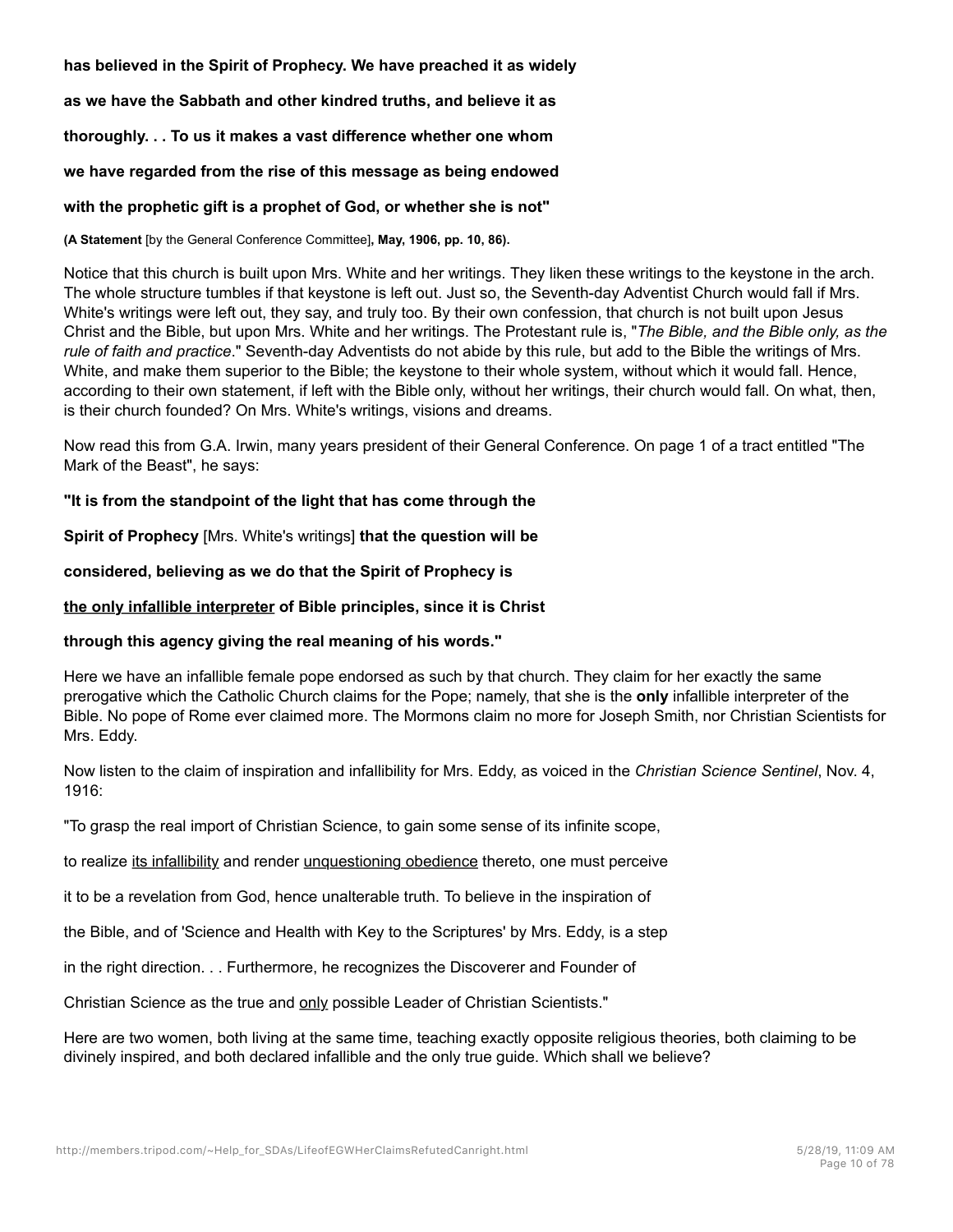Editors and ministers of the Adventist Church urge the "testimonies" of Mrs. White upon their people constantly, in their sermons and church papers. They quote her more than they do the Bible, and with the same authority.

Their ministers are required to study her writings with the Bible. Any interpretation she puts on a text, or any statement she makes on a subject, settles it beyond dispute. It is what God says, and that ends it.

Thus U. Smith, writing in 1868, before he got his eyes open to the facts, defending her visions, says:

# **"We discard nothing that the visions have ever taught from beginning to**

**end, from first to last" (The Visions of Mrs. E.G. White," p. 40).**

Here is another in the Review and Herald, Oct. 5, 1914:

**"As with the ancient prophets, the talking is done by the Holy Spirit**

# **through her vocal organs. The prophets spake as they were moved**

## **by the Holy Ghost."**

Then again in the same paper, Aug. 26, 1915, is this:

**"Think you that he would choose an inferior mouthpiece through**

**whom to instruct the remnant church? On the other hand, as it is**

**the greatest crisis of all ages, we should naturally expect that the**

## **mouthpiece God would use for this period would be inferior to none**

## **in the past ages."**

Language could not be stronger. Mrs. White was not inferior to any of the prophets of past ages. Hence she is equal to Moses, Isaiah, Daniel, Paul, and John the Revelator. This they teach constantly.

## **Her Writings All Inspired by the Holy Ghost**

Now read what Mrs. White claims for her writings. Defining her position, she says:

## **"In ancient times God spoke through the mouths of prophets and**

## **apostles. In these days he speaks to them by the Testimonies of**

## **his Spirit" ("Testimonies," Vol. IV., p. 148; Vol. V., p. 661).**

Here she places herself on a level with all the Bible writers, both prophets and apostles. (See Heb. 1:1,2.) Any one who rejects or opposes her writings is branded as a rebel fighting against God. Thus she says:

## **"If you lessen the confidence of God's people in the testimonies he**

## **has sent them, you are rebelling against God as certainly as were**

## **Korah, Dathan and Abirum" ("Testimonies," Vol. V., p. 66).**

Here she classes herself in authority with Moses. From this it will be seen that her followers have made no greater claims for her than she made for herself.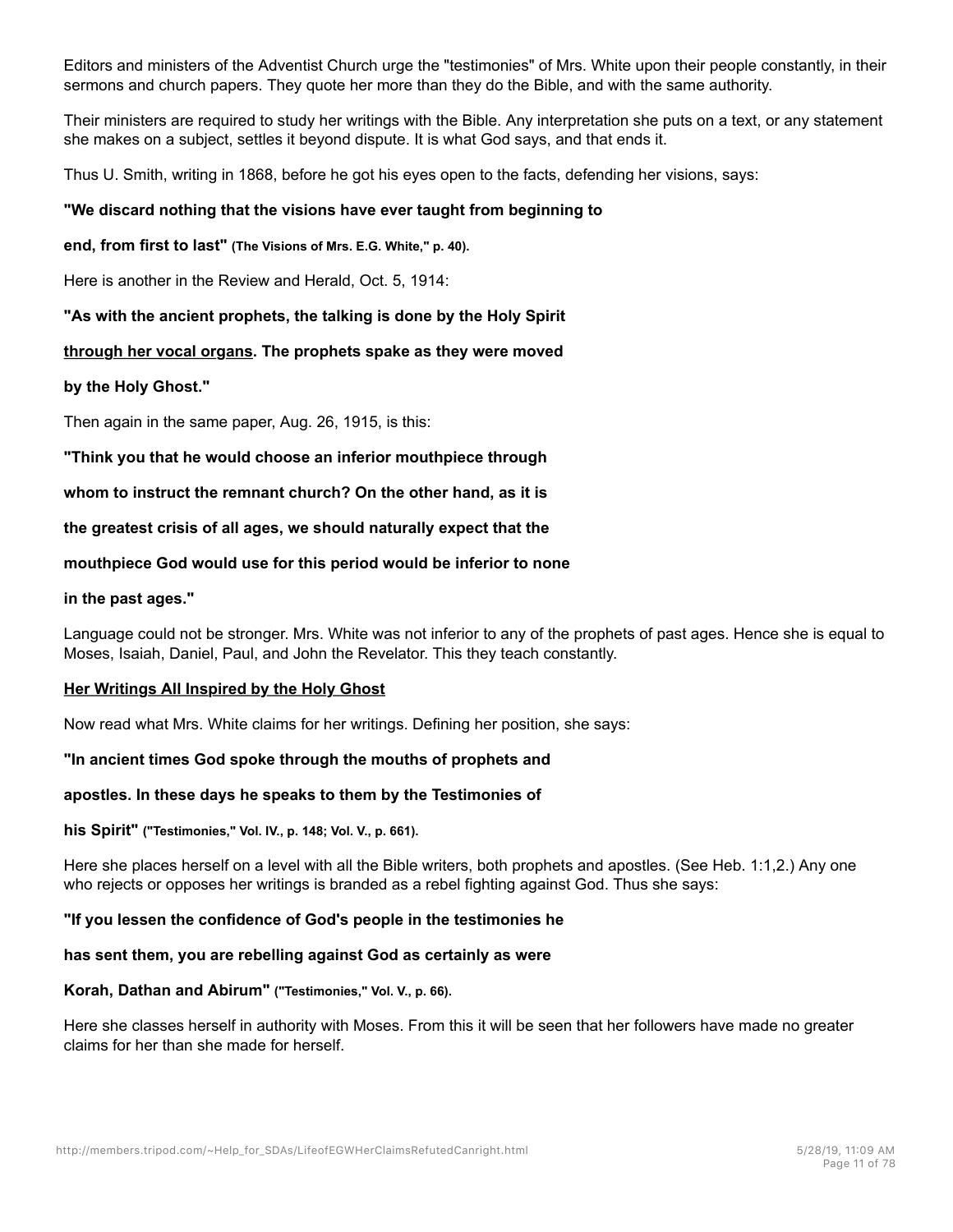She claims that every line she writes, even in a private letter, is directly inspired by God - "**the precious rays of light shining from the throne**" (same book, p. 67). Of her own words she says: "**It is God, and not an erring mortal, that has spoken**" (Testimonies," Vol. III., p. 257). She states over and over that those who doubt or oppose her are fighting against God, sinning against the Holy Ghost. Thus: "**fighting the Spirit of God. Those. . . who would break down our testimony, I saw, are not fighting against us, but against God**" (p. 260).

Again she says:

**"When I went to Colorado, I wrote many pages to be read at your camp meeting. . . God was speaking through clay. You might say this communication was only a letter. Yes, it was a letter, but prompted by the Spirit of God, to bring before your minds things that had been shown me. In these letters which I write, . . . I am presenting to you that which the Lord has presented to me. I do not write one article in the paper expressing merely my own ideas. They are what God has opened before me in vision - the precious rays of light shining from the throne"**

**("Testimonies," Vol. V., pp. 63-67).**

Notice that she claims to be simply the mouthpiece for God. They are not her words, but God's words, the same as the Bible - God speaking through clay. All through her writings designed especially for her own people may be found expressions of this kind. In her books prepared for the public, however, all these expressions are carefully omitted.

## **Mrs. White's Bible Seventeen Times as Large as God's Bible**

As given in the back part of "Life Sketches of Mrs. White," her books comprise a total of 13,351 pages. A regular Teacher's Bible, good-sized print, contains 771 pages. It will be seen, therefore, that Mrs. White's inspired books are seventeen times as large as our Bible.

Their ministers study all these books the same as God's Bible. An editorial in the *Lake Union Herald*, Dec. 22, 1915, says: "**We would urge all our people to study the 'Testimonies' daily. Our workers, especially, should read them over and over again**."

Here are alleged inspired writings, seventeen times as large as the Bible, to be read over and over again! To do this the ordinary person could read little else. Few Bible students read the Bible through in less than a year.

## **Chapter IV - Brief Sketch of Her Life**

From "Life of Mrs. E.G. White - Her Claims Refuted" by D.M. Canright, 1919

Ellen G. White was born at Gorham, Me., Nov. 26, 1827. Her maiden name was Harmon. When a child her parents moved to Portland, Me.

In her "Testimonies for the Church" (Vol. I., pp. 9-58), Mrs. White gives a lengthy account of her childhood, youth, conversion, and acceptance of Adventism under the preaching of William Miller. Her parents and all the family were Methodists of the most zealous kind until disfellowshipped for their strong adherence to the time-setting doctrines of Mr. Miller.

When only nine years of age, becoming angry "at some trifle," as Mrs. White expresses it, a schoolgirl, running after her, threw a stone at her and broke her nose. The blow was so severe that it nearly killed her. She was disfigured for life. She lay unconscious for three weeks, and was not expected to live (p. 10). When she began to recover and saw how disfigured she was, she wanted to die. She became melancholy, and avoided all company. She says: "My nervous system was prostrated" (p. 13).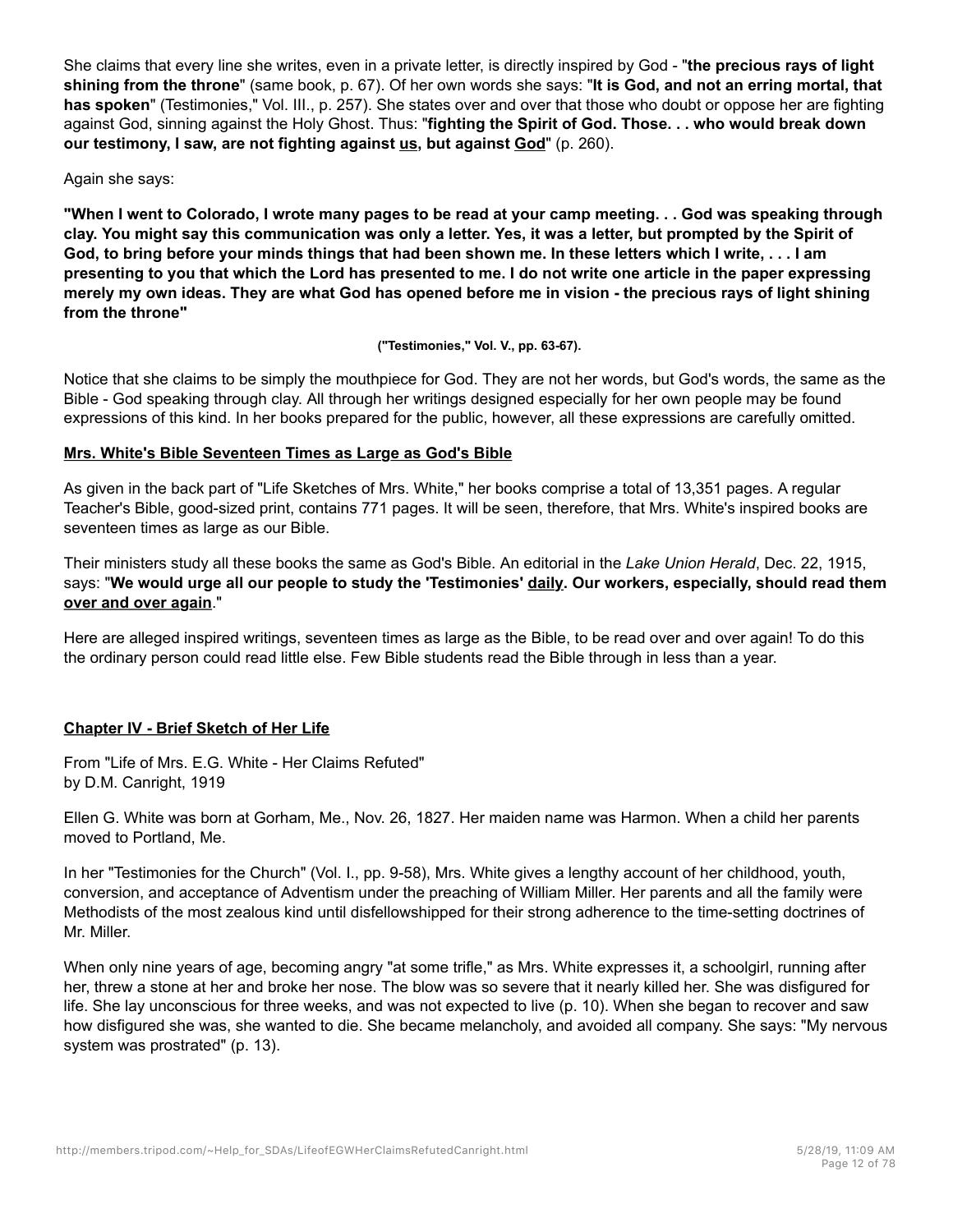After a time she tried to attend school again, but had to discontinue, as she could not study. So her school education never went beyond learning to read and write a little (p. 13).

In 1840, at the age of thirteen, she heard William Miller preach that the end of the world would come in 1843. She was terribly frightened, and thought she would be lost (p. 15). Returning home, she spent nearly all night in prayer and tears (p. 16).

She continued in this hopeless condition for months (p. 16). Then, at a Methodist camp meeting, she had a wonderful conversion (p. 18). Here she saw many fall unconscious with the "power," as was common then. Here parents were with her there, and in full sympathy with these exercises.

Again, in 1842, she heard Miller prove that Christ would come in one short year. She was terribly frightened again. She says: "Condemnation rang in my ears day and night" (p. 23). "I feared that I would lose my reason (p. 25). "Despair overwhelmed me." I frequently remained in prayer all night, groaning and trembling with inexpressible anguish" (p. 26).

This indicates her mental condition. In dreams she went to heaven and met Jesus, and was relieved (p. 28). Then she attended prayer meeting and fell unconscious, and remained in this state all night (p. 31). This was often repeated. She seeks to give the impression that her exercises were all the work of the Spirit of God. But where they? No; they were simply the result of her physical and mental condition, wrought upon by the religious excitements with which she was unfortunately surrounded. Miller's alarming predictions nearly unbalanced her hysterical mind in her feeble body.

Later she herself confesses this. She says: "Could the truth have been presented to me as I now understand it, much perplexity and sorrow would have been spared me" (p. 25). She simply had a wrong conception of God and the simplicity of the gospel. That misconception never wholly left her. The idea of a severe God and his service runs all through her writings. It shows how completely she was influenced by her associates and the spiritual atmosphere surrounding her. Instead of the Spirit of God controlling her mind all her life as she supposed, it was her own spirit influenced by leading minds around her. The following pages will demonstrate this.

Now notice the difference in the conversion of her husband, Elder James White. The entire account of this is given by himself in just fourteen words. In "Life Sketches" (p. 15) he says: "At the age of fifteen I was baptized and united with the Christian church." That is all he says about it. His father had been a Baptist deacon, then a member of the Christian church. Neither his parents, his church, nor his associates were accustomed to such extreme religious exercises as Ellen Harmon's had been. But was not his conversion as genuine as hers? She never questioned it.

From 1840 to 1844, from the age of thirteen to seventeen, this little girl, feeble, sickly, uneducated, impressible, and abnormally religious and excitable, fell under the influence of Mr. Miller's lectures predicting the end of the world in 1843, then in 1844. Toward the last she attended these exciting meetings constantly, and believed without a question all he predicted. She says: "I believed the solemn words spoken by the servant of God" (p. 22). The effect on her weak, imaginative and unbalanced young mind was terrible. She said: "It seemed to me that my doom was fixed" (p. 28). Her parents and all the family accepted Miller's theories, which caused their separation from the Methodist Church.

Miller's prediction that the end would come Oct. 22, 1844, was based on a long line of doubtful chronological figures extending back over twenty-three hundred years. They were disputed by able scholars. Now, what did that uneducated girl know about these ancient chronological dates? Absolutely nothing. She simply believed Miller's strong, positive statements without knowing whether they were reliable or not.

The same was true of the great mass of those who accepted Miller's preaching. Very few, indeed, were persons with either education or ability. They were persons who could easily be moved by mere assertions and excitement. Of this there was plenty.

Ellen was so carried away with these positive assertions that for days she sat propped up in bed, working to earn a few pennies to buy Advent tracts to give away (p. 38). When able to be up, she went out warning her young friends. She says that "several entire nights were spent by me" in this way.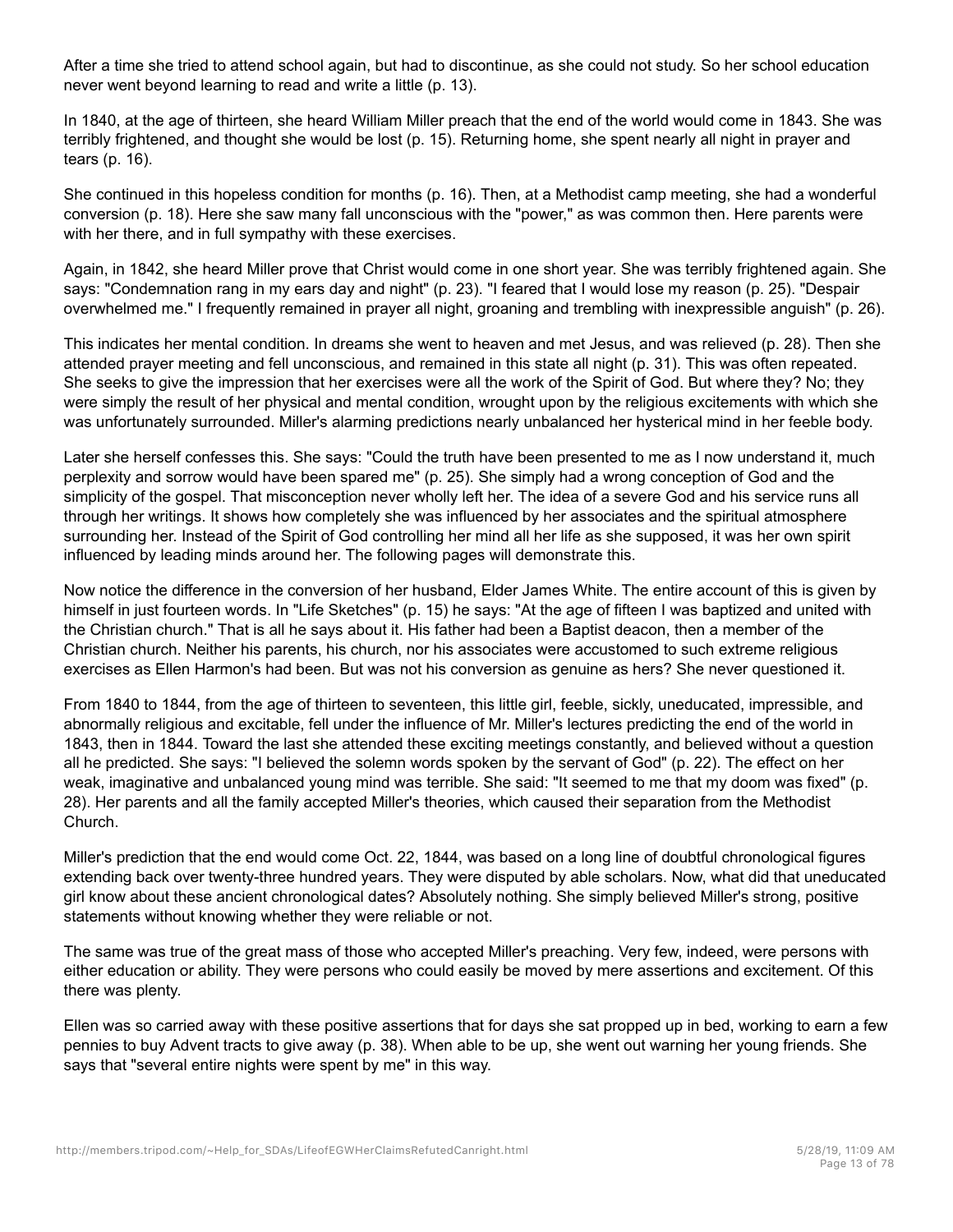Then she gives an account of how different ones in exciting meetings would fall powerless to the floor (p. 47). The children were affected the same way. The Advent preachers experienced the same thing (p. 49). For weeks before the day set, business was laid aside, and exciting meetings constantly held (p. 51).

All this, Ellen, with her parents, accepted without question as the power of God, the work of the Holy Ghost witnessing to the truth of what Miller taught. But what it? No. Candid people will see that it was simply their overwrought, excited feelings; that was all.

Their disappointment was great. Then followed confusion, divisions, and the wildest fanaticism - dreams, trances, visions, speaking with tongues, claims of prophetic gifts, and the like. Elder White, in *Present Truth*, May, 1850, says: "J.V. Himes, at the Albany Conference in the spring of 1845, said that the seventh-month movement produced mesmerism seven feet deep." Elder Himes, next to Miller, was the strongest man in that work. When it was over, that was his estimate of the spirit that moved the people. And he was right. It was inevitable that this would be the result with such a class of people expecting such an awful event on a definite day.

Miller, Himes, Litch, and all the leaders in that work, soon confessed it had been a mistake. But Elder White, Bates, Holt, Andrews and Ellen Harmon (Mrs. White) all still held on to that work as correct - as the mighty power of God. Their followers still defend it, and claim it was of God. Mrs. White, in all her visions and revelations, goes back to it over and over as the special providence of God, the power of the Holy Ghost. With her and with her people, it is like the coming out of Egypt, the crossing of the Red Sea, the pillar of fire by night, the cloud by day, the voice of God from Sinai, the foundation of the greatest message God ever sent to men, the last *test* of all ages!

But was this message from God? Most assuredly not. Abundant facts prove it. It was simply the work of fallible men misguided by zeal without knowledge. In fixing the exact time and setting a definite day for Christ to come, they contradicted the plainest warnings Jesus ever gave, over and over. He said: "But of that day and hour knoweth no man, no, not the angels of heaven, but my Father only" (Matt. 24:36). "It is not for you to know the times or the seasons which the Father hath put in his own power" (Acts 1:7). All this was brushed aside. They did know the time and the day. Everybody who did not agree with them would be rejected of God and lost. And that spirit has followed their work more or less ever since. They met what they richly deserved for so blindly disregarding the word of God. They were bitterly disappointed, and had to endure the mocking of those whom they had condemned to destruction for not agreeing with them.

Now read the Lord's condemnation of such work. "When a prophet speaketh in the name of the Lord, if the thing follow not, nor come to pass, that is the thing which the Lord hath not spoken, but the prophet hath spoken it presumptuously; thou shalt not be afraid of him" (Deut. 18:22).

This is exactly what the Adventists did in 1843, and then again in 1844. They spoke in the name of the Lord, and it did not come to pass. So, do not fear them.

Seventh-day Adventists now condemn those who are at present trying to figure out the exact time when the Lord will come. Thus the *Advent Review*, March 2, 1916, says: "Satan would have us believe that we can actually figure out the proximity of the Lord's return; that by casting up figures and computing statistics we can determine how far the last gospel message has extended, and how nearly Israel is made up."

Here the *Review* condemns exactly what Miller did in 1844. It says this is the work of Satan. Then, was it not his work back there?

In an article entitled "A False Prophet Exposed," published in their English paper, *Present Truth*, Feb. 4, 1915, they say:

## **"Now if there is one characteristic above another that marks out**

**a false prophet, it is the unscriptural practice of setting a definite**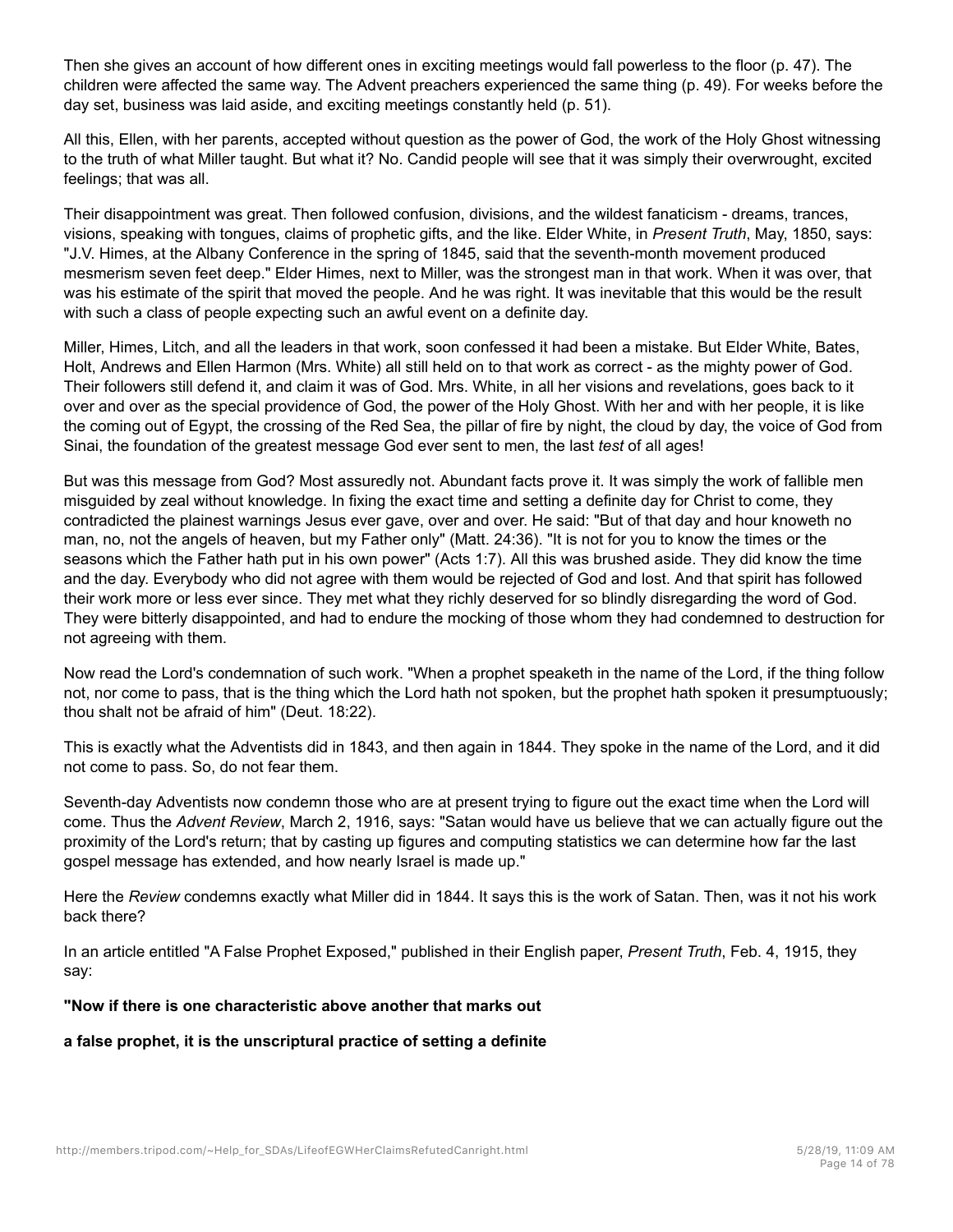#### **time for the return of our Lord."**

This was said in condemnation of "Pastor" C.T. Russell setting the time for the "end of the times of the Gentiles" to occur in 1914. But if it was wrong to set time for 1914, why was it not wrong to set it for 1844, sixty years before? If it was "unscriptural" in one case, why was it not in the other?

Although originating with this error, Seventh-day Adventists now condemn time-setting, as already stated. Referring to Christ's words in Matt. 24-36; Mark 13:33, and Acts 1:7, they say:

#### **"In spite of these words, some have from time to time set dates**

**for Christ's coming. Such date-setting leads often to fanaticism,**

**and when the date passes, discouragement and utter skepticism**

**are liable to possess the souls of the date-setters"**

**(Review and Herald, June 7, 1917).**

Time and again this has been proven absolutely true. If one sentence had been added to this statement, it would have been complete, and that would have been this: "**As an illustration of one of the worst instances of time-setting, see the time set by Adventists, Oct. 22, 1844, and the awful fanaticism and ruin that followed it**."

If setting a definite time proves Mr. Russell and others false prophets, why does it not prove William Miller, Joseph Bates and Mrs. White false prophets also? Seventh-day Adventists can not consistently condemn this practice in others without condemning themselves, for they, too, have been guilty of it, as we show in the chapter on "The Shut Door."

In December 1844, only two months after that failure, Mrs. White began having "visions." In the first one she says: "God has shown me in holy vision," etc. She looked for the Advent people, but could not see them. She was told to look higher. There, way up above the world, she saw them on a high path going to the city. A glorious light was behind them. It was the Millerite warning of two months previous. Those who denied that work fell off the path down with "**all the wicked world which God had rejected**" ("Word to the Little Flock," p. 14). To deny that God was in that 1844 time-setting work, was to be lost. Thus she says: "**As the churches refused to receive the first angel's message** [Miller's work], **they rejected the light from heaven and fell from the favor of God**" ("Early Writings," p. 101).

Trying to excuse their failure in 1843, she says: "I have seen that the 1843 chart was directed by the hand of the Lord, and that it should not be altered; that the figures were as the Lord wanted them; that his hand was over, and hid, a mistake in some of the figures" ("Early Writings," p. 64).

Here she has the presumption to throw upon almighty God the responsibility for the blunder and failure in 1843. Is not this charging God with folly? And this to excuse their own folly.

Again she says: "**The Advent movement of 1840-44 was a glorious manifestation of the power of God**." ("The Great Controversy," Vol. IV., p. 429).

So God is made responsible for all their time-setting failures, both in 1843 and 1844.

Here the visions of this girl were added to the Advent movement of 1844. After this she had visions almost daily, every week or so at least. The Advent people generally regarded them as simply hallucinations of her own mind, caused by her feeble condition of body and the excitements around her. Some of her best friends so regarded them. Elder White himself, in "A Word to the Little Flock" (p. 22), published in 1847, quotes one of her friends who was familiar with her exercises. This brother says: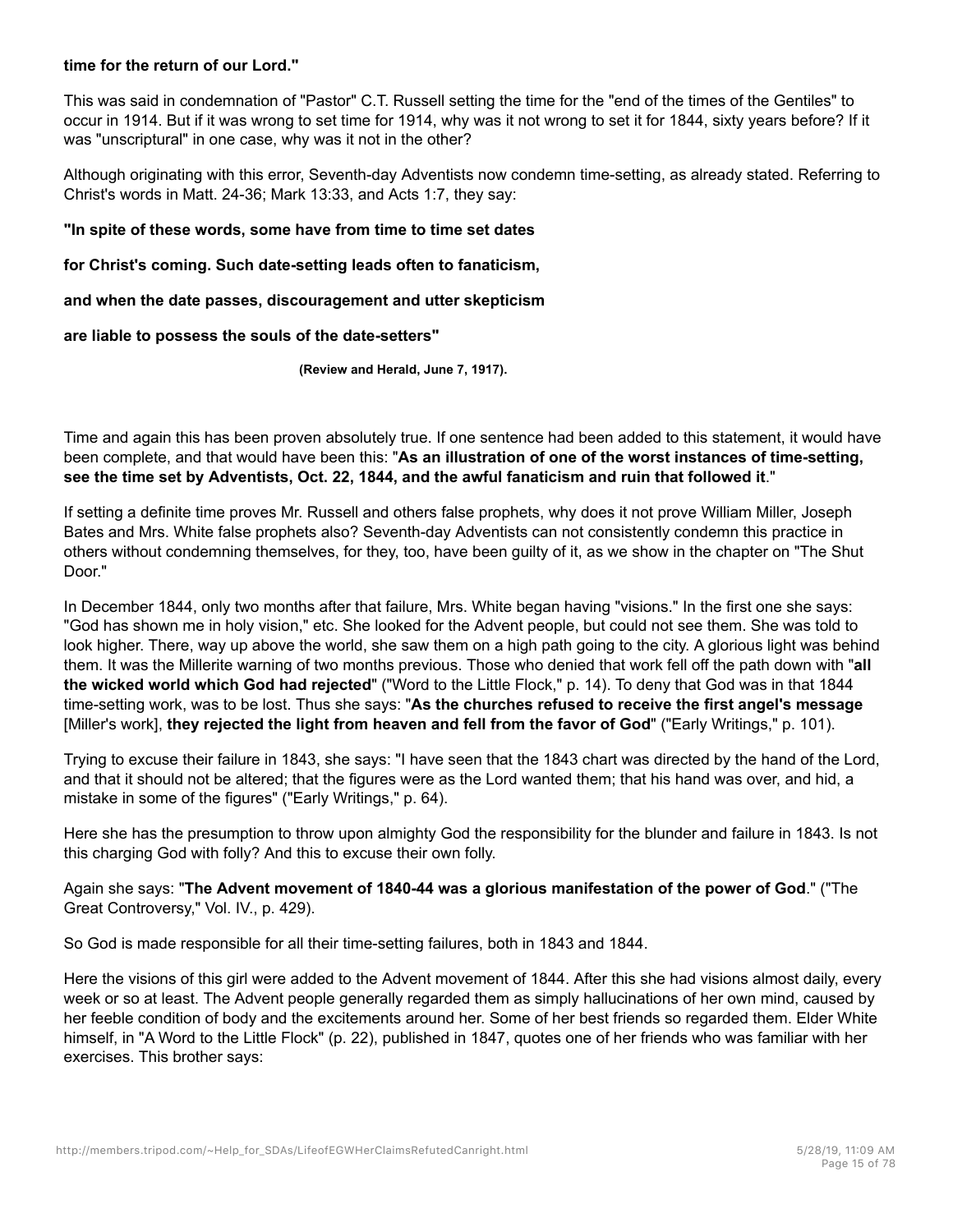**"I can not endorse sister Ellen's visions as of divine inspiration, as you and she think them to be; yet I do not suspect the least shade of dishonesty in either of you in this matter. I may, perhaps, express to you my belief in the matter without harm - it will, doubtless, result either in your good or mine. At the same time, I admit the possibility of my being mistaken. I think that what she and you regard as visions from the Lord, are only religious reveries, in which her imagination runs without control upon themes in which she is most deeply interested. While so absorbed in these reveries, she is lost to everything around her. Reveries are of two kinds, sinful and religious. Hers is the latter. . .**

> **Religion is her theme, and her reveries are religious. In either case, the** *sentiments***, in the main, are obtained from previous teaching, or study.**

#### **I do not by any means think that her visions are from the devil."**

Elder Bates says that his first impressions of her visions were that they were only "what was produced by a protracted debilitated state of her body" (same work, p. 21).

These statements exactly express the author's deliberate opinion of Mrs. White's so-called visions. After a thorough acquaintance with her for many years, I became satisfied that this was the true explanation of her supposed revelations. I have personally known other Seventh-day Adventist sisters who had visions similar to those of Mrs. White. All were most devout Christians, sincere beyond a question, but misguided and fanatical. Not being encouraged in their alleged "gifts," after awhile their visions ceased.

Since Mrs. White's death a Seventh-day Adventist sister in Los Angeles. Cal., has been having visions similar to Mrs. White's visions. She has quite a following, who accept them of God. But the conference officials denounce them as spurious. Another sister in Washington, D.C., has visions, and claims to be the successor of Mrs. White.

For quite awhile Mrs. White herself doubted then genuineness of her own visions. She says: "I was sometimes tempted to doubt my own experience" (Early Writings," p. 18). Then, years later, after she had had a long experience with her own visions, she says: "In the night I have awakened my husband, saying, 'I am afraid I shall become an infidel'" ("Testimonies," Vol. I., p. 597). Did any prophet of the Bible, any true prophet of God, ever talk like that? If she was really sure her visions were of God, there could have been no occasion for her fears that she would become an infidel. This confession shows that she was not herself certain that her visions were from God. Notice here how she turns to her stronger-minded husband to help her out of her doubts. Had it not been for his consistent encouragement, she, like others, would, in all probability, have given up her visions. That she suffered for years with a severe form of epilepsy is not generally known; but such is the case. See this subject treated in the chapter on "Philosophy of Her Visions."

In 1846 she married Elder White. He strongly encouraged her in these visions. Also in that year Elder Joseph Bates endorsed them. Thus encouraged, her doubts as to their source seem to have been relieved. That she was more or less sincere in this misconception and deception seems evident from the general tenor of her life. A careful study of her writings shows that each year she became a little stronger in her claims of inspiration, till finally she made the assertion that all her utterances, even in a letter, were inspired. For a further explanation of her visions see the chapter just referred to.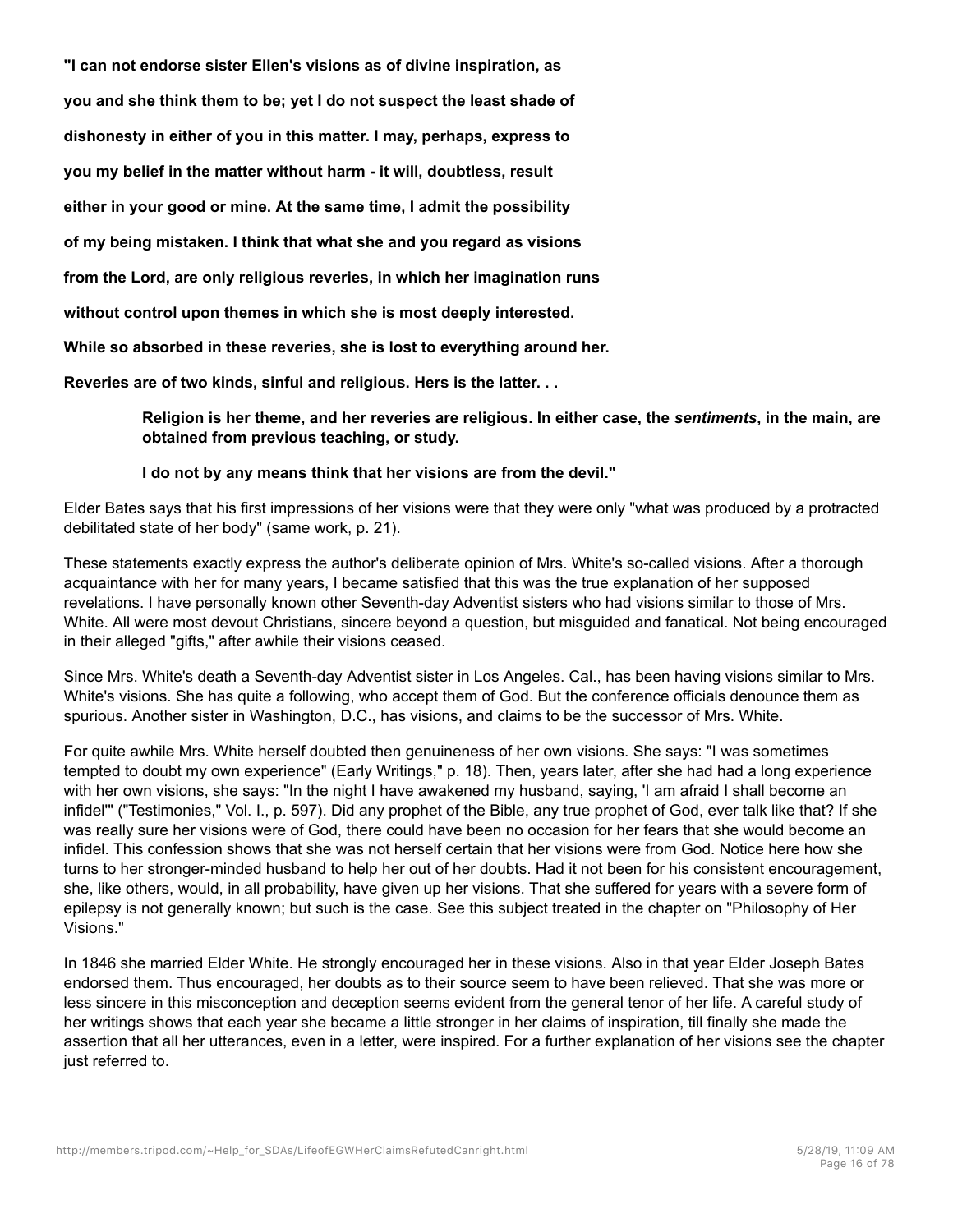The foundation of Adventism was laid in 1844. The visions of Mrs. White were added to this late in the same year. Then, in 1846, the Sabbath was added. Next came the sanctuary. Then the three messages. Later, the health reform, short dress and other matters. All these were, from time to time, simply added to, and built upon, the original timesetting foundation of 1844. Hence, all Seventh-day Adventists point back to this as the great event in their history.

After their marriage, Mrs. and Mrs. White visited believers in all the New England states. These companies were small, scattered and poor. Hence, both endured many privations for a time, and induced them to keep the Sabbath, though at first they saw no importance in it. He accepted Mrs. White's visions, and she accepted his Sabbath-keeping. She soon accepted all his theories about the Sabbath; that it was the seal of God, the great test of Christianity, and that it must be kept from 6 PM to 6 PM, instead of from sunset to sunset, as they now keep it. Right after this she went to heaven, and Jesus took her into the Most Holy, lifted the lid of the ark, and showed her the tables of stone with the Sabbath shining above all the rest of the Commandments ("Early Writings," p. 26). Query: Why did not Jesus tell her she was breaking the Sabbath every week by beginning it at the wrong time?

Her first child was born in August, 1847. They occupied a part of a brother's house, and rented furniture. Elder White worked hauling stone to the railroad; then cut wood for fifty cents a day ("Testimonies for the Church," Vol. I., p. 82). By this it will be seen that he was not a man of influence among the Adventists. His wife's visions were generally discredited. In 1848 they visited different places in New England. They also went to western New York, where they met a few Adventists.

In 1849, Elder White began publishing his first paper, *Present Truth*. Some numbers were printed in one place, and some in another, for two years.

In 1850, at Paris, Me., he issued the first number of the *Review and Herald*. In 1852 they moved to Rochester, N.Y. Here he started a small printing office. In 1853 they came as far west as Michigan, where they found scattered brethren; then visited Wisconsin. In 1855 they moved their office to Battle Creek, Mich. This remained the headquarters of the denomination for about fifty years. Gradually large interests were built up here, a great printing plant, the large Sanitarium, the College, the Tabernacle, etc. These were the days of greatest harmony and material prosperity. These were the days when I was most prominent with them, and helped in building all these institutions. Finally Dr. Kellogg and Mrs. White parted company, and he, with the Sanitarium, was separated from the denomination. Then the headquarters were moved to Washington, D.C., in 1903.

After locating in Battle Creek in 1855, for the next twenty-five years Mrs. White traveled and labored, either with her husband or with some efficient help, in many of the states from Maine to California. Her influence with her people had now become settled and supreme. No one dared question her authority or inspiration. About every year, men or more or less prominence withdrew on account of disbelief in her "testimonies," as they now call them. But the great majority remained loyal to her.

In August, 1881, her husband died. This was really a blessing to her. He had largely lost his influence with the church, and others were in the high offices. She began to be influenced more by them than by him. This worried him. He tried to get me to go with him and break their influence over her. He wrote me that we two would go on the General Conference Committee and so get them out of office, and break their growing influence over her. Here is his letter to me about two months before he died:

## **Battle Creek, May 24 [1881].**

**Bro. Canright: The** *Review* **will tell of our plans. We shall depend on you**

**to help us. . . We hope you can join us in our labors. There will be efforts**

**made to get you to Wisconsin, to have you go here and there. . . I hope we**

**shall see our way out and be able to labor in union. . . Elders Butler and**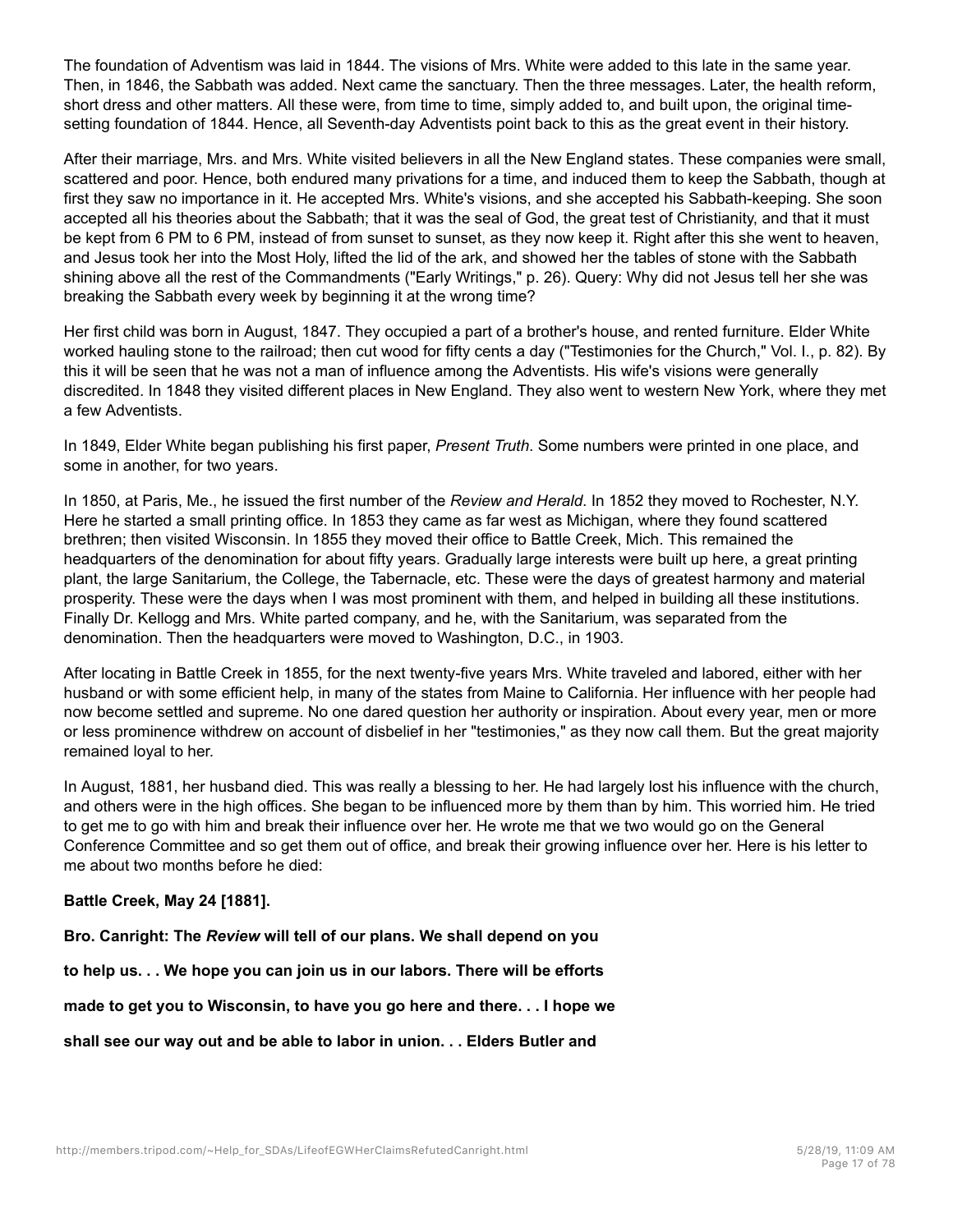**Haskell have had an influence over her that I hope to see broken. I has**

**nearly ruined her. These men must no be supported by our people to do**

**as they have done. . . It is time there was a change in the officers of the**

**General Conference. I trust that if we are true and faithful, the Lord will**

**be pleased that we should constitute two of that board.**

#### **(Signed) James White.**

About this same time Elder White is said to have remarked to Elder Butler: "You and Haskell have warped my wife's mind, and I am going home to take the warp out of it."

When we were together he went over more full the plans referred to in his letter. But August 6 he suddenly died. His words bring out clearly the fact that he knew his wife was influenced, in her visions, by others. All his life he had done that himself. As these two men were opposed to him, he feared their influence over her, if with them, as they and she had planned. So he urged me to go with him and his wife to make a strong team, and so keep her with himself and away from them.

This is the way matters stood when he died. A few days later Elder Butler told me that Elder White's death was providential to save the church from a split. This left Butler strongly in the lead for several years more. Finally he and Mrs. White fell out, and he retired to a little farm in Florida, and was silent for many years. He told her she could go her way, and he could go his. It was generally reported that he had lost confidence in the "testimonies." The fact that he quit the work for so long a time indicated it. She had given him a severe "testimony," which he did not like.

Elder White was not a literary man, not a student of books, not scholarly, not a theologian. He understood neither Hebrew, Greek nor Latin, read only the common English version of the Bible, and seldom ever consulted translations. He was a business man, had a large business ability, and was a born leader of men. His study and work were largely devoted to building up large business institutions, such as publishing houses, the Sanitarium, the college, general and state conferences, and to finance. Here he made a success. But his literary attainments were meager indeed. Compared with the great reformers like Luther, Melancthon, Wesley and others, he was a complete failure. He attended high school only twenty-nine weeks, and learned enough simply to teach a country school. Though he published and edited papers for thirty years, he produced no commentary, no critical work, no book on any doctrinal subject. He published two bound books: "Life Sketches," a simple story of his and his wife's lives, and "Life of Miller," taken almost wholly from another author. He drew his knowledge from observation and from conversing with leading men who were students. All doctrinal subjects requiring study he turned over to these men for them to dig out, after which he used them himself. Neither he nor his wife ever originated a single doctrine held by the Seventh-day Adventists. The doctrine of the second advent they received from Miller; and all the prophetic dates they accepted from him exactly as arranged them. The Sabbath they took from Bates, together with his unscriptural 6 PM time to begin and end it. Then they followed J.N. Andrews in changing to sunset time. The theory of the sanctuary in heaven they accepted from Elder O.R.L. Crosier, who afterwards repudiated it. Later they accepted from Andrews the theory of the three messages and the two-horned beast, as applied to the United States. The sleep of the dead they got from the First-day Adventists, with whom they soon fell out and had many bitter controversies.

From the writer they accepted three items of vital importance to their financial success. Early in the work Elder White arranged what was called "Systematic Benevolence." Every person was asked to put down in a book a statement of all his property at its full value, and pay so much on each dollar, whether the property was producing anything or not. All were asked to pledge ahead each year what they would give each week. This is not tithing. No one can tell a year ahead what he may have, nor whether he may live that long.

This plan was strongly endorsed by Mrs. White in the first volume of her "Testimonies to the Church." She says: "**The plan of Systematic Benevolence is pleasing to God. . . God is leading his people in the plan of Systematic**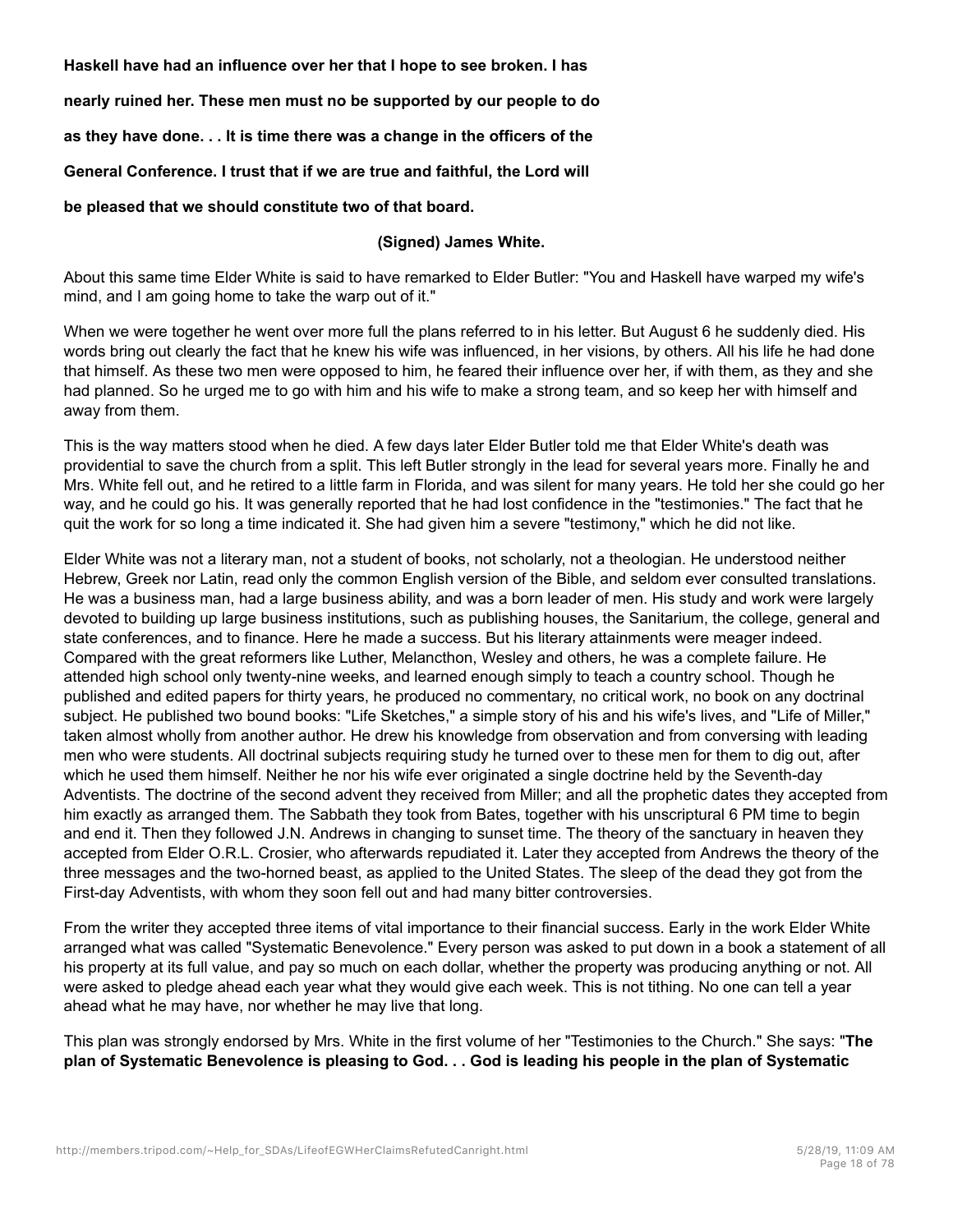**Benevolence**" (pp. 190, 191). "**Systematic Benevolence looks to you as needless; you overlook the fact that it originated with God, whose wisdom is unerring. This plan he ordained**" (p. 545).

So, God ordained this plan! It ought to have worked, then, but it failed. This is confessed in their *Lake Union Herald* of Feb. 24, 1915, thus: "**The money was called Systematic Benevolence, but the method did not prove satisfactory, and it was discontinued with us after two years' trial [over fifteen years], and tithing according to the income of the individual was adopted in its stead."**

Yes, and I was the one who made that change. In the winter of 1875-6, Elder White requested me to visit all the churches in Michigan and straighten up their finances, which were in bad shape. I found them discouraged, and behind on their pledges, and dissatisfied with the Systematic Benevolence plan. After studying the subject, I set that plan all aside, and had the churches adopt the plan of tithing as practiced by that church ever since. All were pleased, and the finances greatly improved. I went to Battle Creek and laid the new plan before Elder White. He readily accepted it, and the change was made general.

Now, was the other plan ordained by God? Was he pleased with it? And did he direct Mrs. White to say so? No; her husband got it up, and she endorsed it. That was all. After this she just as strongly endorsed the tithing as I arranged it. Was my plan better than the Lord's? This is a fair sample of how Mrs. White endorsed what others studied out, but had no special light on, herself, as she professed to have.

At the same time I found the churches neglecting the Lord's Supper, in many cases for years at a time, nor was there any regular time for business meetings. So I induced all the churches where I went, to adopt the plan of holding regular quarterly meetings, four times yearly, for all business matters. This, also, was adopted, and has been practiced by the denomination ever since.

Up till 1877, no money for any purpose, not even for Sabbath schools, was collected in their churches on the Sabbath. It was regarded as sacrilegious to take money on the Sabbath. But at Danvers, Mass., I disregarded this custom, and took the first collection on the Sabbath, Aug. 18, 1877. It worked well. I went to Battle Creek, and laid the matter before Elder White and his wife, who readily approved of it. It has been universally adopted by the denomination ever since, and has brought hundreds of thousands of dollars into their treasury. This again illustrates how Mrs. White simply followed after and endorsed what others studied out.

Thus, the *Review and Herald*, Sept. 7, 1916, says: "These extracts will clearly show this agency [Mrs. White] to be very helpful in **confirming** the believers in the conclusions they had reached from the study of the Scriptures."

Exactly. Mrs. White simply followed after and "confirmed" what others had studied out, and that was all she ever did do. In the *Lake Union Herald*, Nov. 1, 1916, is given another good proof of this. It tells how one brother (Wayne), ten years previous, and on for several years, worked up the plan to get missionary funds by selling what they now call "Harvest Ingathering" papers. It has proved a great success. It is now one of their established plans of raising money. After Mr. Wayne had worked this up to a success, Mrs. White came forward and endorsed it. The paper says: "**Shortly after the plan was started, Sister White wrote Brother Wayne of the light God had given her concerning this plan, fully endorsing it as being in harmony with the mind of the Lord**."

Here it is again, the same old story. Some one studies out a successful plan, then Mrs. White has a revelation concerning it. With her the Lord was always behind in his instructions!

By far the most important part of their work is the circulation of their publications. In "Testimonies," Vol. IX., p. 65, Mrs. White says, "**In the night of March 2, 1907, many things were revealed to me regarding the value of our publications**," and the small effort being made to circulate them. What occasioned this revelation? On the same page she says: "The afternoon of March 2 I spent in counsel with Brother and Sister S.N. Haskell." The followed two pages telling of the burden Haskell had on this subject, and his plans to push the work. Haskell had filled her mind with his ideas and plans, and then the night following she is restless in her sleep, and has a "revelation" strongly endorsing Haskell's plans. So it always was from first to last.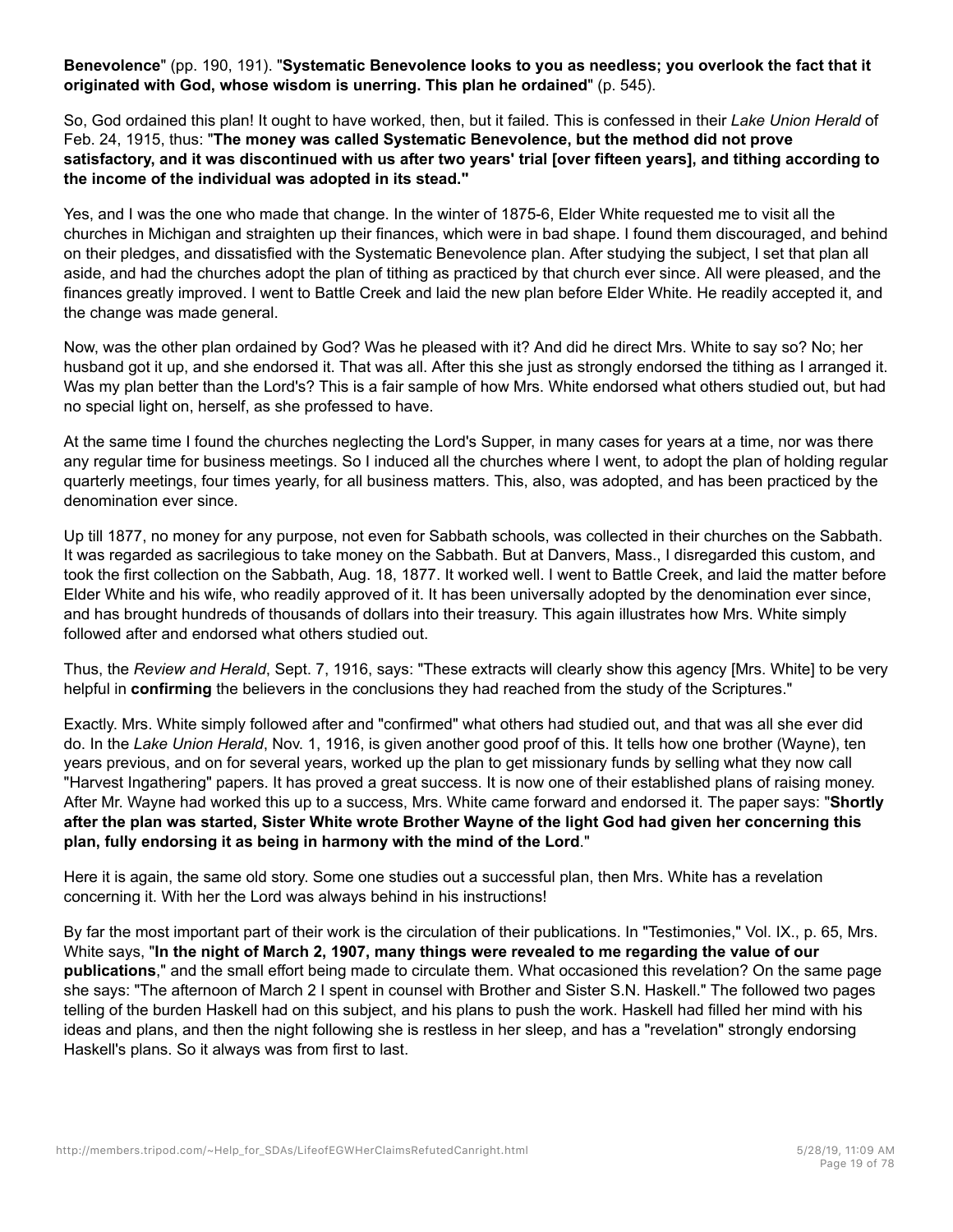This is where her revelations have been of great service to the church. Indeed, they claim that it could not have succeeded without her "testimonies." Leading men went ahead and studied out doctrines and plans, then she followed with a "divine revelation," endorsing each of these in turn. That gave each a divine sanction. They can not name a single move that has not come that way.

Take their Tract and Missionary Society. Elder Haskell first started this. Then Mrs. White took it up and endorsed it. Doctor Kellogg strongly advocated the medical missionary work. Mrs. White then followed with a strong endorsement of that. So it has been with every move made. These illustrations demonstrate the fact that she has been led by men, not by God, in her testimonies. Now the leaders turn this squarely around, and say that she has led in all the moves made, which is absolutely false. They do this to exalt her testimonies so they can use them to carry out their plans.

Never in the history, from Adam till now, had God ever chosen an uneducated man or woman as a leader in any crisis or reformation of the church. "Moses was learned in all the wisdom of the Egyptians, and was mighty in words and deed" (Acts 7:22). Ezra "was a ready scribe in the law of Moses" (Ezra 7:6). He was a trusted friend of the king. Nehemiah was cup-bearer to the king, and in high authority (Neh. 2:1). To Paul, Agrippa said, "Much learning doth make thee mad" (Acts 26:24). The Christian church owes more to Paul than to all the other apostles combined. He was the great, educated leader of the infant church. In the great Reformation at the birth of Protestantism, all the reformers were among the great scholars of that age, men who had mighty influence with the rulers and the masses. Such were Luther, Melancthon, Erasmus, Zwingle, Knox and many others.

John Wesley, the great English reformer, the father of Methodism, was of a royal family, a graduate of Oxford, London, the highest seat of learning in the English world. He was a man of immense influence, and was a ripe scholar. His prose works comprise seven volumes, besides numerous hymns, "Notes on the New Testament," etc.

Mrs. White had none of the earmarks of a great reformer. Her books of any general interest are easily shown to have been copied largely from other authors, and polished up by her assistants. See the chapter dealing with her plagiarisms. She never had the slightest influence with out rulers or with the public generally, as all other reformers from Moses to Wesley had. She has instilled into her people a spirit so intensely sectarian, and hostile to all other churches, that, both in the homeland and mission fields, they are regarded as hindrances to Christian work. After over seventy years' trial, Mrs. White is regarded by all the Christian world as a false teacher, and this by the most intelligent, devout and earnest Christian workers of this generation. Mr. Moody, an earnest advocate of the doctrine of Christ's second coming, condemned their whole movement. There must be some good reasons for all this.

The year 1846 marked the turning point in her life. August 30 of that year she married Elder James White, and 1844 Adventist. He was six years older than she, well and strong, and better educated. She was a sickly girl of only nineteen, absolutely penniless. Later years proved that Elder White was a shrewd, far-seeing business man, with a strong, dominating will, a born leader. In a work entitled "The Vision of Mrs. White" (pp. 25, 26), E.P. Woodward, or Portland, Me., gives the following estimate of the relative mental strength of Mr. and Mrs. White:

**"Behold this impressible girl, religious to an extreme, her nerves weakened and shattered by the circumstances of her childhood, just passing through her first great physiological and psychological change in her life, thrown into close contact with this dominant mind and that at a time when the very air was surcharged with religious excitement, aggravated by bitter and hopeless disappointment."**What influence this strong, masterful mind would naturally have over that frail girl, is easy to see. In later years one needed to be in the family but a short time to see that his will was supreme, and that she constantly had to bow to it. I have often heard him speak to her sharply, while she made no defense.

Elder J.N. Andrews told me that he once sat by while Mrs. White read a mild testimony of reproof to her husband. He said, "Ellen, hand me that." She obeyed, and he took it and threw it into the fire!

Elder White, however, could readily see that it would be greatly to his advantage to have the divine endorsement for all his plans; hence, from the very first, he strongly sustained her visions; would never tolerate in others the slightest question as to their genuineness, although he himself had little respect for them when they reproved him. In the first publication he issued, "A Word to the Little Flock" (1847, p. 13), he argued for visions in the last days. Hence, from the first, Mrs. White had the influence and encouragement of her husband to believe her visions were of God. This helped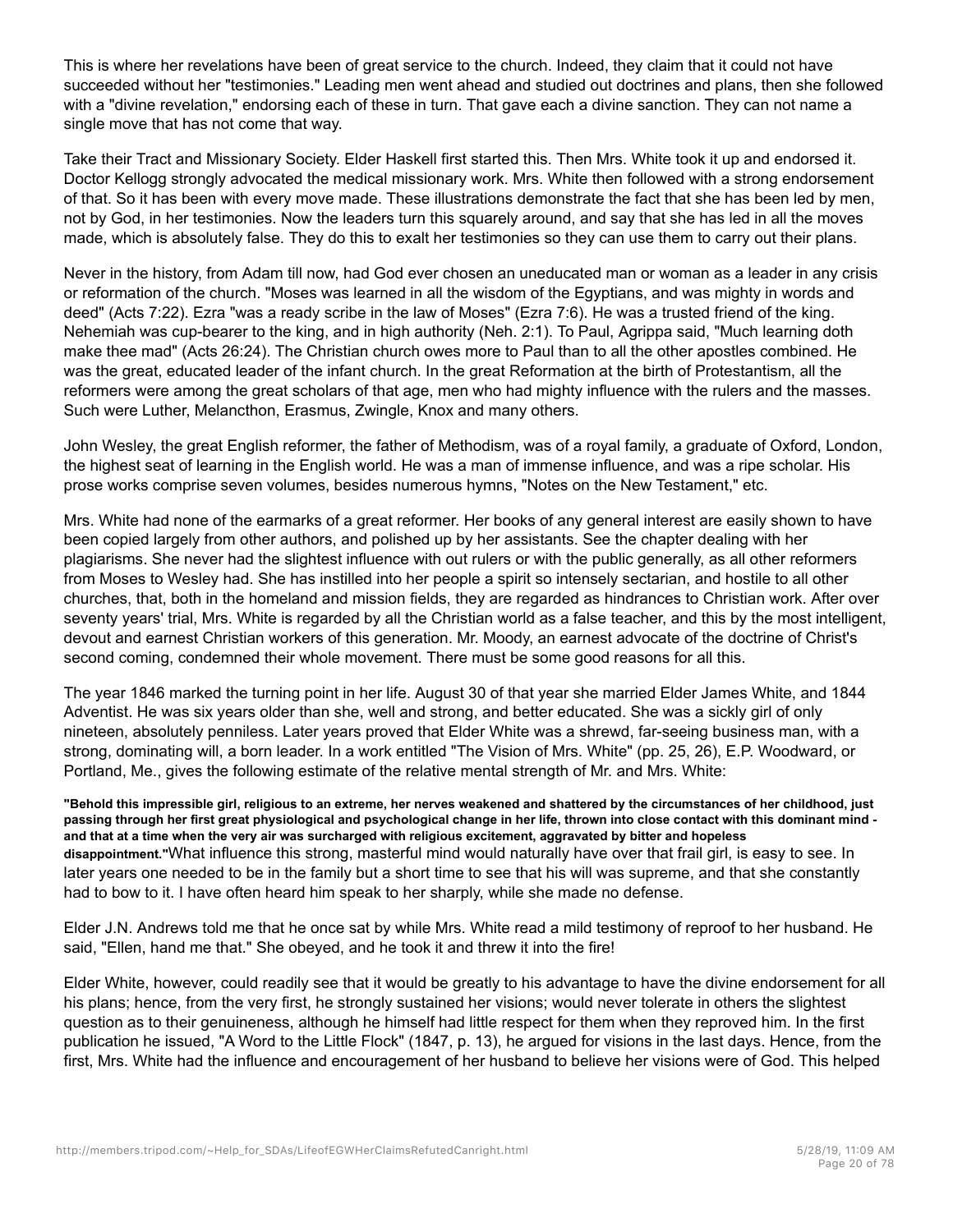her own wavering faith.

In the same year (1846), Elder Bates endorsed her visions. He was a man of far more influence than Elder White or his wife. He himself was a dreamer, a visionary, trusting in dreams and visions. He says: "I asked for a dream, visions, or any way that was consistent with His will to instruct me. The next thing, as near as I can now recollect, was the following dream" ("Past and Present Experience," p. 75; 1848). Being a visionary himself, he readily endorsed the visions of Mrs. White. He was the first man of any influence to do so. The greatly encouraged Mrs. White, and increased her influence.

At the same time Elder Bates pressed on Mrs. White and her husband the necessity of keeping the Sabbath. Though they at first attached no importance to it, yet they accepted it.

Mrs. White herself has given an illustration of how her testimonies were given to order as requested by officials needing them. In 1867 the first building for the Health Reform Institute (Sanitarium) was being planned and built at Battle Creek, Mich. Elder White was sick and away from home. So Elder Loughborough and others went ahead with the work. Money was needed. As usual, they went to Mrs. White and asked for a testimony to the brethren to donate the means. This was delivered as ordered. Here are a few lines from it:

#### **"Here, I was shown, was a worthy enterprise for God's people to engage in." "Our people should have an institution of their own." "Especially should those who have means invest in this enterprise"**

**("Testimonies for the Church," Vol. I., pp. 492, 494).**

She goes on through several pages urging the brethren to send in their means to erect that building. Over and over she says, "**I was shown**" this - a clear, inspired revelation from God. So means came in. I myself gave twenty-five dollars, and have the certificate now. The building was begun, and the first story up, when Elder White returned. He was angry because he had not planned and bossed it. It had all to come down - every stone. Then he put it all up again another way at a loss of \$11,000 of the Lord's money!

This put Mrs. White in a bad fix. He demanded another testimony repudiating the first one. She had to humbly obey, and did. Here is her confession:

**"What appeared in Testimony No. 11 concerning the Health Institute should not have been given until I was able to write out all I had seen in regard to it. . . They [the officials at Battle Creek] therefore wrote to me that the influence of my testimony in regard to the institute was needed immediately to move the brethren upon the subject. Under these circumstances I yielded my judgment to that of others, and wrote what appeared in No. 11 in regard to the Health Institute. . . In this I did wrong"**

#### **(Id., p. 563).**

This proves that Mrs. White was influenced by the officials to write a testimony, just as they wanted it, to use to get money. Then, at Elder White's demand, she writes another testimony, confessing that the first one was wrong! Did the Lord give her that testimony? Did he do wrong? How was she "shown" what she says she "saw"? Here see the controlling influence her husband had over her. She reversed herself to suit his desire to rule in all things.

Referring to this transaction, Dr. J.H. Kellogg, in his reply to an examining committee, said: "It was an infamous thing, a crime, tearing that thing down, for no other reason than because James White was not consulted." But through her testimonies Mrs. White gave divine sanction to it all.

After the death of her husband in 1881, Mrs. White labored extensively in Europe in company with several leading men. Here she visited England, Germany, France, Switzerland, Italy and the Netherlands, while their work there was yet young. Her influence in giving divine endorsements to the work helped to impart zeal to the workers. She remained there two years.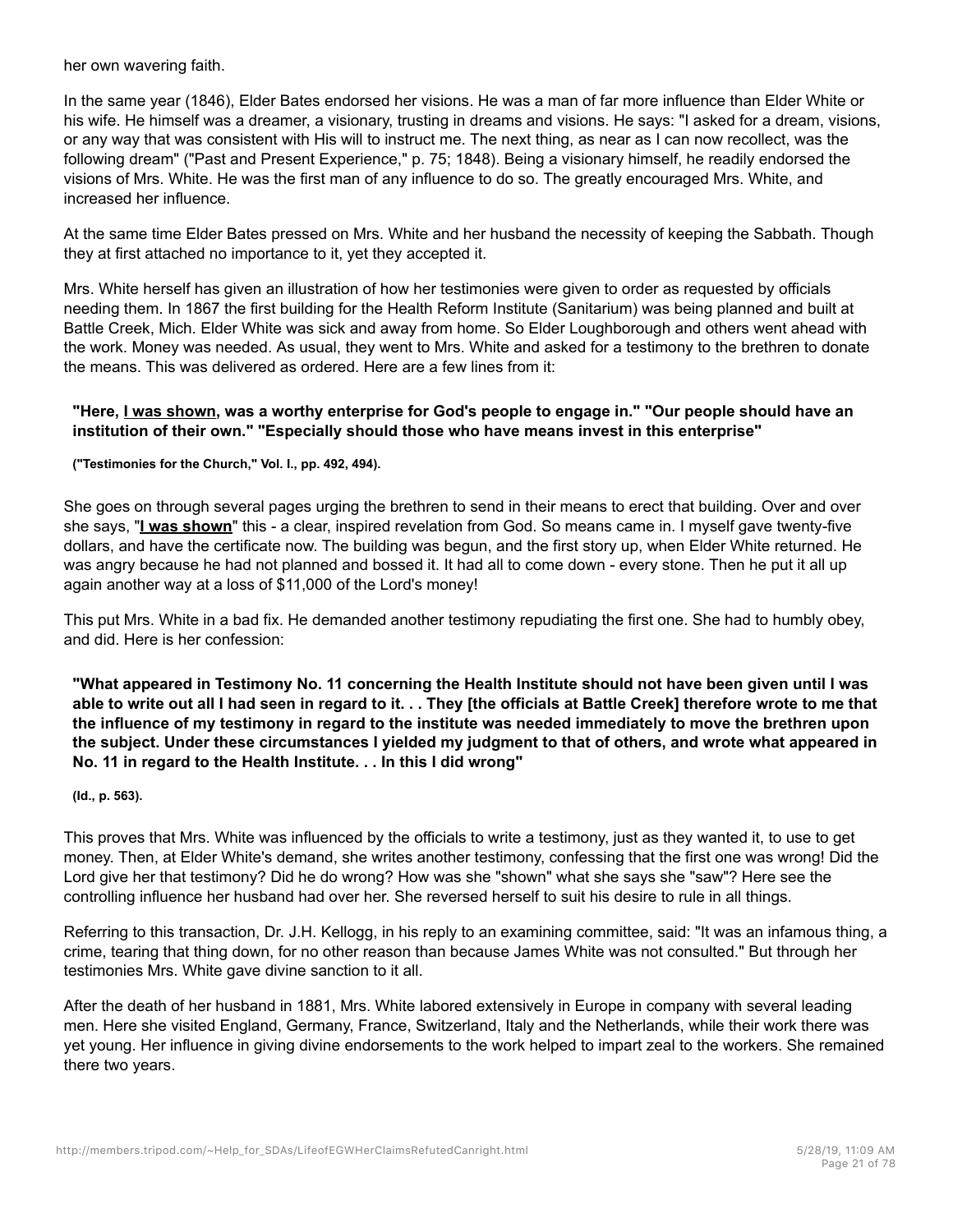Returning to America, she labored here as usual till 1891, when she went to Australia. She remained there for nine years, visiting the different colonies, and encouraging and imparting zeal to the workers there. She also did much writing while there. Here, also, her "divine authority" was of great value in endorsing the plans and operations of the workers.

In 1900, at the age of seventy-three, she returned to the United States, still full of vigor. During 1901, she made a trip through the Southern states, visiting the places where the work had been started. She attended the General Conference also that year.

About this time there was a great rebellion and rupture in the work at headquarters in Battle Creek, Much., where their largest and most important institutions were located. Dr. J.H. Kellogg, head of their Sanitarium there, was a man of influence, having many friends. Mrs. White tried to rule him as she had ruled so many others. But he was too strong for her. So she denounced him in unsparing terms. The result was that the Sanitarium, with a large number of influential men, went out of the denomination. Then Mrs. White demanded that the headquarters of the denomination should be removed from that rebellious city.

In 1902 the Sanitarium and their large publishing house at Battle Creek were burned down, whether accidentally, providentially, or, well, some other way, was an open question.

At first Mrs. White styled these fires mysterious, and forbade any one attempting to explain them. In a testimony dated Feb. 20, 1902, soon after the burning of the Sanitarium, she said: "**Let no one attempt to say why this calamity was permitted to come. . . Let no one try to explain this mysterious providence**." But later, in 1903, she called these fires "judgments," and reproved the brethren for not having tried to find out their meaning. She said: "**In the calamities that have befallen our institutions in Battle Creek, we have had an admonition form God. Let us not pass this admonition carelessly by without trying to understand its meaning**." "**God would not have let the fire go through our institutions in Battle Creek without a reason. Are you going to pass by the providence of God without finding out what it means? God wants us to study into this matter**" ("Special Testimonies," Series B, No. 6, pp. 6, 11, 33).

In 1905, their next largest publishing house, located at Mountain View, Cal., fifty-five miles south of San Francisco, was destroyed by the earthquake of that year. A new building was erected. But the next year this was also destroyed by fire. In this fire Mrs. White herself was the heaviest personal loser. Illustrations, for which she paid a New York artist thousands of dollars, to reillustrate some of her larger books, had carelessly been left out of the vault, and were completely destroyed. After this Mrs. White had little to say about these fires being "judgments" from God. The lightning had struck too close to her this time.

April 24, 1911, their publishing house at their new headquarters in Washington, D.C., had a \$28,000 fire. Wherever they have gone, fires seem to have followed them.

After the rebuilding of the Battle Creek Sanitarium, the leading officials, backed by Mrs. White, tried to loosen Dr. Kellogg's hold on it and bring it under ecclesiastical control. She said: "**Our leading brethren, the men in official positions, are to examine the standing of the Battle Creek Sanitarium, to see whether the God of heaven can take control of it**" ("Testimonies," Series B, No. 6, p. 33). But the leading brethren decided that God couldn't take control of it, and so threw it overboard. Then Mrs. White predicted more judgments on the doomed city, none of which have come.

Backed by her testimonies, the officials then undertook a determined campaign to crush Dr. Kellogg. In a council meeting, Elder A.G. Daniells, president of their General Conference, said: "**Dr. Kellogg has an imperious will which needs to be broken**." This reveals the spirit which actuated both her and them. If they could not rule, they were ready to crush men, break their wills and call judgments down on them. But in this case their efforts failed. They simply lost Dr. Kellogg, their most capable and noted physician, and their largest and best equipped sanitarium, which Dr. Kellogg's genius and untiring efforts had built up.

For several years Mrs. White remained largely in California, visiting the work in different places, but spent much time in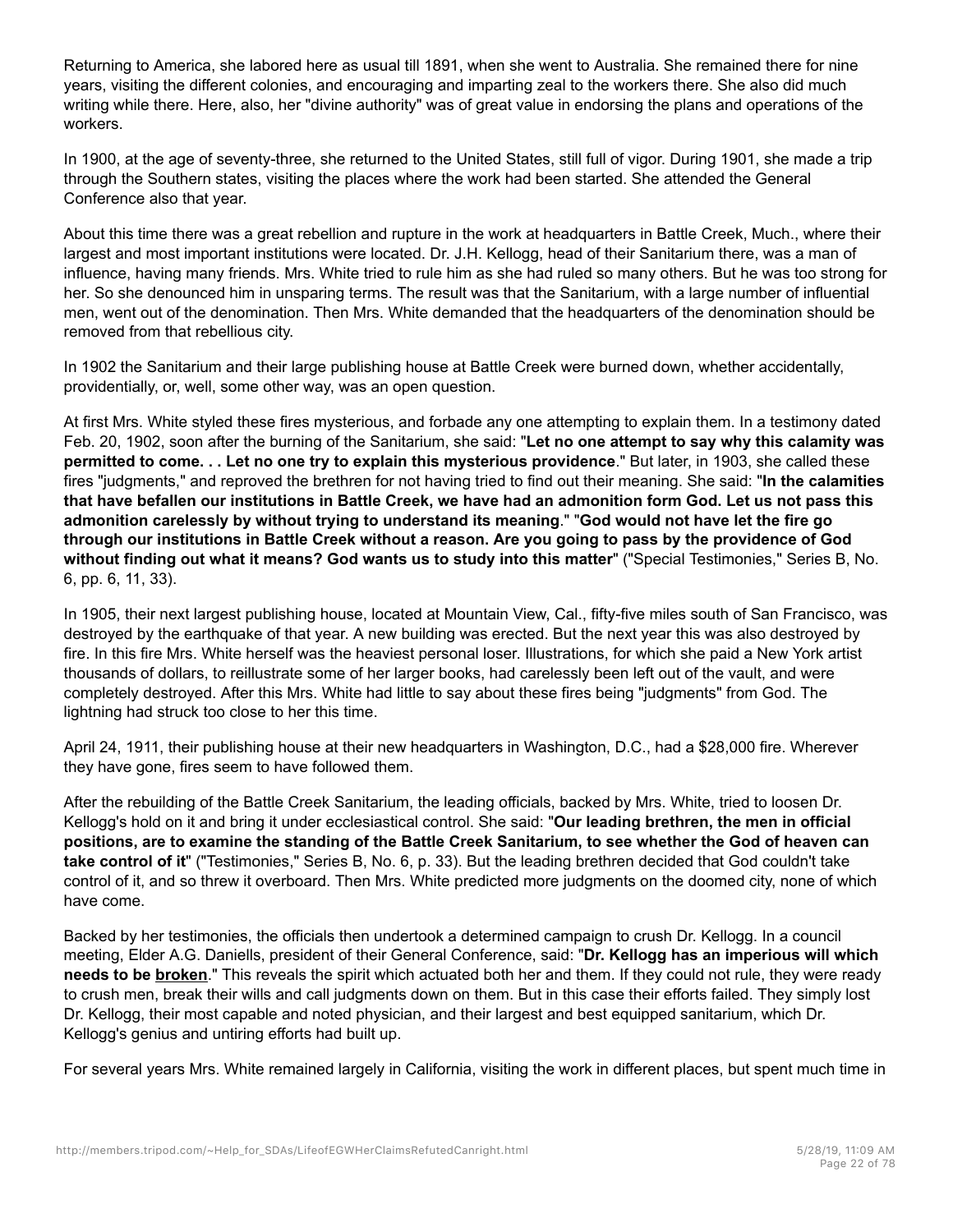writing. In 1905 she attended the General Conference in Washington, D.C. After this she returned to California. Here she wrote as follows: "While at Loma Linda, Cal., Apr. 16, 1906, there passed before me a most wonderful representation" ("Life Sketches of Mrs. E.G. White," p. 407, edition 1915). She stood on an eminence with an angel by her side. She saw great buildings fall, saw awful destruction, and heard the cry of the dying. "The destroying angels of God were at work," she said. Two days later (April 18), San Francisco was visited with a great earthquake, just as she had seen! But when did she relate this great warning? Not until days after the city had fallen! On page 409, same book, she says: "It has taken me many days to write out a portion of what was revealed those two nights." Notice: she did not tell what the angel showed her till **after** the event had occurred. Why did not the angel tell her what city and when? Why did she not tell it the next day? Evidently that "vision of the night" was an afterthought, when it was safe to tell it. But it "went" with her followers. After the failures of the first few years, she was cautious about naming dates or places till after the events had occurred.

This earthquake, so near, frightened her. So she immediately wrote: "Out of the cities, out of the cities, this is the message the Lord has been giving me" (same page).

In 1909, Mrs. White again visited Washington, where she attended the General Conference, and took an active part, though eighty-one years old. On her return to California she attended meetings in various places, speaking as usual.

During the remaining six years of her life she was too feeble to travel; so she spent the time in writing books, with the aid of her helpers. It is known that for many years the greater portion of the material for her larger and most important books was gathered, arranged and written out, not by Mrs. White herself, but by her assistants. She simply supervised it. Her biographer confesses this. He says: "She found time to supervise the revision of 'Sketches from the Life of Paul'" (p. 434, same book quoted above). Largely, therefore, these books were the production of others, "supervised" by her. Were these helpers inspired also? These books are now accepted by her followers as infallibly correct, all inspired of God!

We are informed by her near relatives that during these closing years of her life, when these important books were being prepared, she often did not know her nearest friends, nor even some of her attendants whom she saw almost daily. When she attempted to speak in her home church, she repeated herself over and over again, and had to be told when to stop. None of these weaknesses appear in the composition of her works prepared at that time, because, like most of her earlier work, they were prepared by others. Surely her "supervision" could not have amounted to much in her mental condition at this time.

Finally she met with a fatal accident, a fall in her own home, Feb. 13, 1915, which resulted in her death July 16, 1915, at the age of nearly eighty-eight.

Since her death the leaders have been exalting her and her "testimonies" more highly than before. They have been urging all their members to purchase a complete set of her works. On the last page of one of their Sabbath school quarterlies for 1915 they say: "The complete writings of Mrs. E. G. White can now be obtained for a sum that brings them within the reach of practically every household." And the modest sum asked for a set of them is, in cloth, \$18.60; in leather, \$26.00 - many times the price of a good morocco Bible.

And what has been the general effect of her "testimonies"? They have had a tendency to create in her followers a spirit of spying, faultfinding, criticizing and judging one another. They have begotten in practically all the members, also, a narrow, bigoted, hostile spirit towards all other churches, which will not allow them to cooperate with other Christians in any evangelical work. Indeed, they use every possible means to proselyte from all. With them all other churches are "Babylon," fallen because they refused to endorse Millerism. In "Early Writings" (Supplement, p. 37), Mrs. White says: "I saw that neither young nor old should attend their meetings." Little wonder her followers are narrow, bigoted and exclusive.

In the obituary number of the Review and Herald, Aug. 5, 1915, published soon after her death, Elder M.C. Wilcox said: "Her heart had large charity for those of the great Protestant denominations who could not see all that she saw." The quotation just given disproves this, and her views on the "shut door," which she held for years, ruled "the great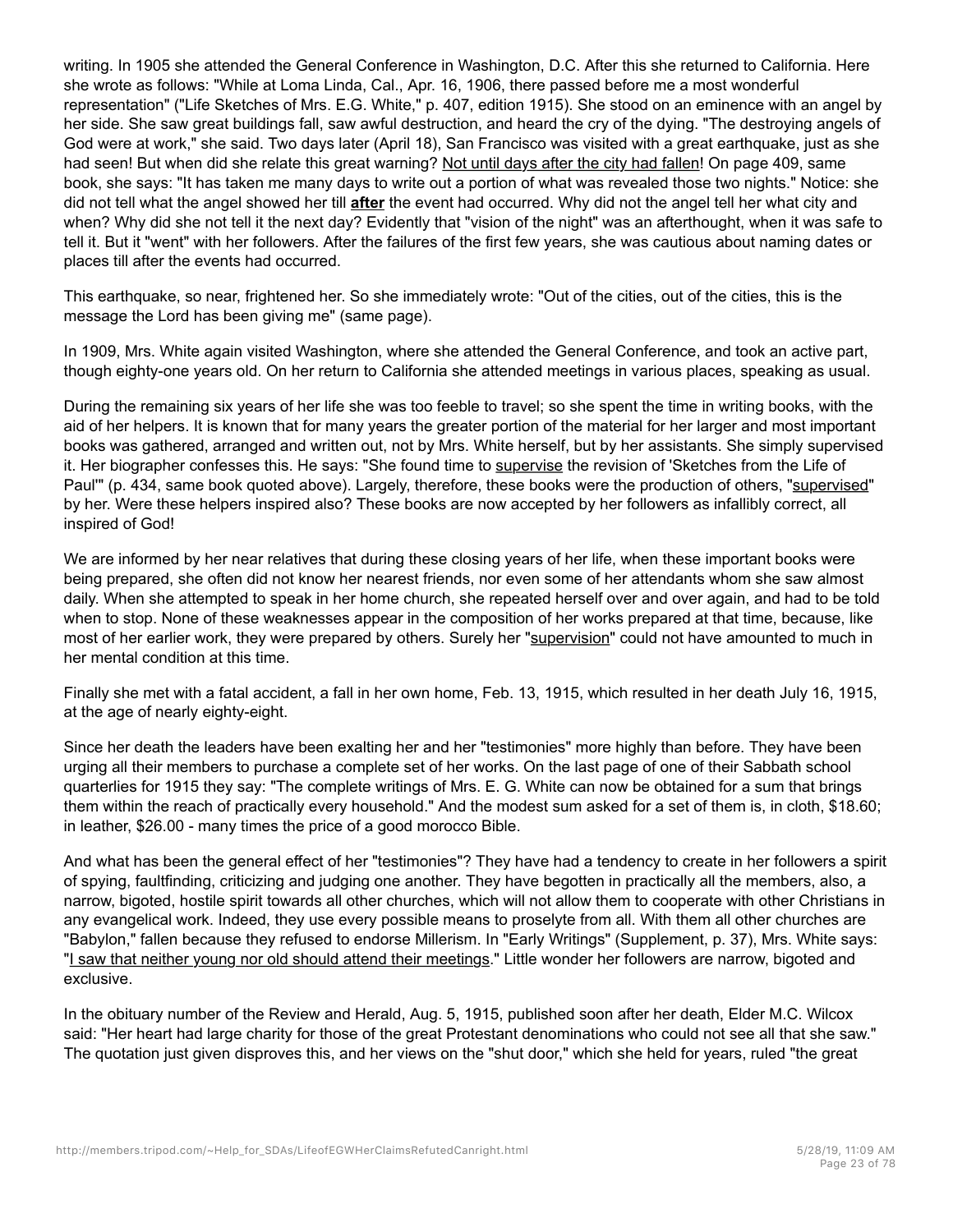Protestant denominations" out from God's mercy entirely. To the last she applied the term "the fall of Babylon" to them.

All her life energies were devoted to building up a sect, and promulgating narrow, sectarian views. She built high the middle wall or partition separating her followers from all other believers in Christ.

She was self-centered, and, on occasion, boastful. Her writings to her people abound in references to herself, to her ill health, and how she was often raised from beds of sickness to attend meetings. The evident object in this was to arouse sympathy, and to cause her followers to regard her as a special subject of God's providence.

As to boastful claims, the following is a sample: "I could prove greater devotion than any one living, engaged in the work" ("Testimonies," Vol. I., p. 581). Se Prov. 27:2).

In advocating reforms, being naturally fanatical, she was inclined to take extreme views, which, although represented at the time as founded on divine revelations, she was later obliged to abandon or greatly modify.

With her friends she was sociable and an agreeable companion. But she would never tolerate any question of her authority, or any expressed doubt of her inspiration. Either would instantly stir her utmost wrath.

She admits tampering with the messages she says God gave her for others, and never seems certain that she wrote them just right. At first she says: "**When obliged to declare the message, I would often soften them down, and make them appear as favorable for the individual as I could. . . It was hard to relate the plain, cutting testimonies given me of God"** ("Testimonies," Vol. I., p. 73). In "Testimonies," Vol. V., p. 19, she denies having done this. She says: "**I take back nothing. I soften nothing to suit their ideas, or to excuse their defects of character**."

Later on, when she became more bold and severe in her work, she says that God would have "**approved**" had she "**taken stronger ground and been much more severe**" (Vol. I., p. 318).

But finally, in 1901, she says: "**I have written some very straight things. . . It may be that I have written too strong**" ("A Response," by Dr. Charles E. Stewart, p. 54). When, then, did she ever write right? And what shall be said of a prophet that would dare to tamper with God's messages? Upon her own showing, also, she was inclined to be cutting and severe.

In his comments on her life, Elder Wilcox further said: "Mrs. White sought to teach men to look to God for guidance in perplexity, and not to her or any other human being." This is far from true. She taught her own people to look to her constantly for guidance and instruction in every move and every detail of life. This could hardly be otherwise, when she claimed divine inspiration for all her writings, and that she was God's special "messenger" for this age.

Again, Elder Wilcox said: "Mrs. White never claimed or assumed leadership among this people." The very opposite is true. She did both. The highest officials in the denomination were subject to her. Like the Pope of Rome in medieval times, her power and influence in the church grew until she became supreme. She made and unmade conference presidents with a word of mouth or a stroke of the pen. She said who was and who was not to fill office. She said where to buy and build, and where not to. If she said, "Go ahead," no one in the whole denomination dared say otherwise, even though it meant the loss of thousands and tens of thousands of dollars.

The same writer further said that her testimonies were not "clubs to mangle, nor daggers to destroy souls." This is likewise false, for many of them were called for, written, and used in this very way.

As the reader peruses the succeeding chapters of this book he will many times be impressed with these dominant characteristics of her life, mingled, as they were, with unbounded zeal and an intense religious nature.

Finally, in 1911, only four years before her death, as already stated, the claim of infallibility was set up for Mrs. White and her writings. This was but the logical climax to the claims which had already been made for her, and which she herself had made.

Very appropriately the publication making this claim was written to silence heretics and apostates from the faith. No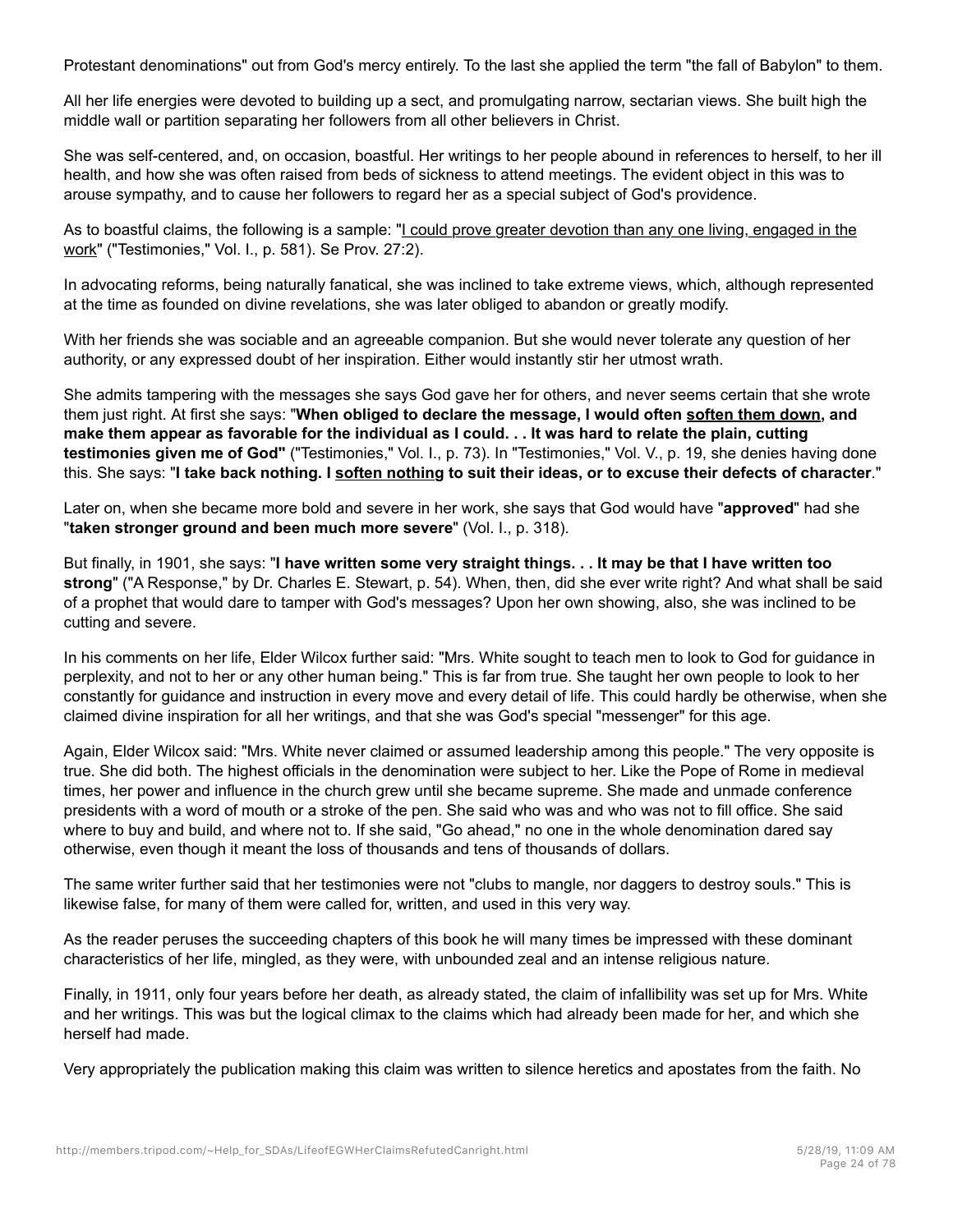greater claim was ever made for the Pope of Rome. As the claim of Papal infallibility was made late in the history of the Catholic Church, so the similar claim for Mrs. White came late in her life; and one is no more presumptuous than the other. So far as known, she never repudiated the claim, to the day of her death. Her son, Elder W.C. White, endorsed it.

But intelligent, thinking persons found that Mrs. White made mistakes; that she was often, very often, influenced by one person against another; and that she got her information from men, not God. The cases were so plain and so numerous that there could be no doubt about it. Then these persons must either acquiesce in what they doubted or disbelieved, or rebel and leave the denomination. Hence, all along the years many left, while others swallowed their doubts and remained.

We could fill pages of this book with simply the names of ministers, editors, teachers, physicians and missionaries who have left the church on account of disbelief in the inspiration of Mrs. White's writings. As to lay members, their number is legion, and rapidly increasing. Whole churches, and many of them, have left. The worst feature of it is that many who once had implicit faith in Mrs. White, and then lost it, with that lost faith in religion altogether. This is one of the sad but inevitable results of cults founded on such fanaticisms. This is why so many infidels are found in countries once so strongly Catholic. Having lost faith in the Pope, and the church which claimed to have the only means of salvation, not knowing where else to turn and place their faith and trust, they gave up all. The same tendency to infidelity is seen in Utah among doubting Mormons.

So, in this case, ex-Adventist infidels are found in large numbers wherever Seventh-day Adventists have worked. Battle Creek, so long the home of Mrs. White, is a terrible example of this.

There is now coming to be a strong influence to attract and hold thousands to the faith, by the official and financial opportunities offered, and this to persons of very ordinary ability and little training. These desirable positions blind the eyes and smother the conscience so that the obvious failures and mistakes of Mrs. White are passed over by dwelling on other things of which they feel sure.

The following pages of this book point out in detail, and by proofs indisputable, some of the most glaring of these mistakes and failures which the denominational leaders have done their utmost to hide from the public and to keep from their own people.

Notwithstanding all these mistakes and failures, Seventh-day Adventists claim that Mrs. White was equal to the greatest prophet God ever sent to men. But if she was inferior to none of the prophets of past ages, why did not God give her some credentials as he did them? She never wrought a single miracle; never claimed to, dared not claim it. The prophets of old wrought many miracles. If the power of God was with her, why was there not some tangible proof of it?

According to her own testimony, she had to be healed over and over often; but she had no power to heal others. Her oldest son, Henry, a strong, healthy boy of sixteen, was suddenly taken sick. She and her husband prayed over him earnestly but he died. Her last child was taken sick, and in a short time died. Her husband caught cold, became sick, was prayed for by herself, but suddenly died at the early age of sixty-one. She prayed over others who died. She never had any more power to heal the sick than any common Christian.

## **Chapter V - Where Now is Their "Spirit of Prophecy"?**

From "Life of Mrs. E.G. White - Her Claims Refuted" by D.M. Canright, 1919

From the beginning of their history, Seventh-day Adventists have claimed that they were the remnant church of Rev. 12:17, because they had a prophet among them; namely, Mrs. E.G. White. They have always insisted that they had the "spirit of prophecy" (Rev. 19:10). When those opposed to their views have contended that we have the "spirit of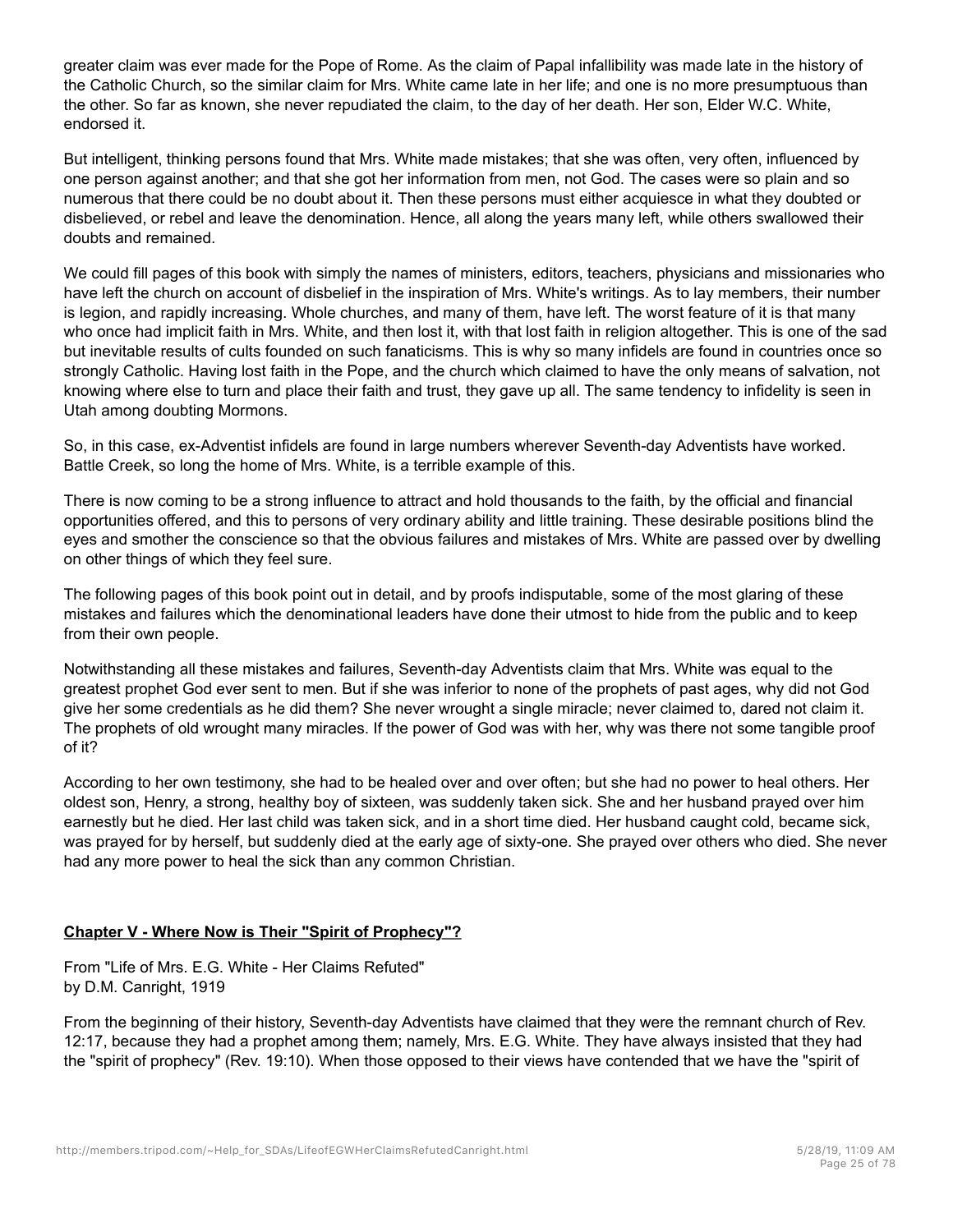prophecy" in the writings of the prophets as recorded in the Holy Scriptures, they have denied it, and have, in the most dogmatic fashion, contended that to have the spirit of prophecy there must be a **living** prophet in the church. But now their prophet is dead. Where is their "spirit of prophecy" now? According to the long-used argument, they now have no spirit of prophecy, and therefore can not be the remnant church of Rev. 12:17. The death of Mrs. White killed their argument.

If they now say that they have the spirit of prophecy in her writings, they admit what they have always denied; namely, that the writings of the prophets contain the spirit of prophecy. If they have the spirit of prophecy in **the writings** left by their prophet, then we have always had the spirit of prophecy in the writings left by the prophets of the Bible. All who have the Bible, and believe in that, have the spirit of prophecy contained in its writings. Therefore, the claim made by Seventh-day Adventists that they are the only body of Christians who have the spirit of prophecy is proven false by their own admission. Their former theory of the spirit of prophecy would compel them to bring forth immediately another living prophet, or surrender their argument in defense of the "spirit of prophecy" as represented in Mrs. White. This would destroy their whole theory on this subject.

For a period of seventy years they have claimed to be the remnant church of Rev. 12:17, because they had a living prophet in the church. But now their prophet is dead, and they have none any longer, whereby to prolong the "spirit of prophecy." They are now in the same condition as the other churches, and, according to their own argument, can not now be the remnant church. Upon the Scripture, "Where there is no vision, the people perish," their stock argument has been that, in order that the people shall be safe and surely guided, so that they shall not perish, there must be visions, and these the visions of a **living prophet**. Now the person is dead in whom alone they centered all true or proper visions. And now to them where are the visions without which the people perish?

The author is indebted to Elder A.T. Jones, who was formerly the editor of their church paper, the *Review and Herald*, for the logical line or argument here presented. He rejected their narrow view on this subject, and was set aside without trial or hearing.

Up to the very last they were constantly appealing to Mrs. White for the settlement of new issues which kept arising among them. To the very close of her life, doctrinal disputes which were dividing the sympathies and allegiance of their leading men were all referred to her. As time goes on, who will now settle the new issues and questions constantly arising in their work? They will have to be settled by their uninspired, erring men, the same as in other churches. Hence they are just as liable to go wrong as are other churches.

## **Chapter VI - Erroneous Views Concerning the Sanctuary**

From "Life of Mrs. E.G. White - Her Claims Refuted" by D.M. Canright, 1919

As the sanctuary plays so important a part in all of Mrs. White's visions, and in the Seventh-day Adventist faith generally, I will explain it briefly, without special argument.

*Moses erected a building called the tabernacle, or sanctuary. It had two rooms. The first was called the Holy Place, the second, the Most Holy Place. In the first was the table of showbread, the candlestick, and the altar of incense; in the second, the ark. The two rooms were separated by "the veil." At the door of the first room was a curtain. Outside, in the court, stood the altar of burnt-offering.*

*In the court and in the Holy Place the priests ministered daily. No one entered the Most Holy Place except the high priest once a year, on the tenth day of the seventh month, the "day of atonement" (Lev. 23:37). The services of this day were most important of all, and are fully described in Leviticus 16. On this day the high priest went into the Most Holy Place with the blood of a general offering for all the people, and made an atonement for all Israel. By sprinkling blood on and before the mercy seat on the ark, on the altar of incense, and on the altar of burnt-offering, he was said to "cleanse" the sanctuary from all the sins of the people.*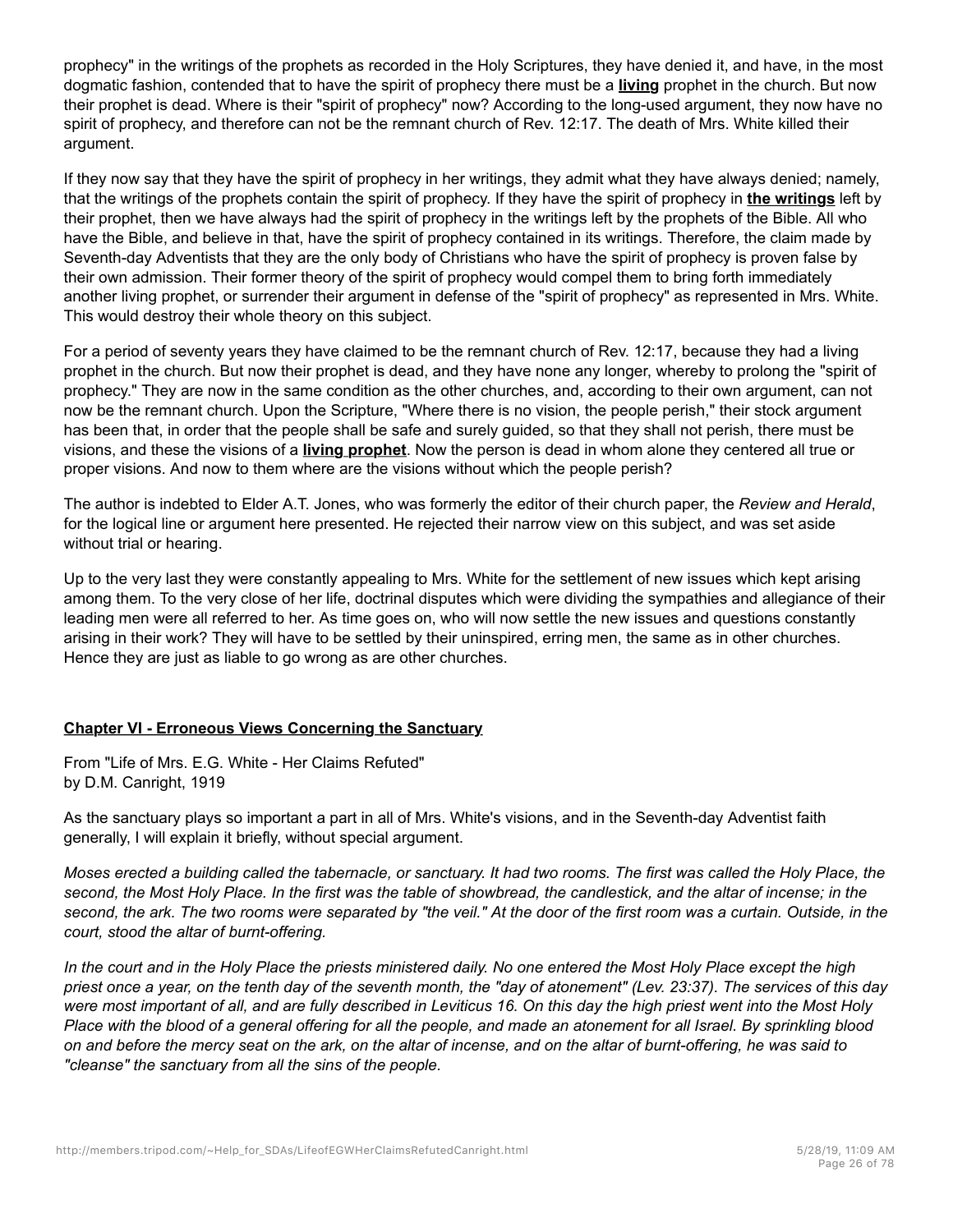#### *All this was figurative and typical - an object lesson pointing to Christ.*

Miller's time-setting views that Christ would come in 1844 were based on his calculations regarding the time for the "cleansing of the sanctuary." When the time passed, and Christ did not come, he, with all the leaders of the body of Adventists generally, soon acknowledged that he had been mistaken in the time. But a very few - Elder White, Ellen Harmon (Later Mrs. White), Elder Bates, and a few others - still held that the set day had been right. But they could not explain the failure.

About two years later, in 1846, one O.R.L. Crosier studied out the sanctuary subject very much as it is now held by Seventh-day Adventists. His view was accepted entirely by a few Adventists of that time, and Ellen Harmon (Mrs. White) shortly afterward had a "vision" in which she said the Lord showed her that the Crosier view was correct. She recommended its publication (see "A Word to the Little Flock," pp. 11, 12). The theory was that the earthly sanctuary was a type of one just like it up in heaven, and that this sanctuary in heaven, and that this sanctuary in heaven was the one referred to in Dan. 8:14, upon which was based the 1844 time-setting calculations; that Jesus, as our high priest, was to minister in the first room, or Holy Place, in heaven, from his ascension until Oct. 22, 1844, receiving there the confessed sins of believers, and that on Oct. 22, 1844, he finished his ministry in the Holy Place and went into the Most Holy, and there began the "cleansing of the sanctuary," which they said was also the anti-typical atonement. Notice that in this theory the atonement did not take place until over eighteen hundred years after Jesus died on the cross!

In Crosier's theory it was held that the work in the first apartment of the earthly sanctuary was for "forgiveness of sins" only; hence, when the work in the first apartment of the heavenly sanctuary closed (Oct. 22, 1844), there ended **forgiveness of sins for all the world**! Probation for sinners ended there! So, after 1844, Christ's work of atonement in the Most Holy Place was for saints only!

Mr. Crosier states that the object of this article on the sanctuary was to prove that probation ended in 1844, and Mrs. White endorsed it for that reason. See the next chapter.

The Adventists new nothing of this sanctuary theory until about two years after 1844. But when Crosier's theory was adopted, they linked up the "shut door" of the ten virgins parable, which they preached on in 1844, with what they now called the "shutting of the door" of the first room of the heavenly sanctuary when Jesus went into the second apartment.

It was not until 1849, five years after 1844, that they first invented the "open" door theory. See next chapter. But this "open door" was for saints only - the old Advent believers. This was the second step in the shut-door theory.

## **Chapter VII - The Shut Door, Or Probation For Sinners Ended Oct. 22, 1844**

From "Life of Mrs. E.G. White - Her Claims Refuted" by D.M. Canright, 1919

The above title indicates the theory held and dogmatically taught by all Seventh-day Adventists until the autumn of 1851. In later years they gradually modified it, and finally abandoned it altogether. Today they deny that they ever taught it at all! But we shall see. All of their leaders advocated this unscriptural theory in the clearest possible terms until the time above indicated. Mrs. White had revelation after revelation in her visions during this same period, confirming this theory. Later, they were compelled either to reject her claims to inspiration, or deny that she ever taught such a theory. The issue is plain. Here are the facts:

The Seventh-day Adventist leaders of this early time were all in the great Millerite movement. In 1844 they staked all upon the assertion that the end of the world would come on Oct. 22, 1844. Of course probation would end then. To this time they applied the parable of the ten virgins recorded in Matt. 25:1-13. Just before giving this parable, Jesus had warned his disciples that his second advent would occur suddenly, when least expected. To enforce this teaching, he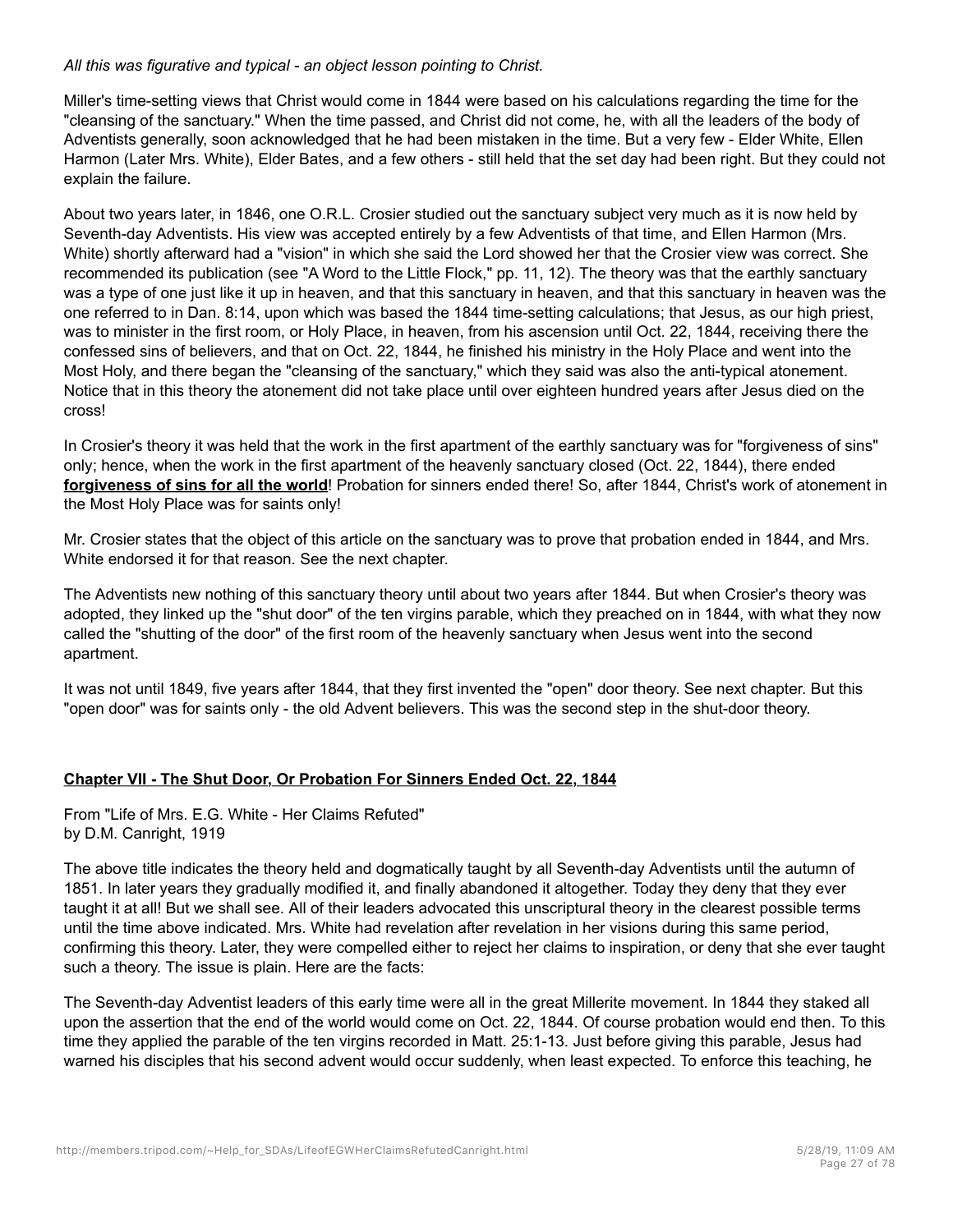gave the parable. Ten virgins went out to meet the bridegroom. As he tarried longer than they expected, all fell asleep. When he did come, only five were ready to go with him to the wedding. These entered, and "the door was shut." Later the other five came and knocked, but they were too late to gain admittance. The meaning is easy to understand. When Christ comes, all who are ready will be saved. The rest will be shut out, will be lost, for probation will be ended.

All the early Adventists, with Miller at their head, explained the parable in that way. And they were correct. When their set time passed they were dazed. They still insisted that their message had been right; probation had ended. They still hoped the Lord would come, and expected him any day. They ceased exhorting sinners, ceased praying for them, and said, "The door is shut."

This is the origin of the "shut door" theory. It then had with them no reference to any sanctuary, either on earth or in heaven. Such an application was attempted later. They had no "light" upon the sanctuary question till years after they had been preaching the "shut door." It was not until five years later (1849) that Seventh-day Adventists invented the theory of an "open door" from Rev. 3:7, 8. This new position is stated by Mrs. White herself. She says: "**The view of the 'open and shut door,' on pages 34-37, was given in 1849. The application of Rev. 3:7, 8 to the heavenly sanctuary and Christ's ministry was entirely new to me. I have never heard the idea advanced by any one**" ("Supplement" to "Experience and Views," p. 2).

So she herself, with all the others, had for five years taught the "shut door" theory without any reference to an "open" door. Now they claim that they have taught both the "shut door" and the "open door" together from the first. Thus Elder Butler, referring to Rev. 3:7, 8, says: "**Here was a door opened and a door shut**" ("Replies to Canright," p. 100). He asserts that they taught both together from the beginning in 1844. Mrs. White's statement just quoted proves his statement to be false.

Here is a significant fact. After 1844, and on for over seven years, the term "shut door" occurs over and over in all the articles from the pens of all Seventh-day Adventists during that period - articles from Mrs. White, and Elders White, Holt, Arnold, Bates and others. It is the center of their arguments. So prominent was this that they were called "Door Shutters." As such they were denounced by Mr. Miller and the other Adventists. But after the shut-door theory was abandoned, that term gradually disappears, until now for many years past it does not occur in their articles or publications at all. This fact alone proves that they have abandoned their theory of the shut door which they at first held, and which Mrs. White so strongly endorsed.

Seventh-day Adventists at first adopted the sanctuary theory to prove that the door of mercy was shut in 1844, a theory which Mrs. White and all of them held at that time. Here is my proof on this point:

**Ann Arbor, Mich., Dec. 1, 1887**

**"Elder D.M. Canright: I kept the seventh day nearly a year, about 1848. In 1846 I explained the idea of the sanctuary in an article in an extra number of the** *Day Star***, Cincinnati, O. The object of that article was to support the theory that the door of mercy was shut, a theory which I, and nearly all Adventists who had adopted William Miller's views, held from 1844 to 1848. Yes, I** *know* **that Ellen G. Harmon - now Mrs. White held that shut-door theory at that time.**

**Truly yours,**

**"O.R.L. Crosier."**

Now listen to Mrs. White:

**Topsham, Me., Apr. 21, 1847**

**". . . The Lord showed me in vision, more than one year ago, that Brother Crosier had the true light on the cleansing of the sanctuary, etc., and that it was his will that Bro. C. should write out the view which he gave us in the** *Day Star* **(extra), Feb. 7, 1846. I feel fully authorized by the Lord to recommend that extra to every saint"**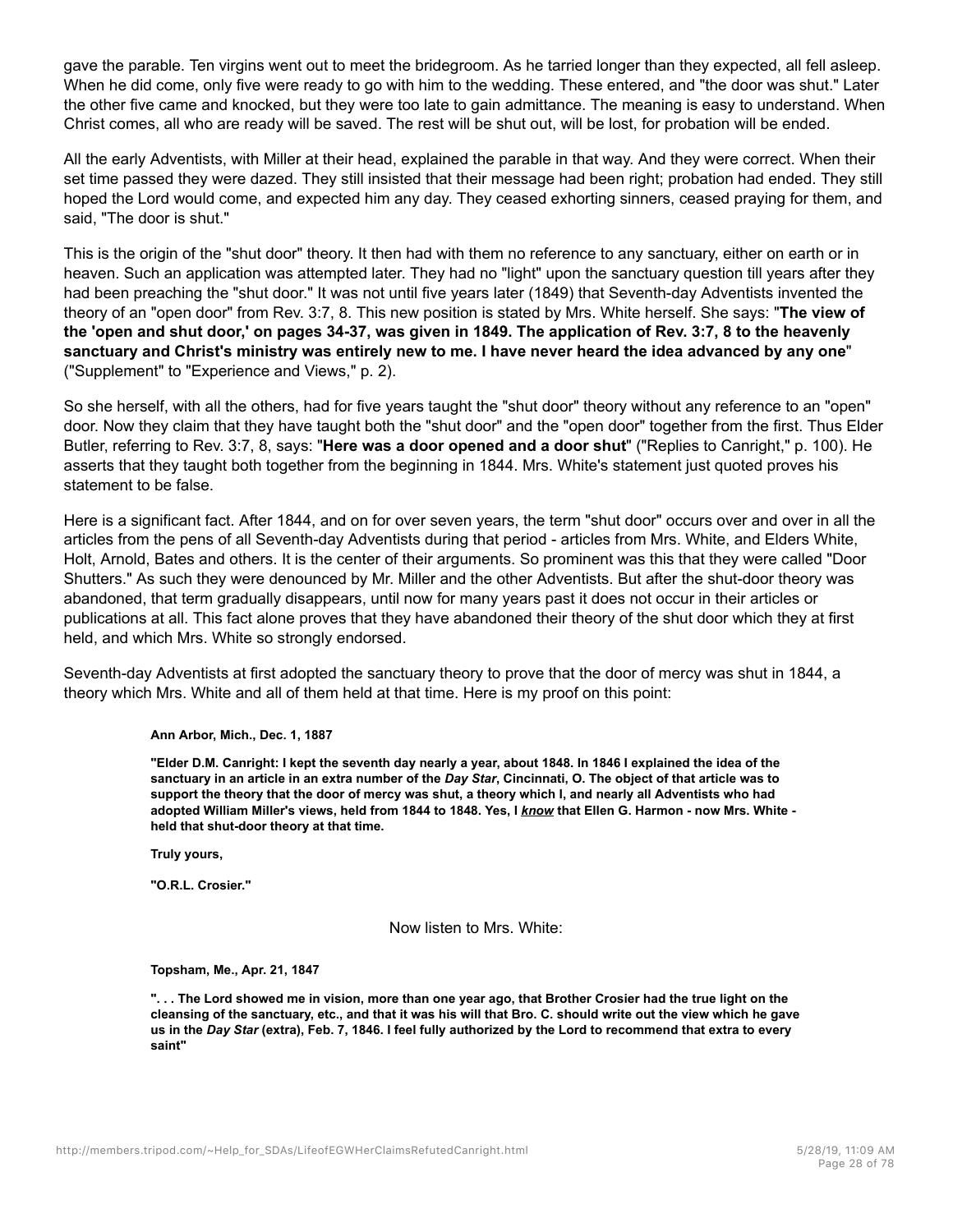## Here you have the origin and object of that sanctuary theory.

All Adventists, including every branch, under the leadership of Miller, for awhile after the day passed in 1844, held that probation for sinners had ended. Miller said: "We have done our work in warning sinners and in trying to awake a formal church. God in his providence has **shut the door**; we can only stir up one another to be patient" (*Advent Herald*, Dec. 11, 1844). Then, again, in the *Voice of Truth*, Feb. 19,1845, he says: "I have not seen a genuine conversion since." Miller gave the keynote with which all agreed. But he, with all leading Adventists, very quickly gave up the theory, and ever after opposed it.

Elder G.I. Butler, in the *Review and Herald*, March 3, 1885, says: "As the time passed, there was a general feeling among the earnest believers that their work for the world was done. . . There can be no question that for months after the time passed it was the general sentiment that their work of warning the world was over. . . Their burden was gone, and they thought their work was done." Yes, that was just what they did believe, probation was ended! Even Butler is compelled to admit it.

Elder White admits the same thing to be true. He says: "In the absence of light in reference to the shut and open door of the heavenly sanctuary, the reader can hardly see how those who held fast their advent experience as illustrated by the parable of the ten virgins (Matt. 25:1-12), could fail to come to the conclusion that **probation for sinners had ended**" ("Life Sketches," p. 121). But they did not have the "light," either on the sanctuary or the "open door," until years after 1844. This is equivalent to a confession that they believed probation for sinners had ended, and that they believed this for several years.

Mrs. White adds her testimony to the foregoing, as follows: "**After the passing of the time of expectation in 1844, Adventists still believed the Saviour's coming to be very near; they held that . . . the work of Christ as man's intercessor before God had ceased**" ("Great Controversy," edition 1884, p. 268). It is clear as light, from the admissions to be found in their own writings, that for a time after 1844 Seventh-day Adventists believed probation had ended.

## Elder Joseph Bates; His Great Influence Upon Elder White and His Wife

Elder Bates, New Bedford, Mass., was one of the most ardent coworkers with Miller and others in preaching the set time in 1844. He is reported to have spent \$15,000 (all his fortune) in that work. He was highly regarded by the Adventists, with whom he had much influence. He was fairly well educated, a man of much force, and of very positive convictions. He met Elder White and his wife in the fall of 18467. He was then fifty-four years of age, in the prime of his life and influence.

Mrs. White was only nineteen, feeble, uneducated, unknown, save to a few, and these of no influence with Adventists. Elder White was only twenty-six, and had only a limited education. The part that he had taken in the 1844 work was so limited that he had little influence with the Adventists. He and his wife were penniless, absolutely poor. She was having "visions," which were generally regarded as the result of her poor health. After a slight acquaintance, Bates endorsed her visions as of God, and threw all of his influence into supporting them. This was a wonderful advantage to Elder White and his wife. It was the turning point in their lives. They, therefore, readily accepted all of Bates' theories - the Sabbath, beginning it at 6 P.M. on Friday, and his argument that the day of atonement would last seven years from 1844, and end in the fall of 1851. With the Whites and others he held strongly that probation for the world ended Oct. 22, 1844.

The pamphlet, "A Word to the Little Flock," was published by Elder White in 1847. That he then believed that probation for sinners ended in 1844 is proved by his words on page 2, where he says: "From the ascension to the shutting of the door, October, 1844, Jesus stood with widespread arms of love and mercy; ready to receive, and plead the cause of every sinner who would come to God by him. On the tenth day of the seventh month, 1844, He passed into the Holy of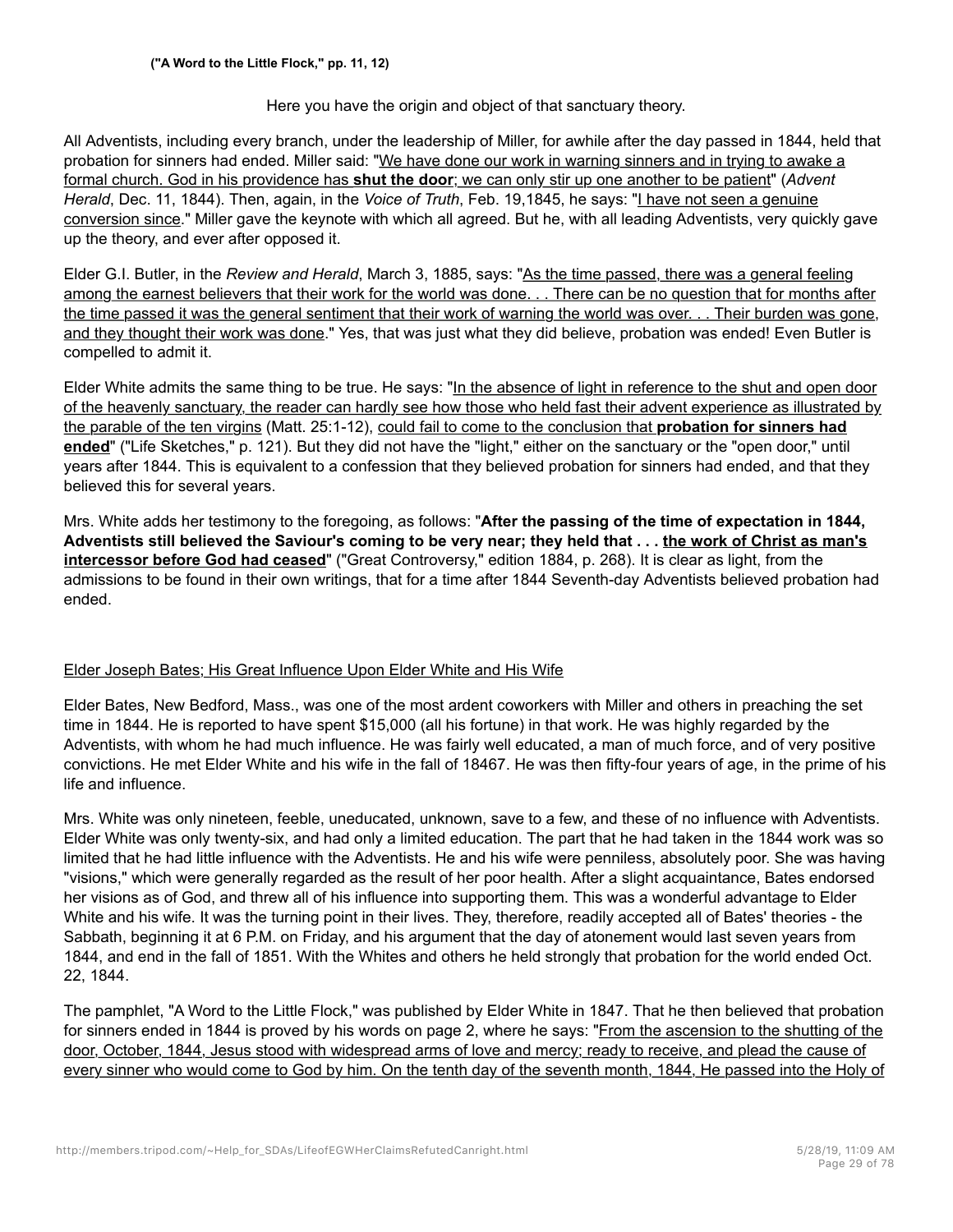Holies, where he has since been a merciful 'high priest over the house of God.' . . . I think the following is a prophecy which has been fulfilling since October, 1844: 'And he saw that there was no man, and wondered that there was no intercessor' (Isa. 59:14-16)." Notice that after 1844 the sinner was left without an intercessor!

On page 21 of the little work is the following by Elder Bates: "Since the closing up of our work for the world, October, 1844." Their work for the world ended just there because there was no longer an "intercessor."

In the same little work, and between the two quotations already given, is the following from a vision by Mrs. White: "**It was just as impossible for them** [faithless Advent people] **to get on the path again and go to the city, as all the wicked world which God had rejected**" (p. 14).

Carefully note how all the foregoing quotations agree: no intercessor for sinners after October, 1844; our work closed up for the world, October, 1844; all the wicked world which God had rejected! All three are so plain that no word of explanation is needed.

In 1850, Bates published a tract on the sanctuary. On page 9, he says: "The twenty-three hundred years are complete, ending in the fall of 1844. . . Here his [Christ's] work ceased ministering and mediating for the whole world forever. . . Here the **door is shut**."

A study of this tract shows that Bates held that the day of atonement in the sanctuary in heaven began Oct. 22, 1844, and would last seven years, and, of course, end October, 1851. The last six months, the gathering of the saints would occur. He argued all this from the day of atonement as given in Leviticus 16. His argument was mere assumption, lacking proof. But it satisfied him. Elder White and his wife needed so much his influence, and besides, had so much confidence in his knowledge and ability, that they readily accepted his views and wrote in harmony with what he taught.

Here are the words of Elder Bates about that seven years:

"The seven spots of blood on the Golden Altar and before the mercy seat, I fully believe, represent the duration of the judicial proceedings on the living saints in the Most Holy, all of which time they will be in their affliction, even **seven years**; God by his voice will deliver them, 'for it is the blood that maketh the atonement for the soul' (Lev. 17:11). Then the number **seven will finish the day of atonement** (not redemption). The last six months of this time, I understand, Jesus will be gathering in the harvest with his sickle, on the white cloud." Again: "This is also where the door is shut - at the end of the twenty-three hundred days. The times of the Gentiles are over. Hos. 5:6, 7: 'They shall go with their flocks and their herds to seek the Lord; but they shall not find him; he hath withdrawn himself from them. Now shall a month devour them with their portions.' How evident that this is after the door is shut and Jesus had gone, or withdrawn himself, into the Holiest." Again he says: "As soon as the day of atonement is ended, seven angels come out of the temple with the seven last plagues (vs. 5, 6). **This is the duration of the third angel's message** in Rev. 14:9-13" ("The Typical and Anti-typical Sanctuary," pp. 10-13, 15, by Joseph Bates, 1850).

Note that the times of the Gentiles were to end at the close of the twenty-three hundred days, in 1844 - their probation ended there! Then the day of atonement would begin, and last seven years. This was to be the duration of the third angel's message - seven years. This was Joseph Bates' theory. Jesus was to begin the atonement in heaven Oct. 22, 1844; it would continue seven years, and of course end in October, 1851. The last six months - May to October - would be the gathering of the saints. It is plain from Mrs. White's writings of that time that she accepted and believed fully in this theory.

Here is a "vision" given September, 1850, about one year before the seven years were to end: "**Some are looking too far off for the coming of the Lord. Time has continued a few years longer than they expected, therefore they think it may continue a few years more. . . I saw that the time for Jesus to be in the Holy Place was nearly**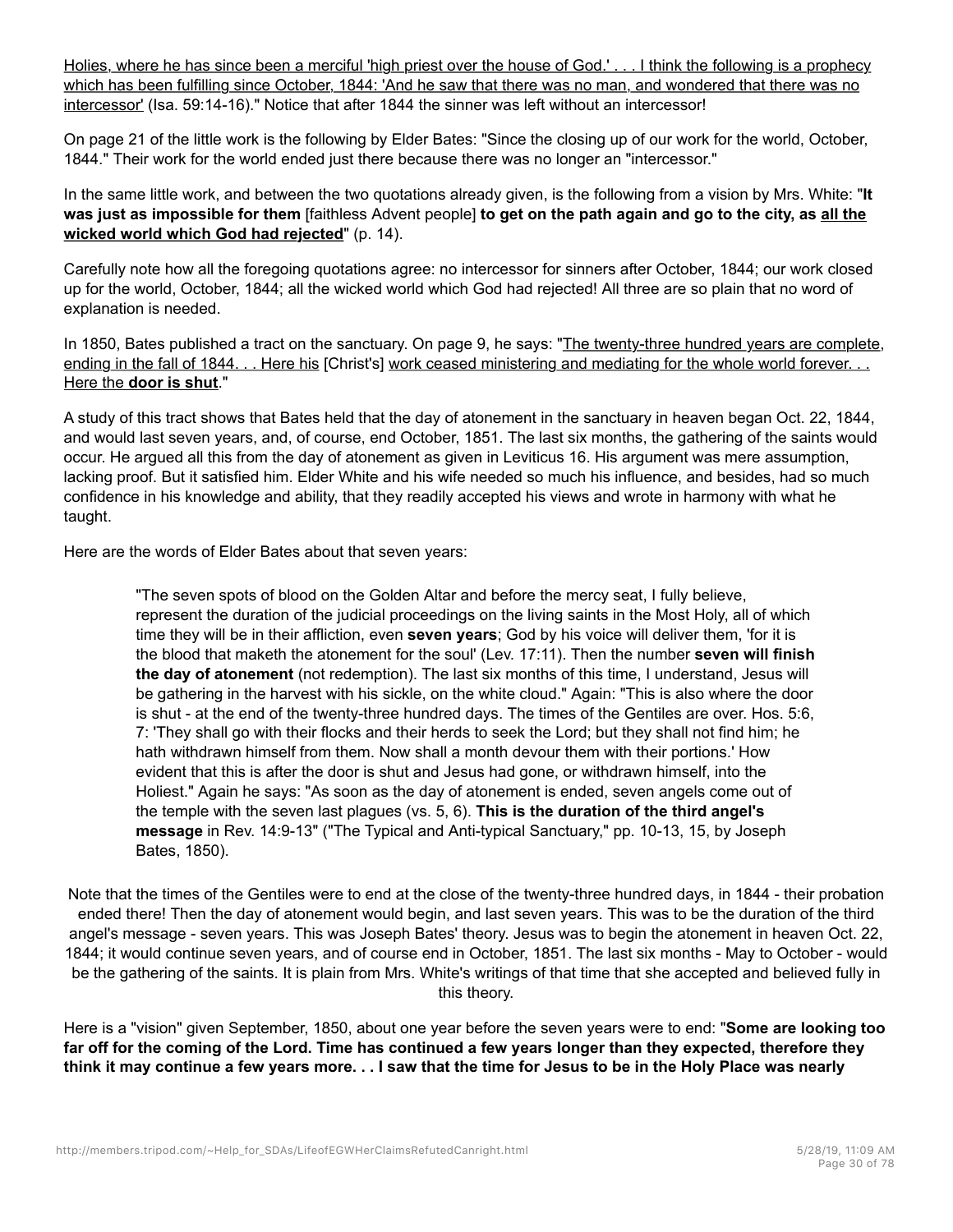## **finished, and that time can not last but a little longer**" ("Early Writings," p. 58, ed. 1907).

Jesus entered the Most Holy, it was claimed, Oct. 22, 1844. In September, 1850, he had been there six years. She at that time says she "saw" that his time to be there was nearly finished! See how exactly this agrees with the theory of Bates, published in the same year (1850)! These two were working together. Each knew what the other believed. Both wrote alike as to the time Jesus would be in the Most Holy Place. Bates said it would end in seven years - October, 1851, or only one year after he wrote. She said that Christ's time to be in the Most Holy Place was nearly finished when she wrote in 1850. Thus it would have been if the theory Bates advanced had been correct. One can easily see how she was blindly led by Bates. What she saw was not what God revealed to her, but what Bates taught her.

Time has demonstrated that her "visions" was wrong. In 1850, when she wrote it, Jesus had been in the Most Holy Place, according to Advent teaching, only six years; yet she "saw" that his time to be there was nearly finished. But, instead of this being the case, nearly seventy long years have gone by, and, according to Seventh-day Adventist teaching, Jesus is still in the Most Holy Place in the sanctuary in heaven, and the day of probation for sinners has not yet ended! Any candid person will readily admit the error and the utter failure of that "vision."

But here is another "vision" still worse, written June 27, 1850: "**My accompanying angel said, 'Time is almost finished. Get ready, get ready, get ready**.'" A little further on she says: "**Some of us have had time to get the truth, and to advance step by step, and every step we have taken has given us strength to take the next. But now time is almost finished. . . and what we have been years learning, they will have to learn in a few months**" ("Early Writings," pp. 64-67).

In September, 1850, she limited the time to "a few months," "time almost finished," etc. Note how evidently she relied upon Bates' seven years. Had he been correct it would have been only a few months longer. It is clear that the deluded woman sincerely believed in Bates' ideas and interpretations or she never would have dared to write so dogmatically in her "vision" messages. The passing of nearly seventy years has proved her "visions" to be, not a message from God, but the hallucinations of an overwrought mind, the result of her nervous condition. No holy angel ever told her what she claims he did; for he would have told her the truth. The study clearly reveals the fact that her "visions" were simply the product of her own mind, reflecting the views of those around her.

Miss Sarah B. Harmon, older sister of Mrs. White, in a letter written from Brookfield, N.Y., to Mrs. P.D. Lawrence, July 29 and 30, 1850, said: "I believe this is the last winter we shall see before Jesus, our great High Priest, comes out. Oh, let us live for God and sacrifice for him faithfully." **(1)** Here is additional evidence that Seventh-day Adventists had set the time for Christ to come in 1851.

## **Early Adventists Teach the Shut Door**

We now submit evidence from another important source of early Advent teaching; namely, *Present Truth*, published by Elder White in 1849 and 1850. In this publication several leading men gave their views of the "shut door" theory as held by all Seventh-day Adventists at that date. We quote first from Elder George W. Holt (*Present Truth*, December, 1849, p. 47). He says: "Many will point us to one who is said to be converted, for positive proof that the door is not shut, thus yielding the word of God for the feelings of an individual." Notice his point: If an individual had been really converted since October, 1844, it would have proved that the door was not shut. Hence the shut door meant that there could be no genuine conversions after 1844. This was at the close of 1849, five years after 1844, published and endorsed by Mr. and Mrs. White! How does this agree with the idea that Mrs. White, all through these five years, was laboring for the conversion of sinners, as has been claimed? Why did she not refute Holt by pointing to sinners she had herself converted during this five years? Will Adventists explain?

In the same paper (pp. 41-46, same month, Dec. 16, 1849) is an article covering six pages by Elder David Arnold, entitled "The Shut Door Explained." Surely this should make the matter plain as to what was meant by the "shut door." The burden of his whole argument is that, after 1844, Christ was a mediator for **saints only**, and that, as the door was then shut, there had not been, nor could there be, a genuine conversion of a sinner since that time. Here are a few lines: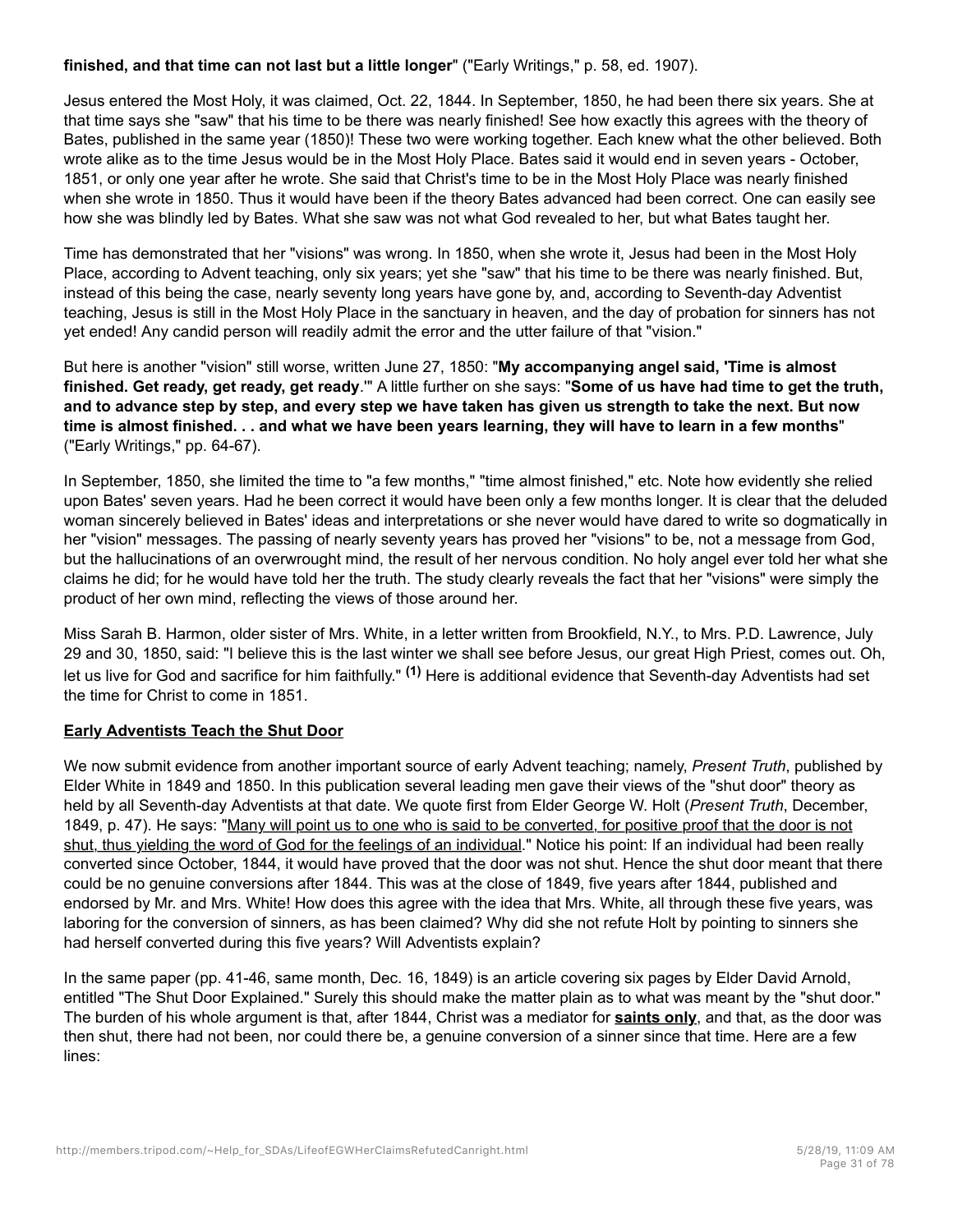"The professed conversions through the instrumentality of different sects are urged as positive proof that the door is not shut. I can not give up the clear fulfillment of prophecy in our experience, which shows the shut door in the past, for the opinions, fancies and feelings of men, based upon human sympathy and a superstitious reverence for early imbibed views. . . These professed converts will not rise to a better state than the low standard of the fallen sects; therefore, they are converted to the religion of the various sects, but not to God."

Here this writer argues exactly as does Holt, that a genuine conversion would prove the door not shut; but there had been no true conversions since 1844. That is the argument. The professed conversions were all spurious. Again we ask, Why did not Mrs. White point to her converts and refute such an argument? Why not? Because she had none. She had not labored for any. She did not believe it possible to make any. She agreed with Holt and Arnold. Remember, both articles were published in her husband's paper, edited by him.

Now let us hear Elder White upon the same question - the "shut door." In *Present Truth*, May, 1850, he has an article of eight columns on "The Sanctuary, Twenty-three Hundred Days, and the Shut Door." In an article of such length he should be able to make his position very plain. And, indeed, he does. He uses every argument available to prove that the door of mercy was shut in 1844; and that therefore there was no intercessor and no pardon for sinners after that time. He says:

"I think we shall clearly see that there can be no other place for the shut door but at the autumn of 1844. . . When we came up to that point of time all our sympathy, burden and prayers for sinners ceased; and the unanimous feeling and testimony was that our work for the world was finished forever. . . The reason that the living branches felt that their work was done, was because the twenty-three hundred days were ended, and the time had come for Jesus to shut the door of the Holy and pass into the Most Holy to receive the kingdom and cleanse the sanctuary. . . At this very time when the faithful servant is giving meat to the 'household' [not to the unbelieving world], and is opposed by the evil servant, and when the Advent history marked out by the parable is fulfilled, and the shut door in the past, . . . He is still merciful to his **saints** and ever will be; and Jesus is still their Advocate and Priest. But the **sinner**, to whom Jesus had stretched out his arms all the day long, and who had rejected the offer of salvation, was left without an advocate when Jesus passed from the Holy Place and shut the door in 1844. The professed church who rejected the truth was also rejected, smitten with blindness, and now with their flocks and herds they go to seek the Lord, as still an advocate for sinners. But, says the prophet (Hos. 5:6, 7): *'They shall not find him; he hath withdrawn himself from them*. They have dealt treacherously against the Lord, for they have begotten strange children.'"

Here it is evident that Elder White used the same argument as Holt and Arnold. Jesus is an advocate for saints, but not for sinners. The door is shut against sinners. Notice that he quotes Hos. 5:6, 7, to prove it. While they believed in the shut door, this was a text they all used over and over again. It will soon be seen that Mrs. White uses it in the same way.

Now we come to the teaching of Mrs. White herself in her "visions" and revelations on this same subject. She says that an angel came to her directly from heaven and talked with her, telling her how it all was. She writes out these "visions" for the same paper in which the articles written by Holt, Arnold and her husband all appear. She was associated with them in the same work, talked with them, heard them preach their views, read their articles, etc. When her husband brought home that little paper, *Present Truth*, they laid each number on the floor between them and prayed over it. In "Testimony for the Church," Vol. I., page 88, Mrs. White says: "**About the same time he began to publish a small sheet entitled** *Present Truth***. . . Always before preparing them for the post-office, we spread them before the Lord, and prayed over them**."

She herself had articles in many of these little sheets, right along with the others. It is certain that she read each article,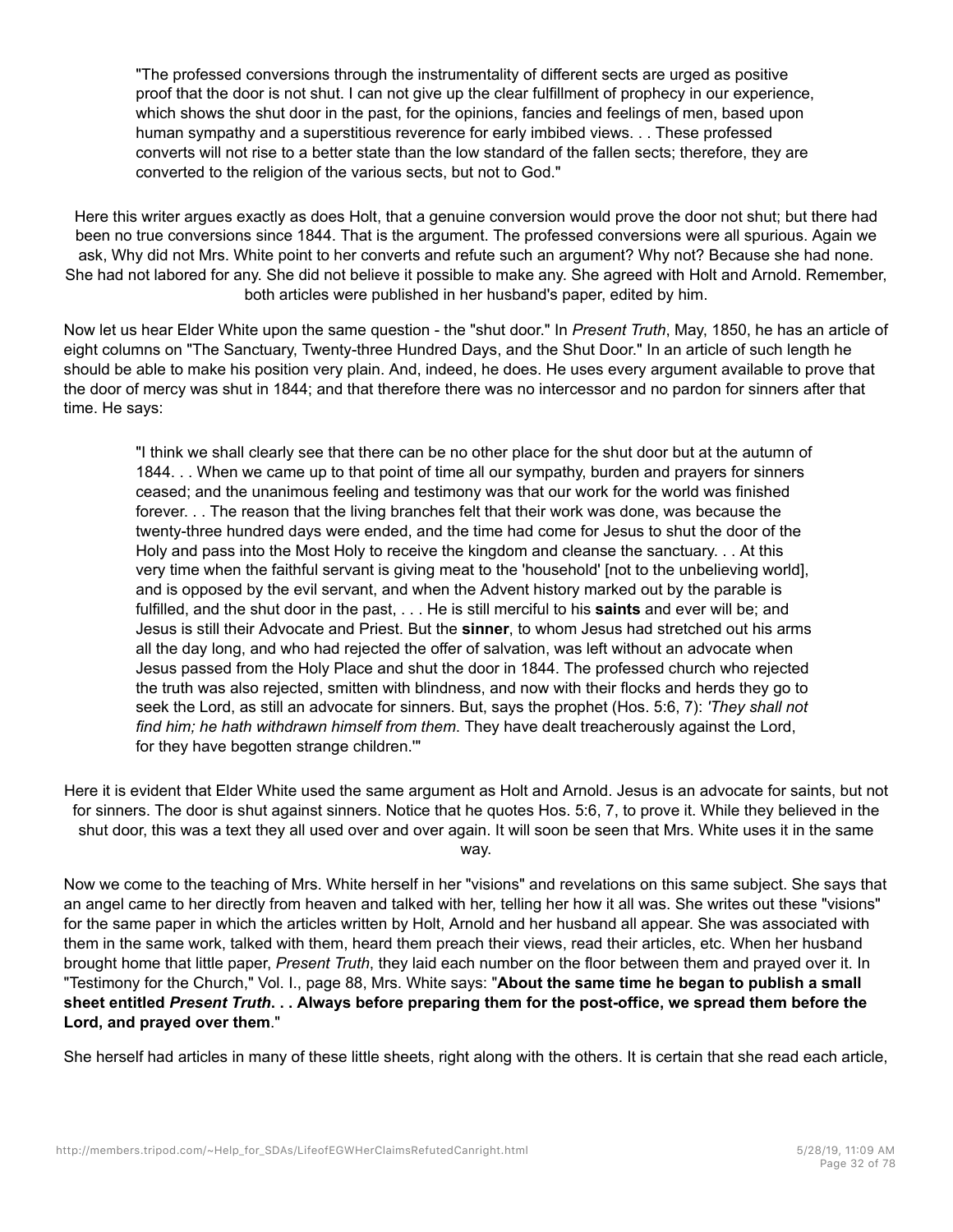and knew, without doubt, what the others wrote and taught. She certainly agreed with these articles or she would not have prayed over them as she says she did. We will quote from only one or two of her articles to show that she taught as they all did - that there was no salvation for sinners after 1844. Opening to No. 3 (August, 1849, pp. 21, 22), we discover that she claims to have been taken up to the Holy City. In relating the "vision" given her there, she says: "**There I was shown that the commandments of God and the testimony of Jesus Christ, relating to the shut door, could not be separated**." She "saw" all about how in 1844 Jesus left the Holy Place and entered the Most Holy, etc. Her arguments are the same as those of all the others. She saw that the power manifested by the other churches in revivals was only the power of the devil, not the power of God. Continuing, she says: "**I saw that the mysterious signs and wonders and false reformations would increase and spread. The reformations that were shown me were not reformations from error to truth, but from bad to worse; for those who professed a change of heart had only wrapped about them a religious garb, which covered up the iniquity of a wicked heart. Some** *appeared* **to have been really converted, so as to deceive God's people; but if their hearts could be seen, they would appear as black as ever. My accompanying angel bade me look for the travail of soul for sinners, as used to be. I looked, but could not see it, for the time for their salvation was past**."

It is painful to read the dodging, quibbling and untruthful assertions made by her defenders to evade the plain meaning of this passage. In a few years' time, with its stern facts, compelled Mrs. White and her followers to abandon the "shut door" and "no salvation for sinners" doctrine. Not one of them believes in it now. This is conclusive proof that her revelations were not from God, but were the unreliable products of autosuggestion and an abnormal state of mind. No holy angel ever told her what she reports, for no such being would have told her what was not so and what the passing of time has proven untrue. Her assertion gives the lie to heavenly being. Her professed revelations were simply the product of her own mind reflecting the teaching of those around her.

Here is another of her "visions" along the same line, in the same paper, *Present Truth*, March, 1850, page 64. She says: "**The excitements and false reformations of this day do not move us, for we know that the Master of the house rose up in 1844 and shut the door of the first apartment of the heavenly tabernacle; and now we certainly expect that they will go with their flocks to seek the Lord; but they shall not find him; he hath withdrawn himself** (within the second veil) **from them. The Lord has shown me that the power that is with them is a mere human influence, and not the power of God**."

Here she quotes Hos. 5:6, 7, the same text so often used by all the others, to prove that there were no real conversions after 1844. It is idle, therefore, to say that she did not agree with the others, or to deny that she taught the shut door doctrine, the same as they. What reason does she give to explain why there were no real conversions after 1844? Note her words: Because "**the Master of the house rose up in 1844 and shut the door**."

In a report of labor in the *Advent Review*, May 15, 1850, Elder White, in noticing the death of a Sister Hastings, says: "She embraced the Sabbath in 1846, and has ever believed that the work of warning the world closed in 1844." This shows that they held to the shut-door idea for years after 1844.

In the *Review and Herald*, Aug. 19, 1851, Joseph Bates says: "We understand that he [Christ] was a Mediator for all the world, ministering in the Holy Place (Heb. 9:26), in the Tabernacle called the Sanctuary, from the day of Pentecost (A.D. 31) until his appointed time, the end of the twenty-three hundred days, or years - the fall of 1844. At this point of time, then, the door was shut against the Sardis church [the Protestant church] and the wicked world."

But to make still more certain the Mrs. White herself taught this repulsive, unscriptural and fanatical doctrine, we quote further from her; this time from her "vision" at Camden, N.Y., June 29, 1851: "**Then I saw that Jesus prayed for his enemies; but that should not cause** *us* **to pray for the wicked world, whom God has rejected. When he prayed for his enemies. There was hope for them, and they** *could be benefited* **and saved by his prayers, and also after he was a mediator in the outer apartment for the whole world; but** *now* **his spirit and sympathy were withdrawn from the world; and our sympathy must be with Jesus, and must be withdrawn from the ungodly. . . I saw that the wicked could not be benefited by our prayers** *now*."

The genuineness of this vision is acknowledged by Editor Uriah Smith and Elder J.N. Loughborough in their efforts to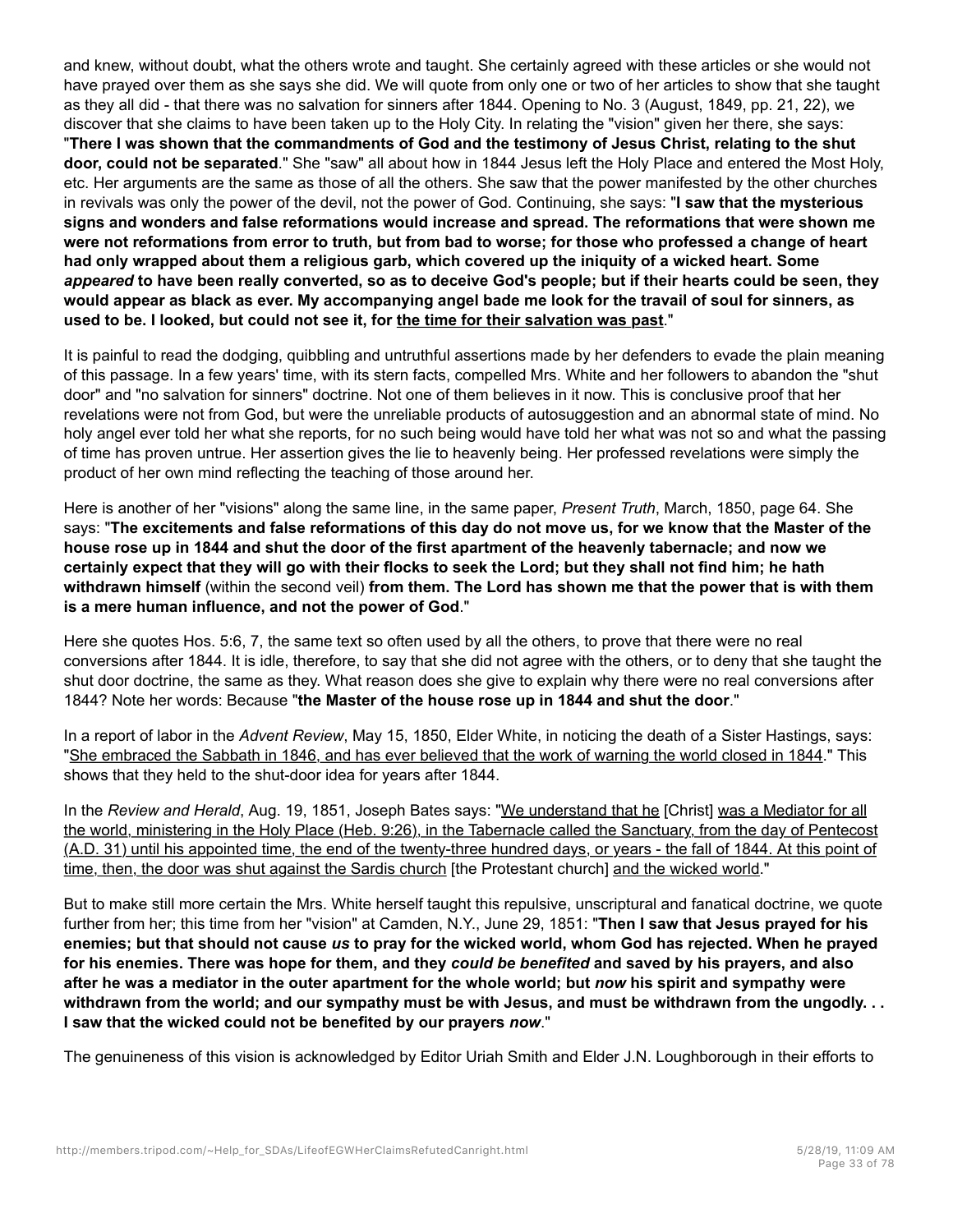explain it away.

Mrs. White's defenders try to limit this message to only one person there present. But her language is too plain for such a dodging of the issue.

Hear her once more on this subject. After Jesus left the Holy Place, she says: "**I did not see one ray of light pass from Jesus to the careless multitude after he arose, and they were left in perfect darkness. . . Satan appeared to be by the throne trying to carry on the work of God. I saw them look up to the throne and pray, 'Father, give us thy spirit;' then Satan would breathe upon them an unholy influence**" ("Early Writings," pp. 55, 56; ed. 1907).

Her teaching here is as clear as day - not one ray of light comes to sinners since 1844, but all are left to the devil! What is the use of Adventists denying that she taught this doctrine? She certainly did teach it.

#### **Their Denial of These Plain Facts**

Now notice how Adventists squarely deny all this. Elder Butler, in "Replies to Canright," page 100, says that neither Mrs. White nor any of them ever taught that there was no salvation for sinners after 1844. Then he adds: "It is a slander to say the contrary. We also declare, with no fear of contradiction, that during this very period, when Elder C. and other opposers of the same ilk taught that she and others believed that there was no salvation for sinners, she and they were laboring for the conversion of sinners."

We here and now flatly deny every word of Elder Butler's statement, and confidently refer all to the quotations already given from Holt, Arnold, Bates, White and Mrs. White herself, in refutation of what he asserts. The statement are plain. The reader can judge for himself who is telling the truth. Moreover, we deny that Mrs. White, or any of their ministers during these years named, ever made the slightest effort to convert even one sinner. To have done so would have contradicted all their arguments. Let them produce one line in evidence of one case where Mrs. White, or any of them, labored to convert a common sinner. No reference to such a case can be found in any of their published works of that date.

On the contrary, the publications of that early time are full of unquestionable evidence that they did not labor to convert any one, for the very reason that they believed it futile.

Elder White, her husband, taught the same things she did at this period in their history. In *Present Truth*, page 69, dated April, 1850, he said: "Babylon, the nominal church is fallen. God's people have come out of her. She is now the 'synagogue of Satan' (Rev. 3:9). 'The habitation of devils, and the hold of every foul spirit, and the cage of every unclean and hateful bird' (Rev. 18:2)."

Yes, after 1844 all the Protestant churches were wholly left of God, turned over to Satan, who answered their prayers! They were all only the abode of devils and corruption! Yet these very churches, since that time, have produced a Spurgeon, a Livingstone, a Bishop Simpson, a Moody, and at least one-third of all the devout members of the Seventhday Adventist Church itself! A large share of their own members were first converted in the "synagogue of Satan," and Adventists very gladly received them into their church as good Christians! Even the devil seems to be pushing the propaganda of conversion for them, through the churches that are "the habitation of devils, and the hold of every foul spirit, and the cage of every unclean and hateful bird." How utterly inconsistent is the association of the young missionary students of the Seventh-day Adventist people with the student volunteers of the other Christian bodies, if they believe and remain loyal to the "visions" of Mrs. White and the teachings of her husband and other early Advent leaders. They are still privately calling upon the converts of the "devil-filled" churches to "come out" of them, and publicly professing to show a spirit of fellowship toward these churches, while in reality remaining hostile to them. These earnest Adventist young people are unaware of these early positions of their church, supported by the revelations of the woman whom they are taught to place by the side of the greatest prophets and apostles of past ages. They only need to investigate with open mind, to reject the whole scheme, and come to the simple basis of loyalty to Christ and his apostles, as the real leaders and teachers of the church.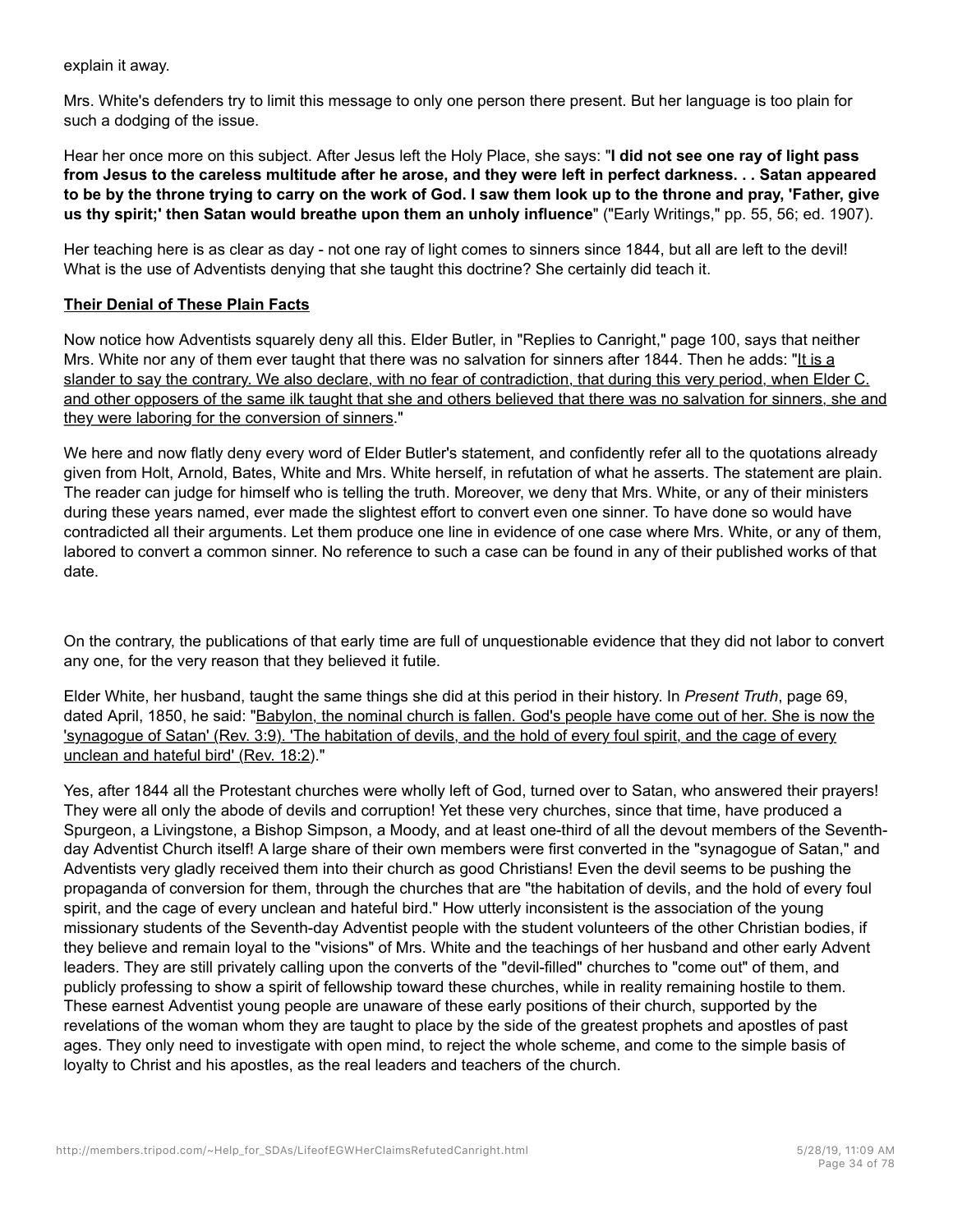Did Christ and the Holy Spirit lead these founders of the Seventh-day Adventist Church to lose for years all their burden and sympathy for sinners and cease to pray for them? Was Christ in sympathy with them when they taught that he no longer was a friend of sinners? Was he in sympathy with them when they taught that he was no longer an advocate for them, and that the whole world was rejected of God, left without the Holy Spirit, turned over to Satan, and that all churches save their own were only the synagogue of Satan, forts of the devil, in fact? Did a holy angel tell Mrs. White all that terribly false message? Such a theory seems like blasphemy. If God did not lead them then, has he led them since? Is he leading them now?

## **How the Shut Door Was Opened**

In *Present Truth* for April, 1850, page 72, is an account of an effort to save "**the children of the remnant**." This was six years after the "**door was shut**" in 1844. In these six years some of their own children had grown to years of accountability, unsaved. Here was a new experience, an unlooked-for difficulty. How could they get these, their own children, in through that "**shut door**"? "Necessity is the mother of invention."

Here is the way they fixed it up for their children: "**As they** [little children] **were then** [1844] **in a state of** *innocence***, they were entitled to a record upon the breastplate of judgment as much as those who had sinned and received pardon; and are, therefore subjects of the present intercession of our great high priest**" (Present Truth, p. 45).

This, of course, was pure assumption, without a particle of Scriptural proof; but it "did the business"! The children of "the remnant" - that is, **their** children - went in to Holy of Holies on the breastplate of Jesus in 1844! They were **inside**, and, therefore, could repent and be saved later!! This was the first slight modification of the "shut door" doctrine held by the Seventh-day Adventists.

Soon another unexpected event occurred which compelled them to open the door a little wider. In "Replies to Canright," page 102, Elder Butler gives an account of it. In 1850 a Mr. Churchill was accepted as a converted man. Butler says: "His was one of the very first cases of conversion from the world to the present truth, which occurred after 1844. As we have said, their work hitherto had been almost wholly for the 'lost sheep of the house of Israel' - the old Advent believers. . . He [Churchill] had married after this [1844] a daughter of Sister Benson, a '44 Adventist. . . They were quite surprised at first that one who had been an unbeliever should manifest an interest in the Advent doctrine. . . His conversion was noised abroad quite extensively."

Study this carefully. Butler says that their work had been **almost** wholly for "old Advent believers." It had not been **almost**, but **entirely**, for old Adventists. They had not paid the slightest attention to any outside of old believers. Mr. Churchill's conversion "surprised" them, and it was "noised abroad extensively." His was the very first conversion from the world after 1844; that is, six years after. This is a confession that for six years after 1844 they had not converted a single sinner.

Had Mrs. White and all the able ministers been laboring for years for sinners without making a single convert? She claims over and over that the power of the Holy Spirit was upon her all that time. Was this the proof of it?

Again, why were they **surprised** at this first conversion? Why was it so extensively commented on? The reason is plain. It was unexpected and contrary to their previous views.

Further, did they seek Churchill and labor for him? No! He came seeking admittance without being invited. As he was son-in-law to the church, as in the case of their own children the door was opened a little more, and he was let in! The, again, it was drawing near to the time (1851) when they were compelled to abandon the "shut door" theory. Evidently this Churchill conversion, and the case of their own children growing up, began to open their eyes to the folly of their "shut door" views, and caused them to hasten their modification and finally give them up entirely.

The following extract is taken from the *Review and Herald* under date of June 11, 1861, and signed by nine of their prominent ministers: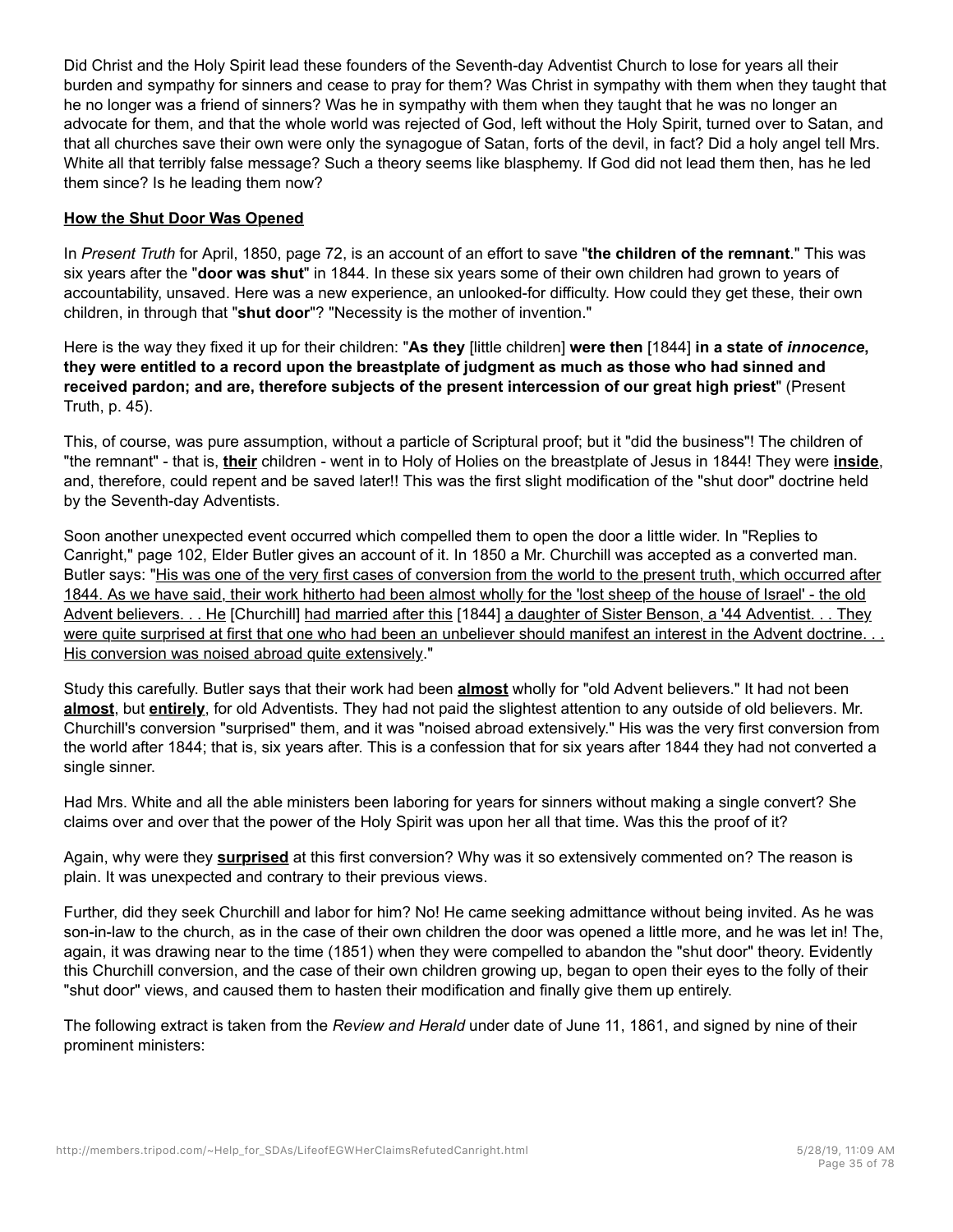**"Our views of the work before us were then mostly vague and indefinite, some still retaining the idea adopted by the body of Advent believers in 1844, with Wm. Miller at their head, that our work for the world was finished, and that the message was confined to those of the original Advent faith. So firmly was this believed that one of our number was nearly refused the message, the individual presenting it having doubts of the possibility of his salvation, because he was not in the '44 move."**

Until well along in 1851, their whole effort was in the interest of the old Advent believers only. All of their writings during that period are full of this teaching. In *Present Truth*, May, 1850, Elder White says: "This work of bringing out the jewels and purifying away error is fast increasing, and is destined to move on with increasing power until the saints are all searched out and receive the seal of the living God."

You see they conceived their work to be that of searching out "the jewels," "the saints," not sinners. Their first publication of 1847 was "To the Little Flock." Then all through everything they published from that time on until well into the year 1851, their articles are addressed to "believers," "the little flock," "the remnant," "the scattered flock," "the torn flock," "to the household of faith," "to scattered jewels," "to the saints," "to the honest in heart," etc.

On page 72 of *Present Truth*, Mrs. White says: "The swift messengers must speed on their way to search out the scattered flock." Nowhere in all those years do we find one word about going to seek sinners or to labor for them. Hence their surprise when a sinner came to them of his own accord and sought admission. It was a wonder heralded widespread to all the church. The truth is that their early publications contain so much of their "shut door" teaching that is has been difficult to decide what to publish and what to omit. Much has necessarily been omitted to economize space.

Here is one more item of evidence that their work for years after 1844 was confined to seeking out only those who had been in the 1844 movement. It is taken from the *Review and Herald*, Sept. 7, 1916: "**For nearly ten years the work was confined to the gathering in of those who had accepted the first angel's message**" (Miller's work). Exactly. Their work in those first years after '44 was not to seek sinners, but old Advent Christians, as this article confesses.

#### **Seventh-day Adventists Hold Key to Door of Mercy**

Fanaticism dies hard. After 1851 they began to open that "shut door" so that now all could get in conditionally. They must understand the sanctuary in heaven, the change Jesus made in 1844 from the Holy to the Most Holy, and follow him in there by faith. Praying to him anywhere else was only to be lost! So says Mrs. White in "Early Writings," edition 1907, page 261:

**"They have no other knowledge of the move made in heaven, or the way into the Most Holy, and they can not be benefited by the intercession of Jesus there. . . They offer up their useless prayers tot he apartment which Jesus has left."**

Defending this view, Elder Uriah Smith, in "Objections to the Visions Answered," published in 1868, pages 24-26, says:

**" A knowledge of Christ's position and work is necessary to the enjoyment of the benefits of his mediation. . . A general idea of his work was then** [previous to 1844] **sufficient to enable men to approach unto God by him. . . But when he changed his position** [in 1844] **to the Most Holy Place. . . that knowledge of his work which had up to that point been sufficient, was no longer sufficient. . . Who can find salvation now? Those who go to the Saviour where he is and view him by faith in the Most Holy Place. . . This is the door now open for salvation. But no man can understand this change without definite knowledge of the subject of the sanctuary and the relation of type and antitype. Now they may seek the Saviour as they have before sought him, with no other idea of his position and ministry than those which they entertained while he was in the first apartment; but will it avail them? They will**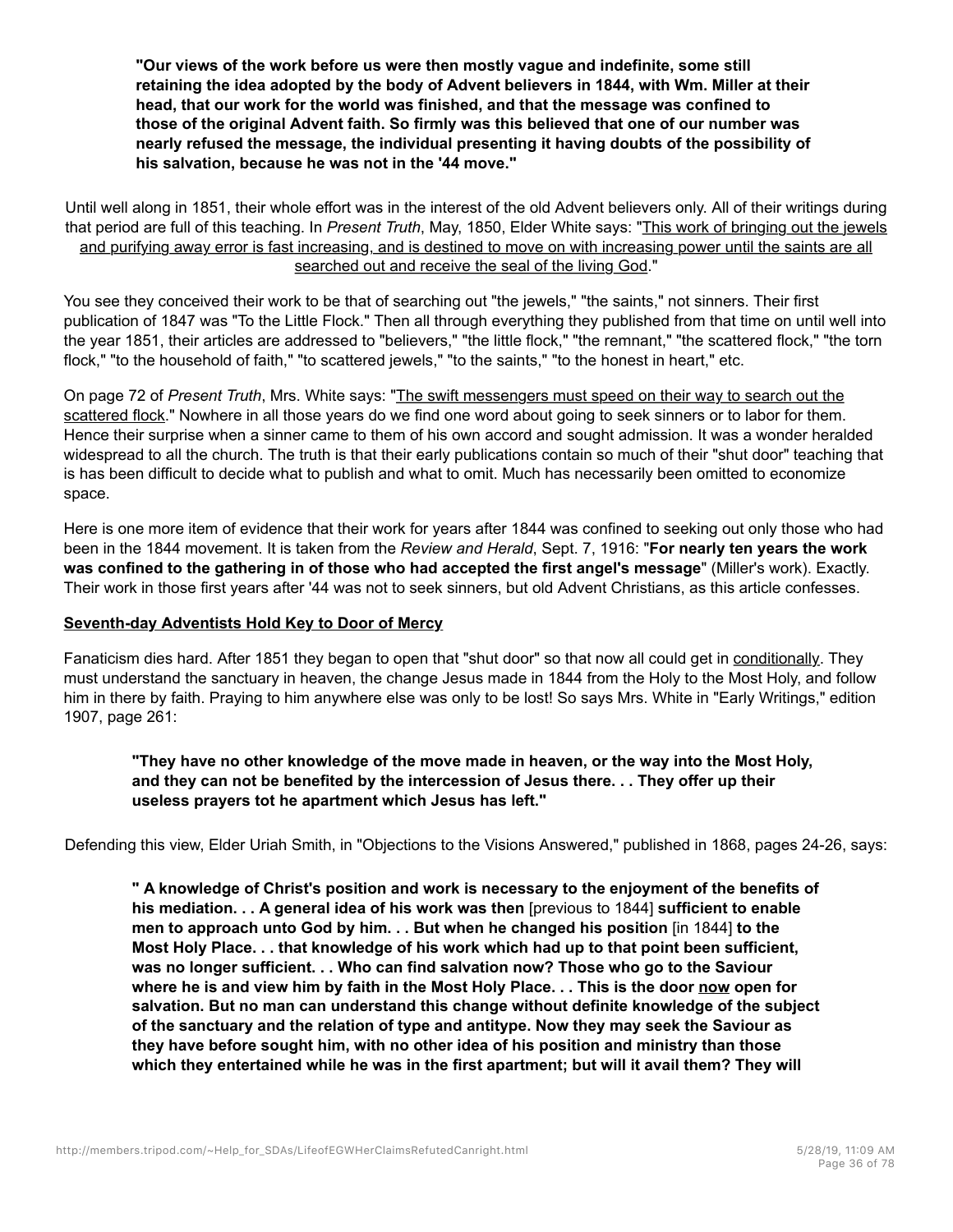## **not find him there. That door is shut."**

This theory is about as bad as the original "shut door." To find salvation now a sinner must understand the change Jesus made up in heaven in 1844. But who knows about this? Only Seventh-day Adventists. The whole world and all Christendom are totally ignorant of that change. Therefore, all these were hopelessly lost, for their prayers never reached where Jesus was!!

It is almost beyond human comprehension that sane people would teach such views; but here you have them over their own signatures. In Mrs. White's "Early Writings" they still give out to their people these statements as the inspired word of God!

The author has conversed with individuals who positively affirm that they have heard Mrs. White repeatedly teach this shut door doctrine. There are even some still living who will under oath declare that they have heard her advocate it.

### **Signed Testimony**

John Megquier, Sago, Me., a man noted for his integrity, writes: "We will know the course of Ellen G. White, the visionist, while in the state of Maine. About the first visions she had were at my house in Poland. She said that God had told her in vision that the door of mercy had closed, and there was no more chance for the world" ("The True Sabbath," by Miles Grant, p. 70).

Mrs. L.S. Burdick, San Francisco, Cal., was well acquainted with Mrs. White. She writes:

**"I became acquainted with James White and Ellen Harmon (now Mrs. White) early in 1845. . . Ellen was having what was called visions: said that God had shown her in vision that Jesus Christ arose and on the tenth day of the seventh month, 1844, shut the door of mercy; had left forever the mediatorial throne; the whole world was doomed and lost; and there never could be another sinner saved" ("The True Sabbath," p. 72).**

These persons knew the facts, and have put their testimony on record.

It has been made apparent to every unprejudiced reader that both Mrs. White and her husband, James White, clearly taught that the Holy Spirit was withdrawn from the world and the "nominal" churches in 1844. All of them were left "without reprovings of conscience." Satan answered their prayers. Their prayers to God were useless. That was over seventy years ago - two generations. Since that date (1844) scores, hundreds, thousands, of the most devoted, consecrated men and women the world had ever known, have grown up, been converted, and devoted their lives and their all to the work of saving souls. Thousands of these have gone into the darkest regions of heathenism and have worn themselves out for Christ and his church. Many of these have been imprisoned, beaten or slain for the sake of Christ and his gospel. They have endured as great sufferings and accomplished as great a work as the apostles themselves did. Besides these who have given all, are thousands who have willingly contributed millions of wealth to help the missionaries forward the work of bringing the heathen from darkness to light.

One case like that of David Livingstone in Africa, or of Charles Spurgeon in England, or of D.L. Moody in America, gives lie to the above teachings of Mrs. White and her colaborers. The work of Adventists themselves in laboring for the salvation of sinners **now** contradicts her statement that the Spirit of God left the world in 1844. An editorial in their own paper, the *Advent Review*, Sept. 23, 1915, has this truthful statement: "As never before, perhaps, in the history of the world, did there exist such a spirit of reaching after God." This squarely contradicts Mrs. White's assertion that the Spirit of God was withdrawn from the world in 1844.

# **The Results of Fanaticism**

In the study of this chapter we see some of the evils that result from fanaticism; how one error paves the way for another; and how loath men are to give up fanatical views.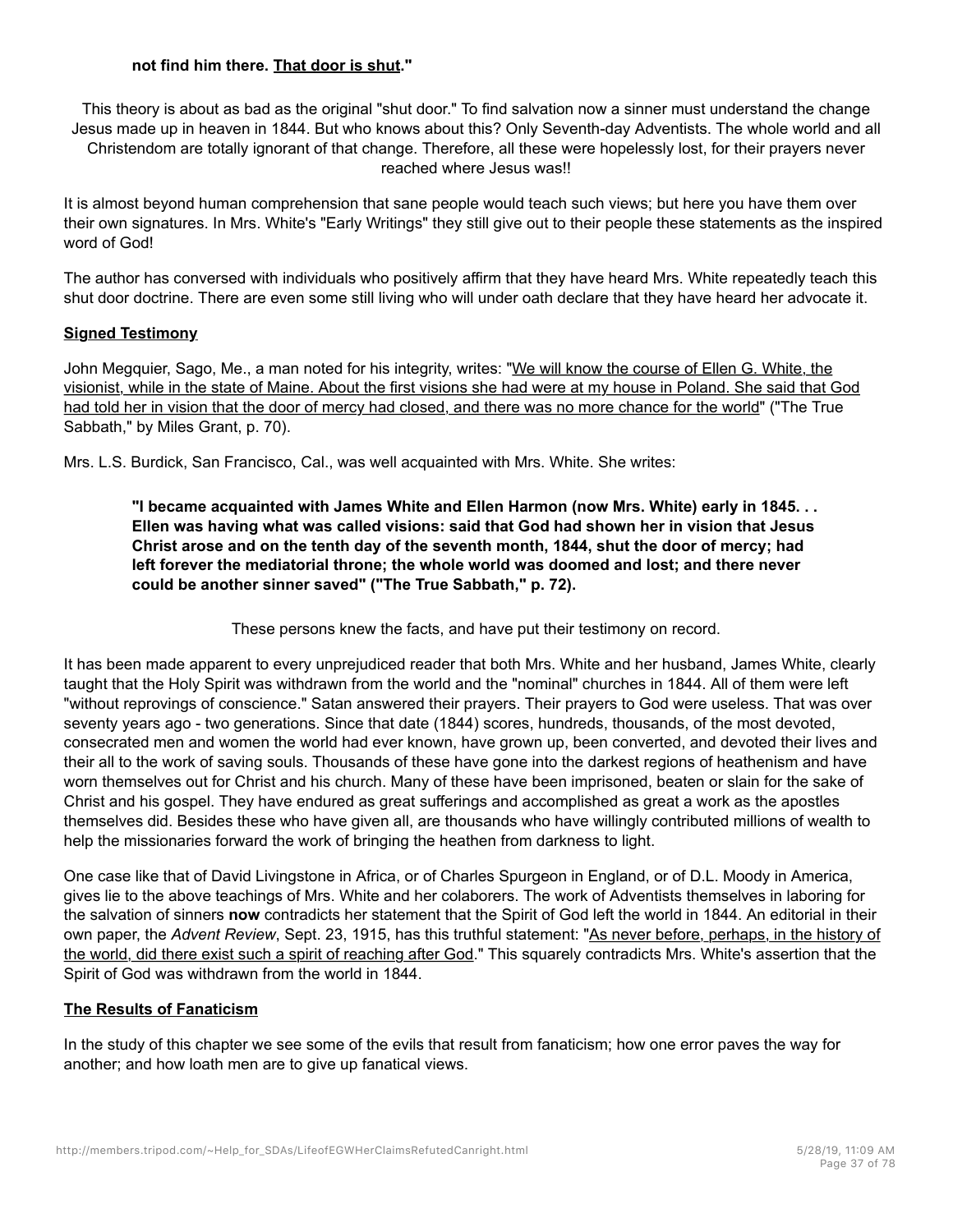The error of time-setting in 1844 led to the misapplication of the parable of the ten virgins; the misapplication of the parable led to the theory of the "shut door," or no mercy for sinners after 1844; and this led to a misunderstanding of the sanctuary in heaven, the atonement, and Christ's mediatorial work, and the whole movement led to the unchristianizing of the whole Christian world.

But time has compelled them to change their views, if not their bigotry and exclusiveness. From holding that God no longer had a merciful message of salvation for the world, Adventists have come to believe that they are the only people that have a message for the world today.

From the belief that the door of mercy was closed to the world in 1844, they have passed to the belief that they are the only people who hold the key that will unlock this door.

From holding erroneous views regarding the subject of the sanctuary, many of which with the lapse of time they have been forced to abandon, they have come to hold that they are the only people who understand the sanctuary question.

Because the Protestant churches did not accept the time-setting views of William Miller, Seventh-day Adventists have held and still hold that these churches are the "Babylon" of Rev. 14:8, which is fallen. Believing thus, it has been impossible for them to associate with the members of these churches as fellow Christians.

From first to last their views have led them to shut some door in the face of everybody, even the most earnest Christian workers in the world.

Mrs. White's professed revelations from God place, for them, the stamp of divine approval upon all such attitudes upon their part, and her fanatical theories, all proclaimed as revelations from God, have made the fanaticism of these people most difficult to uproot.

**(1) Sarah Harmon was five years older than her sister Ellen (Mrs. White). She married Stephen Belden, the father of F.E. Belden, the musician of Seventh-day Adventists. He has the letter now.**

### **Chapter VIII - Damaging Writings Suppressed**

From "Life of Mrs. E.G. White - Her Claims Refuted" by D.M. Canright, 1919

We have shown in the chapter on the "shut door" that Mrs. White, with all other early Seventh-day Adventists, strongly taught that, from Oct. 22, 1844, until the same time in 1851, there was no salvation for sinners. A few months before this seven years ended, Elder White and his wife became convinced that this theory had to be given up. Therefore, at Saratoga Springs, N.Y., in August, 1851, Elder White, with his wife, published *Experience and Views,* a little pamphlet of sixty-four pages. No reference by either of them is made in this to "A Word to the Little Flock," published by James White in 1847, nor to Present Truth, published in 1849 and 1850, although all but seven introductory pages of *Experience and Views* is copied word for word from these two publications. Why this studied silence regarding these two publications? Because both of these old works were full of the "shut door" theory. Hence it was necessary to have these quietly dropped out of sight and forgotten as soon as possible. This is the explanation of their having been kept out of sight ever since. They will never be seen by the younger generation of Seventh-day Adventists with the consent of the leaders who now know that they once existed. A knowledge of them would absolutely destroy the faith of intelligent and honest believers in Mrs. White, in any of her claims, and this would mean the destruction of the very heart and soul of the denominational life.

In 1882 the office at Battle Creek, Mich., published a small work entitled "Early Writings," by Mrs. White. In the preface the publishers say: "*A widespread interest has arisen in all her works, especially in these early views, and the call for the publication of a second edition has become imperative." "No portion of the work has been omitted.*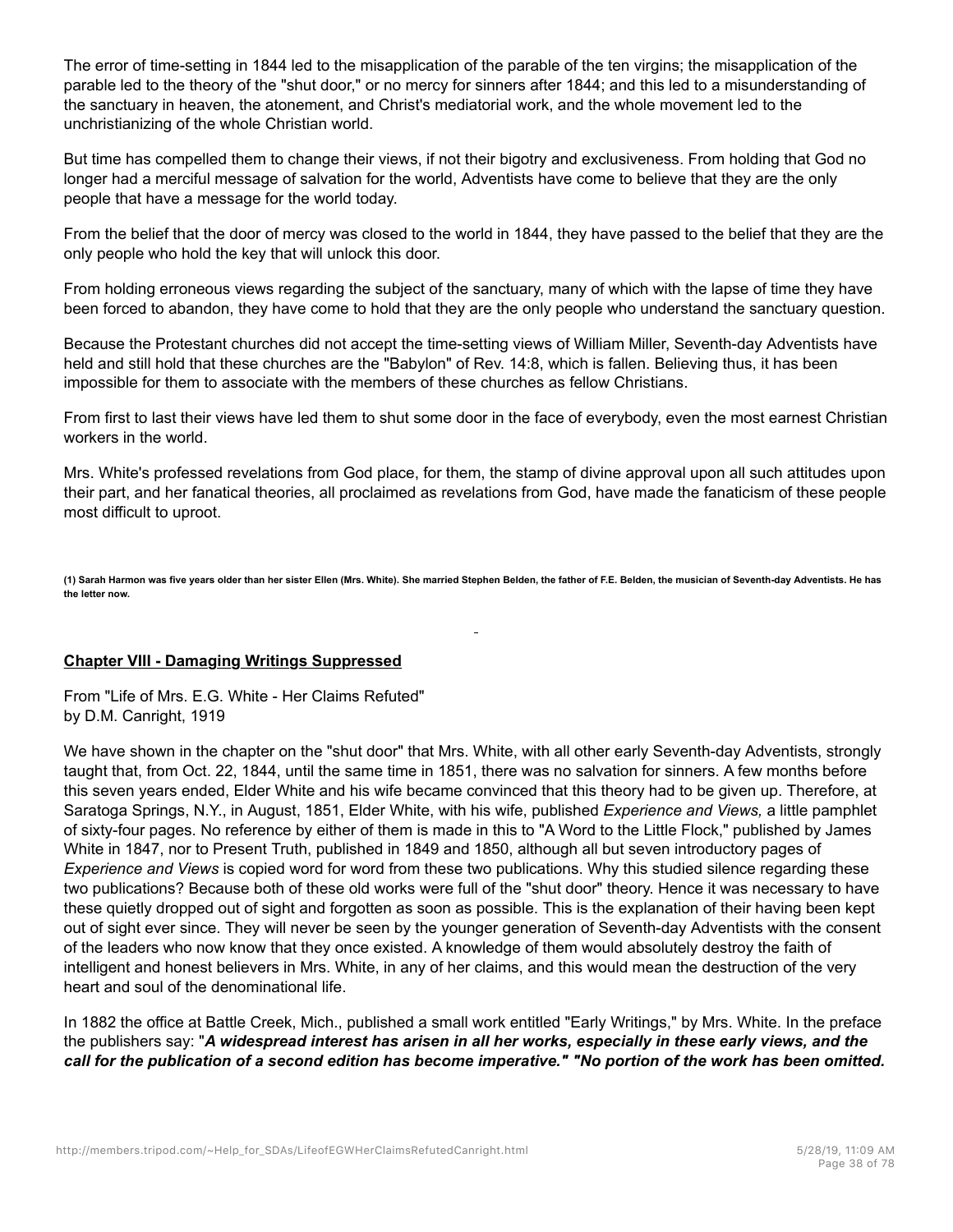# *No shadow of change has been made in any idea or sentiment of the original work; and the verbal changes have been made under the author's own eye and with her full approval*."

In the Advent Review of Dec. 26, 1882, is an article from the pen of Elder G.I. Butler, under the caption, "A Book Long Desired." In this article he calls the attention of his readers to the importance of purchasing the foregoing-mentioned book. From this article we make the following quotations:

"*These were the very first of the published writings of Sister White. . . Many have greatly desired to have in their possession ALL she has written for publication. . . So strong was the interest to have these early writings reproduced that several years ago the General Conference recommended by vote that they be republished. The volume under consideration is the result of this interest. It meets a long felt want. . . There is another interesting feature connected with this matter. The enemies of this cause, who have spared no pains to break down the faith of our people in the testimonies of God's Spirit and the interest felt in the writings of Sister White, have made all the capital possible from the fact that her early writings were not attainable. They have said many things about our 'suppressing' these writings, as if we were ashamed of them.* "*Some have striven to make it appear that there was something objectionable about them, that we feared would come to the light of day, and that we carefully kept them in the background. These lying insinuations have answered their purpose in deceiving some unwary souls. They now appear in their real character, by the publication of several thousand copies of this 'suppressed' book, which our enemies pretended we were very anxious to conceal. They have claimed to be very anxious to obtain these writings to show their supposed error.*

# *They now have the opportunity*."

Immediately after "Early Writings" was published, Elder A.C. Long published a tract of sixteen pages entitled "Comparison of the Early Writings of Mrs. White with Later Publications." We here present a quotation from Mr. Long's tract:

"*From the above quotations we gather the following points: First, these 'Early Writings' of Mrs. White were published under her eye*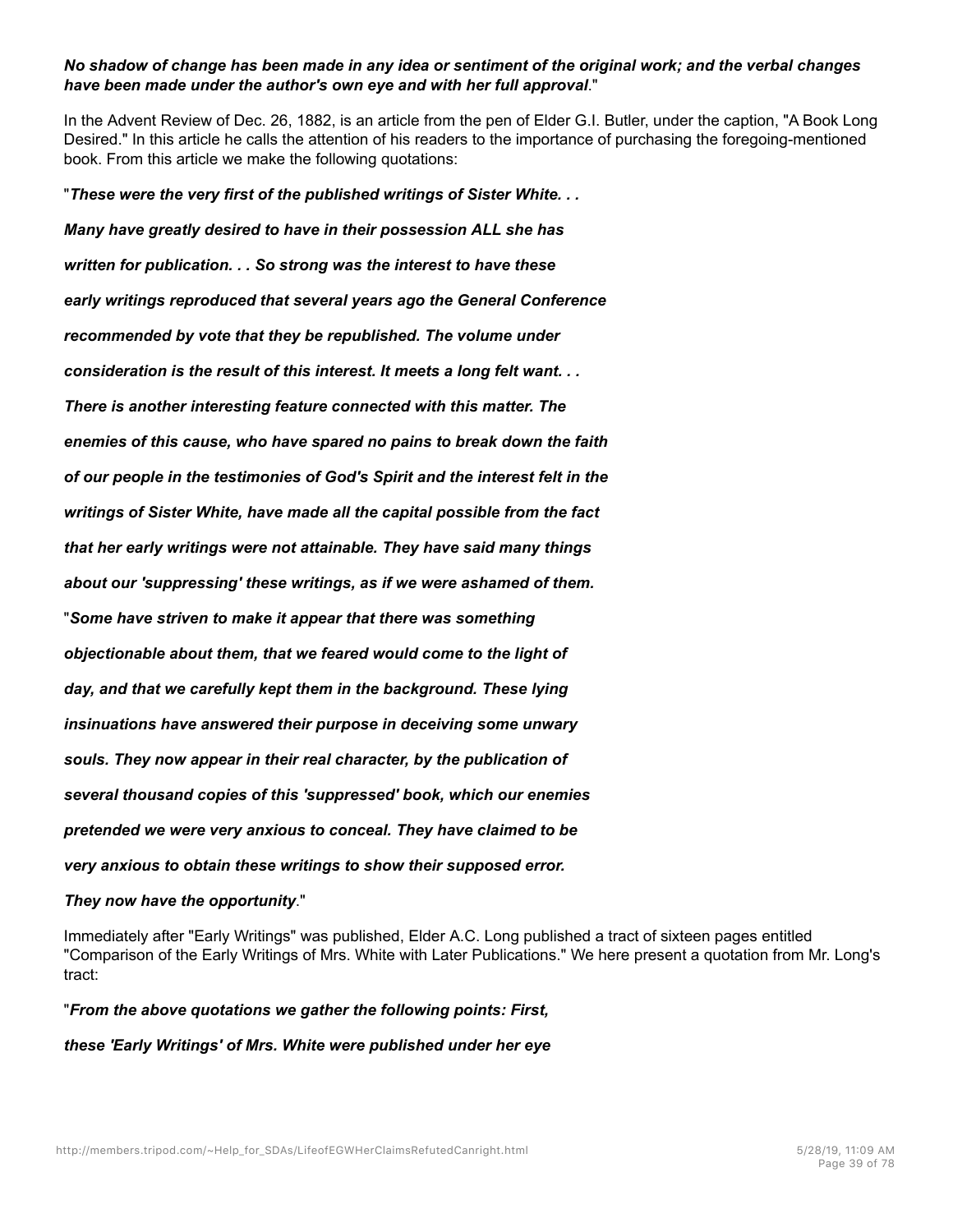### *and with her full approval. Second, they contain ALL her early*

*visions. Third, those who have claimed that certain portions of*

### *her early visions were 'suppressed' are lairs, since they are now*

### *all republished*."

We now present the evidence to show that the foregoing quotation, in which Elder Butler says that the work he speaks of contains ALL of Mrs. White's "early writings" is absolutely untrue and deceptive. The earliest writings of Mrs. White were published by Elder White in 1847, in a small pamphlet of only twenty-four pages, entitled "A Word to the Little Flock." The work to which Elder Butler refers, as containing all of her early writings, published in 1882, claims to be an exact reprint of all her early visions. Now note carefully, that, commencing at the beginning of her first vision, as published in 1847, we read down thirty-three lines and discover that the late republished work agrees with the old on nearly word for word, only a few slight changes without altering the sense. But at the end of the thirty-third line we find that four lines have been omitted or "suppressed." These read as follows:

### "*It was just as impossible for them [those who gave up their faith in the*

# *1844 movement] to get on the path again and go to the city, AS ALL THE*

# *WICKED WORLD WHICH GOD HAD REJECTED. They fell all along*

### *the path, one after another*."

These lines are found on page 14 of the edition of 1847. They are not to be found in the later editions of the visions published in 1851 and in 1882. We have all three editions in our possession. Why were these few lines left out? Because at the 1847 date Mrs. White believed in the "shut door" theory, and claimed that by divine revelation God had shown her that "*all the wicked world which God had rejected*" was lost forever. In the autumn of 1851 and in 1882 she no longer believed that theory; hence these lines had to be omitted. Here God's professed prophetic messenger dared to tamper with an alleged divine revelation.

Now, reading on seventy-two lines farther in this vision, we discover twenty-two more lines to have been omitted. Here are a few of them:

### "*In a moment we were winging our way upwards; and, entering in,*

### *here we saw good old father Abraham, Isaac, Jacob, Noah, Daniel*

### *and many like them*."

At that early date Mrs. White still believed in the conscious state of the dead; so she sees all these patriarchs in heaven. Later she discarded that idea for the theory that the dead are unconscious in the sleep of death. It therefore becomes plain why these lines were omitted. She had changed her views on the state of the dead, and therefore this "revelation" of God to her must go.

A little further on two lines are omitted; still farther on eight lines are left out; and nine lines yet farther on in the vision.

A vision which Mrs. White had at Camden, N.Y., June 29, 1851, is entirely missing from this volume which professes to include ALL of Mrs. White's early writings. Here is a quotations from this suppressed vision:

# "*Then I saw that Jesus prayed for his enemies; but that should not cause US or lead US to pray for THE WICKED WORLD, WHOM GOD*

# *HAD REJECTED. When he prayed for his enemies, there was hope*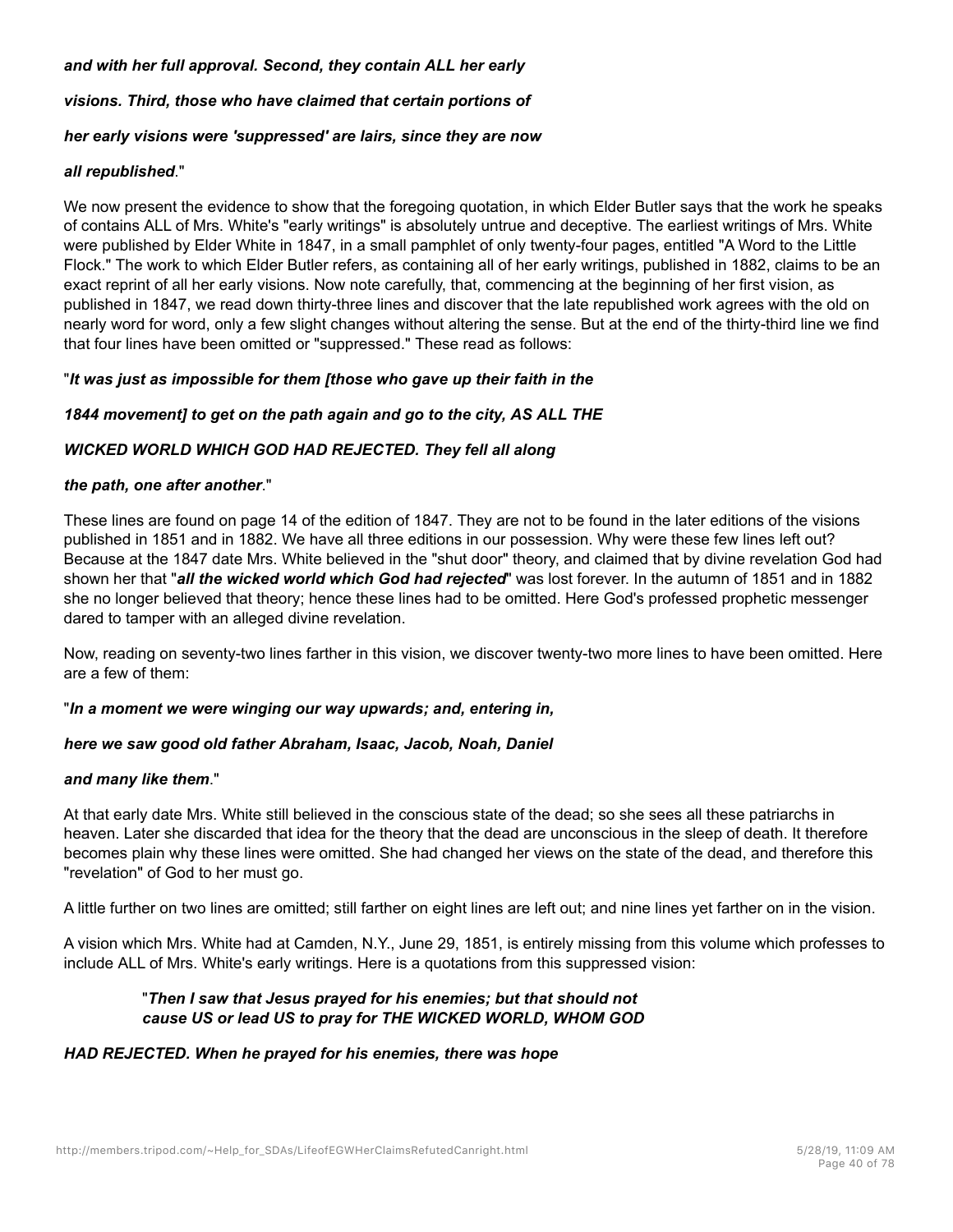### *for them, and they COULD BE BENEFITED AND SAVED BY HIS*

# *PRAYERS, and also after he was a mediator, in the outer apartment*

# *for the whole world; BUT NOW HIS SPIRIT AND SYMPATHY WERE*

# *WITHDRAWN FROM THE WORLD; AND OUR SYMPATHY MUST*

# *BE WITH JESUS, AND MUST BE WITHDRAWN FROM THE UNGODLY*."

The reason why this vision was suppressed is plain. It taught the shut-door doctrine in the plainest terms.

Why, then, should Elder Butler accuse those who had called the attention of a deluded people to the fact that some of Mrs. White's writings and visions had been suppressed, of making "lying insinuations" against her and her colaborers? Here are the facts. They have never been, nor can they be, successfully refuted.

It is clearly manifest why all these "inspired" statements and visions were suppressed. They taught the shut-door doctrine, and said that the Adventist people were not to "*pray for the wicked world which God had rejected*"; that their sympathy "*must be withdrawn from the ungodly*." After 1844 they were to have no sympathy for the ungodly, nor must the pray for them!

The most important work published by the Seventh-day Adventists during the years in which they believed and taught that probation had closed for sinners in 1844, was a paper called Present Truth. There were eleven numbers of this printed. They were issued from various places in the East, covering the period from July, 1849, to November, 1850.

In the number for August, 1849, pages 21 to 24, is a long vision by Mrs. White. This vision is reproduced in "Early Writings," edition 1882, pages 34 to 37, except eight lines from page 22, relating to reformations since 1844, which are omitted. These lines are as follows:

# "*But from bad to worse; for those who professed a change of*

# *heart had only wrapped about them a religious garb which covered*

# *up the iniquity of a wicked heart. Some appeared to have been*

# *fully converted, so as to deceive God's people; but if their*

# *hearts could be seen, they would appear as black as ever*."

The reason why these lines were suppressed is plain. They teach in the strongest language possible that there were no real conversions after 1844. In 1882 they no longer believed this; so these lines had to be suppressed.

On pages 31 and 32 of Present Truth is another long vision by Mrs. White. This vision is quoted on pages 37 to 39 of "Early Writings." Here, again, thirty-five lines are suppressed. The omission is so lengthy we quote only a part of it simply to show why the omission was made. In this she says the messengers sent out of God "*would be safe from the prevailing pestilence. But if any went that were not sent of God, they would be in danger of being cut down by the pestilence. . . What we have seen and heard of the pestilence is but the beginning of what we shall see and hear. Soon the dead and dying will be all around us*."

The pestilence here referred to was local, brief, and soon checked. No such thing happened as she predicted. She simply expressed the fears common to frighten persons at the time. That is all. The vision absolutely failed, and therefore these lines had to be suppressed!

Continuing on to page 64 of Present Truth, we there find another vision which has been entirely omitted from her "Early Writings." The motive for the omission will be apparent to all. A portion of the vision runs as follows: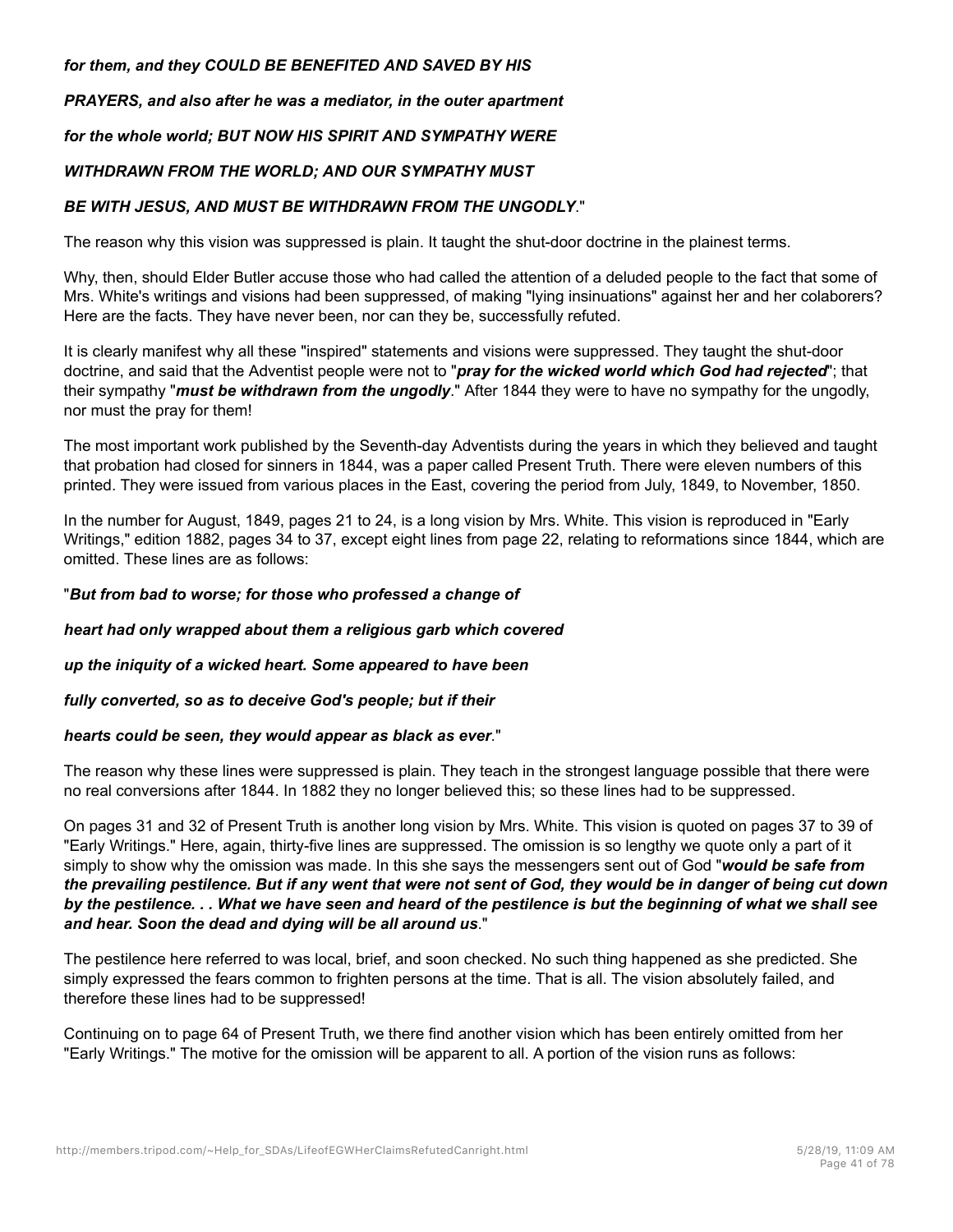"*The excitements and false reformations of this day do not move us, for we know that the Master of the house rose up in 1844, and shut the door of the first apartment of the heavenly tabernacle; and now we certainly expect that they will go with their flocks to seek the Lord; but they shall not find him; he hath withdrawn*

*himself (within the second veil) from them. The Lord has shown me*

*that the power that is with them is a mere human influence and not*

### *the power of God*."

Mrs. White here quotes Hos. 5:6,7 to prove that there were no genuine conversions after 1844. This, all their ministers did at this time, as has been seen already. She "saw" just what all the others saw.

Again, in Present Truth, November, 1850, pages 86 and 87, there are nearly three columns in fine print, recording another of Mrs. White's visions. Almost two whole columns of this vision are omitted from "Early Writings." (See pp. 63- 65.)

All of the omitted passages here quoted or referred to are in the very first writings of Mrs. White.

"Early Writings," published in 1882, claims to contain all the early writings of Mrs. White, with "*NOT A WORD OMITTED*." If this claim were true, all of the omitted passages here quoted and referred to would be included. But they are not. Why were they suppressed? The answer has already been given. What, then, shall we say of the publishers' statement? Is it not a deliberate misrepresentation of fact, made to hide some of Mrs. White's "inspired" erroneous teachings?

In "Early Writings," edition of 1882, we read: "Preface to the FIRST edition. James White, August, 1851." Was the first edition that of 1851? No, indeed! The FIRST edition of her early writings was issued in 1847.

Then, again, in this 1882 edition, we read: "This SECOND edition," etc. This statement is also untrue, because that was the THIRD edition of her early writings. This was done by Elder and Mrs. White, to keep out of sight the dangerous first edition of 1847.

As this was all done with Mrs. White's approval, and as it was copyrighted by her, did she not know that these statements were not true? Surely she did. But Elder Butler was not aware of it. Up to 1882, the edition of 1851 was the only one of which he knew, and so, of course, he copied from that edition, word for word, just as he said.

As soon, however, as the edition of 1882 was published, Elder A.C. Long issued his pamphlet, giving all the passages omitted from the edition of 1847. Butler read this. Mrs. White also knew of it. Honesty in either, or both of them, required that an apology be made, and that the omitted passages immediately be printed as addenda to be sent with the remaining copies, or at least be printed in the next edition.

But what has occurred? Thirty-five years have gone by, eleven editions have been printed, thousands of copies are still being sold to the uninformed people, and yet no reference has been made to these known suppressed passages, nor has a line of any of them been inserted in later editions. Every copy sent out states what the publishers now know to be false. All this justifies our charge that there is a streak of deception in the whole work of Seventh-day Adventists, from first to last.

The Review and Herald, Aug. 17, 1916, says: "*No religious body has ever come upon the stage of action but needed to carefully consider its rise and progress*." The two very earliest publications of Seventh-day Adventists -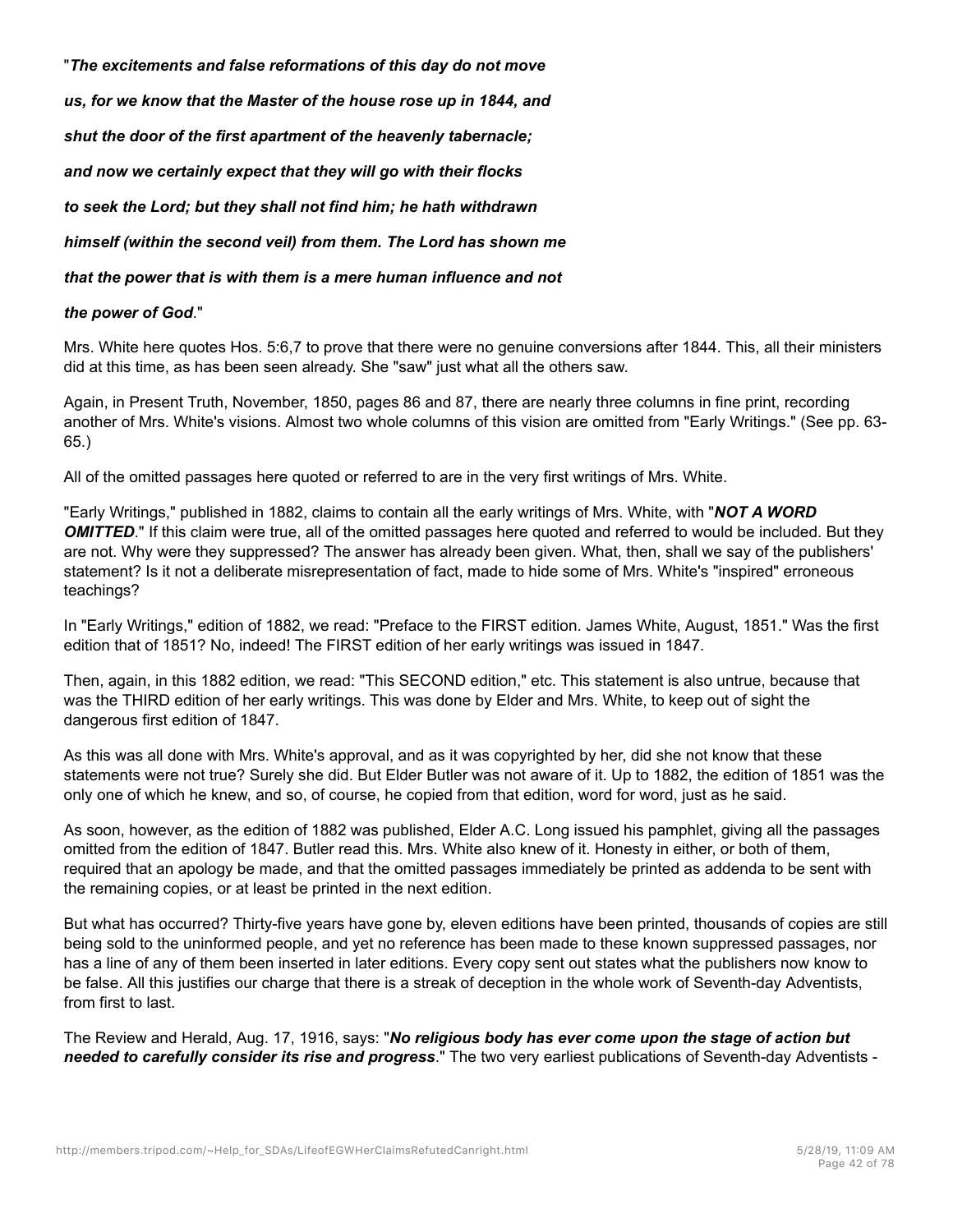namely, "A Word to the Little Flock," 1847, and Present Truth, 1849-1850 - are withheld by their leaders from their people. Why are they withheld? To suppress the false teachings of Mrs. White contained in them, which prove her writings uninspired. That is why.

In the providence of God the author happens to know the inside facts regarding the publication of "Early Writings" in 1882. For years he had been closely connected with Elder White and his wife, Elders Butler, Smith and others. At that time Butler was president of the General Conference, president of the Publishing Association, etc. One day in 1880 he came into the office where Elder Smith and myself were. In high glee he said: "*Those Western rebels say we have suppressed some of Sister White's earliest visions. I will stop their mouths, for I am going to republish all she ever wrote in those early visions*." Elder White leaned forward, dropped his voice low, and said: "*Butler, you better go a little slow*." That was all. I did not understand what his warning meant, nor did Butler.

Soon Elder White died - in August, 1881. Butler then went ahead, and in 1882 issued the present edition of "Early Writings." In the preface he said not a word of her early writings had been omitted. The book, he said, contained all she had written. Then, as already stated, came Elder Long's exposure of that untrue statement, in which he gave numerous passages from "A Word to the Little Flock," which had been suppressed. This put Butler in a bad light.

At that time Elder U. Smith and myself were on the most intimate terms. We both agreed in having little confidence in Mrs. White's inspiration. So it pleased Smith to have Butler pricked on that point, and have the visions put in doubt. Under date of March 22, 1883, Elder Smith, formerly a staunch defender of Mrs. White, wrote me thus:

"*I was interested in your queries to Uncle George [Butler] on the*

*omissions in 'Early Writings.' We have the Marion paper in exchange,*

*and I noticed the article. Under the circumstances, I think it must have come down on him like an avalanche. . . I have no doubt the quotations are correct. I remember coming across the tract, 'A Word to the Little Flock,' when we were in Rochester, but I have not seen a copy since, and did not know but 'Experience and Views' [1851] contained the full text of the early visions. . . After the unjust treatment I have received [from Mrs. White] the past year, I feel*

*no burden in that direction [that is, to defend the visions].*"

Notice: Smith began work in the Review office at Rochester, N.Y., in 1855. There he saw a copy of "A Word to the Little Flock." In 1883 he had not seen one since; that is, in twenty-eight years. And this in face of the fact that he was in the Review office, their leading publishing-house, as editor-in-chief, all those years. The second edition of Mrs. White's "Early Writings" was published by Elder and Mrs. White in 1851. Smith supposed, as all others did, that this contained all she had written in 1847. But it did not.

If Elder Smith had not seen that book in twenty-eight years, what opportunity had Butler and others to see it? I was closely associated with that work for twenty-five years. I collected every book, pamphlet and tract they had ever published that could be found. I had the unbound works bound into volumes, and now have five of these, including the very earliest publications I could find. But I never saw a copy of "A Word to the Little Flock" or Present Truth, their very first publications, until later - did not know that either existed.

As shown in the chapter on "The Shut Door," Elder Bates led Elder White and his wife to believe that Jesus would end his work in the sanctuary above in seven years from Oct. 22, 1844. This period would end in 1851. Near the close of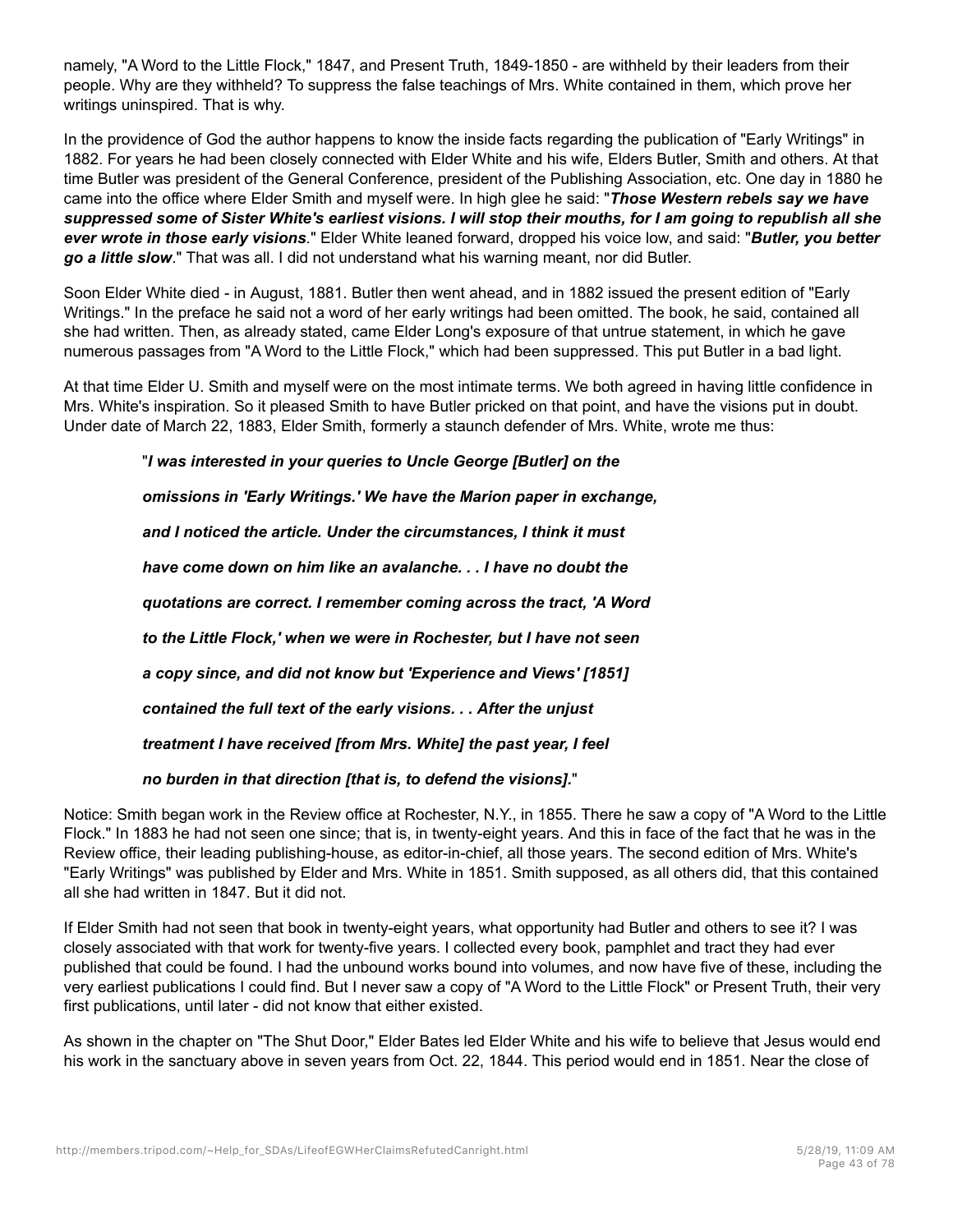that period, it appears that Elder White and his wife saw that this theory must be abandoned. But what of their two early publications, both full of the doctrine? A study of the situation shows that they must have agreed to leave out of her writings all passages that strongly upheld that view, publish the rest of her writings under a new name, and drop their first two publications, "A Word to the Little Flock," and Present Truth, out of sight as soon as they could. A new paper was started with a new name, Advent Review and Sabbath Herald. In August, 1851, two months before the end of the seven years, Mrs. White herself revised what she had before written in "A Word to the Little Flock" in 1847, and in Present Truth in 1849-50, and left out the objectionable passages and visions already mentioned.

Here are her own words about the affair: "*Here I will give the view that was first published in 1846. In this view I saw only a very few of the events of the future. More recent views have been more full. I shall, therefore, LEAVE OUT A PORTION and prevent repetition*" (*Experience and Views*, August, 1851, p. 9). This reveals who did the "leaving out." It was Mrs. White herself. Then Elder White attended to the printing, as shown in the preface. Both of them, therefore, knew about and agreed to the suppressions. Any reference to the edition of 1847, or Present Truth, published in 1849 and 1850, is studiously avoided.

How effectually those first two publications were dropped out of sight is proven by the fact that Elder Smith had not seen the first one in twenty-eight years, and had no copy of the second as late as 1868.

In that year (1868) Elder Smith wrote a book a 144 pages, in which he attempted to defend Mrs. White's visions. It is entitled: "The Visions of Mrs. E.G. White." Referring to these old publications, he says: "*Is there any law compelling us to keep on hand an edition of every vision that has ever been published? We certainly wish that we had them, and could put them on sale at this office*" (p. 123).

This shows that at that date they were not in the office, nor did the editor know where to get them. He says that they would gladly put them on sale if they had them. Well, for fifty years past they have had that opportunity, but have refused to publish and sell them. Elder Smith here also confesses that they had not republished all of Mrs. White's visions, as the law did not compel them to do it!! Here Smith and Butler flatly contradict each other.

Again, on page 125, referring to the suppressed passages, he says: "*As we have not proof to the contrary, we will take it for granted, as the objector claims, that these statements were published in Present Truth, August, 1849*." Here, again, he confesses that the Review office had no copy of that important first volume of their first paper ever published. This is significant. How carefully editors keep on file every number of their papers. Why was that most valuable first volume allowed to become so completely lost? Yes, why?

Those old documents of 1847 to 1850 ought to be invaluable to Seventh-day Adventists, because they contain a history of the earliest days of the church, the first writings of Mrs. White and all their pioneers. How eagerly their people would buy and read them if they had the opportunity! But their eyes will never behold them if it depends upon their leaders to supply them.

Recently Elder Butler reported that at one meeting he sold about fifty full sets, of nine volumes each, of Mrs. White's "Testimonies." They sell at about two dollars per volume, best binding - eighteen dollars per set to each family. This shows how readily her writings are purchased by her followers. Why are they not given an opportunity to purchase and read her very first writings just as they were written and published? The reason has already been stated. The leaders know that to reproduce them would place in the hands of their people matter which would at once discredit Mrs. White's claims to inspiration. They would discover that not only had she taught error, but that she claimed divine inspiration for it.

But so effectually have all these writings been suppressed, that only a few of their leading men even know of their existence. The body of their people are in absolute ignorance of them.

On Aug. 12, 1915, the author wrote to Elder F.M. Wilcox, editor of the Review and Herald, their leading denominational paper, urging him to republish these old works, offering to loan him copies for the purpose. Here is his answer:

*"Washington, D.C., Aug. 17, 1915.*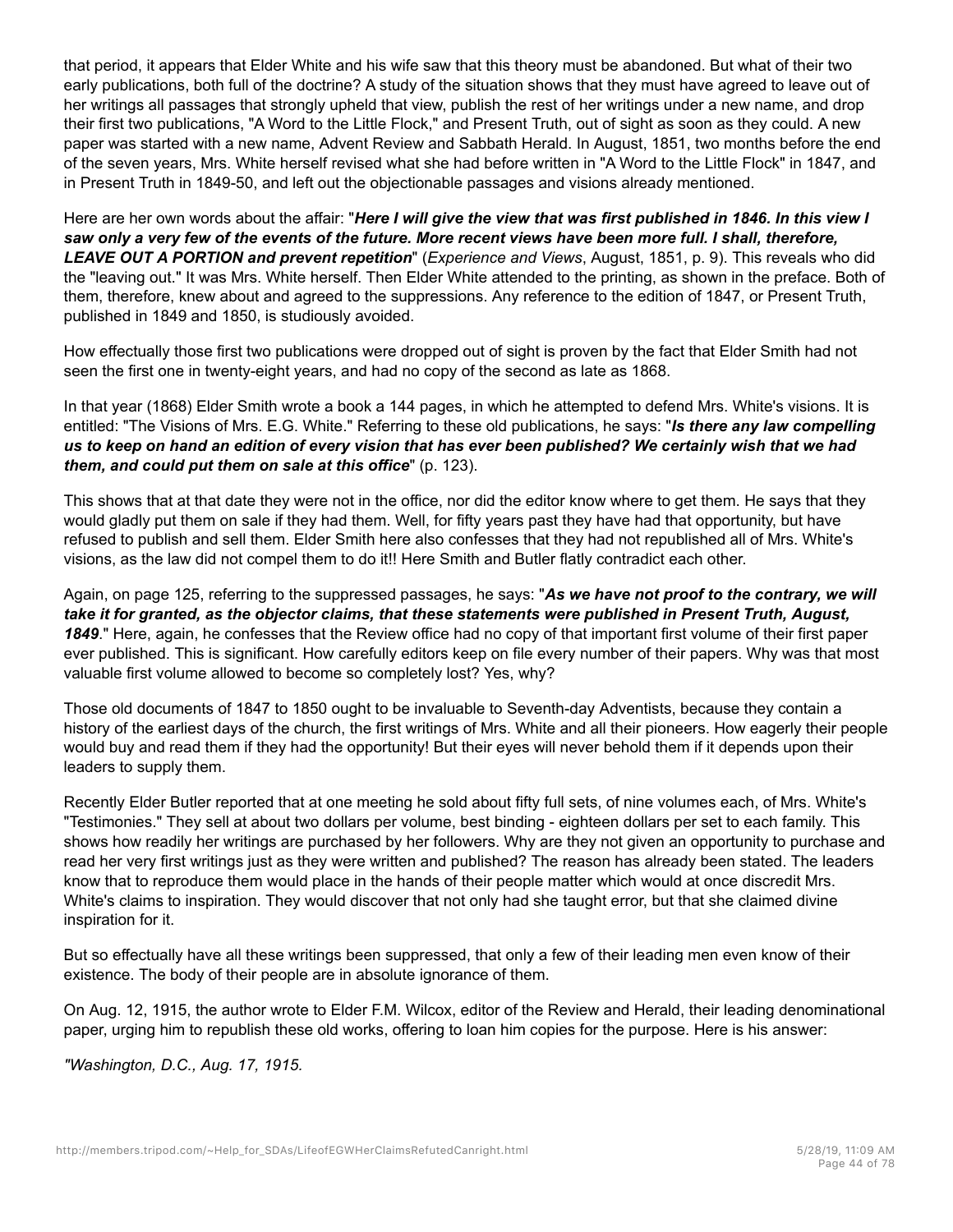*"Mr. D.M. Canright, Grand Rapids, Mich.*

*"Dear Brother: I desire to acknowledge receipt of your*

*letter of August 12. Most of our brethren are away attending*

*camp-meeting. It will be two or three weeks before they will*

*be in. As soon as we can have a meeting of our board I will*

*call up your letter and will write you further about the matter.*

*Yours sincerely,*

*(signed) Francis M. Wilcox."*

I have never heard from him since. Evidently the board decided that the wise course was to permit these old documents to rest in silence. I knew very well that they would dare do nothing else.

After waiting several months, I wrote to Elder Wilcox again, but have never received a reply. Evidently the officials decided to consign these early publications to "outer darkness," so far as Seventh-day Adventists are concerned. Their refusal to bring these early writings to the light is the best evidence that they fear them. The chapter on "The Shut Door," in this work, explains why.

# **A Deliberate Deception**

Elder J.N. Loughborough, in his book, "The Great Second Advent Movement," page 263, edition 1905, desired to give Elder Joseph Bates' testimony concerning Mrs. White's work, as given on page 21 of "A Word to the Little Flock," printed in 1847. The following illustrates the manner in which he uses the material from this early publication. He quotes:

### "*I believe the work [of Mrs. White] is of God, and is given to comfort*

### *and strengthen his scattered, torn and peeled people, since the closing*

### *up of our work. . . in October, 1844*."

Note those three little dots? They mean that something was left out of the passage quoted. What was it? Just THREE SHORT WORDS. We will insert those words omitted from the lines quoted and indicate them [in uppercase letters]. Here they are:

"*since the closing up of our work FOR THE WORLD in October, 1844*." These three words reveal the fact that Bates and Elder White, who published the tract in 1847, believed that their work for the world closed up in October, 1844.

Elder Loughborough wished to use these lines and yet hide this fact regarding the belief of these early leaders. To accomplish it he omitted - suppressed - just three words, and placed three dots in their place in his quotation! He did not do this to save space in a large work of six hundred pages. He did it to hide, conceal and suppress a doctrine which he well knew Bates and Elder and Mrs. White all believed and taught in 1847. It is a deliberate deception, too plain to be denied. It shows how willing he was to falsify in order to shield Mrs. White and the pioneers in this movement who adhered to her and proclaimed her a prophet.

Here is another case in which the same writer, Elder Loughborough, deliberately suppressed several lines from Mrs. White's first vision, published in 1847. Again, he did it to shield her, and to hide the fact that she then taught that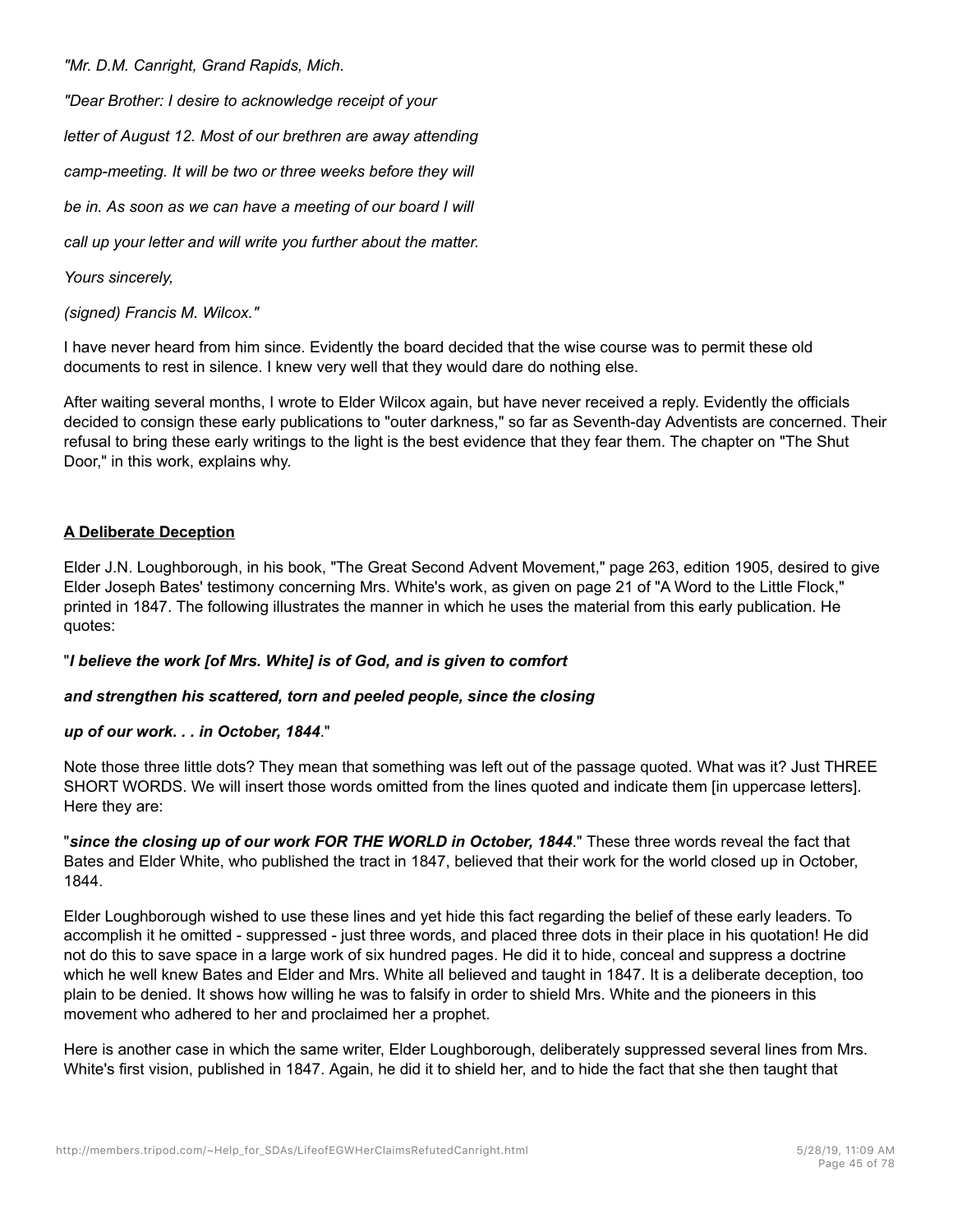probation for the world ended in 1844. We will give this quotation, found on page 204 in his work, and enclose [in uppercase letters] the lines he left out. Concerning those Adventists who became backsliders after 1844, Loughborough quotes Mrs. White as writing thus: They "*fell off the path down into the dark and wicked world below. IT WAS JUST AS IMPOSSIBLE FOR THEM TO GET ON THE PATH AGAIN AND GO TO THE CITY AS ALL THE WICKED WORLD WHICH GOD HAD REJECTED. Soon we heard the voice of God like many waters*," etc.

Was it honest to suppress these lines? Most certainly not. Following in the footsteps of Elder Loughborough, Elder G.I. Butler, writing in the Review and Herald, Aug. 17, 1916, suppressed the same passage. He gave the same quotation, suppressed the same lines, and for the same purpose. Butler knew that he was deceiving, for only a few years previously he had this very matter laid before him. He well knew the entire passage as it appeared in Mrs. White's early vision.

In view of all the exposures that had been made of these suppressions, how could he plead ignorance? How much reliance can be placed upon the statements of Mrs. White and these men when they undertake to defend the past history of Seventh-day Adventism? Absolutely none at all. We are personally well acquainted with both of these men just mentioned. In ordinary business matters we would consider them perfectly truthful and absolutely reliable. We would trust either of them with any amount of money simply on their word of honor. But they furnish a sad example of a not uncommon experience; namely, that sometimes men, reliable in everything else, will quibble, dodge and often squarely deny the plainest facts of their history in order to save a cause that has become dear to them. Mrs. White's numerous deceptions come under the same head.

Do Baptists, Methodists, Disciples, or any other evangelical church, have to practice such methods to cover up past mistakes? Not one of them. All are proud of their past. But Seventh-day Adventists are ashamed of theirs, and well they may be.

In attempting to defend Mrs. White's visions as divine revelations, and in permitting her and her writings to occupy so prominent a place in their work, they have simply invited difficulties from which it is impossible for them to extricate themselves without exposing her mistakes and the falsity of her claims. In order to cover up her mistakes, they stultify themselves and harden their own consciences. They become practical Jesuits.

# **Still At It**

In the General Conference vault in the office at their headquarters at Washington, D.C., are many thousands of pages of Mrs. White's unpublished writing. These are carefully guarded from their own people. It is claimed, however, that every line of these writings was inspired by the Holy Ghost to guide that people now. Yet they are withheld from them by the officials. Why do they do this? What right have they to withhold all these writings if they are God's inspired words?

Recently some of their workers in their printing-office were given access to this vault. They discovered these hidden writings, copied hundreds of pages of them. When the officials learned of this, they demanded that the copies that had been made be given up, with the threat that these brethren would lose their jobs if they refused. Three of them yielded; but two - Claude E. Holmes and Frank Hayes - refused to do so. Holmes, an expert linotypist, was promptly dismissed from the office, and Hayes, an electrical engineer, is threatened with the same thing if he does not yield.

This illustrates how the officials still manipulate and suppress Mrs. White's "inspired" writings to suit their purpose. And still they make faith in the inspiration of these writings a test of fellowship in the church!

Lastly, what prophet of God ever suppressed his own inspired writings? This one test alone is sufficient to disprove Mrs. White's claims to divine inspiration.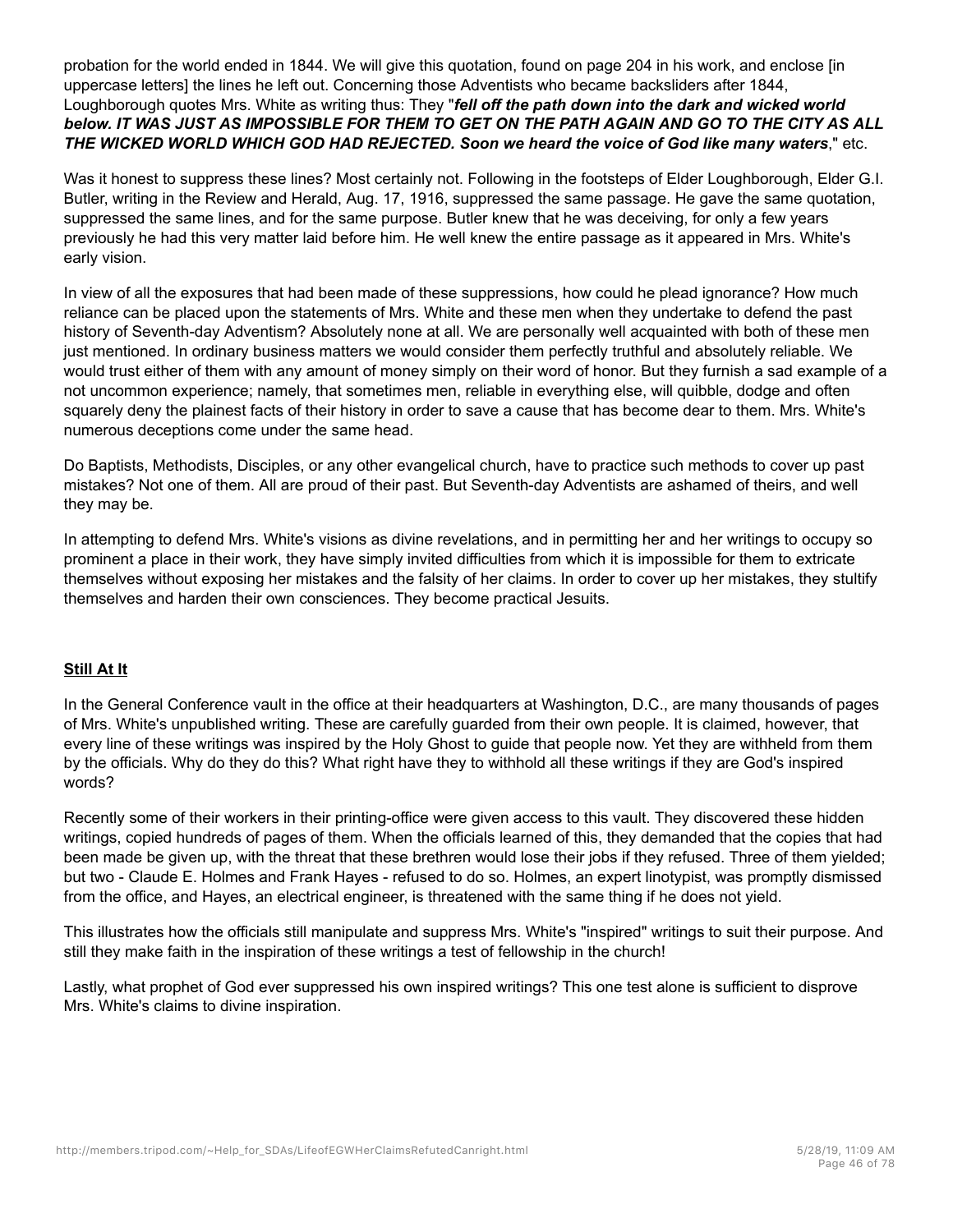# **Chapter IX - Philosophy of Her Visions**

From "Life of Mrs. E.G. White - Her Claims Refuted" by D.M. Canright, 1919

The proof is abundant that Mrs. White's visions were merely the result of her early misfortune, nervous disease, and a complication of hysteria, epilepsy, catalepsy and ecstasy. That she may have honestly believed in them herself does not alter the fact. The writer personally knew four other women, all Seventh-day Adventists, who likewise had visions. All were sincere Christians, and fully believed in their own visions. But all were sickly, nervous and hysterical. Not being encouraged in them, but opposed by their ministers, they finally gave them up. In every age such cases have been numerous. A few of them, like Mrs. Southcott, Mrs. Ann Lee and Mrs. White, have become noted for awhile.

An editorial in the *Advent Review*, Aug. 19, 1915, says: "In our personal experience we recall at least a dozen during the past two or three decades who have claimed they had the prophetic gift. Two or three of these have drifted into the wildest fantasies. Others frankly acknowledged later in their experience that they had been mistaken, and settled down to a quiet experience. Others are, perhaps, still nursing their fancy."

By this it will be seen that there have been among Seventh-day Adventists right along numerous persons who *fancied* they had the gift of prophecy. The editor correctly attributes all these to their *fancy*. These had no Elder White to encourage and back them up. So their visions finally ceased, as Mrs. White's in all probability would have done under similar circumstances.

Medical books and cyclopedias, under the words "hysteria," "epilepsy," "catalepsy" and "ecstasy," in describing these affections, give a complete description of Mrs. White's cases, as stated by herself, her husband and others. This may be seen from a brief study of these diseases.

**1.** *The sex - a female.* "The vast preponderance of hysteria in the female sex has give rise to its name" (Raynold's "System of Medicine," article "Hysteria"). So say all the authorities. This fits Mrs. White's case.

**2.** *The age.* "Hysteria is infinitely more common among females, beginning usually from fifteen to eighteen or twenty years of age" ("Theory and Practice of Medicine," by Roberts, p. 399). "In the female sex, hysteria usually commences at or about the same time of puberty; i.e., between twelve and eighteen years of age" (Raynold's "System of Medicine," article "Hysteria"). This again exactly fits the case of Mrs. White. She had her first vision at the age of seventeen. (see "Testimonies," Vol. I., p. 62.) "Notwithstanding this mode of life, their health does not materially deteriorate" (Johnson's Cyclopedia, article, "Hysteria"). So with Mrs. White. She gradually improved in health and her visions gradually ceased. At first she had visions almost daily, but they grew less frequent as she grew older and healthier, till after about forty-five years of age, from which time she did not average one in five years, and even these were short and light, till she ceased entirely to have them. Now read this: "Hysteria generally attacks women from the age of puberty to the decline of the peculiar functions of her sex" (Johnson's Cyclopedia, article, "Hysteria"). Mrs. White's case again, exactly.

**3.** *The cause.* Hysteria, epilepsy, catalepsy and ecstasy are all nervous diseases, which sometimes coexist or alternate or blend together so it is difficult to distinguish them. The causes noted are: "1. Mental disturbance, especially emotional; for example, a sudden fright, prolonged grief or anxiety. 2. Physical influences affecting the brain, as a blow or a fall on the head" ("Theory and Practice of Medicine," Roberts, p. 393). "In ten of my cases the disease was due to reflex causes, which consisted in six cases of injuries to the head" ("Fundamental Nervous Disease," Putzel, p. 66). This fits Mrs. White's case again, exactly. At the age of nine she received a terrible blow on the face, which broke her nose, and nearly killed her. She was unconscious for three weeks. (See her life in "Testimonies," Vol. I., pp. 9, 10.) This shock to her nervous system was doubtless the chief cause of all the visions she had afterwards.

**4.** *Generally weakly and sickly.* "Most hysterical persons are out of health" " ("Theory and Practice of Medicine," by Roberts, p. 404). "Fainting fits and palpitations of the heart appear very frequently, and are sometimes so severe that persons affected with them seem to be dying" (Encyclopedia Americana, article, "Hysteria"). Now read the life of Mrs. White, and she tells it over and over, times without number, about fainting frequently, pain at the heart, and about being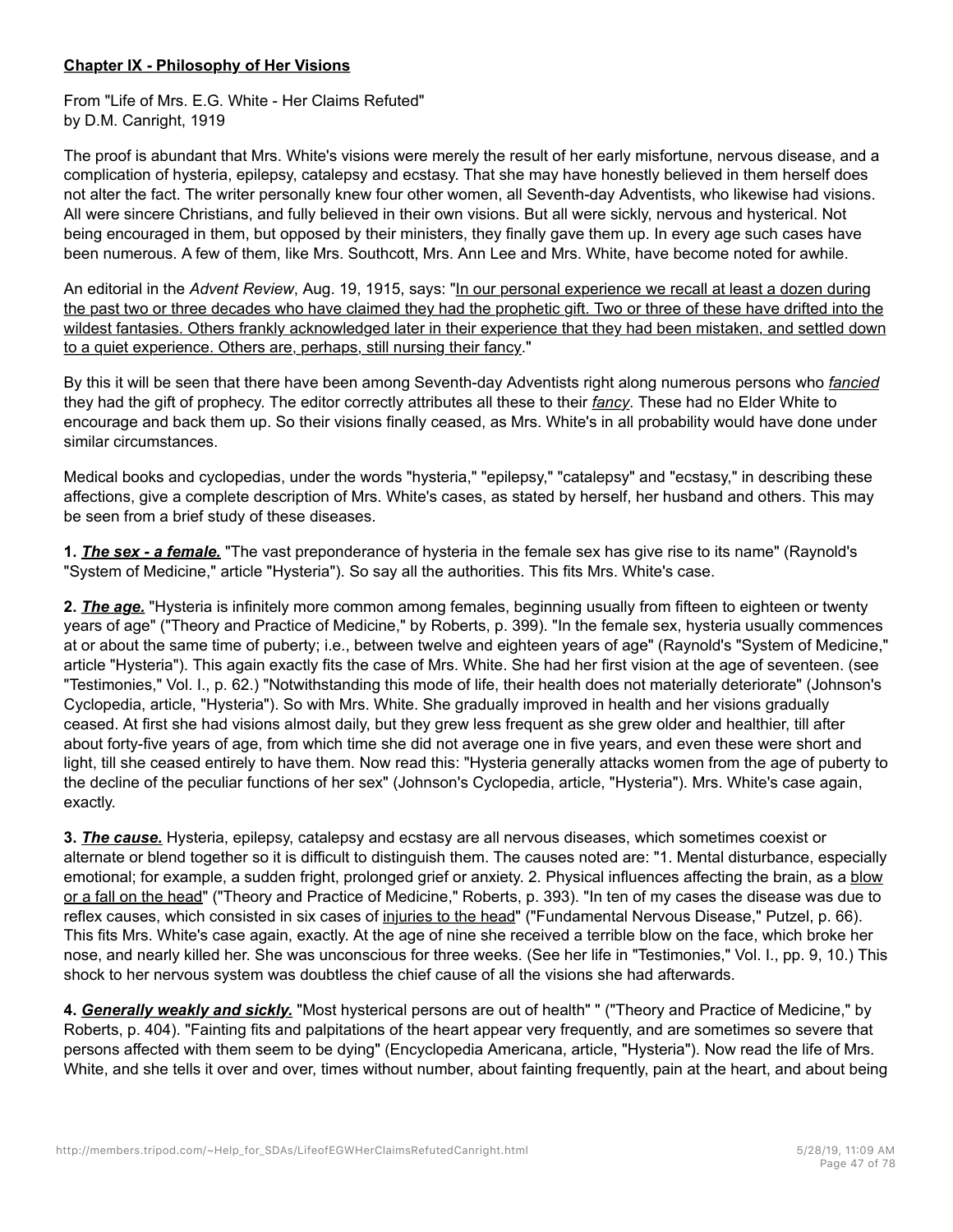so sick that she expected to die. And it is remarkable that most of her visions were immediately preceded by one of these fainting death spells. This shows plainly that they were the result of nervous weakness. She says: "My feelings were unusually sensitive" ("Testimonies," Vol. I., p. 12). Now read this: "Women. . . whose nervous system is extremely sensitive are the most subject to hysterical affections" (Encyclopedia Americana, article, "Hysteria"). An exact fit.

# **Mrs. White's Physical Condition as Written By Herself**

When nine years old a girl hit her in the face with a stone which broke her nose, and nearly killed her "(Testimonies for the Church," Vol. I., p. 9). "I lay in a stupor for three weeks" (p. 10). "I was reduced almost to a skeleton" (p. 11). "My health seemed to be hopelessly impaired" (p. 12). "My nervous system was prostrated" (p. 13). Here was the origin of her hysteria of after years. In this condition she "**listened to the starling announcement that Christ was coming in 1843**" (p. 14). "**These words kept ringing in my ears: 'The great day of the Lord is at hand'**" (p. 15). "I frequently attended the meetings and believed that Jesus was soon to come" (p. 22). Of her impression of hell she says: "My imagination would be so wrought upon that the perspiration would start" (p. 24). "I feared that I would lose my reason" (p. 25). At one time she did become insane for two weeks, as she herself says ("Spiritual Gifts," Vol. II., p. 51). She continues: "My health was very poor" (Testimonies," Vol. I., p. 55). It was thought hat she could live but a few days. Then it was she had her first vision, in reality an epileptic fit (p. 58). "I was but seventeen years of age, small and frail" (p. 62). "My strength was taken away," and angels talked with her (p. 64). "My friends thought I could not live. . . Immediately taken off in vision" (p. 67). Notice that her visions occurred when she was very sick! This tells the story; they were the result of her physical weakness. If it was the power of the Holy Ghost, why didn't God send it when she was well? Why not?

"I often fainted like one dead." The next day she was well and "rode thirty-eight miles" (p. 80). This is characteristic of hysterical persons, as all know who have seen them. They are nearly dying one hour and all well the next. Mrs. White went through that experience a thousand times. She was just dying, was prayed for, was healed by God, and all well in a few minutes. In a few days she went right over it again. But if God healed her, why didn't she stay healed? This used to bother me. When Jesus healed a man, did he have to go back and be healed again every few days?

She goes on: "I fainted under the burden. Some feared I was dying. . . I was soon lost to earthly thing" - had a vision (p. 86). Again: "I fainted. Prayer was offered for me, and I was blessed and taken off in vision" (p. 88). There is the same old story. It is simply her hysterical imagination, nothing more. Next page: "I fainted. . . taken off in vision." So she goes on all through her book. Says the Encyclopedia Americana, article "Hysteria": "Fainting fits and palpitation of the heart appear very frequently, and are sometimes so severe that persons afflicted with them seem to be dying." Mrs. White exactly.

On page after page the same story is repeated by herself. In the account of her last vision (Jan. 3, 1875), she was very sick till it ended in a vision ("Testimonies," Vol. III., p. 570). Dreadfully sick, almost dead, then a vision - this is the story, times without number, from her own pen. That tells the story. Her visions were the result of her physical weakness.

**5.** *Visions in public***.** "As a rule, a fit of hysteria occurs when other persons are present, and never comes on during sleep" ("Theory and Practice of Medicine," by Roberts, p. 401). Most of Mrs. White's visions occurred in public, and generally while she was very sick, or when praying or speaking earnestly. This was the case with her first vision ("Spiritual Gifts," Vol. I., p. 30). So, again, on pages 37, 48, 51, 62, 83, and many more, she had her visions in the presence of many. I do not know that she ever had a vision while alone, or, if so, only once or twice.

*6. Inclination to exaggerate and deceive.* All medical books state that hysterical persons are given to exaggeration and deception. The inclination is irresistible. Nothing can break them of it. Gurnsey's "Obstetrics," article, "Hysteria," says: "Such persons entertain their hearers with marvelous tales of the greatness and exploits of their past lives. . . These accounts are uttered with an air of sincerity well calculated to deceive the honest listener, and such unbridled license of the imagination and total obliviousness in regard to the truth, which are vulgarly attributed to an entire want of principle and the most inordinate vanity, are in reality due to that morbid condition of the female organism which is designated by the comprehensive term 'hysteria.'"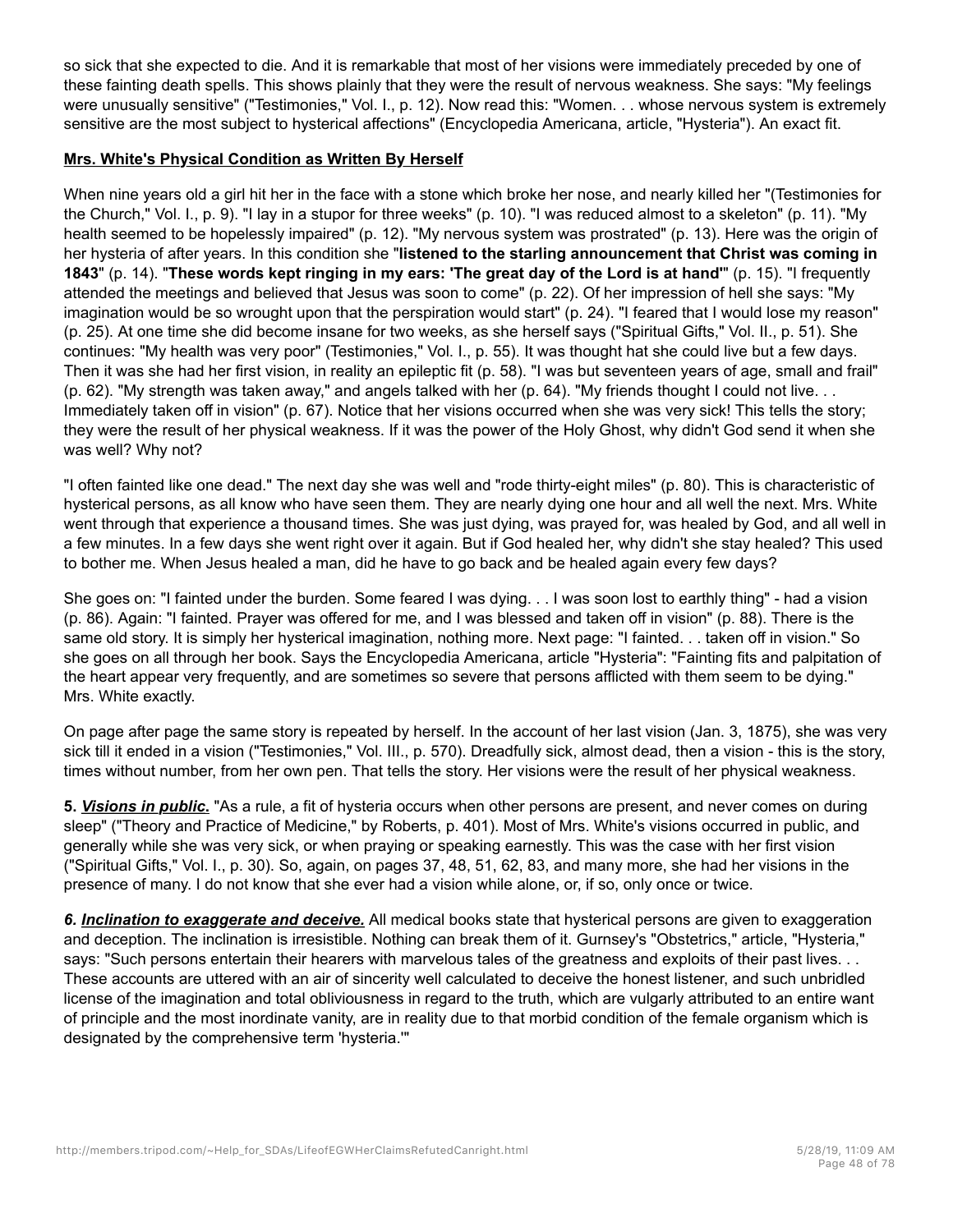Mrs. White was always telling what great things she had done. The deception which she so often practiced is here accounted for on principles which do not impeach the moral character, and we are glad to accept the explanation.

*7. Does not breathe.* "Stoppage of respiration usually complete." "Generally appears to hold his breath" (Roberts' "Theory and Practice of Medicine," p. 393, 394). Elder White, describing Mrs. White's condition in vision, says: "She does not breathe" ("Life Incidents," p. 272). They always refer to this fact with great confidence as proof of the supernatural in her visions; but it will be seen that it is common in these diseases.

*8. Importance of self.* "There is a prevailing belief in the importance of self, and the patient thinks that she differs from every other human being" (Raynold's "System of Medicine," article "Hysteria"). This was Mrs. White precisely. Hear her laud herself: "It is God, and not an erring mortal, who has spoken." "God has laid upon my husband and myself a special work." "God has appointed us to a more trying work than he has others" ("Testimonies," Vol. III., pp. 257, 258, 260). I could prove greater devotion than any one living engaged in the work" ("Testimonies," Vol. I., p. 581). I knew her for nearly thirty years, but I never knew her to make confession of a single sin in all that time, not one. Seventh-day Adventists ridicule the Pope's claim to infallibility, but they themselves bow to the authority of a woman who made higher claims to infallibility than ever pope or prophet did.

Space will not allow us to fill out every particular of her experience by quotations from medical works compared with her own statements; but those already given are sufficient to show the nature and philosophy of her attacks. They were the result of nervous disease, precisely the same as has often been seen in the case of thousands of other nervous, feeble and sickly women.

*9. Testimony of Physicians.* Dr. Fairfield was brought up a Seventh-day Adventist; was for years a physician in their Sanitarium at Battle Creek. He had the best opportunity to observe Mrs. White. He writes:

**"Battle Creek, Mich., Dec. 28, 1887.**

**"Dear Sir: You are undoubtedly right in ascribing Mrs. E.G. White's so-called visions to disease. It has been my opportunity to observe her case a good deal, covering quite a period of years, which, with a full knowledge of her history from the beginning, gave me no chance to doubt her ('divine') attacks to be simply hysterical trances. Age itself has almost cured her. W.J. Fairfield, M.D."**

Dr. Wm. Russell, long a Seventh-day Adventist, and a chief physician in the Sanitarium, wrote July 12, 1869, that he had made up his mind some time in the past, "that Mrs. White's visions were the result of a diseased organization or condition of the brain or nervous system." "When giving, to a conference at Pilot Grove, Ia., 1865, an account of her visit at Dr. Jackson's health institute, she stated that the doctor, upon a medical examination, pronounced her a subject of hysteria" ("Mrs. White's Claims Examined," p. 76).

This is the testimony of physicians who have personally examined Mrs. White.

At the Sanitarium at Battle Creek, Mich., Mrs. White was often treated when ill. The physicians there became familiar with her case. Several of those most prominent there renounced their faith in her visions. This is significant. Dr. J.H. Kellogg, for many years the head of that institution, has a world-wide reputation as a physician and a scientist. He was brought up to reverence Mrs. White and her revelations. Through long years he had every opportunity to study her case. Against his best interests he was compelled to lose faith in her visions. He is no longer a believer in her visions. These physicians, so closely connected with her, learned that the visions were simply the result of her weak physical condition.

Mrs. White joined the Millerites in their great excitement of 1843-44. In their meetings she often fainted from excitement. In the enthusiasm and fanaticism of the time many had various "gifts," visions, trances, etc. She drank deeply of their spirit. The grief and disappointment of the passing of the set time were too much for her feeble condition. Says Dr. Roberts: "The exciting cause of the first hysterical fit is generally some powerful and sudden emotional disturbance." "Sometimes the attack is preceded by disappointment, fear, violent, exciting, or even religious emotions" ("Library of Universal Knowledge," article, "Catalepsy"). Just her case in the great excitement and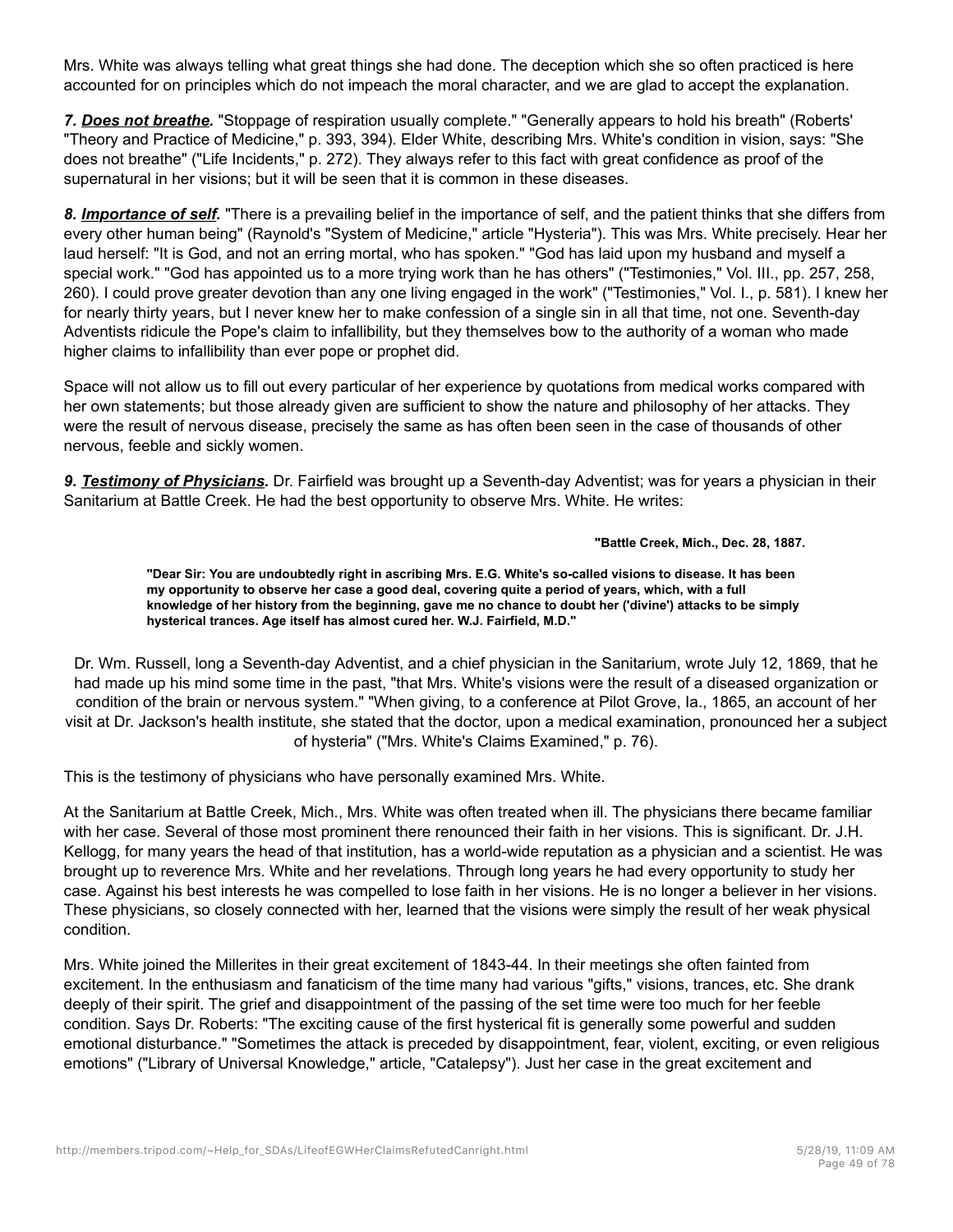disappointment of 1844.

In his "Rise and Progress of Seventh-day Adventists," page 94, Elder J.N. Loughborough gives a description of Mrs. White while having a "vision." Compare it carefully with the condition of patients affected by the diseases already described, many cases of which have been treated by eminent physicians. The two are almost identical, as will be seen.

#### **Mrs. White's Condition While in Vision**

**"For about four or five seconds she seems to drop down like a person in a swoon, or one having lost his strength; she then seems to be instantly filled with superhuman strength, sometimes rising at once to her feet and walking about the room. There are frequent movements of the hands and arms, pointing to the right or left as her head turns. All these movements are made in a most graceful manner. In whatever position the hand or arm may be placed, it is impossible for any one to move it. Her eyes are always open, but she does not wink; her head is raised and she is looking upwards, not with a vacant stare, but with a pleasant expression, only differing from the normal in that she appears to be looking intently at some distant object. She does not breathe, yet her pulse beats regularly."**

In his "Medical Advisor," pages 647-650, Dr. H.V. Pierce gives the cause of, and hereditary tendencies to, epilepsy. He says: "Many of the cases treated by us have been brought on as the results of *an injury to the head*. The majority of these forms of disease can be exactly localized in a small area of the brain and may usually be traced to *a blow or fall on the head*." Of the fit itself, Dr. Pierce says: "It begins suddenly, with little or no warning, commonly with a *cry* or *scream*. In the severe form of the disease, *the respiration is arrested*."

Dr. John Huber, in an article on this subject in the Washington Post, June 18, 1916, says that epilepsy is called "the falling sickness" because the patient usually falls over when the paroxysm comes on. He says: "The epileptic fit is a kind of brain storm. . . The sufferer utters a loud scream at the beginning of the convulsion."

These descriptions, written with no reference to Mrs. White, fit her case exactly. Both of these authorities, it will be noticed, say that the epileptic fit generally begins with a loud cry or scream. This was also characteristic of Mrs. White's "visions." Introducing his description of her condition while in visions, Elder Loughborough, in his work already quoted, same page, says: "*In passing into visions she gives three enraptured shouts of 'Glory!' the second, and especially the third, fainter, but more thrilling than the first*."

Now read what experienced physicians have written in medical books on trances, ecstasy and catalepsy.

Dr. George B. Wood's "Practice of Medicine," page 721 of Vol. II., in treating of mental disorders, and explaining the cause and phenomena of trances, says:

**"Ecstasy is an affection in which, with a loss of consciousness of existing circumstances, and insensibility to impression from without, there is an apparent exaltation of the intellectual or emotional functions, as if the individual were raised into a different nature, or different sphere of existence. The patient appears wrapped up in some engrossing thought or feeling, with an expression upon his countenance as of lofty contemplations or ineffable delight. . . Upon recovering from the spell, the patient generally remembers his thoughts and feelings more or less accurately, and sometimes tells of wonderful visions that he has seen, of visits to the regions of the blessed, of ravishing harmony and splendor, of inexpressible enjoyment of the senses or affections."**

A person perfectly familiar with Mrs. White could not have described her visions more accurately.

Another high medical authority (G. Durant, M.D., Ph.D., member of the American Medical Association, Fellow of the New York Academy of Medicine, etc., etc., recipient of several medals, etc.), on describing ecstasy and catalepsy, says:

**"It often happens that the two diseases alternate or coexist. In ecstasy the limbs are motionless, but not rigid. The eyes are open, the pupils fixed, the livid lips parted in smiles, and the arms extended to embrace the beloved vision. The body is erect and raised to its utmost height, or else is extended at full length in recumbent posture. A**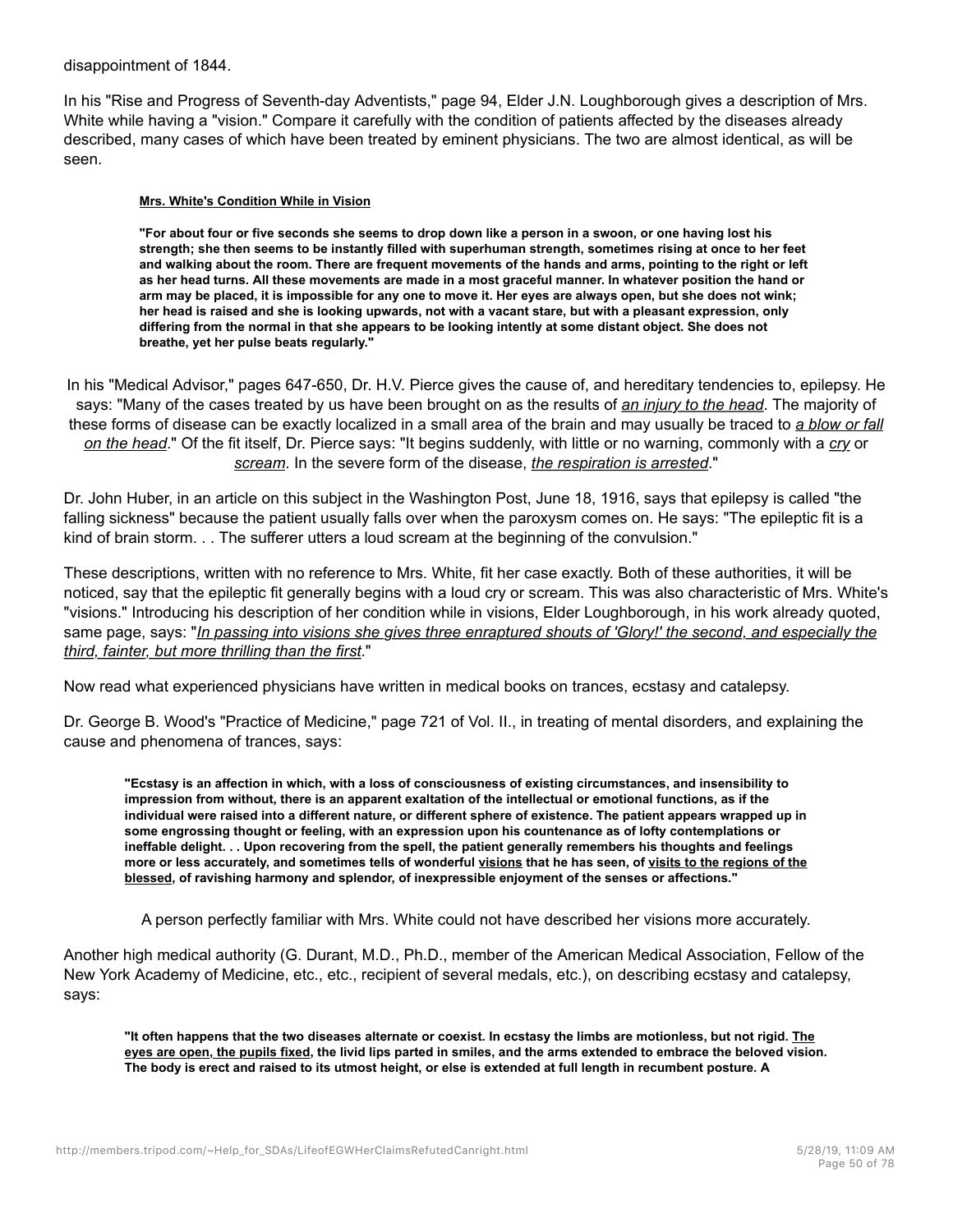**peculiarly radiant smile illuminates the countenance, and the whole aspect and attitude is that of intense mental exaltation. Sometimes the patient is silent, the mind being apparently absorbed in meditation, or in the contemplation of some beatific vision. Sometimes there is mystical speaking or prophesying, or singing, or the lips maybe moved without any sound escaping. . . Usually there is complete insensibility to external impressions. Ecstasy is often associated with religious monomania. It was formerly quite common among the inmates of convents, and is now not unfrequently met with at camp meetings and other gatherings of a similar nature. Many truly devout people are ecstatics."**

This was Mrs. White's case very clearly. Hundreds of similar ones have occurred in every age and are constantly occurring now. The sad part of it is that so many honest souls are deluded into receiving all this as a divine revelation.

When we remember that Mrs. White's followers, especially during the first ten or fifteen years, were all very common people, wholly unacquainted with such exercises, which appeared to them to be miraculous, it is not so strange that they should accept it as the power of God. She herself was young, uneducated and inexperienced. She could only explain her unusual experiences as miraculous, as the work of the Holy Ghost. So, after doubting awhile, she accepted the view of them. Probably Elder White, at first at least, believed in her visions for the same reason.

All the accounts of her visions which we have were written by her devout believers. We know that they would give only the most favorable aspect of them, omitting anything unfavorable. But, taking their own statements, her symptoms are exactly the same as those described by the physicians as above, where similar visions were merely the results of disease of the nervous system, generally brought on by a blow to the head, as in the case of Mrs. White. Her failures in so many ways, as noted in other chapters of this book, leave no reasonable doubt that the woman was simply deceived herself as to the real nature and cause of her visions.

Mrs. White's visions ceased about the time of the change of life common to women. While she still had visions, she claimed that much that she "saw" went entirely from her mind at the time. Months, even years later, when she met a brother or a church that needed a "testimony," the part relating to these all came vividly to her mind, she said. She would then write out this portion of the forgotten "vision."

This worked very well till years after her visions ceased. Finally this could not be stretched further. Then her revelations had to come in a different way; by a voice, by dreams, by "impressions," by some one on "authority" speaking, and the like. The following expressions, taken from the last volume of her "Testimonies for the Church," Vol. IX., published in 1909, are examples of this. Page 13: "**I was instructed**." Page 82: "**Instruction has been given me**." Page 65: "**In the night of March 2, 1907, many things were revealed to me**." The room, she said, was very light. Page 66: "**Then a voice spoke to me**." Page 95: "**The angel stood by my side**." But she had no vision as formerly. Page 98: "**Instruction has been given me**." Page 101: "**In the night season I was awakened from a deep sleep and given a view**." Page 137: "**In the night season matters have been presented to me**." Page 195: "**At one time I seemed to be in a council meeting**." The expression, "**I have been instructed**," occurs over and over in these later alleged revelations, just as the expression, "**I saw**," does in her earlier writings.

But all this is entirely different from her vision period. Then the Holy Ghost fell on her, her strength was taken away, and she fell to the floor. Then she was carried to heaven, talked with Jesus, visited the planets, and the like. No such things occurred in her later days. Why this change? The physicians have answered that.

# **Chapter X - A Great Plagiarist**

From "Life of Mrs. E.G. White - Her Claims Refuted" by D.M. Canright, 1919

About 1904, Dr. J.H. Kellogg and his Sanitarium associates, it was learned, were not accepting as from God all of Mrs. White's writings. They found numerous contradictions in them, and believed that many of them were inspired by the officials, and were calling attention to some of these things.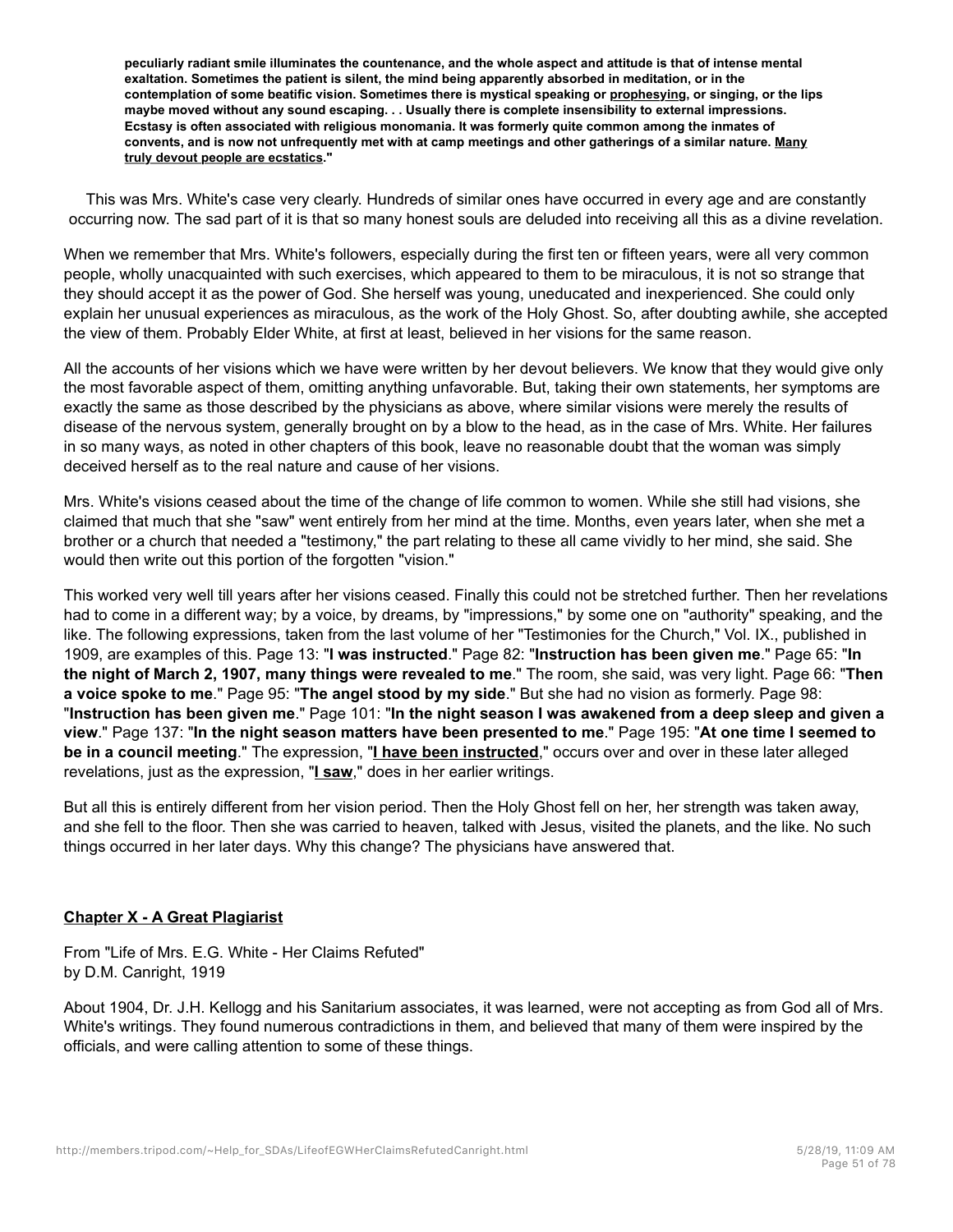Mrs. White thereupon wrote them a "testimony," asking that they write out their difficulties regarding her writings, and send them to her. In this communication, dated March 30, 1905, she not only promised to clear up these difficulties, but said that God would help her to do this. She said:

**"Recently in the visions of the night I stood in a large company of people. . . I was**

**directed by the Lord to request them, and any others who have perplexities and**

**grievous things in their minds regarding the testimonies that I have borne, to specify**

**what their objections and criticisms are. The Lord will help me to answer these**

**objections, and make plain that which seems to be intricate. . . Let it all be written**

**out, and submitted to those who desire to remove the perplexities. . . They should**

**certainly do this, if they are loyal to the directions God has given."**

Dr. Charles E. Stewart, one of the Battle Creek Sanitarium physicians, took her at her word, and wrote out a large number of "perplexities" which he and others had found in her writings, and sent them to her.

What did Mrs. White do? Instead of fulfilling her promise and attempting an explanation, she had another "vision," in which she was instructed by "a messenger from heaven" not to do so. Here are her words, written under date of June 3, 1906:

**"I had a vision, in which I was speaking before a large company, where many**

**questions were asked concerning my work and writings. I was directed by a**

**messenger from heaven not to take the burden of picking up and answering**

**all the sayings and doubts that are being put in many minds."**

Notice: First, "in the visions of the night," she was "directed by the Lord" to request those men who had "perplexities and grievous things in their minds" concerning her writings, to "specify what their objections and criticisms are." "Let it all be written out," she said. Then she not only promised to answer these objections and criticisms, but said, "The Lord will help me to answer these objections, and make plain that which seems to be intricate." Then, after the brethren had done exactly what she told them to do, she had another "vision," in which she was "directed by a messenger from heaven" not to do the very thing she promised to do, and said the Lord would help her to do!

In doing this she involved herself, and, through claiming divine revelation for what she had written in both communications, involved God, in a most glaring contradiction and cowardly backdown. As usual, she placed upon God the responsibility for her failure. He had not come to her rescue and helped her as she had said he would, so, through another "vision," she makes him responsible for her breaking her promise.

The simple solution of it all is, she could not clear up these difficulties, nor answer these objections. They were too much for her. Seeking to get these men to commit themselves openly in writing, she had made a promise which she could not fulfill. In the net she had spread for others her own foot was taken. (Ps. 9:15)

One of the perplexities mentioned by Dr. Stewart in his communication was:

# **The Charge of Plagiarism**

The rights of authorship are recognized and protected by copyright laws the world over. Any infringement of these rights, even where credit is given, is punishable by severe penalties, and frequently by confiscation of the works involved.

Plagiarism, or literary piracy, is the worst form of this offense. It is the appropriating of the writings of another as one's own, without quotes or credit. It is indulged in by uneducated, pedantic and unscrupulous persons, who desire to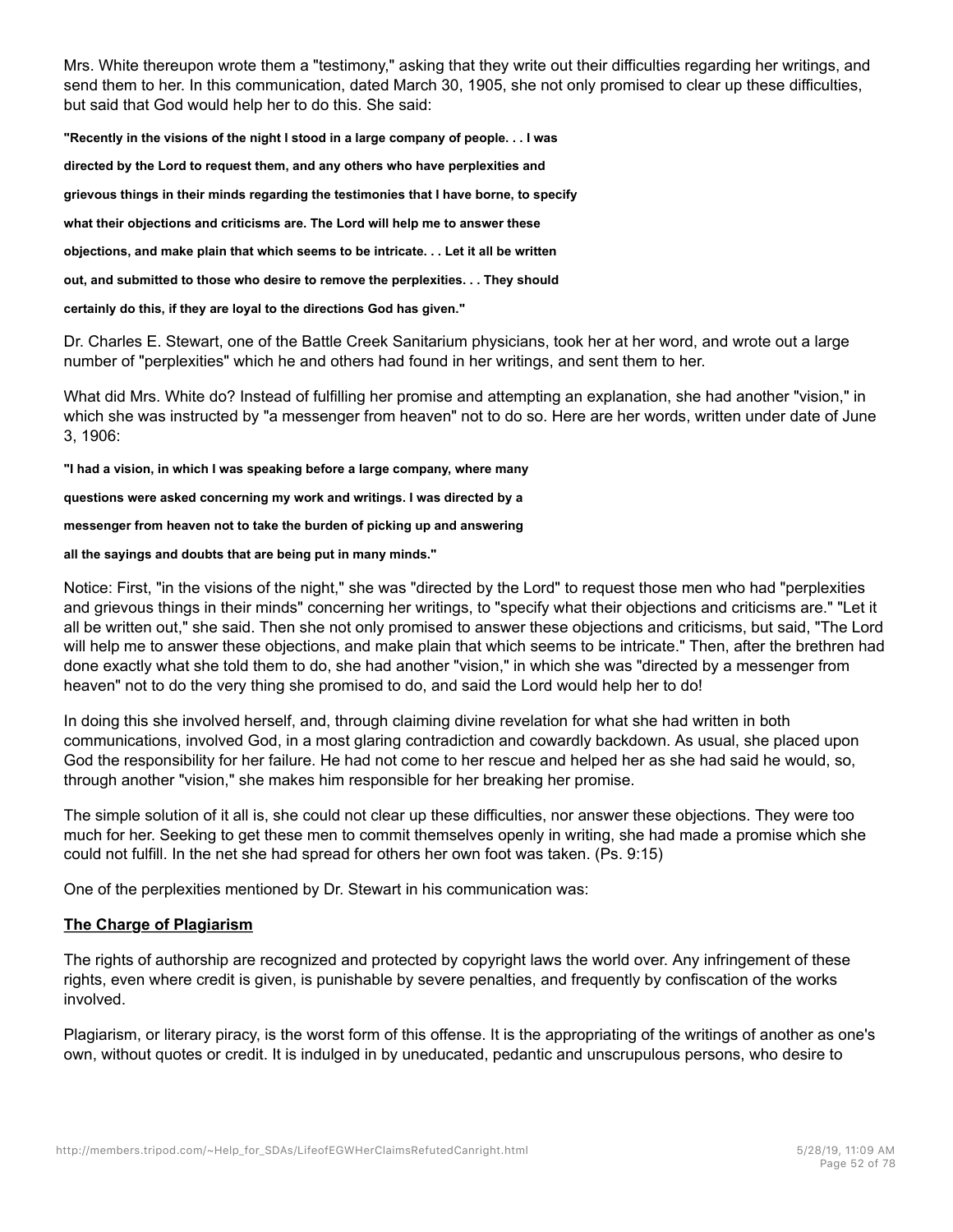appear what they are not, or to make money from the products of other minds.

Mrs. White's works abound in offenses of this kind. Few Seventh-day Adventists know this. Many of the striking passages in her writings, which her followers have thought evidences of her inspiration and supernatural powers, have been fond, upon investigation, to have been copied verbatim, or with but slight verbal changes, from the writings of others. A careful examination has revealed eighteen close parallels between her writings and the Book of Jasher, a book twice mentioned in the Bible, but not a part of the Bible; yet she never once in all her writings refers to the Book of Jasher.

The Standard Dictionary gives the following definition of plagiarism: "*The act of plagiarizing or appropriating the ideas, writings or inventions or another without due acknowledgment; especially, the stealing of passages, either word for* word or in substance, from the writings of another, and publishing them as one's own; literary or artistic theft."

One of the damaging facts against the claim of divine revelation in the writings of Mrs. White is that she copied extensively from other authors without giving credit. In the text of her books where she has done this she gives no hint of it in any way. She did not put the passages referred to in quotation marks, nor in any other way indicate that she had made use of the literary productions of others. The proof of this is abundant in several of her works.

In 1883 she published a work, of 334 pages, entitled "Sketches from the Life of Paul." In the preface the publishers declared it to be written by "special help from the Spirit of God." In 1855, twenty-eight years prior to this, the "Life and Epistles of the Apostle Paul" had been published by Conybeare and Howson, two English authors. I have both books. A comparison of them reveals the fact that Mrs. White copied a large part of her book directly from this previously published work. Yet she nowhere makes the least reference to that work, nor does she give credit by the use of quotation marks or otherwise for the material which she thus so extensively copied. Very few Adventists are aware of this fact; hence they innocently read her book as material given to her by revelation of the Holy Spirit in harmony with the misleading statement made in the preface by the publishers.In 1907, Dr. Stewart published a pamphlet of eightynine pages, in which he arranged in parallel columns quotations from Mrs. White's book and the book by Conybeare and Howson just mentioned. These show beyond dispute that she copied her matter directly from the older book. The material for Dr. Stewart's book was gathered and prepared in response to the request of Mrs. White, in 1905, already referred to. But she never attempted to answer the difficulties he presented. Copies of his book have been in the hands of their leaders now for years; yet not a word of explanation has been attempted.Dr. Stewart says: "In order to make clear what I mean with reference to the similarity in the two books, I will arrange some of the matter in parallel columns:

**"Sketches from the Life of Paul" By Mrs. E.G. White, 1883**"The judges sat in the open air, upon seats hewn out in the rock, on a platform which was ascended by a flight of stone steps from the valley below" (p. 93)

"Had his oration been a direct attack upon their gods, and the great men of the city who where before him, he would have been in danger of meeting the fate of Socrates" (p. 97)

"An extensive and profitable business had grown up at Ephesus from the manufacture and sale of these shrines and images" (p. 142)

"Only their reverence for the temple saved the apostle from being torn in pieces on the spot. With violent blows and shouts of vindictive triumph, they dragged him from the sacred enclosure" (p. 216)

"In the excitement the flung off their garments as they had done years before at the martyrdom of Stephen and threw dust into the air with frantic violence. This fresh outbreak threw the Roman captain into great perplexity. He had not understood Paul's Hebrew address, and concluded from the general excitement that his prisoner must be guilty of some great crime. The loud demands of the people that Paul be delivered into their hands made the

**"Life and Epistles of the Apostle Paul" By Conybeare and Howson, 1855, 3rd ed.**"The judges sat in the open air, upon seats hewn out in the rock, on a platform which was ascended by a flight of stone steps immediately from the Agora" (p. 308).

"Had he begun by attacking the national gods in the midst of their sanctuaries, and with the Areopagites on the seats near him, he would have been in almost as great danger as Socrates before him" (p. 310)

"From the expressions used by Luke, it is evident that an extensive and lucrative trade grew up at Ephesus from the manufacture and sale of these shrines" (p. 432)

"It was only their reverence for the Holy Place which preserved him from being torn to pieces on the spot. They hurried him out of the sacred enclosure and assailed him with violent blows" (p. 547)

"In their rage and impatience they tossed off their outer garments (as on that other occasion when the garments were laid at the feet of Saul himself) and threw dust into the air with frantic violence. This commotion threw Lysias into new perplexity. He had not been able to understand the apostle's Hebrew speech and when he saw its results he concluded that his prisoner must be guilty of some enormous crime. He ordered him therefore to be taken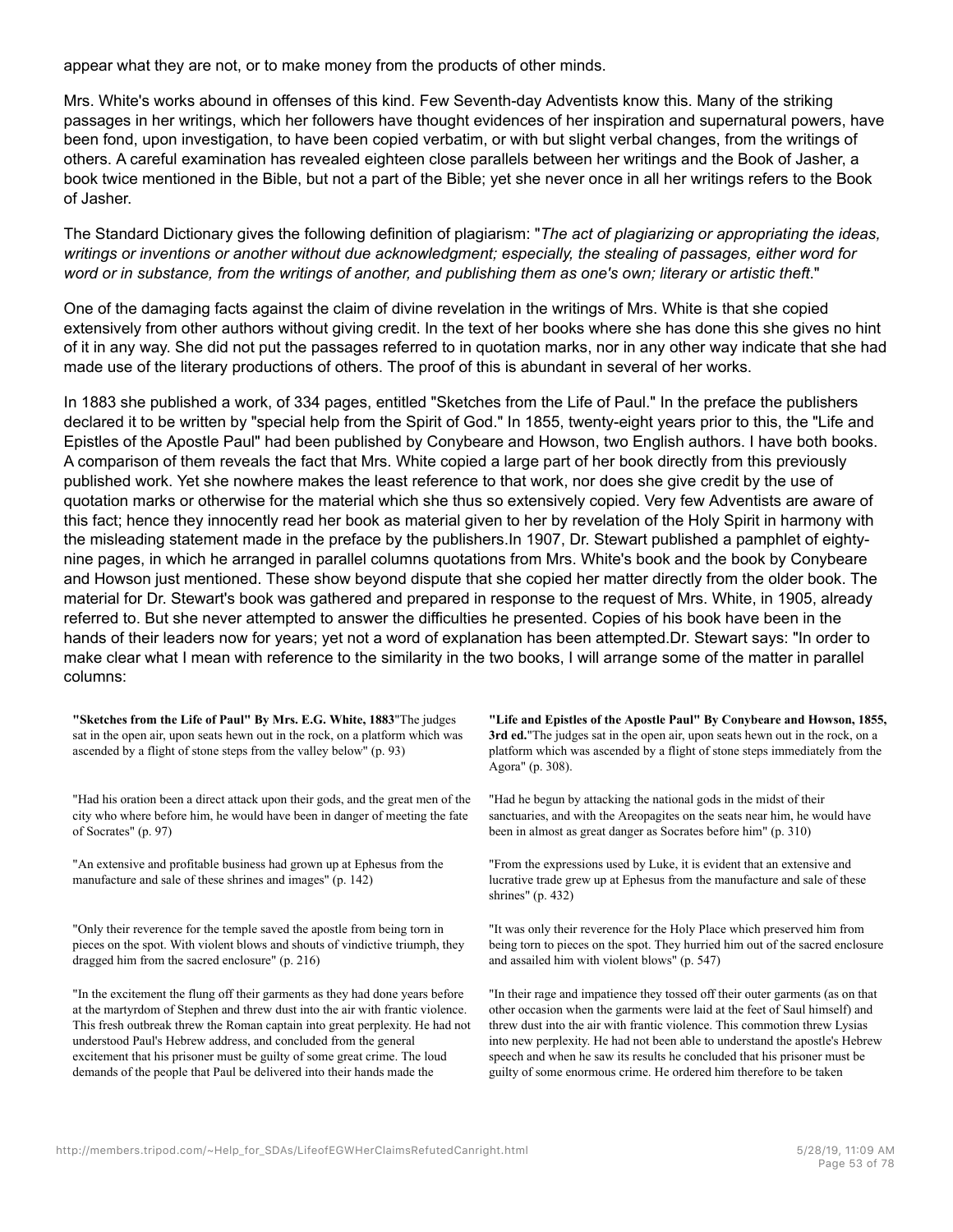commander tremble. He ordered him to be immediately taken into the barracks and examined by scourging, that he might be forced to confess his guilt" (p. 220)

"Among the disciples who ministered to Paul at Rome was one Onesimus, a fugitive from the city of Colosse. He belonged to a Christian named Philemon, a member of the Colossian church. But he had robbed his master and fled to Rome" (p. 284)

immediately from the stairs into the barracks and to be examined by a torture in order to elicit a confession of his guilt" (p. 557)

"But all of the disciples now ministering to Paul at Rome, none has for us a greater interest than the fugitive Asiatic slave Onesimus. He belonged to a Christian named Philemon, a member of the Colossian church. But he had robbed his master and at last found his way to Rome" (p. 610)

So plainly and fully was Mrs. White's book copied from the older book, that the publishers of Conybeare and Howson's work threatened prosecution if her work was not suppressed. Hence it was withdrawn from sale, and for many years has not been listed among her books. Did any prophet of old have to suppress one of his books because he had stolen so much of the matter in it from some other writer? The writers of the Bible frequently quote one from the other, but with due credit. (See Dan. 9:1,2; Matt. 24:15; Acts 2:25-28; Rom. 9.)But, as Dr. Stewart observes, this is not an isolated case. Continuing, he made the following comparisons between her book, "Great Controversy," and Wylie's "History of the Waldenses" and D'Aubigne's "History of the Reformation," thus:

#### **"Great Controversy" By Mrs. E.G. White**

"The bull invited all Catholics to take up the cross against heretics. In order to stimulate them in this cruel work, it absolved them from all ecclesiastical pains and penalties; it released all who joined the crusade from any oaths they might have taken; it legalized their title to any property which they might have illegally acquired, and promised remission of all their sins to such as should kill any heretic. It annulled all contracts made in favor of the Vaudois, ordered their domestics to abandon them, forbade all persons to give them any aid whatever, and empowered all persons to take possession of their property" (p. 83)

#### **"Great Controversy" By Mrs. E.G. White**

"In the gloom of his dungeon, John Huss had foreseen the triumph of true faith. Returning in his dreams to the humble parish where he had preached the gospel, he saw the pope and his bishops effacing the pictures of Christ which he had painted on the walls of his chapel. The sight caused him great distress; but the next day he was filled with joy as he beheld many artists busily engaged in replacing the figures in great numbers and brighter colors. When their work was completed, the painters exclaimed to the immense crowds surrounding them, 'Now let the popes and bishops come! They shall never efface them more!' Said the reformer as he related his dream, 'I am certain that the image of Christ will never be effaced. They have wished to destroy it, but it shall be painted in all hearts by much better preachers than myself'" (pp. 91, 92)

### Here are other examples of Mrs. White's plagiarisms:

#### **Unpublished Testimony of Mrs. White, Aug 5, 1896:**

"The laws governing the physical nature are as truly divine in their origin and character as the law of the ten commandments."**"Testimony," Vol. II.**"It is just as much a sin to violate the law of our being as to break on of the ten commandments" (p. 70).

#### **Mrs. White's "Great Controversy" ed. 1888**

"The cross of Christ will be the science and the song of the redeemed through all eternity" (p. 651).

#### **"History of the Waldenses" By Rev. J.A. Wylie**

"The bull invited all Catholics to take up the cross against heretics, and to stimulate them in this pious work, it absolved them from all ecclesiastical pains and penalties, general and particular; it released all who joined the crusade from any oaths they might have taken; it legitimatized their title to any property they might have illegally acquired, and promised remission of all their sins to such as should kill any heretic. It annulled all contracts made in favor of the Vaudois, ordered their domestics to abandon them, forbade all persons to give them any aid whatever, and empowered all persons to take possession of their property" (p. 28)

#### **D'Aubigne's "History of the Reformation"**

"One night the holy martyr saw, in imagination, from the depths of his dungeon, the pictures of Christ that he had painted on the walls of his oratory, effaced by the popes and his bishops."The vision distressed him; but on the next day he saw many painters occupied in restoring these figures in greater numbers and in brighter colors. As soon as their task was ended, the painters, who were surrounded by an immense crowd, exclaimed, 'Now let the popes and bishops come! They shall never efface them more!' . . . 'I am no dreamer,' replied Huss, 'but I maintain this for certain: That the image of Christ will never be effaced. They have wished to destroy it, but it shall be painted afresh in all hearts by much better preachers than myself'" (p. 3)

#### **Cole's "Philosophy of Health," Published 1853, 26th ed.**

"The laws which govern our constitutions are divine; and to their violation there is affixed a penalty, which must sooner or later be met. And it is as truly a sin to violate one of these laws as it is to violate one of the ten commandments" (p. 8).

#### **Robert Pollok's "Course of Time" written in 1829**

"Redemption is the science and the song of all eternity" (p. 55)

### These quotations from her different books show that Mrs. White practiced this literary stealing right along all through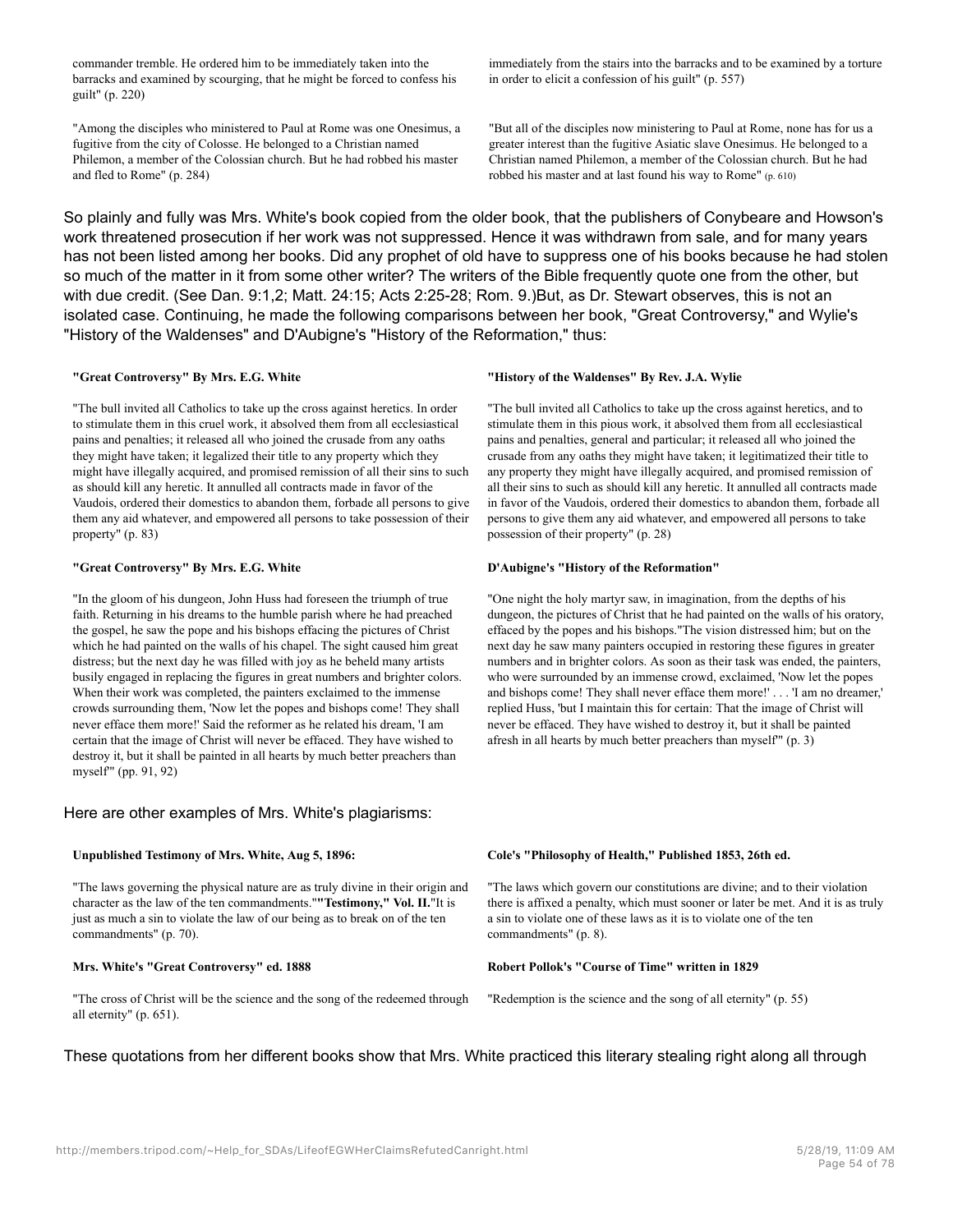her life.Ten times as much could readily be given. "The Great Controversy" is her most popular book with her people. Every line is accepted as original with her; all inspired by the Holy Spirit. Carefully studying it, we found that it was largely taken from Andrews' "History of the Sabbath," Wylie's "History of the Waldenses," D'Aubigne's "History of the Reformation," Smith's "Sanctuary," Elder White's "Life of Wm. Miller," itself a copied book, and other works.The quotations already given are sufficient to show that Mrs. White's inspiration was from very human sources, although she sent her works forth as inspired by the Holy Spirit. The facts here cited are all in print, and can not successfully be denied. From these facts the reader can judge for himself as to how much reliance can be placed on her claim that all her writings were inspired and dictated by the Holy Spirit. In his communication to her Dr. Stewart said: "I am informed by a trustworthy person who has had an opportunity to know, that you, in the preparation of your various works, consulted freely other authors; and that it was sometimes very difficult to arrange the matter for your books in such a way as to prevent the reader from detecting that many of the ideas had been taken from other authors."Remember that Mrs. White never answered Dr. Stewart's communication, which she herself invited through her professed revelation from God on March 30, 1905. And since she did not in several years find it either possible or convenient to answer what she had not only promised to answer, but what she said God would help her to answer, it is evident that it is impossible for these objections to be answered. Mrs. White can not answer them now, for she is dead; and after a lapse of more than eleven years none of her followers has attempted to answer them.One Advent sister who had been with Mrs. White for ten years told the author personally that she had seen her copying from a book in her lap. When visitors came in she would cover the book with her apron until they had gone, then proceed with her copying. Her works show that the sister told the truth. Such work is considered dishonorable in any one. It is defined as "literary theft." Webster says: "*Plagiarist: A thief in literature; one who purloins another's writings and offers them to the public as his own*."This is exactly what Mrs. White did, as already shown. But she did more than steal her material from other authors; she sent it forth to the world as a divine revelation given to her by the Holy Spirit from God himself.Occasionally a college student is detected in the appropriation from some author of an essay which he submits to his teacher as his own production. When discovered, he is promptly expelled or suspended for misconduct.As may be seen from the preface or introduction to almost any standard or reputable work, honorable authors take pleasure in acknowledging the assistance they have received from the productions or labors of others. Mrs. White, it seems, suppressed this fact as far as possible in the preparation and publication of her works. The only plausible excuse that can be offered for this is that she had a diseased brain, and was a monomaniac on the subject of her visions, revelations and religious ideas, and thought her "gift" gave her a right to do that which would be reprehensible in others. This accounts for her numerous plagiarisms and contradictions, which never seemed to trouble her.Had we the space, we could give dates, places, and names of persons involved, when we, with others, told her all about certain circumstances having to do with some other persons; shortly, she would have a "testimony" for them respecting what we had told her; but, instead of telling the source of her information, she delivered it as a direct revelation from God. She knew that we were aware of the source of her information; but that did not seem to disconcert her at all. All of those near to her well understood how to use her influence through testimonies, and many of them did it. Especially did her husband, Elder White, secure in this way "divine sanction" for all his plans. It helped him in a remarkable way, as it did also her two sons and other leaders later. Therefore, neither he nor they would allow Mrs. White's "revelations" to be questioned in any way. To do so was the greatest of all heresies, and meant summary excommunication from the church, without hearing or trial.In 1909, at the last General Conference of her people that Mrs. White ever attended, a glaring illustration of her plagiarism was discovered. A certain minister was asked to read one morning before a large audience, a selection from a collection of her unpublished testimonies. As he read it he recognized it as his own production. Without quotes or credit of any kind, Mrs. White had taken it bodily from a communication which he had sent her some years before, and appropriated it as her own. This man, who from childhood had been taught to believe in her inspiration, was dumbfounded, and began to investigate her claims for himself. To his surprise, he soon found them groundless.Miss Marian Davis, the literary worker who had the most to do of any one in the preparation of Mrs. White's books, was one day heard moaning in her room. Going in, another worker inquired the cause of her trouble. Miss Davis replied: "**I wish I could die! I wish I could die!**" "**Why, what is the matter?**" asked the other. "**Oh**," Miss Davis said, "**this terrible plagiarism!**"It is said that before her death Miss Davis was greatly troubled over the connection she had had with Mrs. White's plagiarism, for she knew how extensively it had been carried on.In 1911, only four years before Mrs. White's death, three thousand dollars was spent on the revision of her book, "Great Controversy," chiefly to relieve it of some of its most glaring plagiarisms. The revision began to be demanded by some of her own people who had become aware of the facts.This charge against her, therefore, must stand. She was a copyist rather than an original or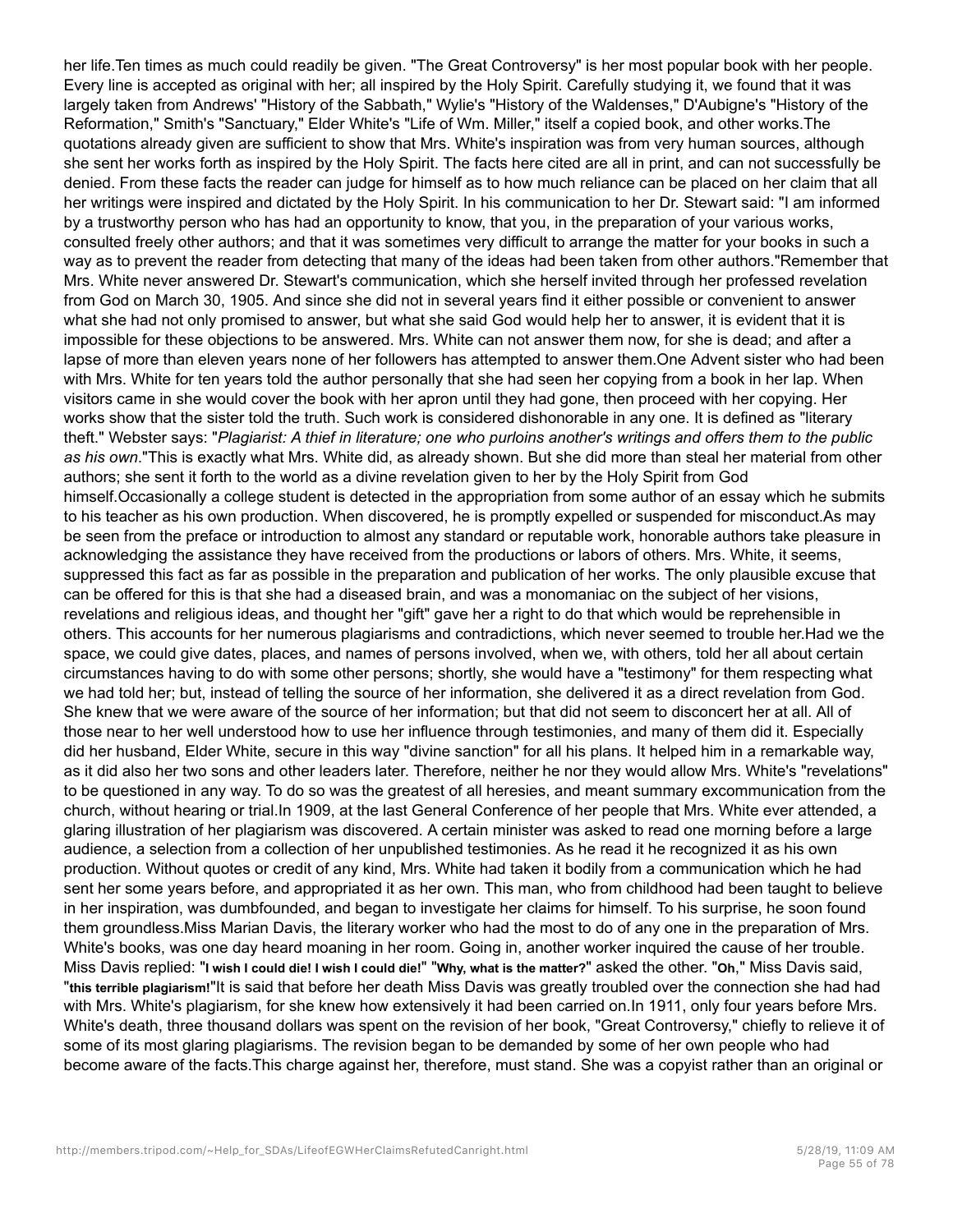inspired writer. While professing to be the special mouthpiece for God, she was guilty of practicing this literary fraud practically all her life. This nullifies her claim to inspiration. God does not inspire his prophets to steal.While Mrs. White took so freely from the writings of others without giving credit, and thus took credit to herself which did not belong to her, she was very particular about receiving credit herself. Jan. 30, 1905, Dr. David Paulson, of Chicago, wrote her, asking permission to make extracts from her writings for his monthly magazine, The Life-boat. Feb. 15, 1905, her son, W.C. White, replied as follows:

### "**Mother instructs me to say to you that you may be free to select from her writings**

### **short articles for The Life-boat. Or you may make extracts from these MSS. and**

**from similar writings, in your articles, in each case giving the proper credit**."Why did not Mrs. White do as she wished to be done by, and "in each case," where she made use of the writings of others, give "the proper credit"? From what has been presented, the answer is plain. She was so anxious to make books, so possessed with the idea of her own selfimportance, and so desirous of appearing something she was not, that she ignored the rights of others, purloined from their writings, and became a pronounced literary kleptomaniac.

# **Chapter XI - Used Her Gift to Get Money**

From "Life of Mrs. E.G. White - Her Claims Refuted" by D.M. Canright, 1919

There is no example in the Bible where a prophet took advantage of his inspiration to enrich himself. The prophets of the Bible generally worked hard, had little and died poor. Mrs. White and her husband began poor. She says: "We entered upon our work penniless" ("Testimonies," Vol. I., p. 75). But as soon as they became leaders, they commercialized their work, and managed to supply themselves well. They soon had abundance, and used means for themselves lavishly. They would always have the best of everything, and plenty of it. Everywhere they went they required to be waited upon in the most slavish manner. At an early campmeeting in Michigan they sent their son Edson out in camp crying: "Who has a chicken for mother? Mother wants a chicken." Mrs. White dressed richly, and generally had a number of attendants to wait on her.

When Elder White died, it is said he left some \$15,000 or \$20,000. He took advantage of his position to benefit himself and family financially, and she aided him by her revelations. She received a larger salary than was paid most of the ministers of the denomination; received pay for all her articles furnished to the leading papers of the denomination (while others generally contributed theirs gratuitously); besides receiving a large and increasing income from the royalties on all her books. For several years before she dies, because of the "peculiar position" she occupied in the church, she was paid a higher royalty than was paid other authors in the denomination.

Take an example of how she used her revelations to make money: In 1868, Elder White had on hand several thousand dollars' worth of old books which were dead property, as they were not selling, and were going out of date. He hit on a plan to raise a "book fund" for the free distribution of books and tracts. This fund he used to buy out his and his wife's old books. When the money did not come fast enough, she had a revelation about it thus:

**"Why do not our brethren send in their pledges on the book and tract fund more**

**liberally? And why do not our ministers take hold of this work in earnest? . . . We**

**shall not hold our peace upon this subject. Our people will come up to the work. The**

**means will come. And we would say to those who are poor and want books, send in**

**your orders. . . We will send you a package containing four volumes of 'Spiritual Gifts,'**

**'How to Live,' 'Appeal to Youth,' 'Appeal to Mothers,' 'Sabbath Readings,' and two large**

**charts, with key of explanation, . . . and charge the fund four dollars"**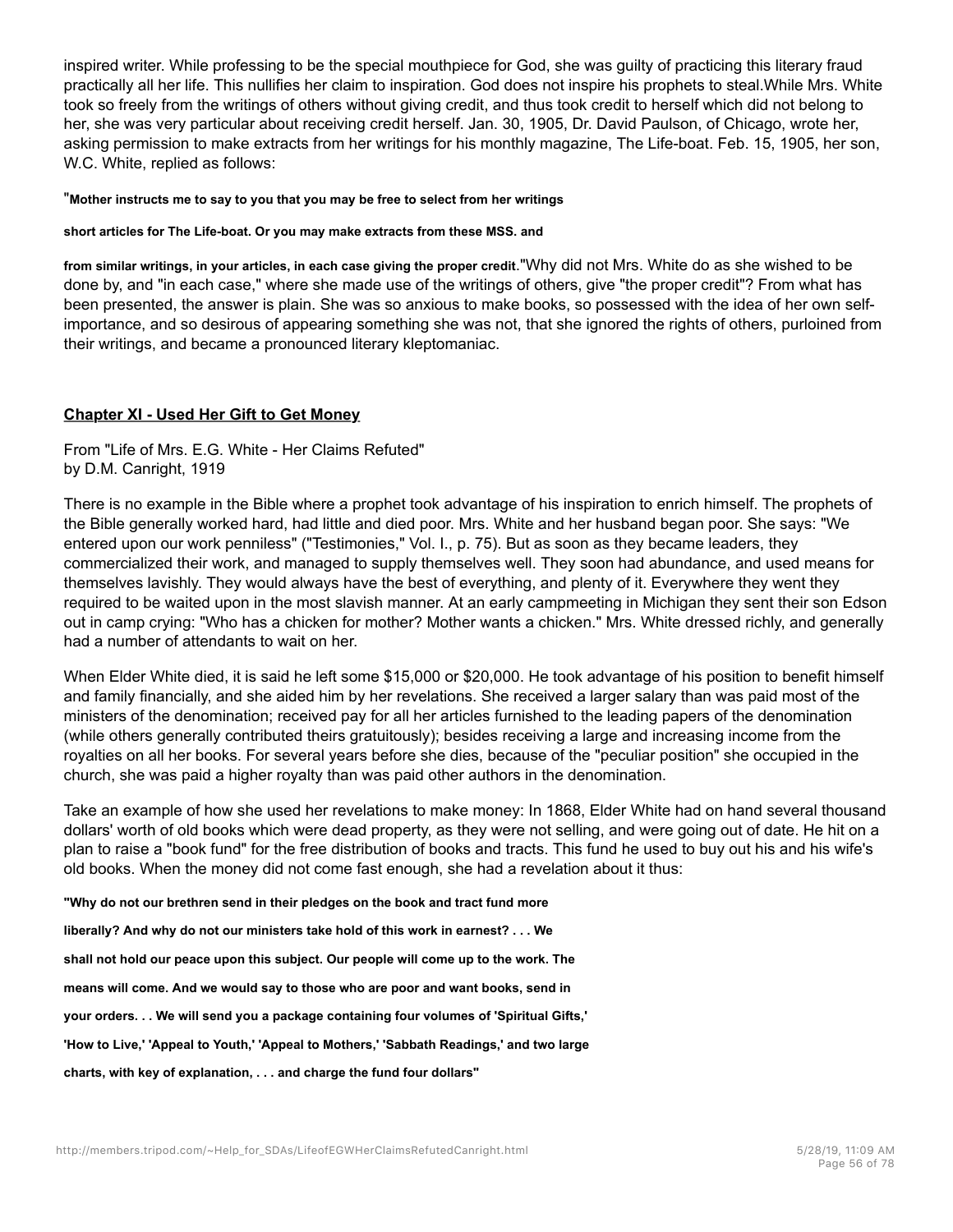**("Testimonies," Vol. I., p. 689).**

Every one of these books was their own. The money came, and they pocketed it all. I was there, and know.

Mrs. White had about twenty inspired books. To sell these, every possible effort has been made through every channel. She was constantly urging their sale by all her inspired authority. Hear her:

**"The volume of 'Spirit of Prophecy' and also the 'Testimonies' should be introduced into**

**every Sabbath-keeping family. . . Let them be worn out in being read by all the neighbors. . .**

**Prevail upon them to buy copies. . . Light so precious, coming from the throne of God, is hid**

**under a bushel. God will make his people responsible for this neglect"**

**("Testimonies," Vol. IV., pp. 390, 391).**

See how she lauds her own books! So, of course, her books were pushed and sold in large numbers, and as a result she received large financial returns. Her royalties from only one of their publishing houses (the one located in Washington, D.C.), in 1911, amounted to over \$8,000, or more than the net profits of the house itself that year. From one book alone she received over \$4,000 royalty, and from all of her books over \$100,000.

In his book "Past, Present and Future," page 367, edition 1909, her son, Edson White, accuses Mrs. Eddy of "simony" because she took advantage of her system to make money. The charge lays equally against Mrs. White. If one practiced simony, so did the other.

Mrs. White herself, however, was not a good business manager. She advised the brethren to undertake several business projects which proved great financial failures. June 8, 1905, she wrote Elder W.J. Fitzgerald, president of the East Pennsylvania Conference, to "go right forward" in the purchase of a certain building in Philadelphia for a sanitarium; "raise every penny possible." He did so. The institution proved a failure, was finally closed, and the building sold at a loss of over \$60,000 to the denomination.

About the same time she gave similar instruction regarding the purchase of another building for a sanitarium at Nashville, Tenn. This was likewise a failure, and entailed a loss of \$30,000.

A little later, through her advice, the denomination was plunged into over \$400,000 debt at Loma Linda, Cal., although in 1901 she had told her followers to "shun the incurring of debt as you would shun disease," and that "we should shun debt as we would shun leprosy" ("Testimonies," Vol. VI., pp. 211, 217). Her conflicting instruction threw the leaders into great perplexity.

Not long after her husband's death she became financially embarrassed, notwithstanding her large income. For many years she kept such a retinue of servants that her family expenses were heavy. When she died she is said to have been heavily in debt, although owning a large home and a ranch in California, worth probably \$20,000, besides the plates and copyrights to her numerous books, worth many thousands more. To save her credit, the General Conference assumed her obligations.

Mrs. White gave very explicit instruction about the duty of publishing houses paying royalty to authors (see "Testimonies," Vol. V., pp. 563-566). Contrary to her plain instructions, however, the denominational leaders are planning to discontinue, as far as possible, the paying of royalty altogether. The example she set in this matter seems to have turned them against it, and led them to disregard both her plain instructions and the rights of authors.

# **Chapter XII - Her High Claims Disproved**

From "Life of Mrs. E.G. White - Her Claims Refuted"

by D.M. Canright, 1919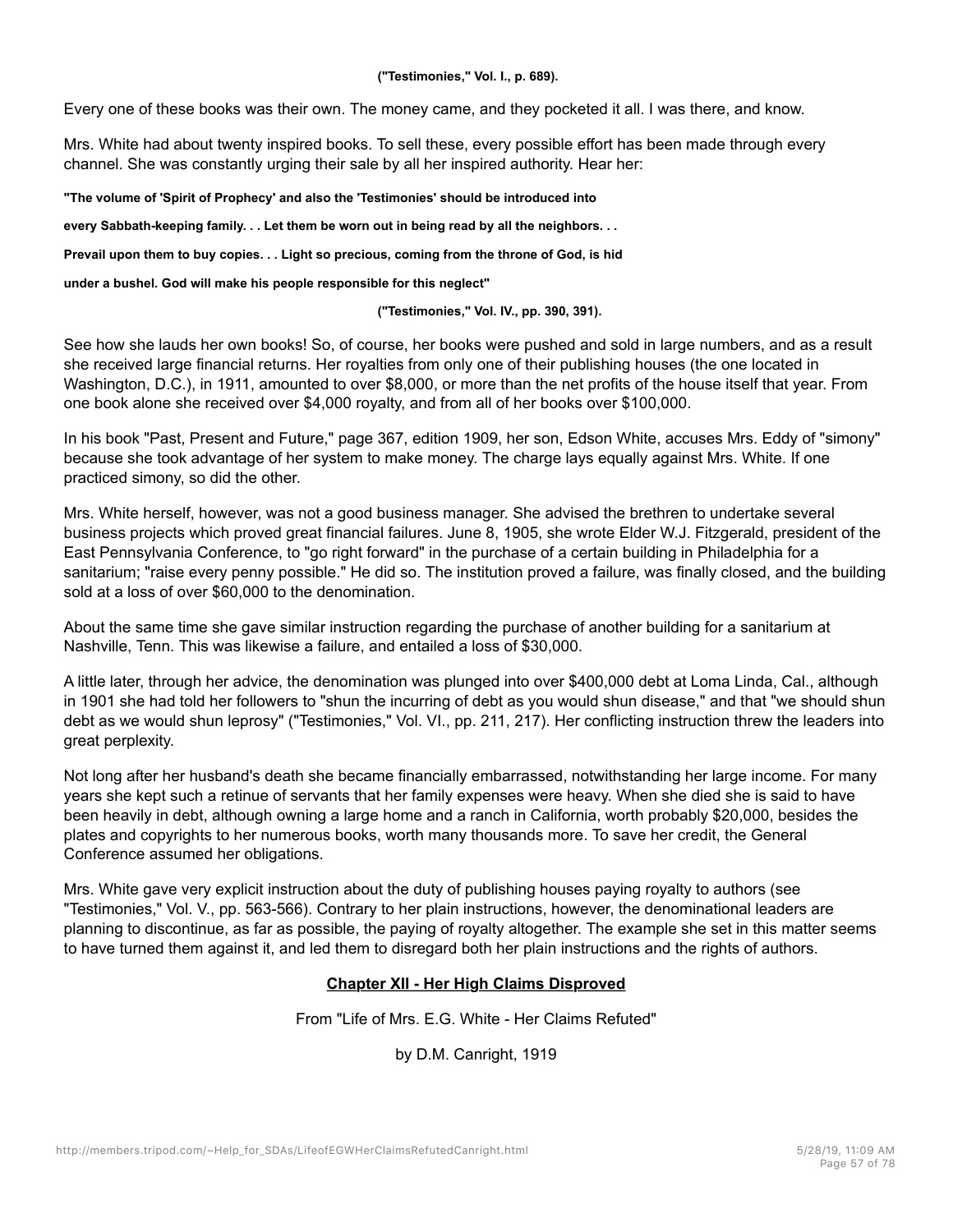No prophet of God ever made stronger claims than did Mrs. White. In "Spiritual Gifts," Vol. II., page 293, she says: "**I am just as dependent upon the Spirit of the Lord in relating or writing a vision as in having a vision**." Here she claims that the very words in which her visions are recorded are of divine inspiration. But I know that the words in her books and written "testimonies" are not inspired; for:

1. She often changed what she had written, and wrote it very differently. I have seen her scratch out a line, a sentence, and even a whole page, and write it over differently. If Go gave her the words, why did she scratch them out and alter them? Does God change his mind that way?

2. I have seen her sit with pen in hand and read her manuscript to her husband, while he suggested changes, which she made. She would scratch out her own words and put in his. Was he inspired too? She denied this. In "Testimonies," Vol. I., page 612, she says: "**I have never regarded his judgment as infallible, nor his words inspired**." And yet in preparing her writings she would take his words in preference to her own.

3. As she was ignorant of grammar, she employed accomplished writers to take her manuscript and correct it, improve its wording, polish it up, and put it in popular style, so her books would sell better. Thousands of words, phrases and sentences, not her own, were thus put in by these other persons, some of whom were not even Christians. Were their words inspired too?

4. One of her employees worked for over eight years preparing her largest book. After completing it, she said: "I got a little here, and a little there, and a little somewhere else, and wove it all together." The manager of one of their largest publishing houses, who was intimately acquainted with her work, said that he did not suppose that Mrs. White ever prepared a whole chapter for one of her popular subscription books. They were all the work of others.

5. In gathering matter for her books Mrs. White often copied her subject matter, without credit or sign of quotation, from other authors, none of whom claimed divine inspiration for their writings. See the chapter on her plagiarisms. Were these authors inspired?

6. Many of the things which she says "I saw," "I was shown," "I have been shown," are now known to be false. These expressions abound in her writings for the church. In the one small book, "Early Writings," they occur 409 times. But God does not show his prophets things which are not true. Therefore God did not show her what she claims he did.

7. The denominational leaders often treated her writings as they would any ordinary literary production, and not as the inspired word of God. Here is the testimony of one who knows:

**"This is to certify that I was proof-reader in the** *Review and Herald* **office here for six years, beginning in 1898. Many times when testimonies from Mrs. White were received, passages were cut out and left out as it suited those in authority in the office. (Signed) W.R. Vester."**

On Oct. 7, 1907, at Battle Creek, Mich., a church committee called on Dr. J.H. Kellogg to inquire into his religious views, especially his attitude toward the testimonies of Mrs. White. The interview lasted eight hours, from 8:30A.M. till 4:30P.M., was stenographically reported, and covered 164 typewritten pages. The doctor allowed that Mrs. White meant to be a Christian woman, but held that her testimonies were not reliable. He gave many instances where she contradicted well known facts - contradicted what she herself had written, and denied what she had said. He gave many instances where officials had simply used her to get testimonies to suit their projects. He gave instances where these officials had cut out of her testimonies parts they did not like, put other pieces together to change the meaning, and then, with her name signed, used them to further their schemes, and "down" men they wished to silence.

On page 48 of this report the doctor says: "These men have frequently cut out large chunks of things that Sister White had written, that put things in a light that was not the most favorable to them, or did not suit their campaigns that way; they felt at liberty to cut them out so as to change the effect and the tenor of the whole thing, sending it out over Sister White's name. I know that, and I think you know it too." The committee could not contradict him. This shows how little respect the officials have for the testimonies.

On page 51 the doctor says: "I do not believe in Mrs. White's infallibility, and never did. I told her eight years ago, to her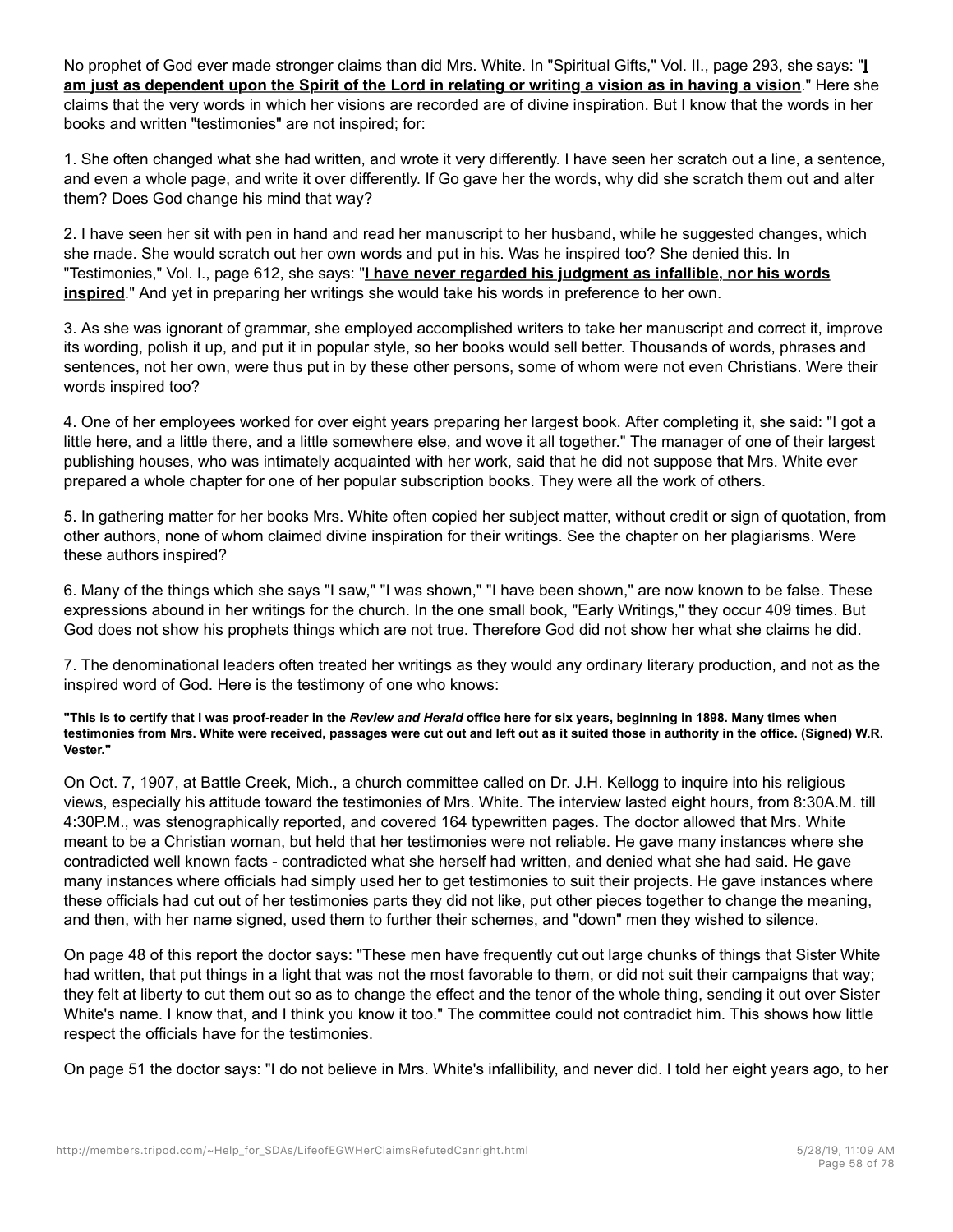face, that some of the things she had sent me as testimonies were not the truth, that they were not in harmony with facts; and she herself found it out." She finally confessed to him, he said, that she had been mistaken.

On page 96 he says again: "I know that fraud is being perpetrated right along, and I have no sympathy with that at all. I know that people go to Sister White with some plan or scheme they want to carry through under her endorsement of it, and stand up and say, 'The Lord has spoken!'"

In fact, that is the way a large share of her "testimonies" were given; that is, through the influence of some one over her, to write what he wanted written.

On page 62, G.W. Amadon, for many years head printer in the *Review* office, and a member of the committee who examined Dr. Kellogg, said:: "You know, in the days of the Elder [Elder James White], how her writings were handled, just as well as I do." Dr. Kellogg replied: "Of course I do." That is, Elder White manipulated them to suit himself. Later, others did the same thing.

On page 130 the doctor says Mrs. White said to him: "Dr. Kellogg, I sometimes doubt my own experience." That was in 1881. This shows that all along, at times, she was not sure that her visions were of God.

On the same page the doctor says that Elder White came to him one day and said: "Dr. Kellogg, it is wonderful; my wife sometimes has the most remarkable experiences; the Lord comes near her and she has the most remarkable experiences; and then again the very devil comes in and takes possession of her."

These statements throw some remarkable sidelights on the life of Mrs. White, and give additional proof that she was not inspired.

8. She herself suppressed some of her own writings, for which, at the time of their first publication, she claimed divine inspiration. See the chapter on "Damaging Writings Suppressed."

9. Lastly, in the revision of some of her books she directly contradicts what she had previously written. Thus, in all editions of her book, "Great Controversy," page 383, from 1888 up to 1911, of the fall of Babylon referred to in Rev. 14:8, she said: "It can not refer to the Romish Church." She applied it altogether to the Protestant churches. But in the revised edition of 1911 this statement was changed to read: It can not refer to the Romish Church alone." Before this it could not refer to the Roman Church at all; but now she says it does apply to that church, and to that church particularly, but not to it alone. It includes others. Here is a direct contradiction if ever there was one. What, then, becomes of her claim to divine inspiration for her writings, and to the still more presumptuous claim of her followers that her writings are "the only infallible interpreter" of the Bible? Does God change his mind and contradict himself in that way?

The foregoing chapters have clearly shown the real source of her inspiration.

# **Chapter XIII - First Visions Childish**

From "Life of Mrs. E.G. White - Her Claims Refuted" by D.M. Canright, 1919

The ideas, and the way of expressing them, in her first visions are often crude, childish and extravagant, differing in this, materially, from her writings in later years. At the time of her first visions she was only seventeen, unread, and filled with the fanatical ideas of the Millerites of that date. These visions were in keeping with her surroundings and her childish mind at that time. In her first vision she says she saw "a tree with a trunk on either side of the river, both of pure, transparent gold" ("Early Writings," edition 1907, p. 17). Again: "I saw two long rods on which hung silver wires, and on the wires most glorious grapes." Think of a fruit tree of gold, and of silver wires bearing grapes! A worthy idea for a childish mind.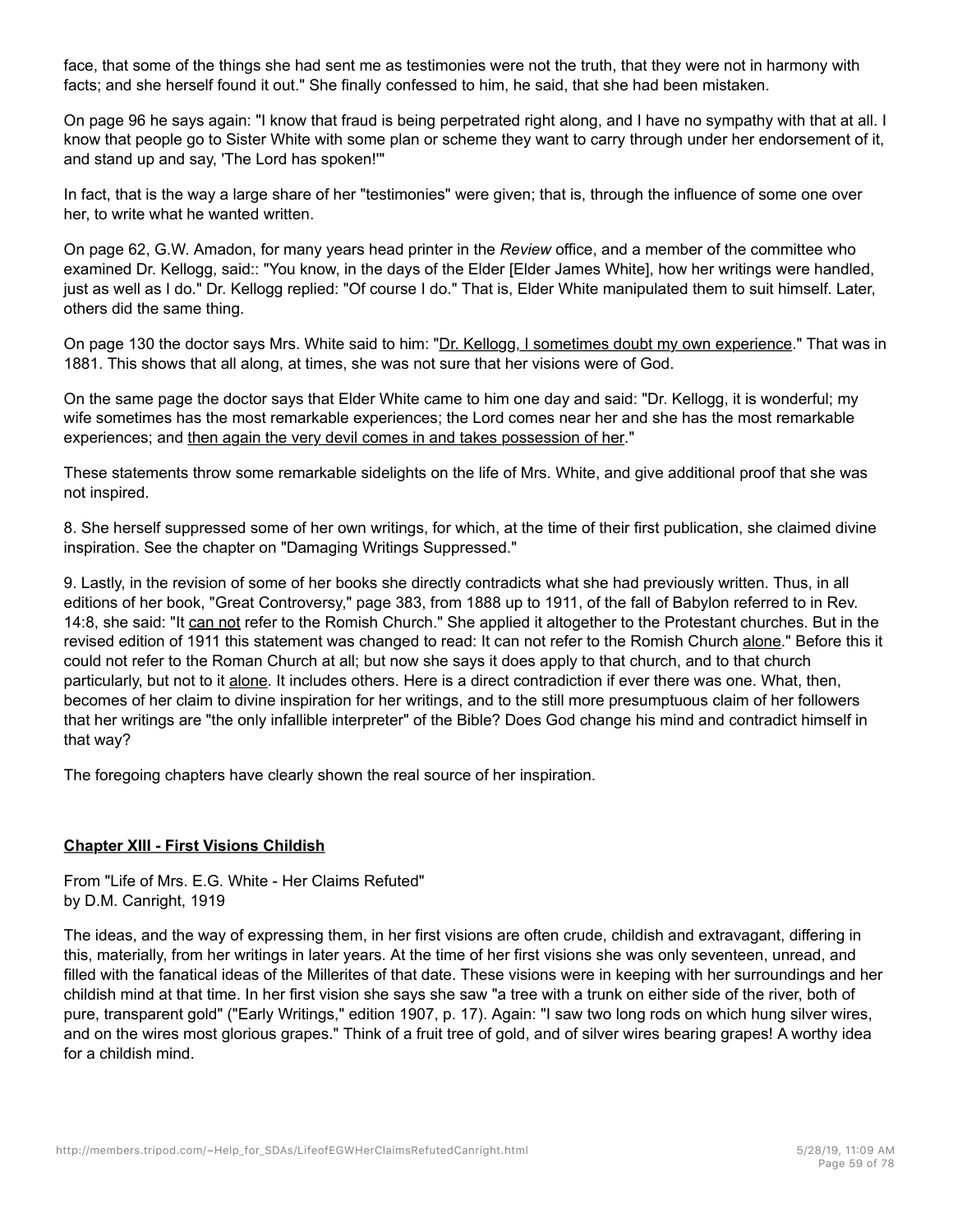Once again: "All the angels hold a golden card, which they must present at the gate of the holy city, to get in and out" (p. 39).

Every saint of all the untold millions saved has a crown of gold. She says: "Jesus with his own right hand placed them on our heads" (p. 16). For Jesus himself to do all this for all the myriads of the redeemed, would require hundreds of years. Then she sees "a table of pure silver; it was many miles in length, yet out eyes could extend over it" (p. 19). The saints all have silver houses; in each house is a shelf of gold. The saints take off their golden crowns, lay them on the shelf, and go out to work in the ground (p. 18).

She sees little children "use their little wings and fly to the top of the mountains" (p. 19). Again: "The saints used their wings and mounted to the top of the wall" (p. 53). Where is the Scripture for such teaching?

She claimed to have had a minute view of Satan; saw his frame, shape of his head, his eyes, etc. She says: "His frame was large, but the flesh hung loosely about his hands and face. As I beheld him, his chin was resting upon his left hand" (p. 152).

Notice her extreme, materialistic views of everything like a simple-minded, imaginative child, just what she really was at that time. In her later writings, when she became more intelligent and better read, these crude ideas largely disappear. Her ideas of the fall of Satan, the fall of man and the loss of Eden, look as if she got them from Milton's "Paradise Lost," surely not from the Bible.

Look at her views regarding the destruction of the wicked. She says some were consumed "quickly." "Some were many days consuming, and just as long as there was a portion of them unconsumed, all the sense of suffering remained" (p. 294; old edition, p. 154). So if a thigh bone was the last to burn after the brain and all the nerves were gone, that bone could think and feel and understand, and suffer, without head or brain! This is worthy of Dante's Inferno, or the old medieval idea of torture in literal fire. God would have to work a miracle in each individual case to torture men that way.

While Dr. Kellogg was in her high favor, Mrs. White used the most extravagant terms in his praise. Here is one instance: Dr. Kellogg "took up the most difficult cases, where, if the knife had slipped one hair's-breadth, it would have cost a life. God stood by his side and an angel's hand was upon his hand, guiding it through operations" (General Conference Bulletin, 1901, p. 203).

If an angel could do this for Dr. Kellogg, other angels could do the same for any devout surgeon, or even for a person who never studied surgery at all. This illustrates the ungoverned bridle upon her fertile imagination in all her writings.

In 1901 she called Dr. Kellogg "God's appointed physician." A little later (July 23, 1904) she denounced him as a tool of the devil, and said he had been "taught by the master of sophistries" ("Special Testimonies," Series B, p. 43).

# A Historical Blunder About the Two Herods

In her early years, especially, Mrs. White was entirely ignorant of history. Hence she made many mistakes which are very apparent. Here is one about the two Herods: One Herod took part in the trial of Christ; years later another Herod put James to death. Mrs. White did not know this, but supposed it was the same Herod in both cases. So this is her inspired comment: "Herod's heart grew still harder; and when he heard that Christ was risen, he was not much troubled. He took the life of James," etc. ("Early Writings," second part, p. 54).

A note by the publisher, at the bottom of this page, makes this confession: "It was Herod Antipas who took part in the trial of Christ, and Herod Agrippa who put James to death." And they try to fix matters up for her by saying: "It was the same Herodian spirit, only in another personality."

Did not the Lord know the difference between the two Herods? Surely! Did he inspire Mrs. White to write this false statement? No. The simple fact is, she wrote this out of her own mind as she supposed it was. It affords clear proof that she was not inspired.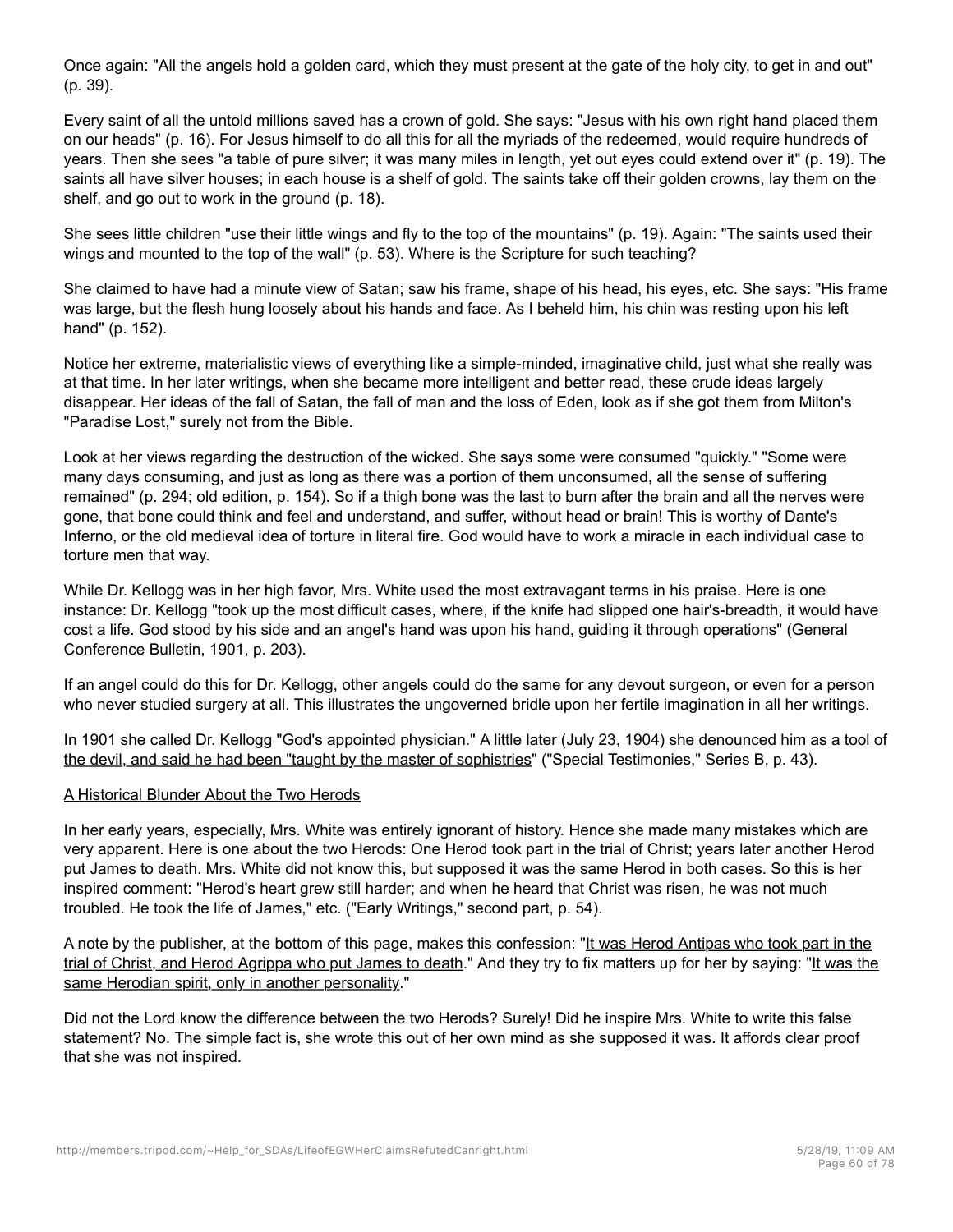# **Chapter XIV - Editor Smith Rejected Her Testimonies**

From "Life of Mrs. E.G. White - Her Claims Refuted"

by D.M. Canright, 1919

Uriah Smith was editor of the *Review and Herald*, their church paper, for over fifty years. All these years he was intimately associated with Mrs. White, and had every possible opportunity to judge of her claims to divine inspiration. Like most of us, he began with the fullest confidence in her claims. In 1868 he wrote a lengthy defense of her visions, in a pamphlet of 144 pages. As the years went by he began to question her inspiration. First, he denied that the "testimony of Jesus" of Rev. 12:17 meant to prophesy and be a prophet, as Mrs. White assumed. His position on this was well known. Later he argued that we must discriminate between a direct "vision" and simply letter, or testimonies, she wrote.

From Healdsburg, Cal., March 28, 1882, Mrs. White wrote Elder Smith a scathing letter, condemning him, and requiring him to read what she had written him to the church at Battle Creek. This he refused to do. He said it was only a letter giving her personal opinion, and was not inspired. It cut him deeply.

June 20, 1882, she wrote a letter to the church saying she had written Smith, and that he had withheld the testimony. Both of these communications he was compelled to have printed in "Testimonies for the Church," No. 31, pages 41-80, the first under the heading, "Important Testimony," and the second under the caption, "The Testimonies Slighted." Then these were circulated through all the churches everywhere. This was humiliating to Smith; but he had to swallow it or rebel. For years it was a question which he would do.

In the first letter Mrs. White said: "You despise and reject the testimonies" (p. 45). Here Mrs. White, in an inspired revelation, testifies that Smith had rejected the testimonies. So it must stand as a fact, which he never denied. In the second she said: "If you lessen the confidence of God's people in the testimonies he has sent them, you are rebelling against God as certainly as were Korah, Dathan and Abiram. . . God was speaking through clay" (pp. 62, 63).

Believing, with others, that Smith was about to rebel, she said: "In the mighty sifting soon to take place. . . many a star that we have admired for its brilliancy, will then go out in darkness" (pp. 76, 77). But the prediction failed. The "mighty sifting soon to take place" did not occur, nor has it occurred during the thirty-five years since the prediction was made, and Smith, though doubting, remained in the church.

In the second letter, Mrs. White said: "You might say that this communication was only a letter. Yes, it was a letter, but prompted by the Spirit of God" (p. 63). Smith yielded, but was not convinced. It only increased his doubts. He talked them freely to me.

One day on the steps of the Battle Creek Tabernacle I said to him: "You have written a defense of the visions; but it is not satisfactory to yourself." He simply laughed. I laid one finger across another and said: "You know they contradict themselves just like that." Again he laughed and said nothing.

Apr. 6, 1883, Elder Smith wrote me thus: "If the visions should drop out entirely, it would not affect my faith in our Biblical theories at all. . . I did not learn any of these things from the visions. . . *The idea has been studiously instilled into the minds of the people* that to question the visions in the least is to become at once a hopeless apostate and rebel."

July 31, 1883, he wrote me again: "Sister White herself has shut my mouth. In the special testimony to the Battle Creek Church she has published me as having rejected, not only that testimony, but *all* the testimonies. Now, if I say I haven't rejected them, I thereby show that I have, for I contradict this one. But if I say I have, that will not do them any good."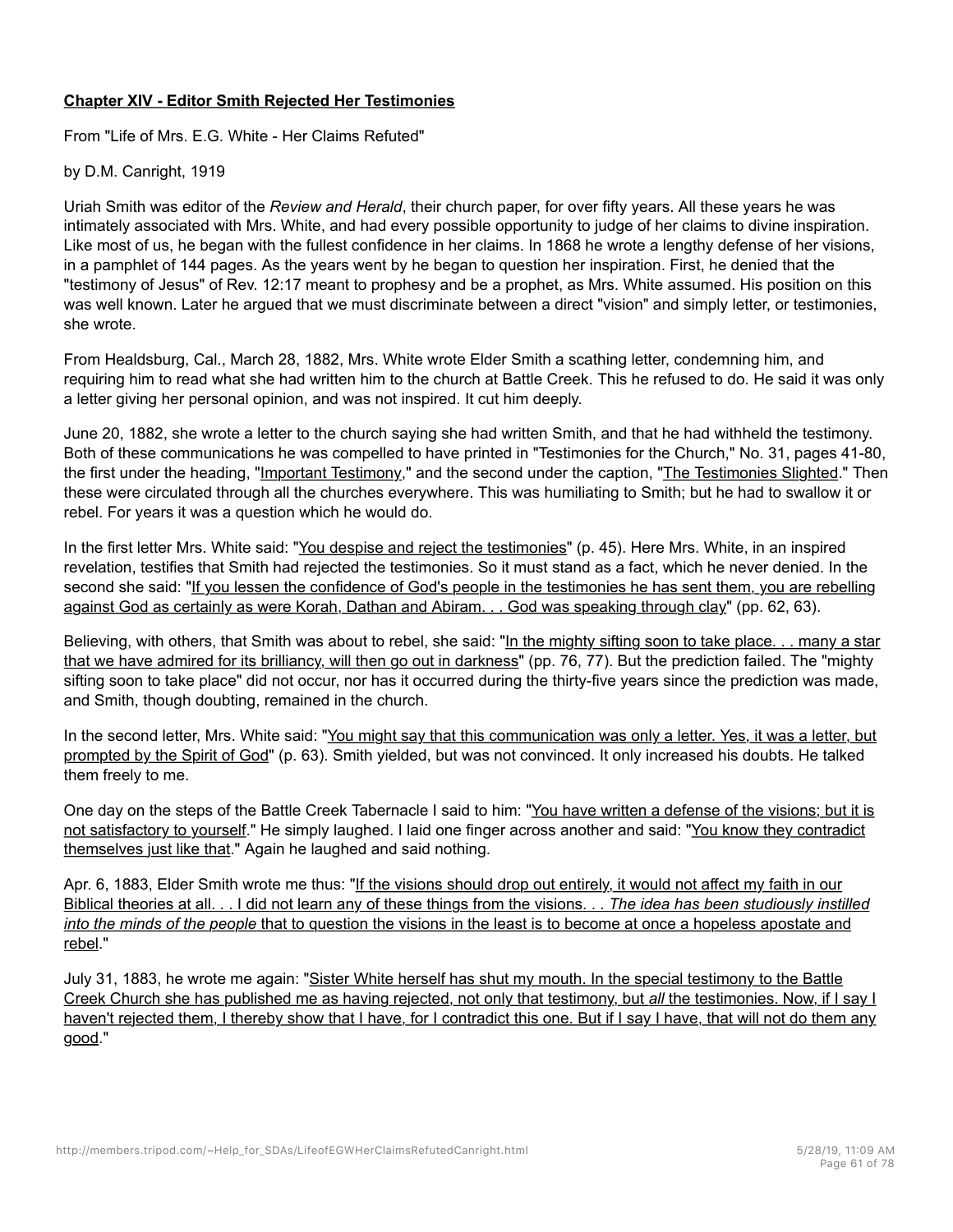Poor fellow, he was indeed in a dilemma. Under date of Aug. 7, 1883, he wrote me once again: "I now have to discriminate between 'testimony' and 'vision.' I think I know myself as well as Sister White knows me."

March 22, 1883, he again wrote me: "It seems to me that the testimonies have practically come into that shape that it is not any use to try to defend the enormous claims that are now put forth for them. At least, after the unjust treatment I have received the past year, I feel no burden in that direction."

Oct. 2, 1883, he wrote me that he allowed it to be understood that he had not rejected the testimonies, lest others by his example should be led to give up, not only the testimonies, but all the rest of the message as well. With this plausible excuse he silenced his conscience, allowed his influence to favor what he did not himself believe, and kept his office.

From this it will be seen that he was compelled to live a double life, as many other high officials in that church all along have done and are now doing. Publicly, Smith accepted the testimonies; privately, he did not believe them.

When I left the Adventists, I stated that Elder Smith, like myself, doubted the testimonies. The officials then pressed him to state in the *Review* his position regarding them. This put him in a tight place. After much pressure, he wrote a short article headed "Personal." Every line of this shows that he tried to say something without really saying anything. His brethren were not satisfied. I was told he said, "You will take that or nothing." Here are a few lines from his statement:

**"Just how near I ever did come to giving them up, I am willing any one should know who wishes to know if it can be determined. Perhaps I have not come so near as some suppose; perhaps not so near as I have supposed myself. . . Under what has seemed, for the time, strong provocations to withdraw from the work, I have canvassed the question how far this could reasonably be done, or how much of this work could consistently be surrendered. . . A little reflection is sufficient to show that the message, and that which has accompanied it, can not be separated. Well, then, says one, the absurdity of this part [the visions] of the work is sufficient to overthrow the other. To which I reply, No, for the strength of the other parts is sufficient to hold a person from giving up this. And this has been the position I have occupied" ("Replies to Canright," p. 108).**

Here Smith owns that Mrs. White's visions are absurd, and that, standing by themselves, he would have given them up. It was his faith in the other parts of the message which held him from repudiating them. And this is what he told me personally. In the testimonies themselves he saw no evidence of divine inspiration, but he did see enough against them to reject them as absurd. No man ever had a better chance to know this than he. For the last thirty years of his life he reluctantly outwardly accepted the testimonies, because he had to or be ousted from office. He was a fair illustration of the spiritual bondage in which many of their more intelligent ministers and officials are held now. I myself wore that galling yoke for years, and know what it means. Once, Elder W.C. Gage, another prominent Adventist minister, said to me: "I hate and despise myself for pretending to believe what I do not believe;" that is, the testimonies. Yet, like Elder Smith, he swallowed his doubts, smothered his conscience, and stayed there till his death, as many more are doing now.

# **Chapter XV - Her Prophecies Fail**

From "Life of Mrs. E.G. White - Her Claims Refuted"

by D.M. Canright, 1919

Mrs. White and her followers claim that she had the "spirit of prophecy" from December, 1844, to the end of her life, August, 1915 - seventy-one years. During these long years she wrote over twenty volumes. All this time she claimed that the future was being revealed to her, and predicted what would happen. Here her claims can be examined and tested.

God's prophets foretold definite things to occur; named persons and cities, and told what would happen to each, and when. Joseph foretold the seven years of plenty and seven years of famine (Gen. 41); Samuel told Saul that the kingdom would be taken from him and given to another (1 Sam. 15:28); Isaiah named Cyrus two hundred years before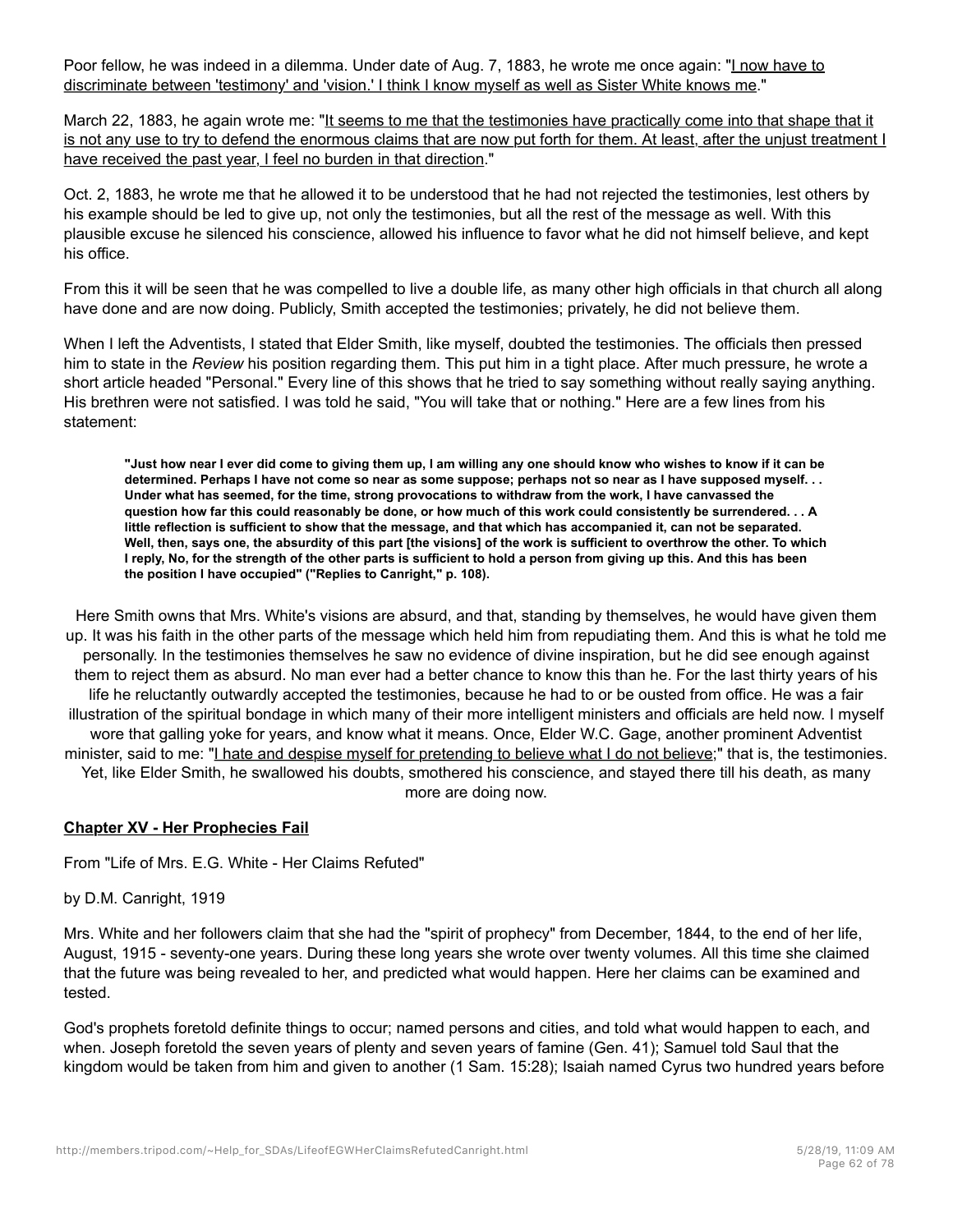he was before (Isa. 44:28); Jeremiah foretold the fall of Babylon (Jer. 51); Daniel prophesied regarding the rise and fall of Babylon, Medo-Persia, Greece and Rome (Dan. 2 and 7); Jesus warned of the destruction of Jerusalem (Matt. 24); Agabus foretold what would happen to Paul at Jerusalem (Acts 21:10, 11). Scores of such cases could be given.

But where are the fulfilled predictions of Mrs. White during her seventy-one years of prophesying? What definite events did she foretell to occur at definite times and to definite cites? Where are these prophecies? Nowhere in all her numerous volumes.

At first she did venture to foretell a few things definitely, but they all failed. After she invariably put everything in general terms, not venturing to name definitely any persons or cities or places or time. She predicted numerous floods, storms, earthquakes, wars, etc., all in general terms. Anyone could do that safely, without any prophetic gift. If she really had the spirit of prophecy, that should have been the outstanding feature of her books. Instead of this, her "Testimonies" and other books are devoted almost wholly to personal matters, expositions of the Bible, and to practical subjects regarding Christian conduct and duty, the same as any intelligent religious teacher could write.

Once in her early work she did venture to predict the curse of God upon a definite person, Moses Hull. In 1862 he was about to give up his faith in Adventism. Mrs. White wrote him thus: "If you proceed in the way you have started, misery and woe are before you. God's hand will arrest you in a manner that will not suit you. His wrath will not slumber" ("Testimonies for the Church," Vol. I., pp. 430, 431). Mr. Hull lived on many long years to a ripe old age, and nothing of the kind predicted happened. After this she threatened many, but always in general terms.

### Predictions About the Civil War

The Civil War of 1861-65 placed Seventh-day Adventists in a trying position. They could not engage in war and keep the Sabbath. The draft threatened them. Now, what? I was one of them, twenty years old - the right age to go to war. So I remember it all distinctly.

Something had to be done. We hoped Mrs. White would have a revelation. And she did have - several of them, covering thirty pages of printed matter in Volume I. Of "Testimonies for the Church." At the time, we read these revelations with great anxiety, hoping for light ahead. We were disappointed. They simply told just what everybody already knew, reflecting the sentiments of those opposed to the Government and the war.

It was a forced attempt to say something when she had nothing to tell. Read in the light of today, it is seen to be mere guess work, mostly wrong. She says, "It was necessary that something be said" ("Testimonies," Vol. I., p. 356). It was all directed to us, a little handful of about ten thousand, half women, none of any influence in the Government or in the war. Bible prophets went directly to the king and told him how to conduct the war, and what the end would be. Our prophet had no such message. She says: "Jan. 4, 1862, I was shown some things in regard to our nation" (p. 253). It is all a bitter denunciation of Lincoln's administration and his management of the war. Every move had been wrong, and only defeat was prophesied. But the verdict of history is that Lincoln was one of the wisest and most successful men who ever led a nation through a crisis. The whole world honors him. With the most tremendous odds against him on the start, he conducted the war to a glorious victory, preserved the union, freed the slaves, and benefited even the South. During the dark hours of that awful struggle, how he needed the encouragement of a prophet of God, if there was one, as Mrs. White claimed to be. But her whole message was one of opposition, faultfinding, condemnation, and a prophecy of defeat and final failure - exactly that of the opponents of Lincoln and his management of the war. Listen to her:

"The rebellion was handled so carefully, so slowly, that many. . . joined the Southern Confederacy who would not, had prompt and thorough measures been carried out by our Government at an early period. . . How little has been gained! Thousands have been induced to enlist with the understanding that this war was to exterminate slavery; but now that they are fixed, they find that they have been deceived; that the object of this war is not to abolish slavery, but to preserve it as it is." "The war is not to do away with slavery, but merely to preserve the Union" (pp. 254, 258).

This was only a few months after the war began. Like her, some unwise hot-heads urged Lincoln to immediately declare slavery abolished. General Fremont had to be removed from his command because he began that very thing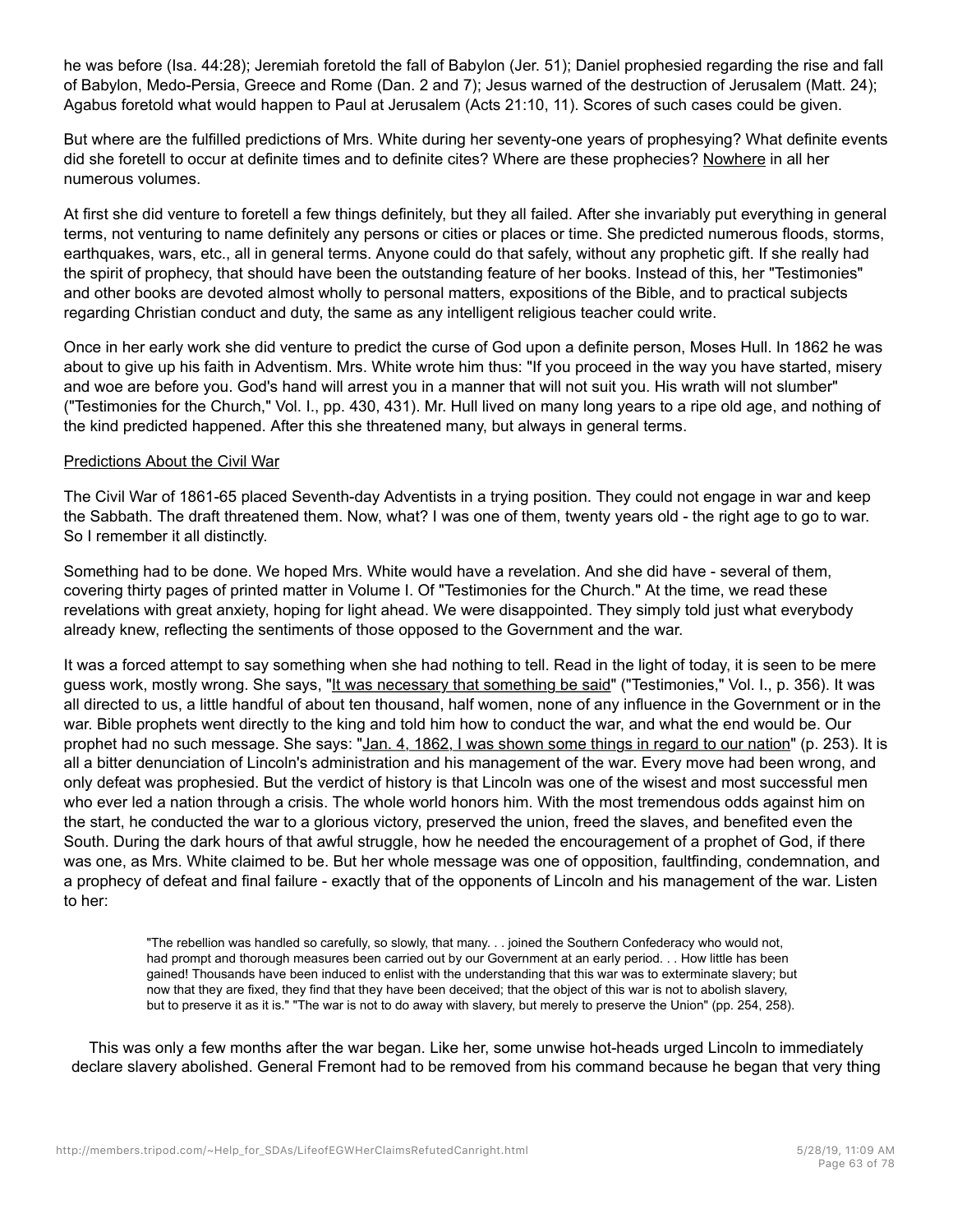in the West. It was premature. The general sentiment of the nation was not ready for it. Lincoln only waited and watched for the proper time. Then it was a success. Now all see the wisdom of his course.

Mrs. White goes on: "They [the soldiers] inquire, 'If we succeed in quelling the rebellion, what has been gained?' They can only answer discouragingly, 'Nothing'" (p. 255). Fine language to encourage Mr. Lincoln, the soldiers and the North in the dark hour of their need!

She continues: "The system of slavery, which has ruined our nation, is left to live and stir up another rebellion" (same page). A plain, false prophecy. No such thing happened, as all now know.

Again: "The prospects before our nation are discouraging" (same page). Yes, as far as humans could see. But she claimed to have divine revelations of the future. Had her claim been true, she would have seen the victory at the end, disproving her words.

Hear her again in the same gloomy tone: "As this war was shown to me, it looked like the most singular and uncertain that has ever occurred. . . It seems impossible to have the war conducted successfully" (p. 256). Yes, to her it was uncertain, impossible to succeed. But was that all God knew about? All he could tell her? Remember, she is writing by God's inspiration; writing the words he tells her! Everything she writes, whether in a private letter or newspaper article, she says, is inspired. Thus: "God was speaking through clay. . . In these letters which I write, in the testimonies I bear, I am presenting to you that which the Lord has presented to me. I do not write one article in the paper, expressing merely my own ideas. They are what God has opened before me in vision - the precious rays of light shining from the throne" ("Testimonies," Vol. V., p. 67). There you have it, Simon-pure - every word she writes is a ray of light from the throne of God! So, to God it was an uncertain war, impossible to succeed! So the Lord must have been greatly surprised when it did really succeed!

Mr. Lincoln, in his need, asked the prayers of all Christians, and appointed days of fasting and prayer. Of these Mrs. White said: "I saw that these national fasts were an insult to Jehovah. . . A national fast is proclaimed! Oh, what an insult to Jehovah!" ("Testimonies," Vol. I., p. 257). That was the way she sympathized with Mr. Lincoln and the nation in the hour of need.

A day before the awful battle of Gettysburg, on which the destiny of the nation would turn, Mr. Lincoln spent the night in agonizing prayer to almighty God. So his biographer testifies. But neither Mrs. White nor any of her followers offered a single prayer for him or the nation. I was with her - and with them - and know. During the entire twenty-eight years I was an Adventist I never offered one prayer for the President, for Congress, for a Governor, or any one in authority. I never heard Mrs. White, Elder White, or any one of them, do it. I have often attended their large meetings since then, but never heard a prayer offered for any Government official. Yet one of the plainest commands of the gospel is that we should pray for kings, rulers and all in authority (1 Tim. 2:1, 2). Since Mrs. White died, Adventists have begun to pray for Government officials.

Again Mrs. White said: "This nation will yet be humbled into the dust. . . When England does declare war, all nations will have an interest of their own to serve, and there will be general war" (p. 259). For awhile this is what seemed probable, and what was feared; but it never came. Here, again, her prophecy was a complete failure. Our nation was not humbled into the dust. England did not declare war. All along it is clear that Mrs. White simply saw things just as circumstances at the time seemed to indicate, and wrote as those around her talked. If it had been true, as she claimed, that she was not writing any of this out of her own mind, but was simply recording what God told her, would he have told her that way? Did not the Lord know that England would not declare war? Surely. If her predictions were not reliable then, they are not now. If she was not God's prophet then, she never was at any time.

Here is another blunder: "Had our nation remained united, it would have had strength; but divided, it must fall" (p. 260). No such thing happened. It was not divided, nor did it fall. Did not the Lord know better than that? Yes. But she did not.

Mrs. White interpreted the Civil War as a sign of the end of the world, just as Adventists have been interpreting the European war. She says: "The scenes of earth's history are fast closing" (p. 260). Under the heading, "The Rebellion," she says: "The one all-important inquiry which should now engross the mind of every one is, Am I prepared for the day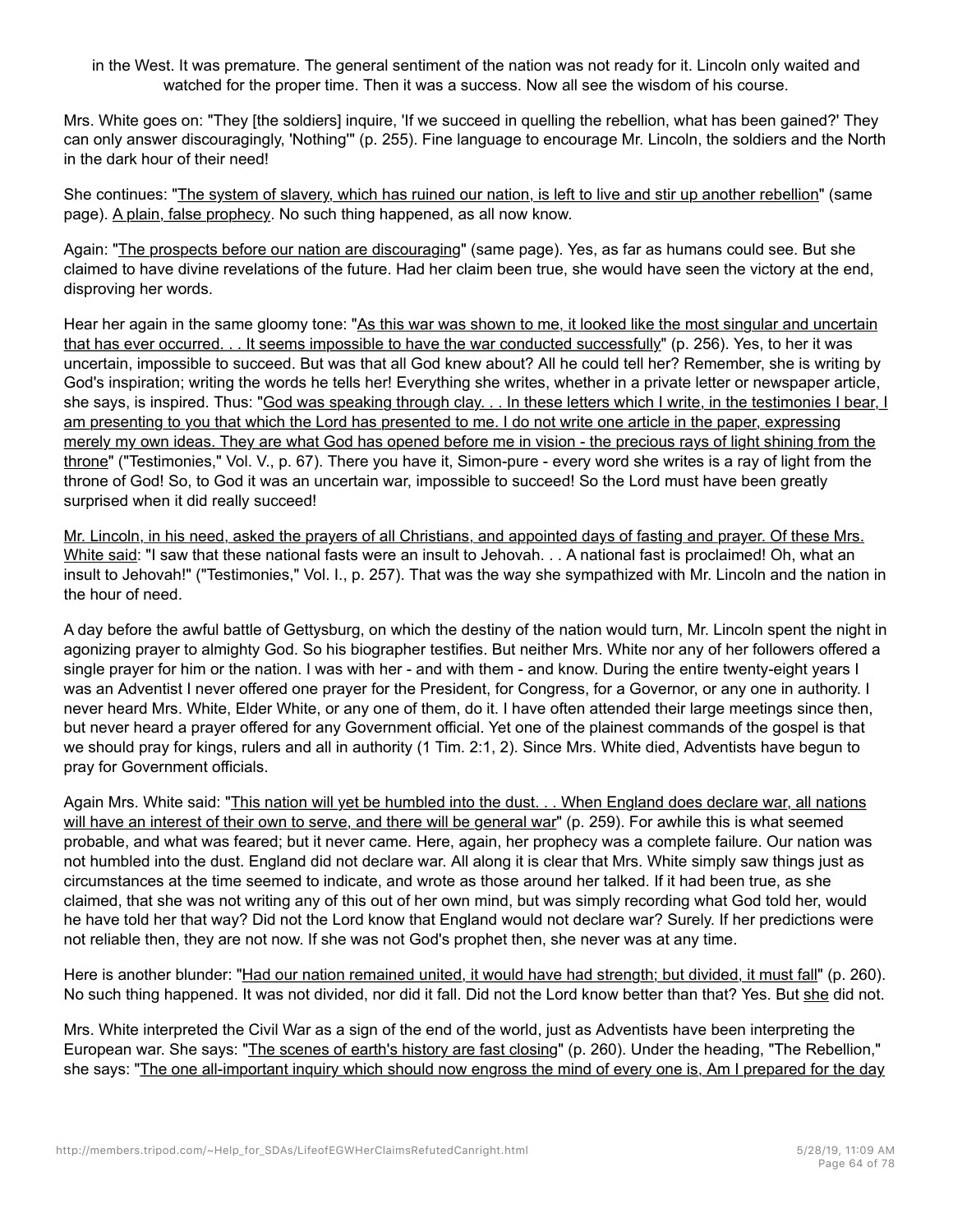### of God? Time will last a little longer" (p. 363).

Since then a generation has gone. Mrs. White, Elder White, and nearly all who then preached and heard that warning, are laid away. They needed no such warning, for they did not live to see that day, as she then predicted. Failure, failure, failure is marked by ineradicable letters against all her predictions.

Notice now how she forbade her followers taking any part in sustaining the Government in the struggle to save the Union and free the slaves. "I was shown [that is, the Lord showed her] that God's people, who are his peculiar treasure, can not engage in this perplexing war, for it is opposed to every principle of their faith" (p. 361). Hence not a single Seventh-day Adventist took any part in the effort to save the Union and free the slaves - not so much as to go as nurses. Had all the people done that way, the nation would have been divided, and slavery would be with us now.

During those dark days of the Civil War, Mrs. White privately warned our married people not to have any more children. Time was so short, and the seven last plagues were so soon to fall, that children born then would be liable to perish. But children born since then are now grandparents!

The horrors of the great Civil War, she, in her vivid imagination, interpreted as proof that the end of the world was right at hand, as already stated. In the same manner she interpreted the great war and revolution in Europe in 1848. It will be remembered that in that year there was quite a general war in Europe, in which several nations were engaged. In January, 1849, Elder Bates published a pamphlet entitled "Seal of the Living God." He interpreted that was as the beginning of Daniel's time of trouble (Dan. 12:1), and as fulfilling Rev. 11:18: "The nations were angry, and they wrath is come." On page 48 of his pamphlet he says: "The time of trouble, such as never was (Dan. 12:1), has begun." In proof of this he names several of the powers at war, thus: "Prussia, Hanover, Sardinia, Sicily, Naples, Venice, Lombardy, Tuscany, Rome, Austria," etc. On page 15 he says: "And now the trouble has begun, what is our duty?" On pages 24 and 26 he relates how, while he and others were discussing this question, Mrs. White had a vision in which she saw the same thing! She said: "The time of trouble has commenced, it is begun. The trouble will never end until the earth is rid of the wicked."

Elder Bates then says: "The above was copied word for word as she spoke in vision, therefore it is unadulterated."

Notice here, again, how she is influenced by Bates to see in vision just what he was arguing in her presence. Both were wrong.

Aug. 3, 1861, Mrs. White had a vision in which she was shown the Civil War, then just fairly begun. She says:

"I was shown the inhabitants of earth in the utmost confusion. War, bloodshed, privation, want, famine and pestilence were abroad in the land" ("Testimonies," Vol. I., p. 268)

This was exactly what all faultfinders at that date predicted - famine and pestilence. But nothing of this kind happened. There was no famine, no pestilence. Her predictions utterly failed. Where, then, did she get that "vision"? not from God, surely, but from the ideas of those around her, the same as she got all her "visions." The event proved this.

# **Chapter XVI - Claimed to Reveal Secret Sins**

From "Life of Mrs. E.G. White - Her Claims Refuted"

by D.M. Canright, 1919

As usual with characters of this kind, extravagant and even superstitious views concerning Mrs. White have quite generally been held by the denomination recognizing her as its prophet and spiritual head. This was encouraged both by her own claims and by the teachings of her devout followers. She claimed to be God's special messenger; to have been given the work of revealing and reproving "secret sins"; and to have been taken in vision from house to house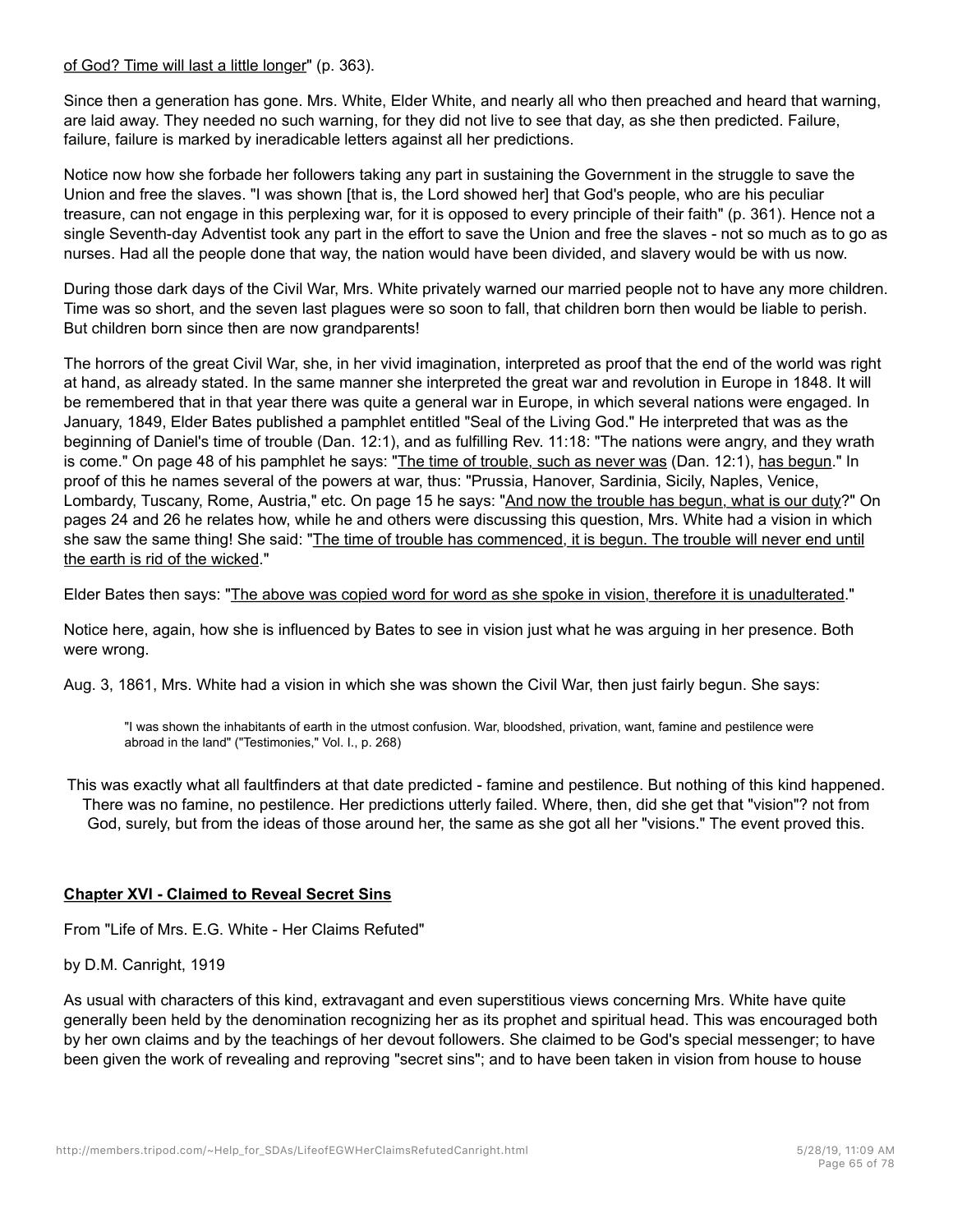and heard conversations which she was bade not to relate. Many of her followers looked upon her as endowed with supernatural powers, and went to her for counsel and advice as one would go to God himself.

Elder A.G. Daniells, president of their General Conference since 1901, in a statement made Feb. 12, 1914, said: "In my earlier ministry, when I was a young man, I thought Mrs. White knew everything about me; that she could read my thoughts." He had since learned better, and characterized his former views as "superstitious."

About the same time, Elder F.M. Wilcox, editor of the Review and Herald, their leading denominational paper, told how he felt when, while yet a boy, he first saw Mrs. White and heard her speak. He said: "I thought she could look right through me; that she knew everything I had ever done." He likewise characterized this as "superstitious."

Mr. Charles T. Shaffer, for a number of years elder of the first Seventh-day Adventists Church at Washington, D.C., in a statement dated Nov. 10, 1915, said: "I always considered Mrs. White as the prophet of the Lord, and that all things were as open before her eyes and that she saw them as clearly as I can see a house through a glass window." He later learned that this was no so. She got her information from others.

One of Mrs. White's claims was that God had empowered her to know the thoughts and secrets of people without their knowledge, and then to reprove or expose them to save the church from hidden corruption. Hear her: "God has been pleased to open to me the secrets of the inner life and the hidden sins of his people. The unpleasant duty has been laid upon me to reprove wrongs and reveal hidden sins" ("Testimonies," Vol. III., p. 314).

Then she tells how she saw them is their homes, listened to their conversations, was in their councils, and heard all they privately discussed, just the same as God himself sees and hears and knows all this. Nothing could be hidden from her ("Testimonies," Vol. V., p. 68). Thus Elder Uriah Smith, in "Objections to the Visions Answered," edition 1868, page 6, says: "They have exposed hidden iniquity, brought to light concealed wrongs, and laid bare the evil motives of the false-hearted."

There is an abundance of evidence to disprove this claim. Numerous plain facts in her life refute it. Later, Elder Smith himself doubted this claim of Mrs. White's. Under date of March 22, 1883, he wrote me about his unbelief in her testimonies. I quote a few lines: "The cases of C------ and S----- are stunners to me."

No wonder these cases were stunners to Smith, as they were to all of us. I knew both of these ministers well. But their sins were not revealed to Mrs. White, although she was closely associated with both of them.

Look at another case - that of Elder Nathan Fuller. Elder Fuller was a man of commanding appearance, large abilities, and was highly esteemed by the Advent people. There was a large church at Niles Hills, Pa. He lived near there, and for years had the oversight of this church. About 1869 or 1870 Elder White and his wife visited this church and stayed at the home of Mr. Fuller. Elder White publicly praised Fuller as a godly man of much ability. Only a few days later, by the confession of a conscience-stricken sister in that church, it came out that for years Fuller had been practicing adultery with five or six of the women in the church. All of them confessed, and Fuller had to own it himself. The community came near mobbing him. The whole denomination felt the shock and shame of it. But it hit Mrs. White the worst of all. She had been right there for days in Fuller's home, in meetings with him, had met all these women, yet knew nothing of all this rottenness. A little later I went there and held meetings for two weeks, met all these people, and learned the whole shameful story.

This case exposed the falsity of Mrs. White's claim that God revealed to her the "hidden sins" of his people. What could she say? As usual, after it was all common knowledge, she had a testimony telling all about it. it is printed in "Testimonies for the Church," Vol. II., pp. 449-454. She says: "The case of N. Fuller has caused me much grief and anguish of spirit." Yes, well it might, as it so forcibly exposed her own failure. To excuse herself, she says: "I believe that God designed that this case of hypocrisy and villainy should be brought to light in the manner it has been." That is, God hid it from her and let the women expose it! If ever there was a case where her alleged "gift" of revealing "hidden sins" was needed, it was here - a widespread, awful, hidden iniquity, extending over years, and involving a whole church. She had often met Fuller in general meetings, had been in his home, and had also met all these women. Yet she knew nothing about it at all. No wonder Smith was stunned.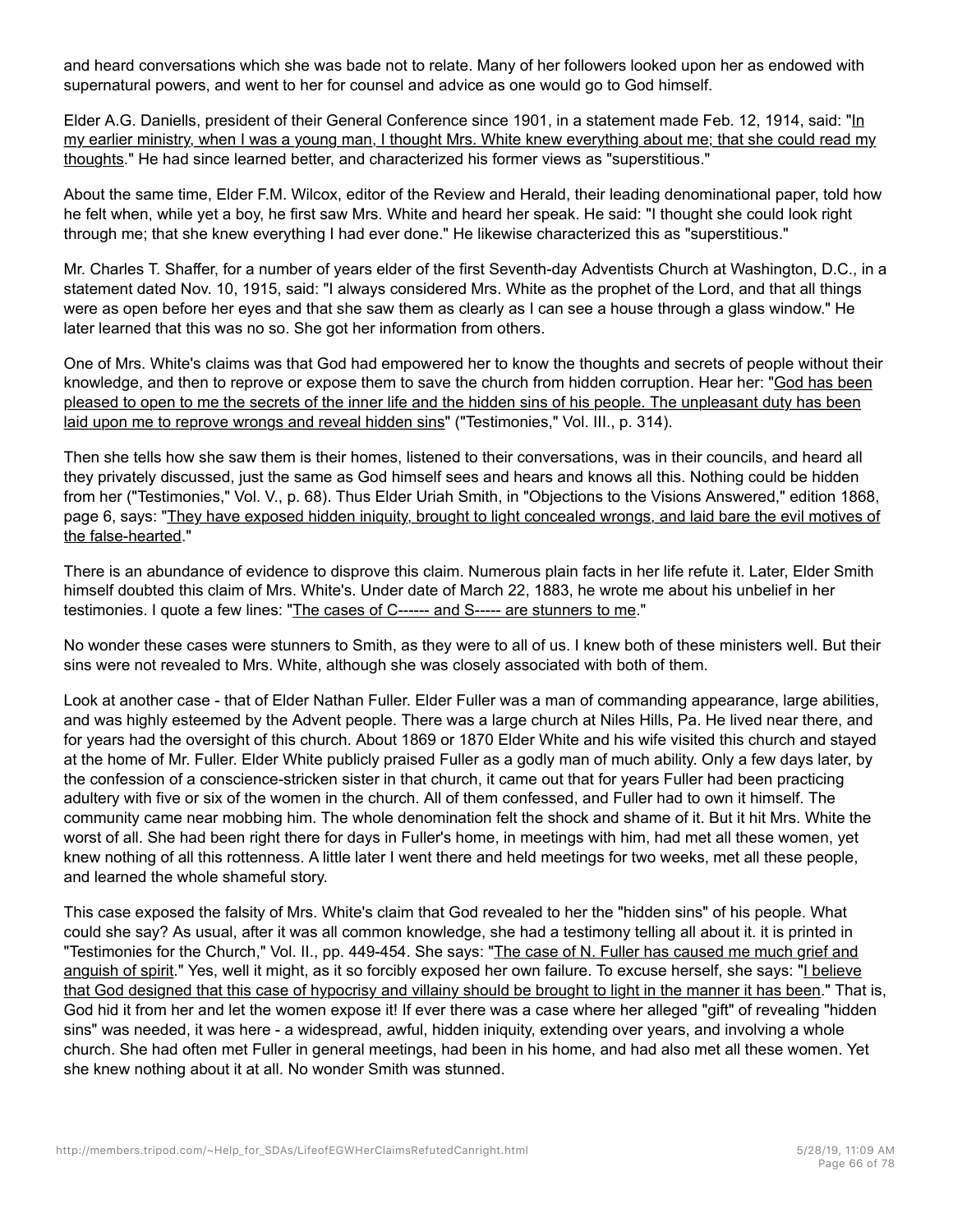The second case Smith mentioned was that of a minister far more prominent than Fuller. I was holding meetings in a church where this minister had shortly before also held meetings. The elder of the church and his wife told me how he had tried to seduce her, the wife, and had tried the same with a young sister, their adopted daughter.. Inquiry revealed the fact that for a long time he had been at the same thing right along in other places. I submitted these facts to the Conference, and he was deposed from the ministry. Mrs. White had been with him in meetings for weeks, and had been in the same church; yet she knew nothing about any of this. She was in total ignorance of it until after it all came out.

Later another case, a very bad one, came to light. A minister who had been one of their most trusted and valuable men, came to Battle Creek one week before the General Conference was to meet there. He was to preach in the Tabernacle on Sabbath afternoon. His wife had long suspected his infidelity. So, searching through his trunk one day, she found hidden a bunch of letters from a woman which revealed their illicit intercourse. She informed the officials, and he was not allowed in the pulpit. At the conference I heard him confess his shame before several hundred in the Tabernacle. Then, as usual, after it was out, Mrs. White had a testimony about it, entitled "The Sin of Licentiousness." I have that testimony now.

These cases show that her claim that God had commissioned her to reveal the "hidden sins" in the church are groundless. In all I believe she wrote me fine personal testimonies during my ministry. I carefully scanned each one to see if there was any reference to anything in my life which none but God knew. There was never a word of such a thing in one of them,. Any one well acquainted with me as she was could have told all she told. Besides, she made several mistakes, supposing things to have happened which had not.

Things like the foregoing narrated events, covering many cases, finally destroyed my confidence in her claims to divine revelations.

Several years before Mrs. White's death so many cases of immorality were discovered in one of their leading publishing houses that the institution was coming into disrepute in the community where it was located. Upon investigation, nearly a score of employees, among them some of the most faithful church-goers and tithe-payers, had to be dismissed for misconduct. Yet Mrs. White, their prophet, knew nothing about all this deplorable condition of things.

These cases, and many more which might be cited, are sufficient to show that her claim that God had commissioned her to reveal the "hidden sins" in the church was groundless. She had no such gift. As a revealer of secret sins she was a complete failure. In this, as in many other things, she mistook her calling, and assumed responsibility which did not belong to her.

Like the prophets of the Delphic Oracle in ancient Greece, she quietly and industriously gathered information from many sources about many things concerning which she was supposed to know little or nothing. Upon this she based many of her testimonies, which were represented as direct revelations from God. But, as with the Delphic prophets, in proportion as the true source of her information came to light, her "gift" fell into disrepute.

# **Chapter XVII - Influenced to Write Testimonies**

From "Life of Mrs. E.G. White - Her Claims Refuted"

# by D.M. Canright, 1919

That Mrs. White was influenced to write her testimonies to individuals by what others told her is easily proved. She denied this, and sought to make her followers believe that she received her information direct from heaven - that "the angel of God" had spoken to her and revealed their cases to her. (See "Testimonies," Vol. III., pp. 314, 315; Vol. V., pp. 65, 683). But the facts to the contrary are too plain. Note the following illustrative examples: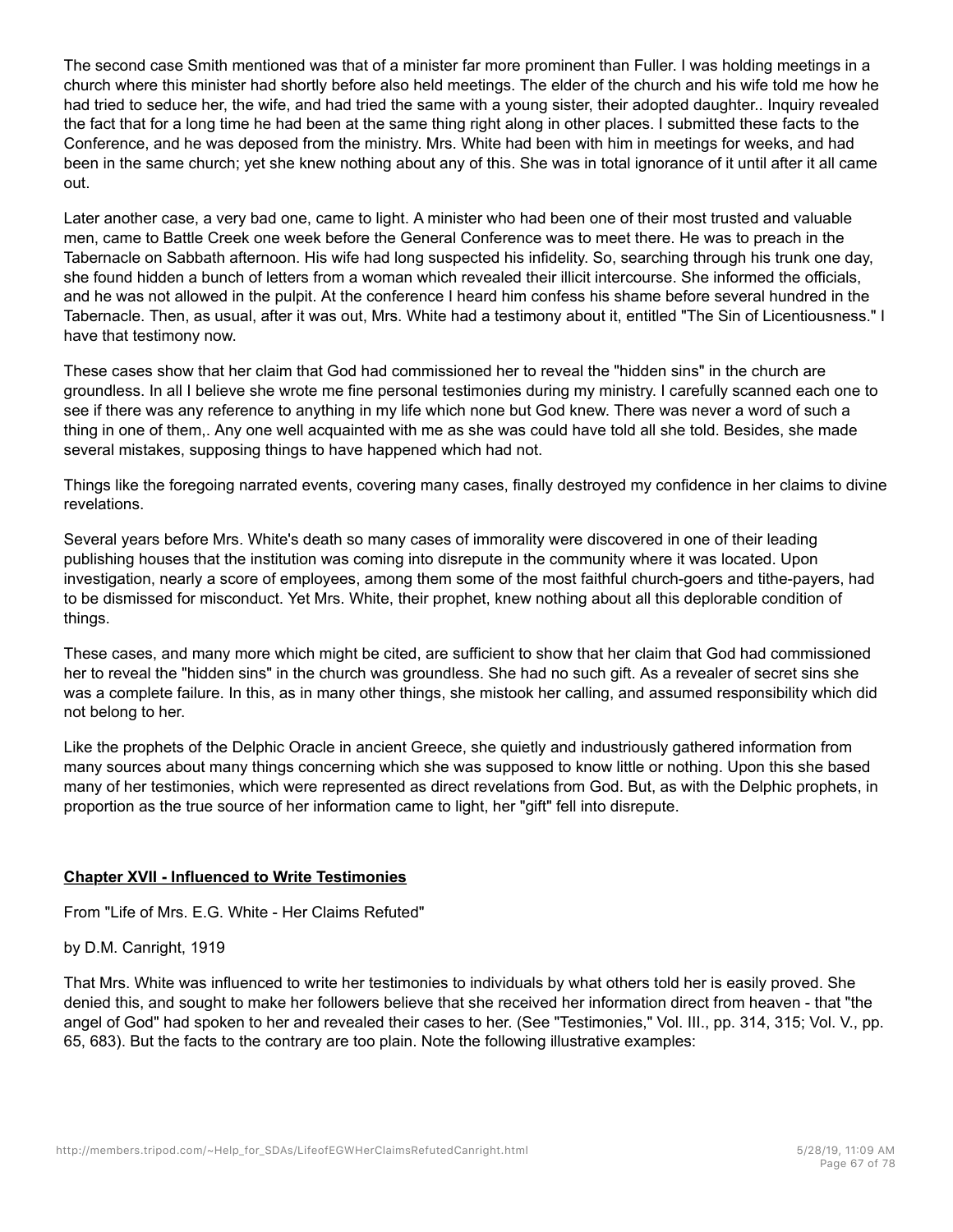### Rebuked the Wrong Man

About the year 1882, two Adventists ministers, E.P. Daniels and E.R. Jones, were laboring together in Michigan. In giving a health talk one of them had made some remarks quite offensive to esthetic tastes.

Not long afterward Elder Daniels received a testimony from Mrs. White, rebuking him for the offense, which she said took place at Parma, Mich. But, as the event turned out, she rebuked the wrong man, and the incident did not occur at Parma, but at another place.

Instead of Mrs. White acknowledging her mistake, Elder Daniels, the man wrongly accused, was induced to make the following statement:

"Through a misunderstanding, I happened to be the person rebuked, in the place of the one for whom the rebuke was intended, and who justly merited it. Were all the facts known, it would leave no room for even the slightest disrespect for the motives that influenced her, as she has, as she supposed, the best of reasons for believing that her informant had told her the truth. And, indeed, he had, but he made a mistake in the name of the person. All that he had said was true of another, though the incident did not occur at Parma" (*Review and Herald Supplement*, Aug. 14, 1883, p. 10).

At best this is "a lame apology for an inspired blunder." It demonstrates beyond question that in this instance at least Mrs. White was influenced to write the testimony in question by some one reporting to her; that her "informant" was not "an angel from heaven" speaking to her, as she had claimed, but an erring mortal; and that, between them, this "informant" and Mrs. White got things badly mixed up, both as to person and place.

When God rebukes a man he does not rebuke the wrong man. When he sent the prophet Nathan to David with the message, "Thou are the man," he hit the right man.

Continuing his explanation, Elder Daniels said: "Mrs. White told me plainly that this report came from a gentleman whose acquaintance they had formed when traveling in the West."

This again proves the falsity of her claim that she was not influenced to write testimonies by reports carried to her by various individuals.

This testimony was written by Mrs. White while she was in Colorado. Had Elder Daniels, the one to whom it was addressed, been the guilty party, he probably would never have questioned its origin; and the church elders would have reasoned as they so often had reasoned in regard to other of her testimonies: "How could Sister White know so far away what Elder Daniels was doing at Parma, Mich., if the Lord had not shown it to her in vision?" But the mistake revealed its origin. The best that could be done from Mrs. White then was to shift all the blame unto the man who gave her the report.

In basing her communication as she did on the testimony of one man, she disregarded a plain principle laid down in the Bible: "Against an elder receive not an accusation, but before two or three witnesses" (1 Tim. 5:19). But this she did almost constantly in her testimony work. Her ear was ever open to hear reports.

The writer was well acquainted with Elder Daniels. The mistake Mrs. White made in this case shook his faith in her testimonies, so much so that he came nearly leaving the work then. The writer had a long conference with him, trying to relieve his doubts; but they always stuck to him, and opened his eyes to other mistakes of Mrs. White. Finally, after years of struggle, he withdrew from the denomination, and opposes it now, the same as hundreds of other Adventist ministers, officials and honest laymen have done; and their numbers are bring added to constantly.

### "What Called it Out"

Take another case. For a number of years certain irresponsible and independent workers in the South made a practice of going among church members in some of the Northern states and collecting tithes and donations for their work. Elder George F. Watson, president of the Colorado Conference, objected to this being done in his conference. Before long he received a testimony from Mrs. White, dated Jan. 22, 1906, defending this irregularity, and admonishing him to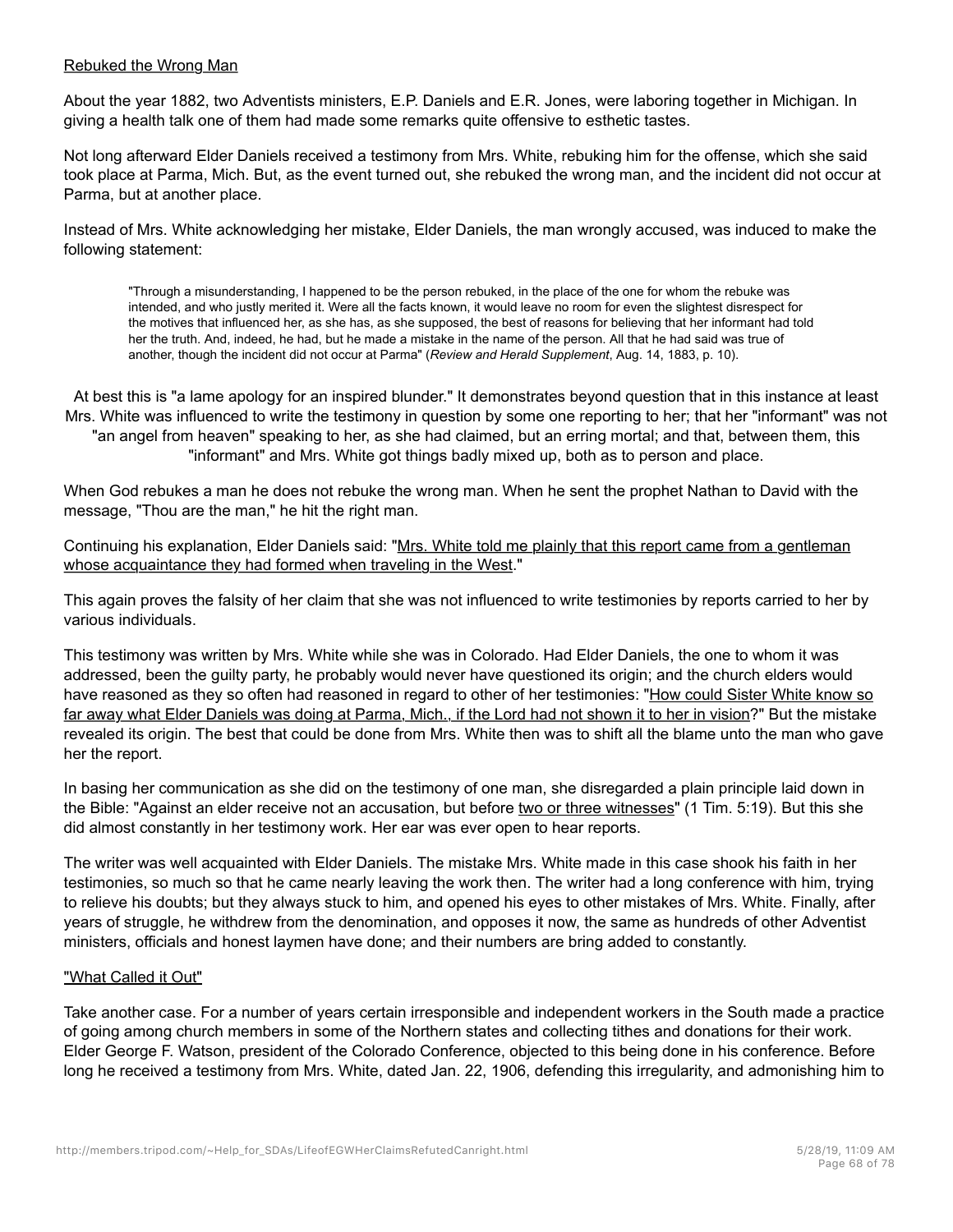"It has been presented to me for years that my tithe was to be appropriated by myself. . . I have myself appropriated my tithe to the needy cases brought to my notice. . . It is a matter that should not be commented upon; for it will necessitate my making known these matters, which I do not desire to do. . . And if any person shall say to me, 'Sister White, will you appropriate my tithe where you know it is most needed?' I shall say, 'Yes,' and I will and have done so. I commend those sisters who have placed their tithe where it is most needed. . . For years there have been now and then persons who have lost confidence in the appropriation of the tithe who have placed their tithe in my hands. . . I have taken the money, given a receipt for it, and told them where it was to be appropriated. I write this to you so that you shall keep cool and not become stirred up and give publicity to this matter, lest more shall follow their example."

### This communication from Mrs. White flatly contradicted what she had written ten years before. In the *Review and Herald* of Nov. 10, 1896, she had said:

"Let none feel at liberty to retain their tithe to use according to their own judgment. They are not. . . to apply it as they see fit, even in what they may regard as the Lord's work. . . The minister. . . should not feel that he can retain and apply it according to his own judgment because he is a minister. It is not his. . . Let him not give his influence to any plans for the diverting from their legitimate use the tithes and offerings dedicated to God. Let them be placed in his treasury."

In 1909 this and other matter of similar import were gathered together and published in Volume IX of the "Testimonies." At a General Conference committee council meeting held behind closed doors in Washington, D.C., Oct. 27, 1913, after reading these two contradictory statements, Elder Watson, holding up one in each hand, said he could not believe that both were written by the same person. He said he had charged J.E. White, Mrs. White's oldest son, with being the author of the 1906 communication; had told him he believed it was "a product of his own evil brain." For nearly eight long years he said he had been left in the dark as to whether it was a genuine testimony or not, and asserted that hundreds of thousands of dollars had been diverted from the regular channels by the use that had been made of it.

Finally, in that same meeting, Elder W.C. White, in response to what Elder Watson had said, made the following statement regarding it:

"The letter was written by my mother, and was duplicated, and a copy was sent Brother Watson, and another copy, very unwisely I believe, and I am sorry to say, to my brother. What called it out was a letter from my brother to my mother. I am very sorry that the letter was written."

### Notice some important facts:

1. Here we have two "inspired" testimonies from Mrs. White squarely contradicting each other.

2. She was influenced by one of her sons to write one of these, as the other son confesses. This disproves her claim that she was not thus influenced to write testimonies.

3. Notice also her duplicity. In her printed testimonies for the church she forbids others to use their tithes as they thought best. All must be strictly paid into the treasury. But she herself used not only her own tithes, but those entrusted to her by others, just as she pleased, placing none in the treasury as she required others to do. Privately she encouraged confiding ones to send their tithes to her, contrary to her published testimonies. When this was found out she admonished Watson to keep the fact concealed, lest she should be compelled to make an explanation, and others should be influenced to follow her example and the example of those whose course she commended! What shall we say of such manifest duplicity in a professed prophet of God?

4. If it was proper for one of her sons to be "sorry" for a testimony which she had been inspired to write by a letter she had received from the other son, why would it not be perfectly proper for the whole church to be sorry for many other things she was influenced to write in the same way?

All along Mrs. White was influenced in this way by her sons and by leading men in the denomination to write testimonies to individuals and churches. Both she and they tried to conceal the fact that her testimonies originated in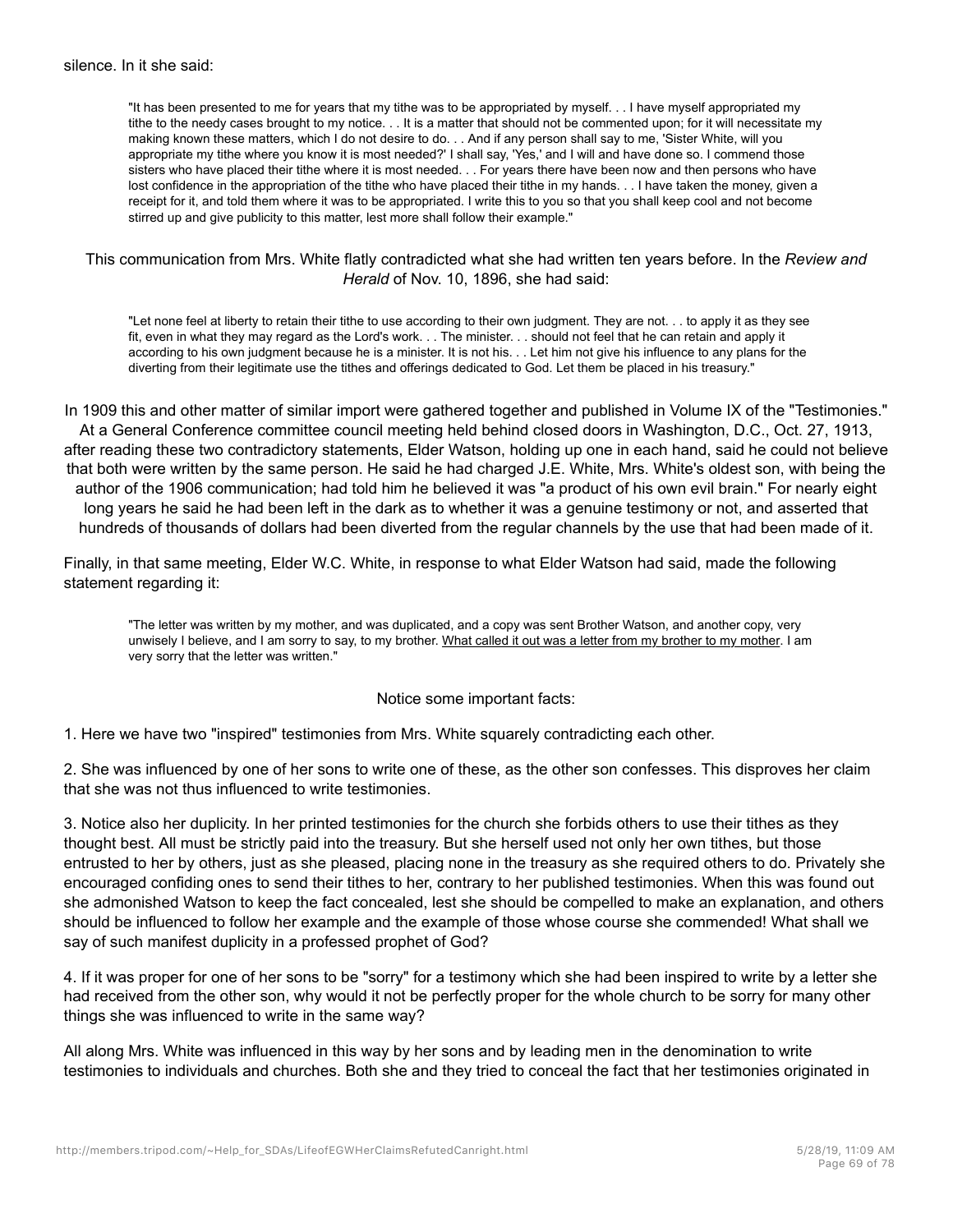this way. In later years, some, like Elder A.G. Daniells, president of their General Conference since 1901, when desiring a testimony from her against some one, would write to her son, W.C. White, and he would read their communications to his mother. Then, when asked if they had written to Mrs. White about the individuals concerned, they would deny it, which was technically true, but false altogether in fact and effect, for they had written to her through her son. To such unworthy subterfuges both she and they resorted to shield her in her work and defend her testimonies. No gift, profession or observance prevented either her or them from practicing deception.

As early as 1867 Mrs. White herself admitted that she was influenced to write a testimony by letters received from the brethren. See latter part of the chapter, "Brief Sketch of Her Life," pages 77, 78. Of what use, then, was it for her to deny the fact in later years?

# Led by Dr. Kellogg to Deny the Resurrection of the Body

All Adventists hold strongly to the material resurrection of the body which goes into the grave. In 1878, Dr. Kellogg advocated the theory that the dead body would never be raised, but that all that was left of a person at death was a record of his life kept in heaven. At the resurrection an entirely new body of new matter would be formed like the old one, and made to think that he was the same person as the old one! Dr. Kellogg influenced Elder James White to advocate this new view. Kellogg presented his new theory before the General Conference, Oct. 8, 1878, and later published it in a book called "Soul Resurrection." It met with strong opposition; but Elder White used all his influence for it. He invited Elder J.N. Andrews and myself to a private conference with himself and wife, hoping to win us to his side. But he failed to answer our objections. Then he asked his wife is she had any "light" on the subject. She promptly declared that the Lord had showed her that not a particle of the old body would ever be raised, but that a new body of new material would be formed. I asked her how about Christ's body which was raised. She said he dropped it all when he ascended. As the Lord had settled it, we dared say no more, though not convinced. Then she went before the conference and made the same positive statements as to what the Lord had "shown" her.

A young minister asked her how she reconciled her present statement with what she had written previously about angel's "watching the precious dust of Wm. Miller." Of course she could not answer. Instead, she denounced the minister as a little upstart, and set him down summarily. The rest of us kept still.

Here we see how she was influenced by Dr. Kellogg and her husband to confirm what they wished. It illustrates how easily she was influenced, how readily she adopted any new or wild theory advocated by her associates, and how prompt she was to put upon it the stamp and sanction of divine inspiration and approval.

But this speculative theory about the resurrection did not take with the body of her people, so it was soon dropped. Notwithstanding Mrs. White's strong statements to the contrary, her church still believes and teaches the old doctrine of the resurrection of the material body which goes into the grave. This is only one of the many things which Mrs. White once taught as of divine revelation from God which her church no longer believes.

For many years in her published testimonies criticizing, reproving and accusing individuals, the names of the individuals were published; but this finally became so objectionable that in 1883, when her testimonies were revised, these names were omitted, and the persons referred to were indicated by letters of the alphabet. One of her testimonies incriminating a certain individual provoked a \$50,000 suit for damages. The suit was settled out of court. But if it was proper for her to publish these names thus at first, why did she not continue to do so? The omission of these names in this way is an open confession on the face of it that she was not inspired by God to put them in in the first place. Her "inspiration" to write these numerous and voluminous epistles came from another source, as has already been shown.

While she lived, every one in the denomination was liable to an attack, a cutting reprimand, or to dismissal from office from her if he chanced to be reported or complained of by some one to her. No one was safe from her ever ready and caustic pen. One denunciation from her meant a stigma on one's character and standing in the denomination for life. She was at the same time both the dread and the idolized oracle of the denomination.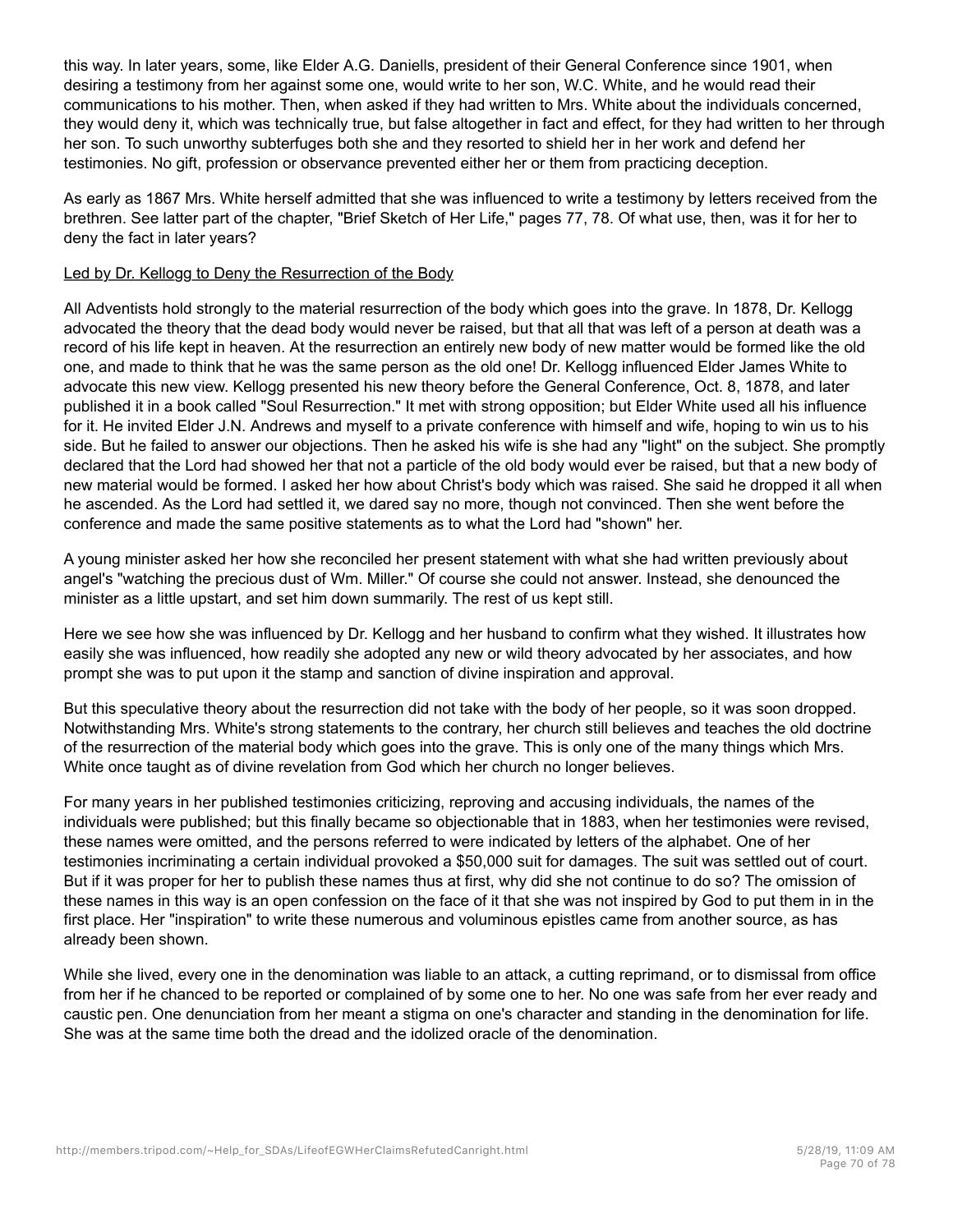# **Chapter XVIII - Broke the Sabbath Nine Years**

From "Life of Mrs. E.G. White - Her Claims Refuted"

by D.M. Canright, 1919

Jews and Seventh-day Baptists keep the Sabbath as the Bible teaches, from sunset to sunset (Lev. 23:32; Mark 1:32). Elder Bates led Mrs. White and her husband to accept the Sabbath in 1846. He had been a sea captain, and by nautical time began the day at 6P.M. So he began the Sabbath that way. By him Mrs. White was led to keep it the same way until 1855 - nine years.

In a pamphlet published at New Bedford, Mass., 1850, entitled "The Sabbath Controversy," pages 80-82, Elder Bates wrote an article headed "The Beginning of the Sabbath." He says: "Here, also, we can not be too particular; God claims every moment of his day." Then he argues for the 6P.M. time, and says: "Therefore by the same rule (and no other) we regulate the weeks, and must of necessity begin the Scripture day at 6P.M." In another pamphlet, entitled "The Sealing Message," published in 1849, at the same place, he says: "Friday evening, 6P.M., the Sabbath commences; all other figuring is lost time" (p. 38).

So Mrs. White blindly followed Bates in this unscriptural practice for nine years. This was not satisfactory to all, and a discussion arose over it. Some argued for sunrise time and some for sunset time. A division was feared. But Bates' influence was in the lead, and held them to 6P.M.

In 1868, Elder U. Smith published a pamphlet entitled "The Visions - Objections Answered," 144 pages. On page 90 he quotes Elder White thus: "Mrs. White has in two visions been shown something in reference to the time of the commencement of the Sabbath. The first was as early as 1847, at Topsham, Maine. In that vision she was shown that to commence the Sabbath at sunrise was wrong."

If the Lord gave her this visions, how natural and easy it would have been for him to tell her that sunset was the right time. Why simply tell her sunrise was wrong, and leave the whole church in error eight years more as to what time was right? The answer is easy. Bates was still in the lead, and opposed sunrise time, and she "saw" through his glasses; that was all.

In "Early Writings," by Mrs. White, edition 1882, pages 25-28, is an account of this same vision at Topsham, Maine, 1847. She says: "I saw an angel flying swiftly to me. He quickly carried me from earth to the holy city." There she was taken by Jesus into the Holy of Holies and shown the ark. Jesus opened the ark and showed her the Ten Commandments. She says: "The fourth, the Sabbath Commandment, shone above them all. . . I saw that the holy Sabbath is, and will be, the separating wall between the true Israel of God and unbelievers." Then right along, page after page, she has vision after vision very frequently. She goes to heaven often, talks familiarly with Jesus and angels. She is told over and over about the Sabbath, how holy it is, and that it is the seal of God, and that people "are being tested on the Sabbath question" (p. 35). Why was she not told in some of these visits that she was beginning the Sabbath wrong, keeping part of two days? But not a hint of it was given her.

How did she finally find out? This way: A division among them was arising over this question. So Elder J. N. Andrews, the best scholar they then had, was requested to study the subject and present his conclusion to the conference held at Battle Creek, Mich., Nov. 16, 1855. This he did, and decided that sunset was the Scriptural time to begin the Sabbath. The conference voted to accept his view, and then the whole denomination changed from 6P.M. to sunset, after nine years of error on this vital question.

This is all told fully by Smith in "The Visions - Objections Answered," pages 88-93. Then, four days after Andrews and the conference had settled it, Mrs. White had a vision in which and angel told her that sunset was the right time!!! Smith says: "After the conference, November 20, the vision was given, establishing those undecided on the sunset time" (p. 93). This put Mrs. White in a bad fix. So in that vision she complained to the angel and asked for an explanation. She says: "I inquired why it had been thus, that at this late day we must change the time of commencing the Sabbath. Said the angel, 'Ye shall understand, but not yet, not yet'" ("Test.," Vol. I., p. 116).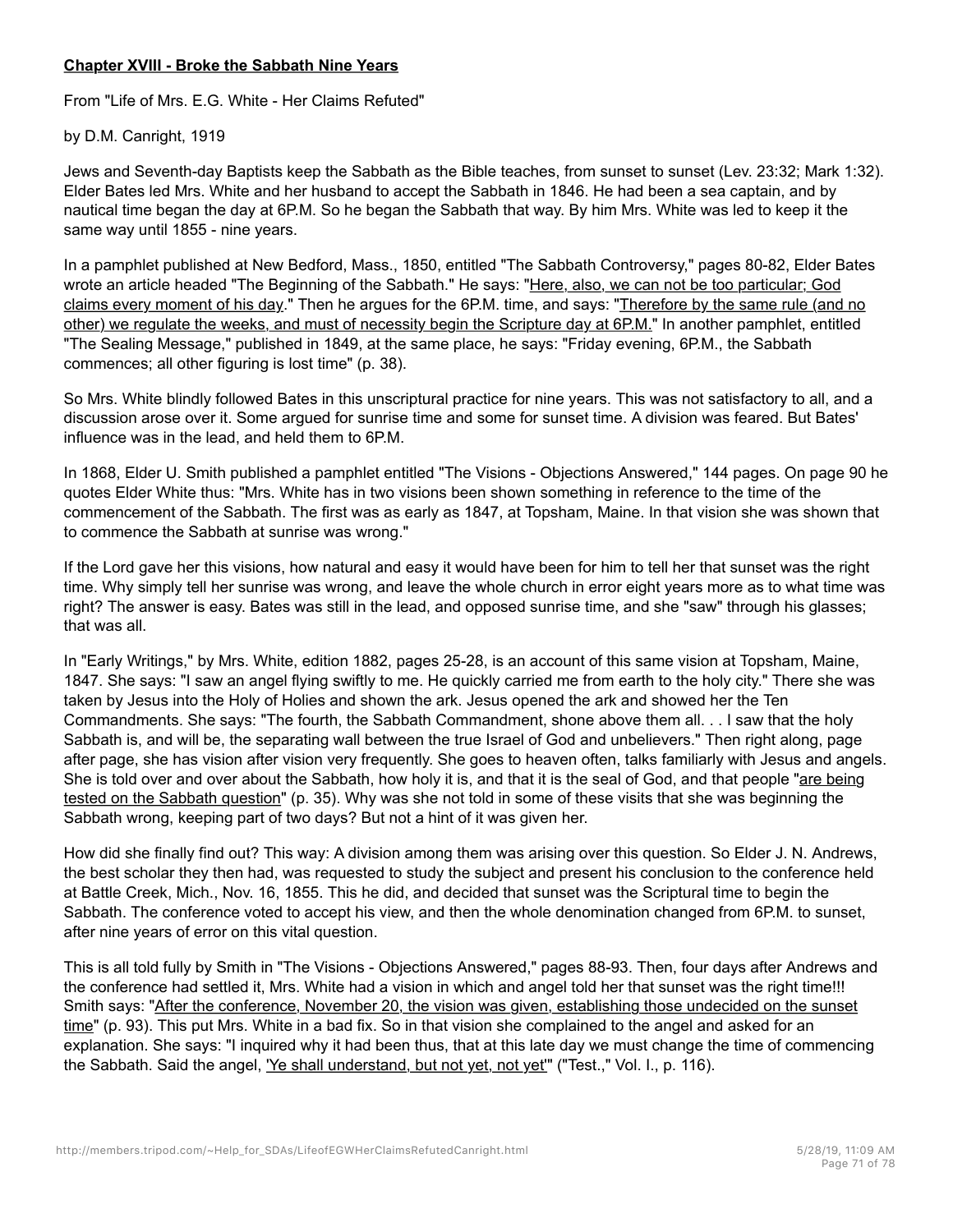That was over sixty years ago; Mrs. White is dead; but the promised explanation has never been given. So I will give it now: In her visions she saw just what Bates taught her. When Andrews had the lead, then she changed her views and saw just what he and the conference taught. That is the whole of it, and the like of that is the source of all her revelations.

Notice the importance of this blunder. For nine years they all began the Sabbath at 6P.M. Friday. In June the sun at 6P.M. would be two hours high when they began the Sabbath. They kept two hours of Friday, two hours on which they now work. At 6P.M., with the sun two hours high on Saturday, they all went to work - plowing, washing, etc. They worked on two hours of the Sabbath, holy time as they now believe. In December it went the other way; they worked two hours on Friday after the Sabbath began, and kept two hours Saturday evening after the Sabbath ended! So they actually broke the Sabbath every week for nine years. All this with Jesus and angels frequently talking with Mrs. White about the sacredness of the holy Sabbath! Did she not mistake Bates and Andrews for angels?

# **Chapter XIX - The Reform Dress**

From "Life of Mrs. E.G. White - Her Claims Refuted"

by D.M. Canright, 1919

### A Short Dress With Pants

One of the most manifest mistakes Mrs. White made was about what she called the "Reform Dress." Shortly before the Civil War of 1861-65 a few women wore and advocated a reform dress cut short - about half-way to the knees. Whit this they wore a sort of loose pants on the limbs below the dress. Some Advent sisters favored it as convenient and healthful; but Mrs. White condemned it, with good reason, as follows:

"God would not have his people adopt the so-called reform dress. It is immodest apparel, wholly unfitted for the modest, humble followers of Christ. . . Those who feel called out to join the movement in favor of woman's rights and the socalled dress reform, might as well sever all connection with the third angel's message. . . Let them adopt this costume, and their influence is dead. . . They [the sisters] would destroy their influence and that of their husbands. They would become a byword and a derision. . . God would not have us take a course to lessen or destroy our influence with the world" ("Testimonies for the Church," Vol. I., pp. 421, 422).

### Notice that she gives God as her authority here. "God would not have his people adopt the so-called reform dress." That was God's mind at that date. Again she says:

"If women would wear their dresses so as to clear the filth of the streets an inch or two, their dresses would be modest and they could be kept clean much more easily, and would wear longer. Such a dress would be in accordance with our faith" (p. 424).

Notice the length of the dress - "to clear the filth of the streets an inch or two."

### Remember this. Once more she says:

"Christians should not take pains to make themselves a gazing-stock by dressing differently from the world" (p. 458).

### Remember this also.

This was in 1863, and was clear and emphatic. But one year later, September, 1864, Elder and Mrs. White spent three weeks at Dr. Jackson's Health Home at Dansville, N.Y. Both were captivated with the new "Health Reform" taught there. Elder White wrote a flattering account of the institution and this system of health care.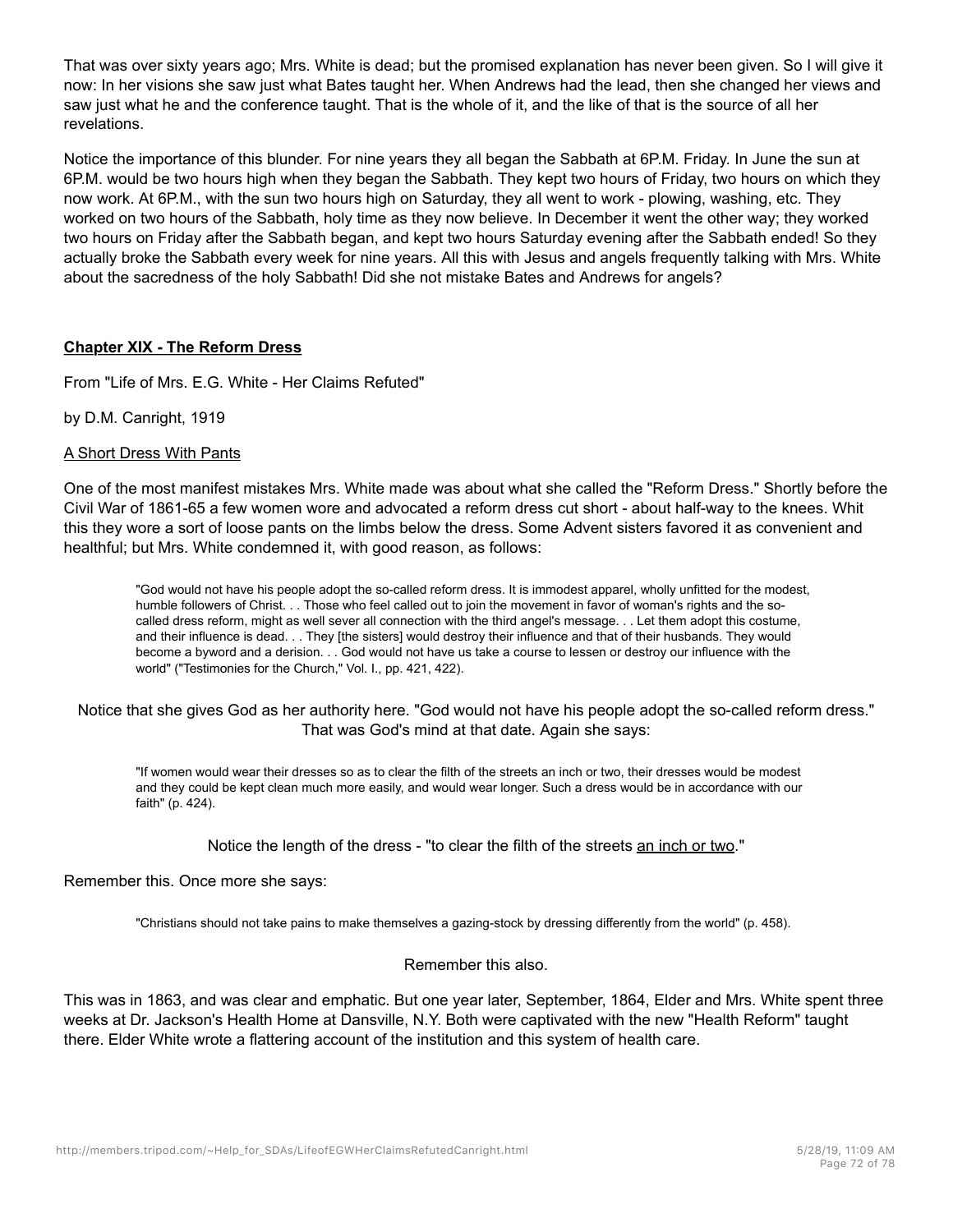Miss Austin, one of the physicians there, wore a "Reform Dress" with pants below the dress made like men's pants. Slightly modified, it was the same dress Mrs. White had condemned only a year before. But both she and her husband were captivated with it. Immediately she adopted it herself, and began to write revelations and testimonies to the sisters, saying God now wanted them to wear it. It will be seen that after her visit with Miss Austin "the Lord" changed his mind on the dress question, for she says:

"God would now have his people adopt the Reform Dress, not only to distinguish them from the world as his peculiar people, but because a reform in dress is essential to physical and mental health" (p. 525).

Here, again, she gives God as her authority for the new departure in dress. This dress was to be adopted by sisters, not only for health, but to distinguish them from the world as God's peculiar people. She quotes Num. 15:38-41, where God directed the Israelites to wear a "ribbon of blue" on their garments to distinguish them from the other nations. So now the Adventists women were to put on the reform dress so as to be peculiar from the world. This was the very thing she had condemned previously. She give the exact length of the dress. She says: "I would say that *nine inches* as nearly accords with my view of the matter as I am able to express in inches" (p. 521). In her testimony before visiting Miss Austin she expressly said "*an inch or two*" above the streets; but now it is "*nine*" inches. Measure nine inches from the floor and it will be about half-way up to the knee on a woman of ordinary height. That was the way Miss Austin wore hers.

Mrs. White had patterns of the dress, coat and pants cut out of paper. These she advertised in the *Review*, took with her wherever she went, and sold for one dollar each! She thus pocketed quite a nice sum of easy money. She strongly urged that these paper patterns of hers be obtained by all. She says:

"I shall have patterns prepared to take with me as we travel, ready to hand out to our sisters whom we shall meet, or to send by mail to all who may order them. Our address will be given in the *Review*. . . Old garments may be cut over after a correct pattern. . . I beg of you, sisters, not to form your patterns after your own particular ideas" (p. 522).

The only correct pattern was hers, the one she advertised in the church paper, carried with her everywhere she went, made out of cheap paper, and handed out to the sisters at only one dollar each! I was there, and that one dollar was the price. Many a poor sister who could ill afford it paid the dollar, and put on the pants.

I was married at Battle Creek in 1867, to a young sister of nineteen. It was at the height of this short-dress craze. Of course, as a minister's wife, she reluctantly put on the dress and wore it for eight years. So I know all about it. It was a shameful thing, and brought ridicule everywhere. On the street, people would stop and gaze at her and mock. I have seen troops of boys follow her, making fun, till she would step into a store to hide from them. We were both ashamed of it; but God's prophet said it was his will, and we must bear the cross! Here is the warning Mrs. White gave:

"I have done my duty; I have borne my testimony, and those who have heard me and read that which I have written, must bear the responsibility of receiving or rejecting the light given. If they choose to venture to be forgetful hearers, and not doers of the work, they run their own risk, and will be accountable to God" (p. 523).

The issue was clear. Buy a pattern, cut off your dress, put on your pants, become peculiar, or reject the light, and meet the frown of God! So, quite largely, the faithful ones put on the dress. But it was a failure. The pants were hot in summer, and in winter the ankles were wet with snow. Husbands were mad, brothers would not go out with their sisters, and outsiders sneered and called them freaks. Girls with this dress on in school were avoided and ridiculed. But for eight years Mrs. White wore it and urged it. I have often sat in the desk with her when she wrote it and preached on it as a Christian duty. If God ever gave her a revelation about anything, he did about that, for so she said strongly over and over. But at length she saw it was a mistake and a failure. So she went away to California and quietly laid it off herself, and never wore it afterward. Of course she was plied with requests for explanations; but she simply refused to give any. She said she had given the light. They could obey it or reject it. That was all! The fact was, she had been misled by Miss Austin, and dared not own it, for she had said it was light from heaven, and had made God responsible for it all.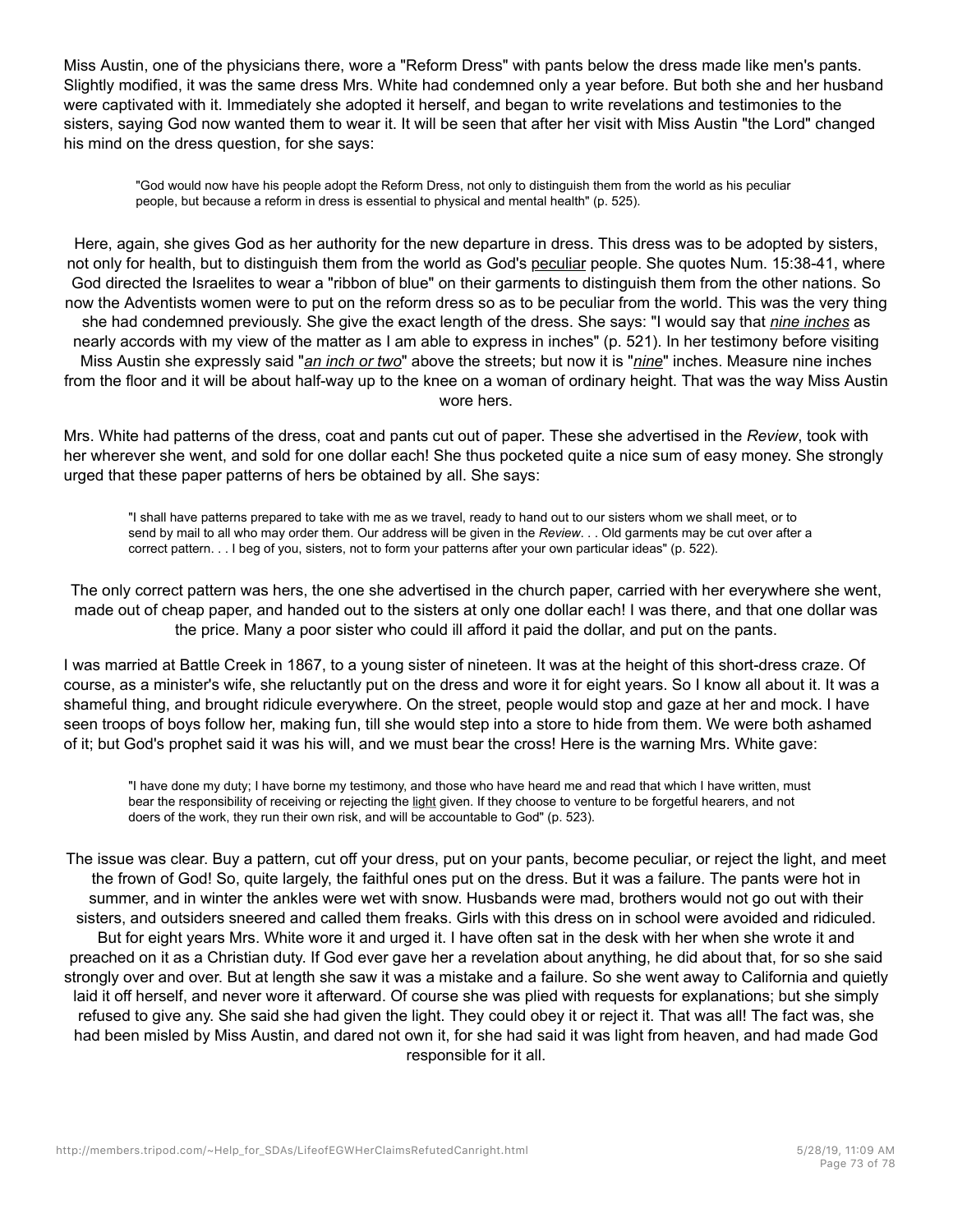Instead of assuming the responsibility for misleading the entire denomination on the subject, as she should have done, she threw the responsibility all on God, and blamed the sisters for abandoning the disgraceful and obnoxious custom, and for making it necessary for her to introduce "another less objectionable style." Here is what she wrote in 1875:

"As our sisters would not generally accept the reform dress as it should be worn, another less objectionable style is now presented" ("Testimonies," Vol. IV., p. 640).

This is the course she took in shirking and shifting responsibility for an objectionable custom which she herself introduced and sought to impose upon her own people as a Christian duty.

But if others disobeyed God in putting off this reform dress, so did she. When my wife discarded it she gave a great sigh of relief, and told me how she had always disliked it. Not one in the denomination wears it now, though there it stands in the "inspired testimonies" as the word and will of God. This is only another illustration of the fact that Mrs. White in her revelations simply followed the lead of some one else, and was naturally inclined and easily influenced to take up with fanatical and extreme views, and advocate them as direct revelations from God.

## **Chapter XX - Her False Vision About the Planets**

From "Life of Mrs. E.G. White - Her Claims Refuted"

by D.M. Canright, 1919

As previously stated, Elder Joseph Bates first met Elder White and his wife in 1846. He was keeping the Sabbath, and urged it upon them. Neither saw any great importance in it at first, but nominally accepted it to please Bates, as it was important to gain his influence. Mrs. White was having visions which Bates did not believe were of God; but they were anxious to convince him that they were genuine. Bates had been a sea captain, and had consequently studied the stars; had, in fact, become enthusiastic about astronomy. In the presence of Mrs. White and others he had often talked about the different planets, their positions, moons, and the "opening heavens." In his book, "The Great Second Advent Movement," page 260, Elder J.N. Loughborough, Mrs. White's great exponent and apologist, quotes a Mrs. Truesdale thus:

"We all knew that Captain Bates was a great lover of astronomy, as he would often locate many of the heavenly bodies for our instruction."

Mrs. White seemed to pay no attention to the subject, or to have any interest in it. But soon she had a vision about the various planets, which is thus told by Loughborough on page 258 of his book just quoted:

"One evening at the conference above mentioned [Topsham, Maine, 1846], in the house of Mr. Curtis, and in the presence of Elder (Captain) Bates, who was yet undecided in regard to these manifestations, Mrs. White, while in vision, began to talk about the stars, giving a glowing description of the rosy-tinted belts which she saw across the surface of some planet, and added, *'I see four moons.' 'Oh,'* said Elder Bates, *'she is viewing Jupiter.'* Then, having made motions as though traveling through space, she began giving descriptions of belts and rings in their ever-varying beauty, and said, *'I see eight moons.' 'She is describing Saturn.'* Next came a description of Uranus with his six moons, then a wonderful description of the 'opening heavens.'"

This was sufficient, and accomplished its purpose. Elder Bates was convinced, and became a firm believer in the visions.

But what are the facts? Mrs. White simply saw what her companions at the time generally believed and talked about. Had God given her that view about the planets and the number of moons to each he would have given her the correct number in each case, and thus she would have revealed what astronomers at the time did not know, but later discovered. This would have proved her vision to be of God. But, blundering as she did, proves that the Lord was not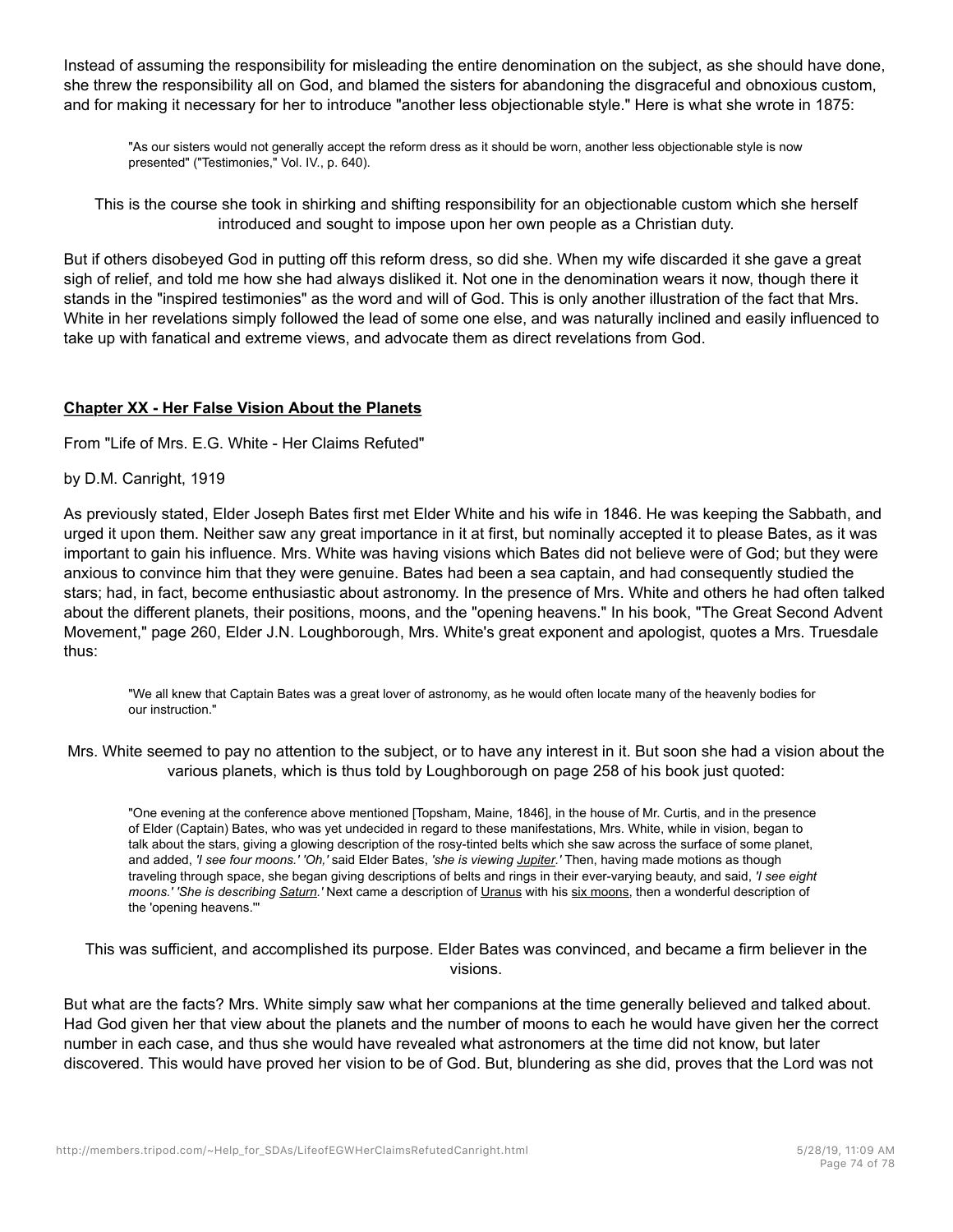in it. This vision was like all the rest of her revelations; she simply saw what others at the time had studied out and believed and talked about. Whether she pretended to see all this to win Elder Bates, or whether she really imagined she saw it, the fact remains that her statement of the number of moons to each planet was incorrect, and not in harmony with what we know to be the truth about them. Here cold facts which can not be denied prove her revelations to be wholly unreliable. Here are the facts as compiled by E.E. Frank, of New York City: "Jupiter has nine moons instead of four; Saturn has ten moons instead of eight; and Uranus has only four moons instead of six." These discoveries were made as follows:

Jupiter. In 1892, Bernard, at Lick Observatory, discovered the fifth moon of Jupiter; in 1905, Perrine, at the same observatory, discovered the sixth and seventh; in 1908, Melotte discovered the eighth at Greenwich; and in 1914, Nickolson, at the Lick Observatory, discovered the ninth.

Saturn. In 1899, Prof. W.H. Pickering discovered the ninth moon of Saturn, and in 1905, the tenth.

Uranus. Sir Wm. Herschel discovered the two largest moons of Uranus, and supposed he had seen four others, which was believed up to 1851, five years after Mrs. White's vision. In 1851, Lassell positively proved that Uranus has only four moons.

For these facts and the names of all these satellites see "Manual of Astronomy," by Charles Young, Ph.D., LL.D., late professor of astronomy at Princeton University.

The conclusion is self-evident - Mrs. White's claim was false. She did not see Jupiter, for Jupiter has nine moons instead of four, as she said. She did not see Saturn, for Saturn has ten moons instead of eight (seven), as she claimed to see. She did not see Uranus, for Uranus has only four moons instead of six, as she claimed. Any yet she represents that the Lord showed her all these things in vision.

This vision of the moons, corresponding exactly with what Elder Bates believed, convinced him the visions were of God. He asked her if she had ever studied astronomy, and she replied by saying that she did not remember ever having looked in a book on astronomy. That settled it with him. But she could easily have learned all this from his own previous conversations. Later discoveries have now shown that both Jupiter and Saturn have more moons than she said. Elder Loughborough is obliged to confess this. In a foot note on page 258 of his book already quoted he says: "More moons to both Jupiter and Saturn have since been discovered."

As a matter of fact, Mrs. White herself, relating this vision, described Saturn as having only *seven* moons, the number then assigned to that planet by astronomers. Here are her own words in "Early Writings," page 32: "The I was taken to a world which had *seven* moons." But by the time Elder Loughborough had written his book, "Rise and Progress of Seventh-day Adventists," another moon had been discovered, and the publishers had the audacity to change her words to read, "I see *eight* moons." (See page 126 of that work.) This was in 1892. When Elder Loughborough revised this book in 1905, and issued it under another title, still more moons had been discovered to this planet, hence his admission.

The progressive discoveries of astronomy since Mrs. White had that vision have proved her revelation to be false. But it was a master stroke to win an influential convert to her cause. And it succeeded, fraudulent as it was.

Were Elder Bates alive today he would be compelled to reject her alleged vision of the planets as spurious, in view of her contradictions of known facts discovered since his death.

Revelations and visions which can be produced on demand or made to order to suit an occasion, may safely be questioned and distrusted, as well as may the peepings and mutterings of familiar spirits which come at a call.

## **Chapter XXI - "Give Sunday to the Lord"**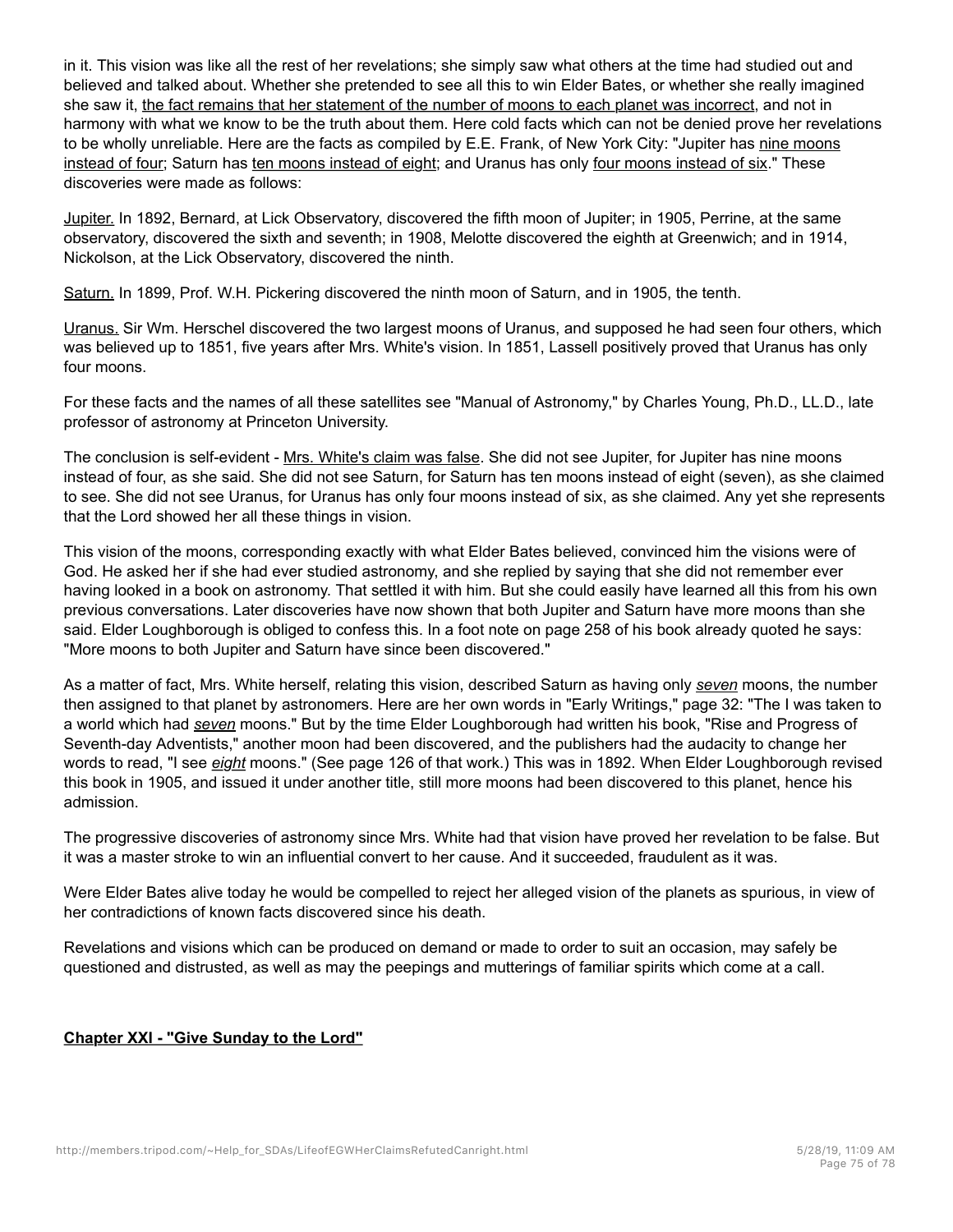From "Life of Mrs. E.G. White - Her Claims Refuted"

by D.M. Canright, 1919

From the first Mrs. White taught that the Pope changed to Sabbath, that Sunday-keeping is "the mark of the beast," and that before the end Seventh-day Adventists were to suffer great persecution because they would not cease working on Sunday. A decree was finally to go forth to slay them and rid the earth of them ("Early Writings," pp. 29, 47, 55, 143, 145, ed. 1882).

After a time, on account of their aggressive ways and their strong denunciations of those who observe Sunday, a few Seventh-day Adventists were imprisoned for short periods here and there for working on Sunday, and finally two of their publishing houses, one in London and one in Basil, Switzerland, were closed out for disregarding Sunday laws and laws regulating the hours of female labor.

This set Mrs. White to thinking, and she finally had a revelation directing her people, the world over, to refrain from work on Sunday wherever the law requires it and prosecutions were threatened. They have all readily obeyed. But, following this instruction, how, then, can they ever be persecuted for Sunday work?

In Australia there was a law requiring them to close their publishing house in Melbourne on Sunday. For three Sundays, after having had notice, they did not obey. Then they were threatened with arrest. What now? Did they brave the law and take the penalty as they had always said they would? Mrs. White, their divine oracle, fortunately was right there. Did she counsel martyrdom? Oh, no! She immediately produced a revelation directing them to obey the law, close the plant on Sunday, and devote the day to the Lord in religious work just as Sunday-keepers do.

Here are her instructions in "Testimonies for the Church," Vol. IX., No. 37, published in 1909. It is a square backdown from all she had published before. It avoids all possibility of persecution for Sunday work. She says: "The light given me by the Lord at a time when we were expecting just such a crisis as you seem to be approaching was that when the people were moved by a power from beneath to enforce Sunday observance, Seventh-day Adventists were to show their wisdom by refraining from their ordinary work on that day, devoting it to missionary effort" (p. 232). "Give them no occasion to call you lawbreakers." "It will be very easy to avoid that difficulty. Give Sunday to the Lord as the day for doing missionary work."

Further on she says: "At one time those in charge of our school at Avondale [Australia] inquired of me, saying, *'What shall we do? The officers of the law have been commissioned to arrest those working on Sunday.'* I replied, 'It will be very easy to avoid that difficulty. Give Sunday to the Lord as a day for doing missionary work. Take students out to hold meetings in different places, and to do medical missionary work. They will find the people at home, and will have a splendid opportunity to present the truth. This way of spending Sunday is always acceptable to the Lord'" (p. 238).

It will be readily seen that Mrs. White now directs her people to keep Sunday exactly as all conscientious Sunday observers do; that is, in holding religious meetings and doing religious work! They are to "refrain from their ordinary work on that day"; they are to "give Sunday to the Lord as a day for doing missionary work." And, to complete the somersault, they are told that "this way of spending Sunday is always acceptable to the Lord." A prospect of arrest suddenly converted Mrs. White to a zealous religious observance of Sunday. "Give the day to the Lord." And then especially notice: "This way of spending Sunday is always acceptable to the Lord." Good and true. Now, if it is acceptable to the Lord from Adventists, it must be acceptable to the Lord from Methodists, Baptists, Presbyterians, Congregationalists and others.

But the point is this: If Adventists follow this advice, how will they ever be persecuted for working on Sunday? What becomes of the prediction that an edict will be issued to kill them for violating a Sunday law? That is what Adventists have always taught before. But in 1909 they were directed to refrain from their ordinary work on Sunday, devote the day to religious exercises, and obey the law.

If the prospect of simply a fine will cause Adventists to obey the law and refrain from work on Sunday, would not the prospect of a death penalty quickly induce them to obey? Surely. It shows that their whole theory breaks down when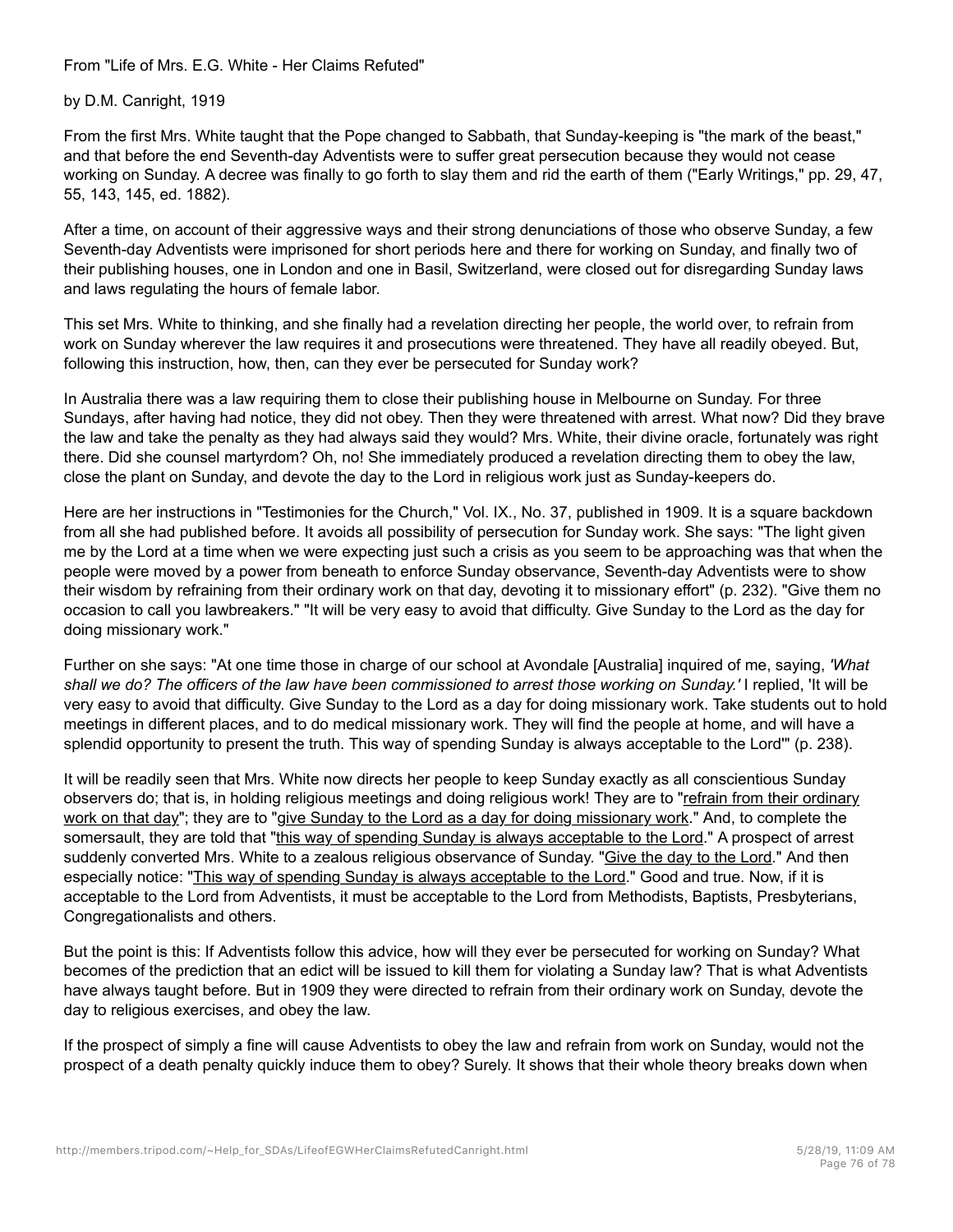put to a test.

Lastly, if Methodists, Baptists and other Christians have the mark of the beast because they "give Sunday to the Lord" in religious service, why will not Adventists also have it if they give the day to the Lord in the same way? Of course they will.

If Sunday-keeping is the awful thing Adventists say it is, then what Mrs. White here tells her people to do is positively sinful - a compromise with sin. It is as if Daniel had said to his three Hebrew companions: "When the people are moved by a power from beneath to compel you to bow down and worship images, give them no occasion to call you lawbreakers. That difficulty can be easily avoided. You are to show your wisdom by devoting the time to prayer. Bow down, but while bowed pray to the God of heaven. That kind of worship is always acceptable to God."

In giving the instruction she did, Mrs. White herself removed the ground for the persecution under Sunday laws which she had previously predicted.

## **Chapter XXII - Conclusion**

From "Life of Mrs. E.G. White - Her Claims Refuted"

by D.M. Canright, 1919

Mrs. White had much to say about the three messages of Rev. 14:6-10. These, she said, were the foundation of her message and movement.

The first, she held, was fulfilled in William Miller's time-setting movement of 1843-4.

For over sixty-five years she applied the second message, or fall of Babylon, to the Protestant churches, and said it could not apply to the "Romish Church." But, as we have seen, in 1911 she changed her teachings regarding this message, and applied it particularly to the Roman Church. If correct in her later exposition, she was in error, and taught error regarding the second message nearly all her life.

The third message warns against false worship and receiving the mark of the beast. Nearly all her life Mrs. White taught that the mark of the beast is Sunday-keeping; but, as we have seen from the preceding chapter, near the close of her life she changed her views regarding this, and said that to "give Sunday to the Lord" was always acceptable to him.

In other words, she mistook and taught error regarding all three of the very messages which she and her followers have held to be the foundation of their movement. If wrong on the fundamentals, how can she safely be relied upon in other matters?

To summarize briefly some of her more prominent mistakes, the following may be noted:

- She endorsed William Miller's time-setting of 1843-4.
- She endorsed Captain Bates' time-setting for 1851.
- She taught that there was no more salvation for sinners after Oct. 22, 1844.
- She suppressed some of her early visions and writings, and yet, in 1882, issued a book claiming to contain all of her early writings.
- She predicted that the Civil War would be a failure, that the nation would be ruined, and that slavery would not be abolished.
- She characterized Lincoln's proclamations for days of humiliation and prayer as "insults to Jehovah."
- She taught a "reform dress" which made her followers a laughing-stock, and which she herself gave up after attempting to force it upon her church for eight years as a divine revelation and a religious duty.
- She wrote against the eating of both butter and eggs.